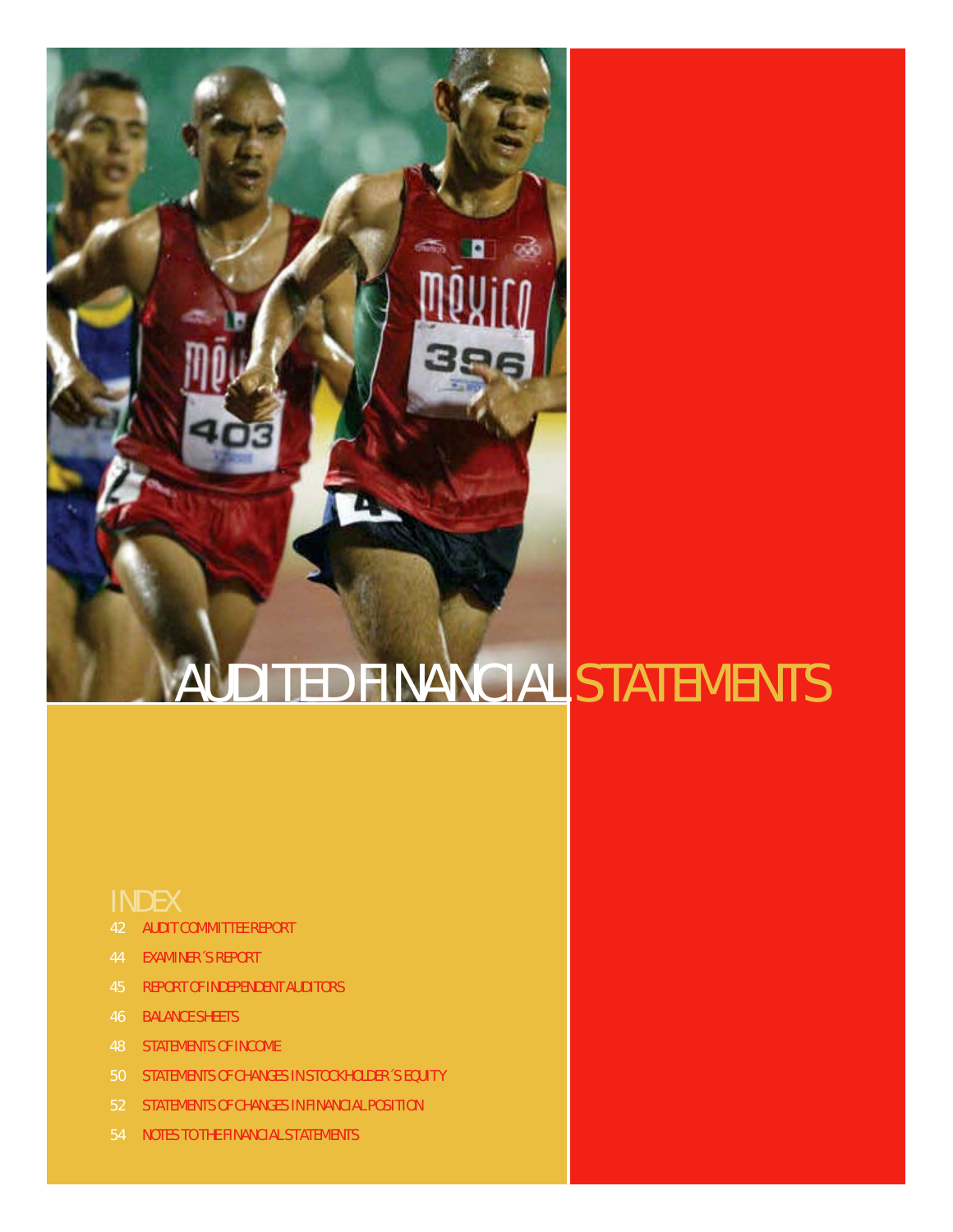

Mexico City, February 20, 2004.

#### To the Board of Directors of Grupo Financiero Banorte, S. A. de C. V.

In conformity with the approval given by the Board of Directors of the Financial Group, the Audit Committee has fulfilled its purpose of providing support to the Board in defining and updating the Internal Control System policies and procedures, in reviewing the financial information, in ensuring that the applicable laws and regulations have been complied with and in strengthening the control environment, acting in its role as a channel of communications between the internal and external auditors.

As Chairman of the Committee and in representation of the same, I would like to inform you of the main activities carried out during the course of the year ended December 31, 2003.

I. The schedule of monthly meetings was complied with and seven extraordinary meetings were also held. Minutes were drafted of the resolutions reached and the activities carried out, which are in the possession of management.

II. The following were submitted to the Board of Directors for approval:

1. Modifications to the general internal control guidelines that establish directives for operating properly, establishing that an organization chart and description of positions should be available for any operations involving a risk.

2. The designation of the external auditing firm, the scope of its activities and the conditions for engagement, as well as the establishment of a policy to regulate the rotation of the accounting firm and partner that signs the reports.

3. The Manual of Securities Operations Policies and Procedures for the Directors and Employees of the Financial Group.

III. In support of the Board of Directors, the Committee did the following:

1. It participated in the information and commitment program for the personnel, the objective of which is to make them aware of and to observe the Code of Ethics.

2. It contributed to the analysis and opinion on the Banking Sector Internal Control System in compliance with the regulatory requirements.

3. It ascertained that the policies and procedures in the operating manuals are in accordance with the laws and internal control regulations and guidelines.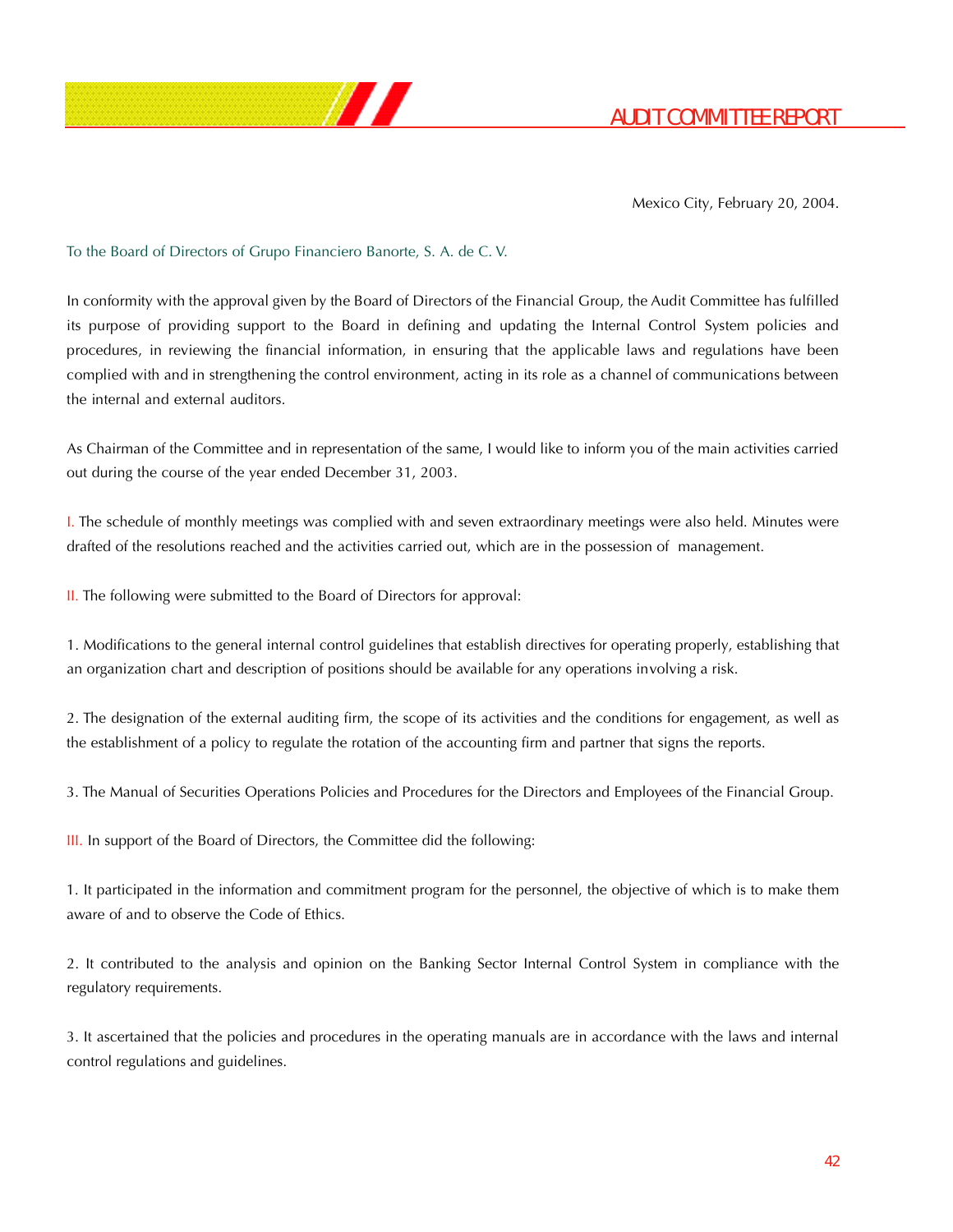4. It guaranteed the independence of the Internal Auditing area, since it reports to the Board through the Audit Committee; ascertained its effectiveness, the quality of its review programs and the punctual execution of the same, making an evaluation of its performance. The U.S. Institute of Internal Auditors was engaged to evaluate the internal audit operations with respect to the best international practices and to ascertain whether the recommendations made are being implemented.

5. It reviewed the reports on the inspection visits made by the competent authorities, the results of the same were submitted to the Board and the pertinent recommendations and corrective measures were followed up.

6. It reviewed the observations made by the Internal and External Auditors and the Examiner, including the review of the risk management system and followed up the corrective measures taken, reporting all relevant matters to the Board.

7. It evaluated the performance of the External Auditors, their opinion and the reports it is drafting in compliance with the legal provisions in effect.

8. It communicates and coordinates its work with the Internal Controllership in relation to its on-going programs for strengthening operations.

9. It participated in verifying the fairness of the financial information and the process of issuing the same, supported by the work of the internal and external auditors.

10. It participated in the review of the consolidated financial statements as of the Financial Group and the Banking Sector as of December 31, 2003, as well as the external auditors' opinions, which, together with the internal auditors' reports enable it to analyze and ascertain that the policies authorized for this purpose were adopted. Based on the foregoing, we made the recommendation to the Board that it should approve the same.

11. The internal and external auditors' reports on operations with related parties revealed no transactions which it is necessary to report.

IV. We maintain a continuous review process of the advances achieved in strengthening the Internal Control System, in conformity with the plan established by management.

Francisco J. Alcalá de León **Chairman of the Audit Committee**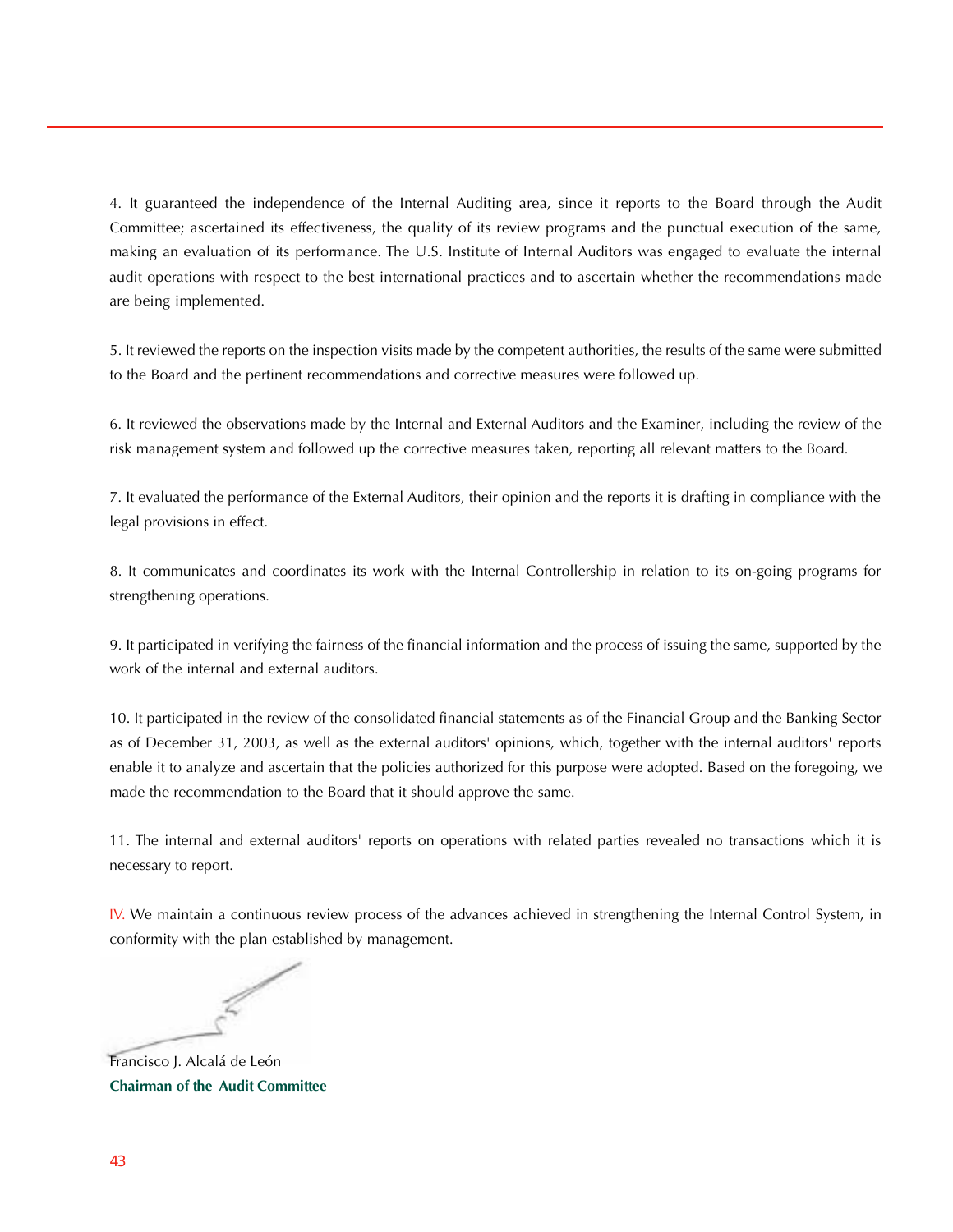Monterrey, N. L., March 26, 2004.

To the Shareholders' Meeting of Grupo Financiero Banorte, S. A. de C. V. and subsidiaries:

In my capacity as Examiner and in compliance with the stipulations of Article 166 of the General Law for Mercantile Companies and the statutes of the same, I hereby issue my report on the exactness, sufficiency and fairness of the financial information which the Board of Directors has submitted to you, in relation to the company's performance for the year ended December 31, 2003.

I have been present at the Shareholders' Meetings and the Sessions of the Board of Directors to which I have been called to attend and have obtained from the directors and management the information on operations, the documentation and records I considered it was necessary to examine. My review was conducted in accordance with generally accepted auditing standards.

As stated in Note 3, the HOLDING is required to prepare and present its consolidated financial statements based on the accounting rules issued by the National Banking and Securities Commission (the COMMISSION), applicable to controlling companies of financial groups, which is not in accordance with generally accepted accounting principles in the cases indicated in Note 4. The financial statements of the HOLDING as of December 31, 2003 are subject to review by the COMMISSION.

In my opinion, the accounting and financial information criteria and policies followed by the Company, and considered by management in preparing the financial information it presents to this Meeting, are adequate and sufficient and applied on a basis consistent with the prior year; therefore, this information truly, fairly and sufficiently presents the consolidated financial position of Grupo Financiero Banorte, S. A. de C. V. and its subsidiaries as of December 31, 2003, the consolidated results of its operations, the changes in stockholders' equity and changes in the consolidated financial position for the year then ended, in conformity with the bases prescribed by the COMMISSION.

G. Luce

Carlos Arreola Enríquez, C.P.A. **Examiner**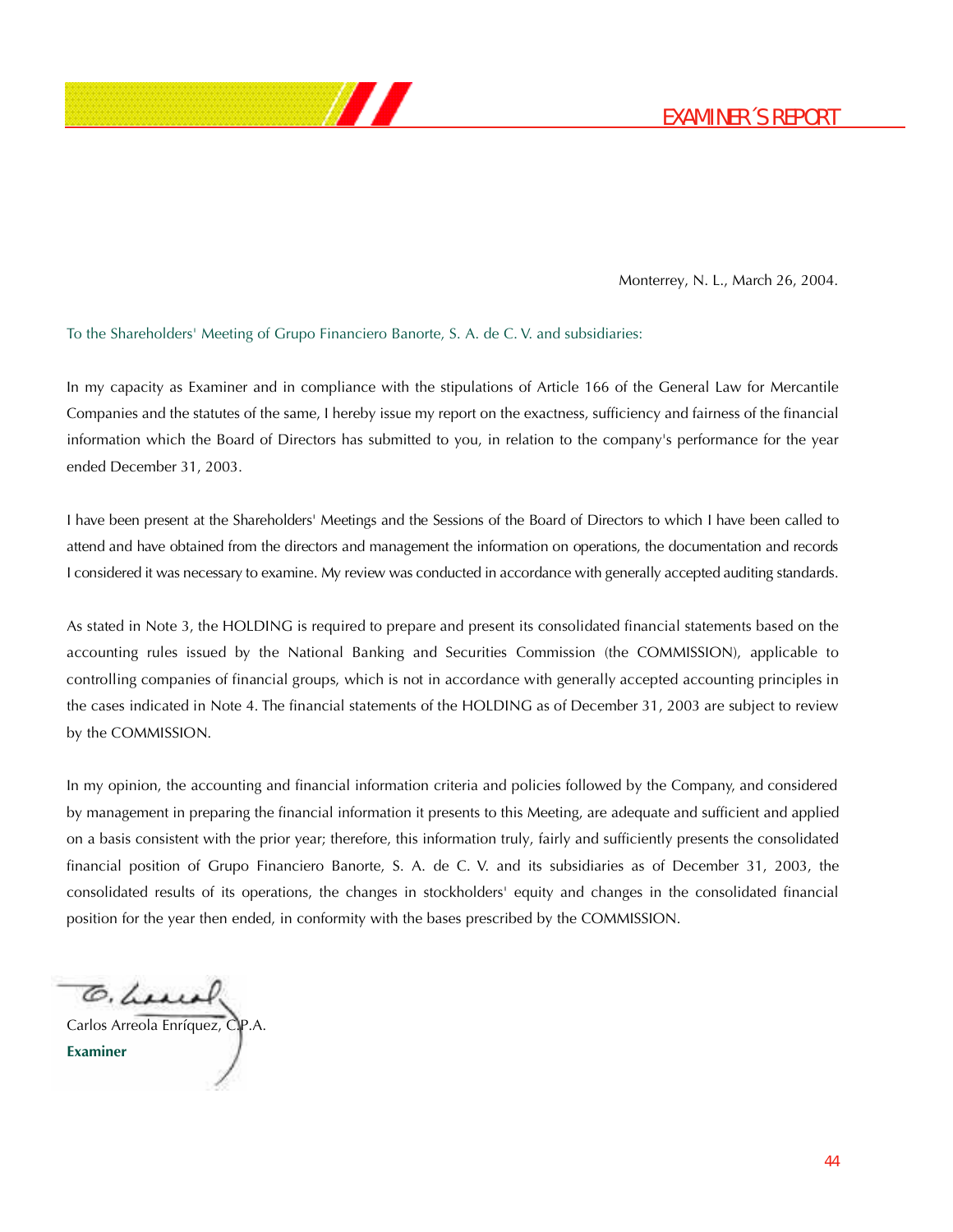## REPORT OF INDEPENDENT AUDITORS

## PRICEWATERHOUSE COPERS ®

Condominio Losoles D-21, Av. Lázaro Cárdenas Pte. 2400 C.P. 66270 Garza García, N. L. Teléfono (81) 8152 2000 / Fax (81) 8663 3483

Monterrey, N. L., March 26, 2004

#### To the Shareholders' Meeting of Grupo Financiero Banorte, S. A. de C. V. and subsidiaries:

1. We have audited the consolidated balance sheets of Grupo Financiero Banorte, S. A. de C.V. and subsidiaries (the GRUPO), as of December 31, 2003 and 2002, and the related consolidated statements of income, of changes in stockholders' equity and of changes in financial position for the years then ended. These consolidated financial statements are the responsibility of the GRUPO's management. Our responsibility is to express an opinion on these consolidated financial statements based on our audit.

2. We conducted our audits in accordance with auditing standards generally accepted in Mexico, which are substantially the same as those followed in the United States of America. Those standards require that we plan and perform the audit to obtain reasonable assurance about whether the consolidated financial statements are free of material misstatement, and are prepared in accordance with the accounting practices prescribed for GRUPO. An audit consists of examining, on a test basis, evidence supporting the amounts and disclosures of the consolidated financial statements. An audit also includes assessing the accounting practices used and significant estimates made by management, as well as the overall consolidated financial statement presentation. We believe our audits provide a reasonable basis for our opinion.

3. As discussed in Note 3, GRUPO is required to prepare and present its consolidated financial statements in accordance with accounting practices prescribed by the Mexican Banking and Securities Commission (the COMMISSION) for financial groups. Those rules differ from Mexican Generally Accepted Accounting Principles in the cases discussed in Note 4. The consolidated financial statements of GRUPO as of December 31, 2003 are subject to review by the COMMISSION.

4. In our opinion, the consolidated financial statements referred to above present fairly, in all material respects, the consolidated financial position of Grupo Financiero Banorte, S. A. de C.V. and subsidiaries as of December 31, 2003 and 2002, and the consolidated results of their operations, the changes in their consolidated stockholders' equity and the changes in their consolidated financial position for the years then ended, in conformity with accounting practices prescribed by the Mexican Banking and Securities Commission.

C. P. C. José Antonio Quesada Palacios **Assurance and Business Advisory Services Partner**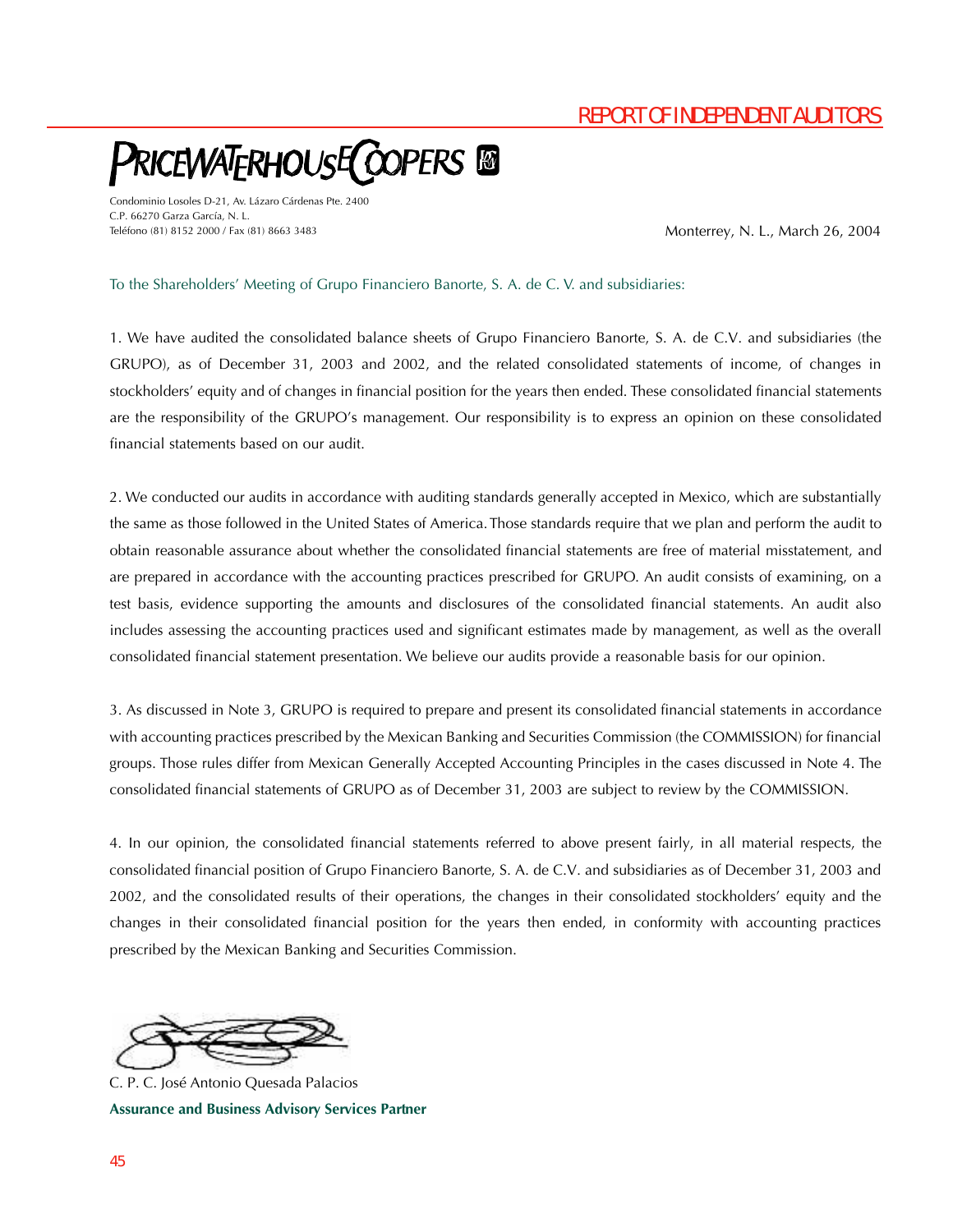*GRUPO FINANCIERO BANORTE S. A.DE C. V. AND SUBSIDIARIES CONSOLIDATED AS OF DECEMBER 31,2003 AND 2002* 

*(Amounts stated in thousands of Mexican Pesos of December 2003 purchasing power) (Notes 1,2,3,4,5,6,22,25,32,34 and 35)*

| <b>ASSETS</b>                                    | 2003          | 2002          |
|--------------------------------------------------|---------------|---------------|
| CASH AND CASH EQUIVALENTS (Note 6)               | Ps 30,743,161 | Ps 24,558,586 |
| INVESTMENT SECURITIES (Note 7):                  |               |               |
| Trading securities                               | 9,247,453     | 3,100,870     |
| Available-for-sale securities                    | 239,885       | 1,360,333     |
| Held-to-maturity securities                      | 9,367,690     | 7,881,415     |
| TOTAL INVESTMENT SECURITIES                      | 18,855,028    | 12,342,618    |
| SECURITIES AND DERIVATIVES TRADING (Note 8):     |               |               |
| Unassigned values pending payment                | 1,295         |               |
| Debit balances on repo transactions              | 50,965        | 223,395       |
| Derivatives trading                              | 2,886         | 10,425        |
|                                                  | 55,146        | 233,820       |
| CURRENT LOAN PORTFOLIO (Notes 9 and 11):         |               |               |
| Commercial portfolio                             | 38,157,166    | 36,324,000    |
| Loans to financial intermediaries                | 2,532,327     | 6,820,413     |
| Consumer loans                                   | 8,658,874     | 5,360,700     |
| Mortgage loans                                   | 14,714,590    | 12,627,318    |
| Loans to government entities                     | 78,188,140    | 88,326,026    |
| Loans to FOBAPROA or IPAB (Note 10)              | 6,685,138     | 6,368,440     |
| TOTAL CURRENT LOAN PORTFOLIO                     | 148,936,235   | 155,826,897   |
| PAST-DUE LOAN PORTFOLIO (Notes 9 and 11):        |               |               |
| Commercial portfolio                             | 1,913,175     | 2,614,457     |
| Consumer loans                                   | 458,545       | 349,189       |
| Mortgage loans                                   | 1,182,559     | 1,994,694     |
| Loans to government entities                     | 8,107         |               |
| TOTAL PAST-DUE LOAN PORTFOLIO                    | 3,562,386     | 4,958,340     |
| <b>TOTAL LOAN PORTFOLIO</b>                      | 152,498,621   | 160,785,237   |
| <b>ALLOWANCE FOR LOAN LOSSES</b>                 | 4,316,151     | 5,828,197     |
| <b>NET LOAN PORTFOLIO</b>                        | 148, 182, 470 | 154,957,040   |
|                                                  |               |               |
| <b>CREDIT ASSETS PORTFOLIO (Note 12)</b>         | 2,065,049     | 1,928,084     |
| OTHER RECEIVABLES, NET                           | 2,230,525     | 2,739,348     |
| <b>FORECLOSED ASSETS (Note 13)</b>               | 1,123,430     | 1,263,978     |
| PROPERTY, FURNITURE AND EQUIPMENT, NET (Note 14) | 5,712,902     | 5,945,483     |
| PERMANENT STOCK INVESTMENTS (Note 15)            | 1,703,713     | 1,063,986     |
| DEFERRED TAXES, NET (Note 16)                    | 970,151       | 840,974       |
| OTHER ASSETS (Note 17):                          |               |               |
| Other assets, deferred charges and intangibles   | 1,545,018     | 1,599,505     |

*TOTAL ASSETS*

C. P. Othón Ruiz Montemayor **General Director**

C. P. Federico A. Valenzuela Ochoa **Administration and Finance General Director**

*Ps 213,186,593* 

C. P. Isaías Velázquez González **Audit Executive Director**



**Accounting Director**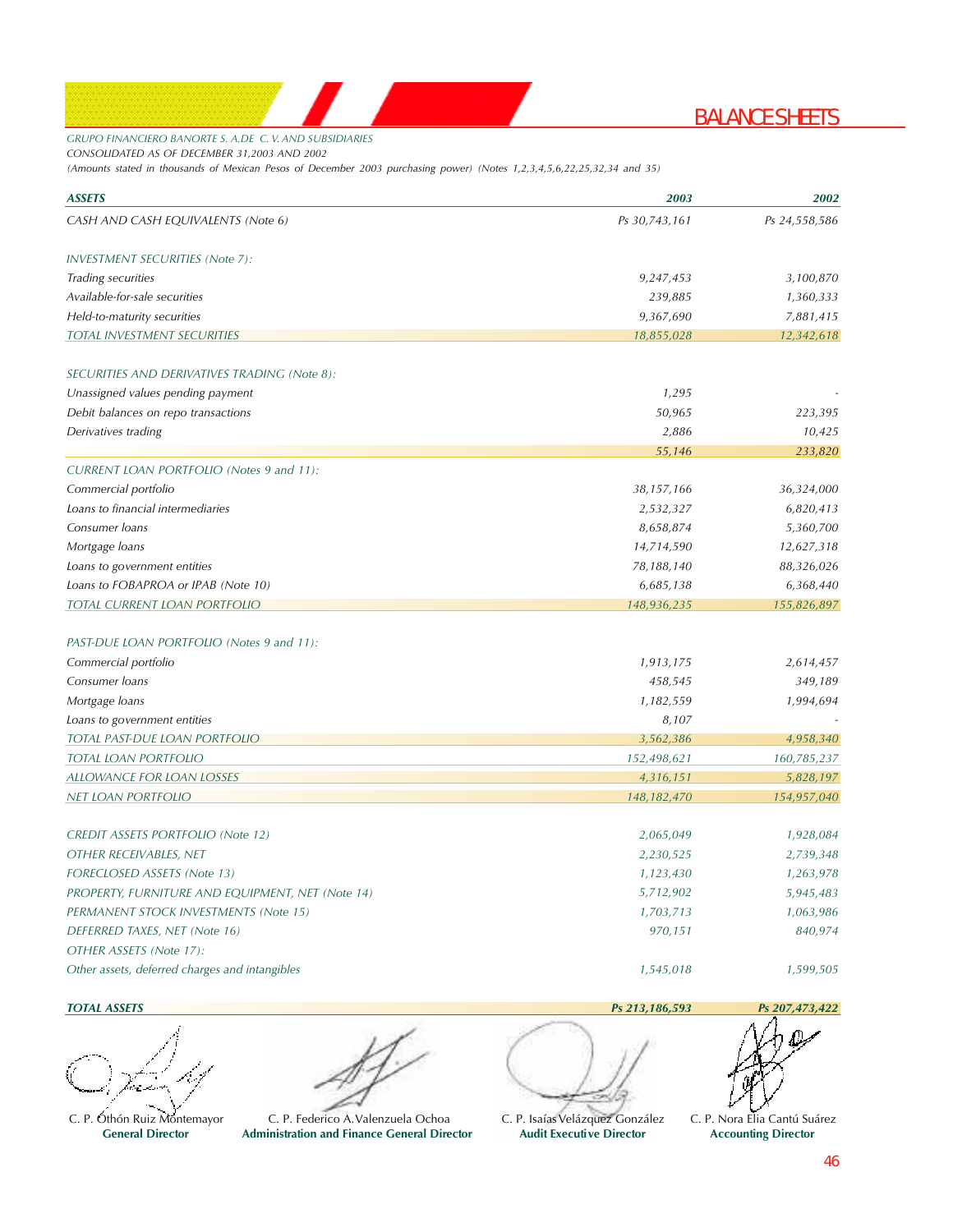| <b>LIABILITIES</b>                                          | 2003                | 2002                |
|-------------------------------------------------------------|---------------------|---------------------|
| <b>DEPOSITS:</b>                                            |                     |                     |
| Demand deposits (Note 18)                                   | Ps 66,158,704       | Ps 54,724,814       |
| Time deposits (Note 19)                                     |                     |                     |
| General public                                              | 75,406,295          | 30,545,752          |
| Money market                                                | 20,879,458          | 62,272,299          |
| Bank bonds (Note 20)                                        |                     | 1,345,204           |
| <b>TOTAL DEPOSITS</b>                                       | 162,444,457         | 148,888,069         |
| <b>BANK AND OTHER ENTITY LOANS (Note 21):</b>               |                     |                     |
| Demand loans                                                | 4,737,732           | 13,993,555          |
| Short term                                                  | 13,467,821          | 13,979,607          |
| Long term                                                   | 11,110,915          | 11,057,919          |
|                                                             | <u>29,316,468</u>   | 39,031,081          |
| SECURITIES AND DERIVATIVES TRADING (Note 8):                |                     |                     |
| Unassigned values pending payment                           | 1,146               |                     |
| Credit balances on repo transactions                        | 214,769             | 178,757             |
| Derivatives trading                                         | 12,185              | 849,310             |
|                                                             | 228,100             | 1,028,067           |
| <b>OTHER PAYABLES:</b>                                      |                     |                     |
| Income tax and employees' statutory profit sharing          | 266,358             | 393,393             |
| Sundry creditors and other payables                         | 3,774,556           | 2,962,184           |
|                                                             | 4,040,914           | 3,355,577           |
| <b>OUTSTANDING SUBORDINATED DEBENTURES (Note 23)</b>        |                     |                     |
| <b>DEFERRED CREDITS</b>                                     | 2,731,188<br>64,848 | 2,687,245<br>23,314 |
| <b>CONTINGENCIES AND COMMITMENTS (Note 24)</b>              |                     |                     |
| <b>SUBSECUENTS EVENTS (Note 36)</b>                         |                     |                     |
| <b>TOTAL LIABILITIES</b>                                    | 198,825,975         | <u>195,013,353</u>  |
|                                                             |                     |                     |
| STOCKHOLDERS' EQUITY (Notes 25,26, 27 and 28):              |                     |                     |
| PAID-IN CAPITAL:                                            |                     |                     |
| Capital stock                                               | 5,330,119           | 5,313,626           |
| Paid stock premiums                                         | 1,584,005           | 1,554,137           |
| <b>TOTAL PAID-IN CAPITAL</b>                                | 6,914,124           | 6,867,763           |
| <b>EARNED SURPLUS:</b>                                      |                     |                     |
| Capital reserves                                            | 1,319,281           | 1,094,389           |
| Retained earnings                                           | 11,414,849          | 9,862,632           |
| Surplus or deficit from restatement of stockholders' equity | (5,437,816)         | (5,437,816)         |
| Loss from holding nonmonetary assets                        |                     |                     |
| Net income                                                  | (2,959,300)         | (2,868,953)         |
|                                                             | 2,218,490           | 2,094,744           |
| <b>TOTAL EARNED SURPLUS</b>                                 | 6,555,504           | 4,744,996           |
| MINORITY INTEREST IN STOCKHOLDERS' EQUITY                   | 890,990             | 847,310             |
| <b>TOTAL STOCKHOLDERS' EQUITY</b>                           | 14,360,618          | 12,460,069          |
| <b>TOTAL LIABILITIES AND STOCKHOLDERS' EQUITY</b>           | Ps 213,186,593      | Ps 207,473,422      |

*The accompanying notes are part of these consolidated financial statements.*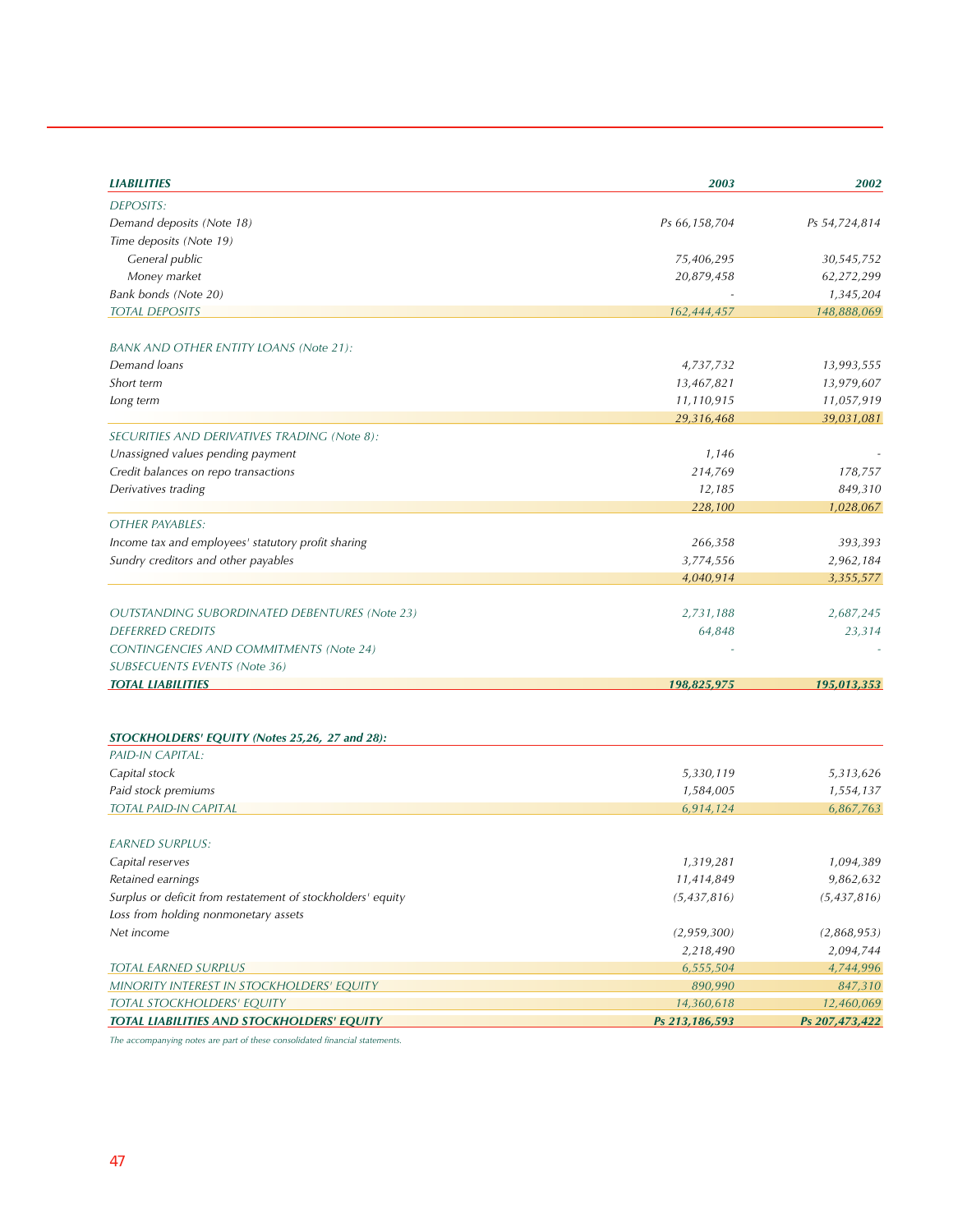STATEMENTS OF INCOME

#### *GRUPO FINANCIERO BANORTE S. A.DE C. V. AND SUBSIDIARIES*

*CONSOLIDATED FOR THE YEARS ENDED DECEMBER 31,2003 AND 2002*

*(Amounts stated in thousands of Mexican Pesos of December 2003 purchasing power) (Notes 1, 2 ,3 ,4 ,5 ,1 1 , 34 and 35)*

|                                                                                  | 2003           | 2002           |
|----------------------------------------------------------------------------------|----------------|----------------|
| Interest income                                                                  | Ps 22,409,578  | Ps 25,268,679  |
| Interest expense                                                                 | (13, 755, 434) | (16, 490, 024) |
| Monetary gain, relative to net interest income                                   | 55,371         | 80,105         |
| NET INTEREST INCOME                                                              | 8,709,515      | 8,858,760      |
| Allowance for loan losses                                                        | (808, 916)     | (855, 979)     |
| NET INTEREST INCOME ADJUSTED FOR CREDIT RISKS                                    | 7,900,599      | 8,002,781      |
| Fee and commission income                                                        | 4,962,703      | 5,115,436      |
| Fee and commission expense                                                       | (814, 762)     | (1, 187, 326)  |
| Brokerage income                                                                 | 980,216        | 405,708        |
|                                                                                  | 5,128,157      | 4,333,818      |
| TOTAL OPERATING INCOME                                                           | 13,028,756     | 12,336,599     |
| Administrative and promotion expenses                                            | (10, 507, 049) | (10, 337, 959) |
| <b>OPERATING INCOME</b>                                                          | 2,521,707      | 1,998,640      |
| Other income                                                                     | 2,550,735      | 2,534,934      |
| Other expenses                                                                   | (2,666,638)    | (2,491,567)    |
|                                                                                  | (115, 903)     | 43,367         |
| <b>INCOME BEFORE INCOME TAX AND</b>                                              |                |                |
| <b>EMPLOYEES' STATUTORY PROFIT SHARING</b>                                       | 2,405,804      | 2,042,007      |
| Current income tax and employees' statutory profit sharing (Note 30)             | (343, 296)     | (354, 614)     |
| Deferred income tax and employees' statutory profit sharing (Note 16)            | 99,497         | (7, 448)       |
|                                                                                  | (243, 799)     | (362, 062)     |
| $INICMIE$ DEENDE ENLI<br><u>ITV IN EARNINGS OF NONGONSOUDATED SURSIDIARY AND</u> |                |                |

| INCOME BEFORE EQUITY IN EARNINGS OF NONCONSOLIDATED SUBSIDIARY AND                             |            |            |
|------------------------------------------------------------------------------------------------|------------|------------|
| ASSOCIATED AND AFFILIATED COMPANIES, AND MINORITY INTEREST                                     | 2,162,005  | 1,679,945  |
| Equity in earnings of nonconsolidated subsidiary and associated, and affiliated companies, Net | 200,671    | 171,918    |
| INCOME FROM CONTINUING OPERATIONS BEFORE MINORITY INTEREST                                     | 2,362,676  | 1,851,863  |
| Discontinues operation, extraordinary departure and changes in accounting standards            | 693        | 426,913    |
|                                                                                                | 2,363,369  | 2,278,776  |
| Minority interest                                                                              | (144, 879) | (184, 032) |
|                                                                                                |            |            |

*The accompanying notes are part of these consolidated financial statements.*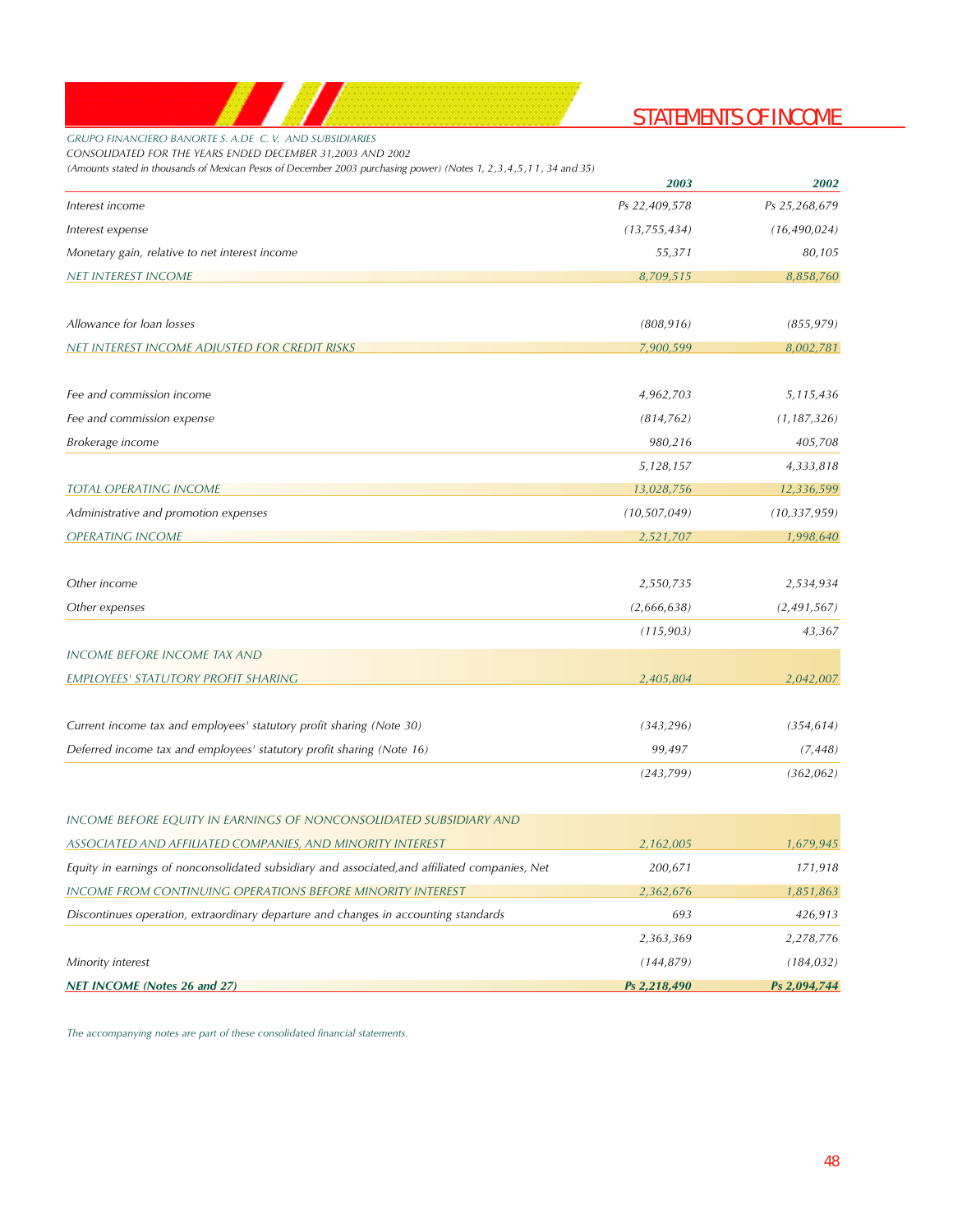C. P. Othón Ruiz Montemayor **General Director**

11

C. P. Federico A. Valenzuela Ochoa **Administration and Finance General Director**

C. P. Isaías Velázquez González **Audit Executive Director**

C. P. Nora Elia Cantú Suárez **Accounting Director**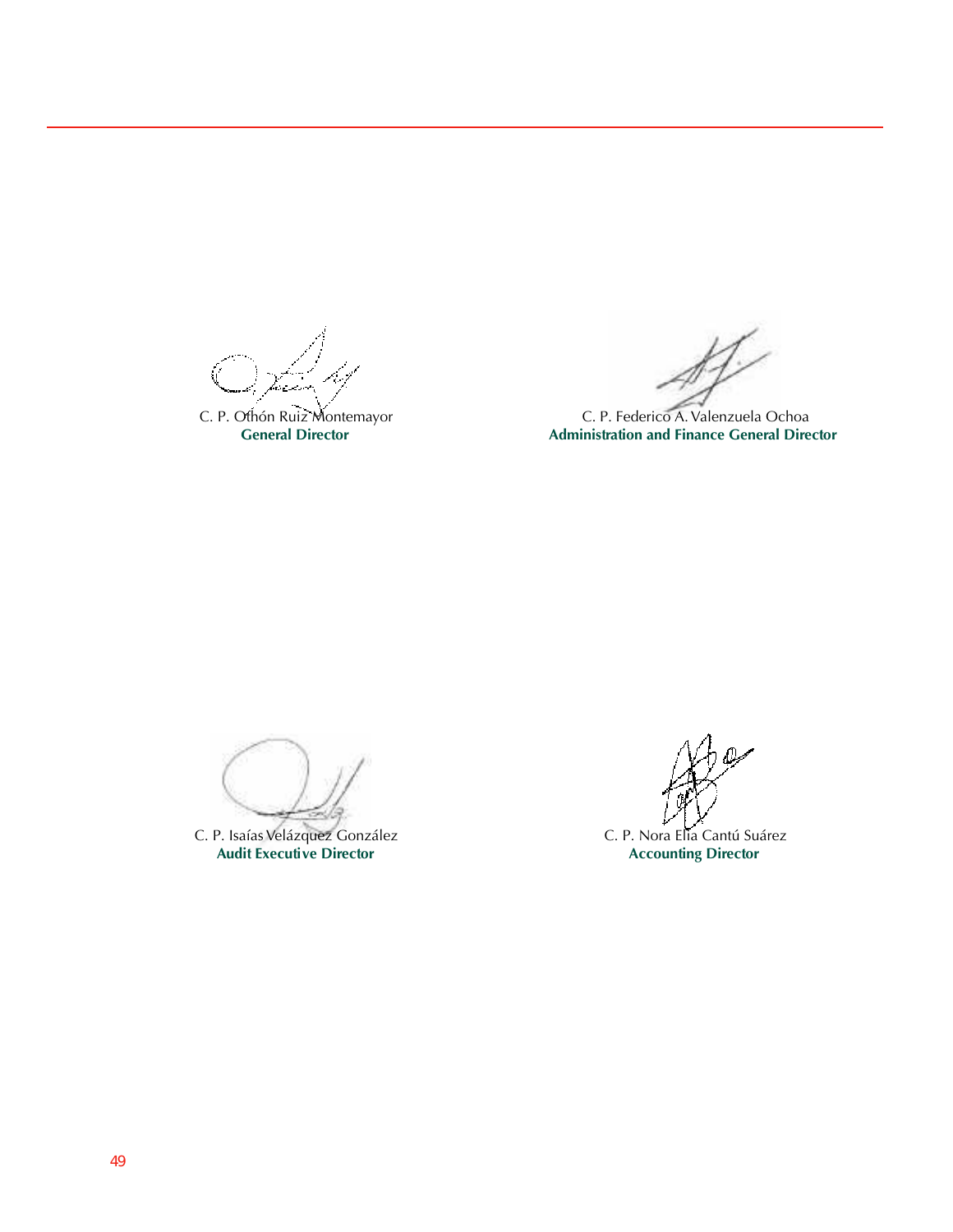

## STATEMENTS OF CHANGES IN STOCKHOLDERS' EQUITY

|                                                                                        | <b>CAPITAL</b><br><b>STOCK</b> | <b>VARIABLE</b><br><b>CAPITAL STOCK</b> | <b>PAID STOCK</b><br><b>PREMIUMS</b> | <b>CAPITAL</b><br><b>RESERVES</b> |  |
|----------------------------------------------------------------------------------------|--------------------------------|-----------------------------------------|--------------------------------------|-----------------------------------|--|
| Balance at January 1,2002                                                              | Ps 3, 177, 767                 | Ps 2,136,526                            | Ps 1,541,318                         | Ps 1,018,697                      |  |
| <b>CHANGES RESULTING FROM RESOLUTIONS</b>                                              |                                |                                         |                                      |                                   |  |
| ADOPTED BY STOCKHOLDERS:                                                               |                                |                                         |                                      |                                   |  |
| Issuance of stock (stock repurchase)                                                   |                                | (667)                                   | 12,819                               | (5,313)                           |  |
| Appropriation of income                                                                |                                |                                         |                                      |                                   |  |
| Reserves created                                                                       |                                |                                         |                                      | 81,005                            |  |
| Dividend decreed in Ordinary General Assembly<br>of Stockholders at September 30, 2002 |                                |                                         |                                      |                                   |  |
| <b>CHANGES RELATED TO THE RECOGNITION</b>                                              |                                |                                         |                                      |                                   |  |
| OF COMPREHENSIVE INCOME:                                                               |                                |                                         |                                      |                                   |  |
| Net income of the year                                                                 |                                |                                         |                                      |                                   |  |
| Gain (loss) from holding non-monetary assets                                           |                                |                                         |                                      |                                   |  |
| Comprehensive income for the year (Note 29)                                            |                                |                                         |                                      |                                   |  |
| <b>MINORITY INEREST</b>                                                                |                                |                                         |                                      |                                   |  |
| Balance at December 31, 2002                                                           | 3,177,767                      | 2,135,859                               | 1,554,137                            | 1,094,389                         |  |
| <b>CHANGES RESULTING FROM RESOLUTIONS</b>                                              |                                |                                         |                                      |                                   |  |
| ADOPTED BY STOCKHOLDERS:                                                               |                                |                                         |                                      |                                   |  |
| Issuance of stock (stock repurchase)                                                   |                                | 16,493                                  | 29,868                               | 121,782                           |  |
| Appropriation of income                                                                |                                |                                         |                                      |                                   |  |
| Reserves created                                                                       |                                |                                         |                                      | 103,110                           |  |
| Dividend decreed in Ordinary General Assembly<br>of Stockholders at October 16, 2003   |                                |                                         |                                      |                                   |  |
|                                                                                        |                                |                                         |                                      |                                   |  |
| CHANGES RELATED TO THE RECOGNITION                                                     |                                |                                         |                                      |                                   |  |
| OF COMPREHENSIVE INCOME:                                                               |                                |                                         |                                      |                                   |  |
| Net income of the year                                                                 |                                |                                         |                                      |                                   |  |
| Gain (loss) from holding non-monetary assets                                           |                                |                                         |                                      |                                   |  |
| Comprehensive income for the year (Note 29)                                            |                                |                                         |                                      |                                   |  |
| <b>MINORITY INTEREST</b>                                                               |                                |                                         |                                      |                                   |  |
| <b>Balance at December 31, 2002</b>                                                    | Ps 3, 177, 767                 | Ps 2, 152, 352                          | Ps 1,584,005                         | Ps 1,319,281                      |  |



C. P. Óthón Ruiz Montemayor **General Director**

C. P. Federico A. Valenzuela Ochoa **Administration and Finance General Director**

C. P. Isaías Velázquez González **Audit Executive Director**

C. P. Nora Elia Cantú Suárez **Accounting Director**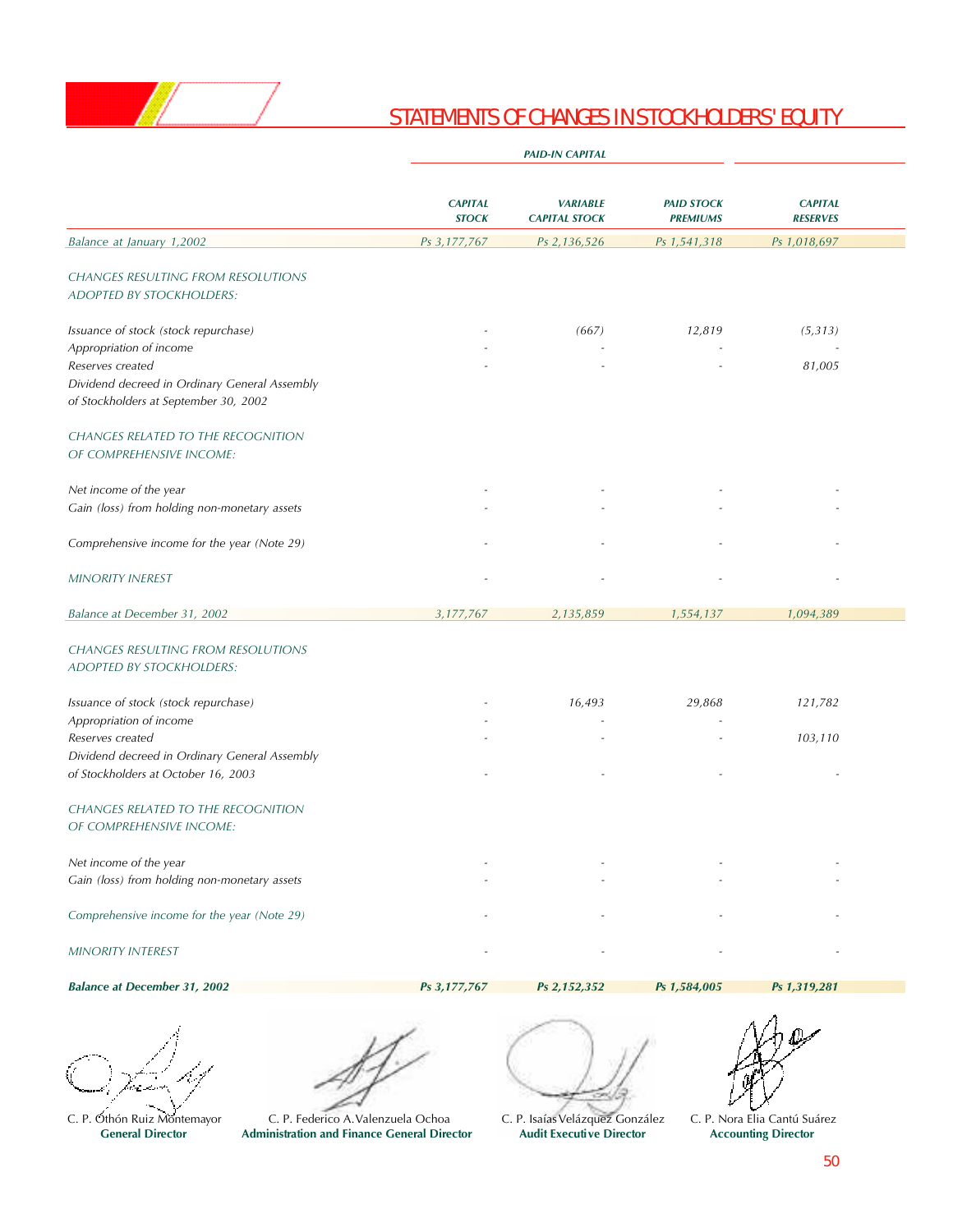#### *GRUPO FINANCIERO BANORTE S. A.DE C. V. AND SUBSIDIARIES*

*CONSOLIDATED FOR THE YEARS ENDED DECEMBER 31,2003 AND 2002*

*(Amounts stated in thousands of Mexican Pesos of December 2003 purchasing power) (Notes 26,27,28 and 29)*

|                                                |                                                         |                                          |                                  | <b>EARNED SURPLUS</b>                                                             |                                                                                 |                                                          |  |  |
|------------------------------------------------|---------------------------------------------------------|------------------------------------------|----------------------------------|-----------------------------------------------------------------------------------|---------------------------------------------------------------------------------|----------------------------------------------------------|--|--|
| <b>TOTAL</b><br>STOCKHOLDERS'<br><b>EQUITY</b> | <b>MINORITY</b><br><b>INTEREST IN</b><br><b>CAPITAL</b> | <b>TOTAL MAJORITY</b><br><b>INTEREST</b> | <b>NET INCOME</b><br>OF THE YEAR | <b>GAIN (LOSS) FROM</b><br><b>HOLDING</b><br><b>NON-MONETARY</b><br><b>ASSETS</b> | <b>DEFICIT IN</b><br><b>RESTATEMENT</b><br><b>OF CAPITAL</b><br><b>ACCOUNTS</b> | <b>PRIOR YEARS</b><br><b>RETAINED</b><br><b>EARNINGS</b> |  |  |
| Ps 10,816,371                                  | Ps 872,266                                              | Ps 9,944,105                             | Ps 1,650,022                     | (Ps 2, 965, 205)                                                                  | (Ps 5, 437, 816)                                                                | Ps 8,822,796                                             |  |  |
|                                                |                                                         |                                          |                                  |                                                                                   |                                                                                 |                                                          |  |  |
| 6,839                                          |                                                         | 6,839                                    |                                  |                                                                                   |                                                                                 |                                                          |  |  |
|                                                |                                                         |                                          | (1,650,022)                      |                                                                                   |                                                                                 | 1,650,022                                                |  |  |
|                                                |                                                         |                                          |                                  |                                                                                   |                                                                                 | (81,005)                                                 |  |  |
| (529, 181)                                     |                                                         | (529, 181)                               |                                  |                                                                                   |                                                                                 | (529, 181)                                               |  |  |
|                                                |                                                         |                                          |                                  |                                                                                   |                                                                                 |                                                          |  |  |
| 2,094,744                                      |                                                         | 2,094,744                                | 2,094,744                        |                                                                                   |                                                                                 |                                                          |  |  |
| 96,252                                         |                                                         | 96,252                                   |                                  | 96,252                                                                            |                                                                                 |                                                          |  |  |
| 2,190,996                                      |                                                         | 2,190,996                                | 2,094,744                        | 96,252                                                                            |                                                                                 |                                                          |  |  |
| (24, 956)                                      | (24, 956)                                               |                                          |                                  |                                                                                   |                                                                                 |                                                          |  |  |
| 12,460,069                                     | 847,310                                                 | 11,612,759                               | 2,094,744                        | (2,868,953)                                                                       | (5,437,816)                                                                     | 9,862,632                                                |  |  |
|                                                |                                                         |                                          |                                  |                                                                                   |                                                                                 |                                                          |  |  |
| 86,303                                         |                                                         | 86,303                                   |                                  |                                                                                   |                                                                                 | (81, 840)                                                |  |  |
|                                                |                                                         |                                          | (2,094,744)                      |                                                                                   |                                                                                 | 2,094,744                                                |  |  |
|                                                |                                                         |                                          |                                  |                                                                                   |                                                                                 | (103, 110)                                               |  |  |
| (357, 577)                                     |                                                         | (357, 577)                               |                                  |                                                                                   |                                                                                 | (357, 577)                                               |  |  |
|                                                |                                                         |                                          |                                  |                                                                                   |                                                                                 |                                                          |  |  |
| 2,218,490                                      |                                                         | 2,218,490                                | 2,218,490                        | $\sim 100$                                                                        |                                                                                 |                                                          |  |  |
| (90, 347)                                      |                                                         | (90, 347)                                |                                  | (90, 347)                                                                         |                                                                                 |                                                          |  |  |
| 2,128,143                                      |                                                         | 2,128,143                                | 2,218,490                        | (90, 347)                                                                         |                                                                                 |                                                          |  |  |
| 43,680                                         | 43,680                                                  |                                          |                                  |                                                                                   |                                                                                 |                                                          |  |  |
| Ps 14,360,618                                  | Ps 890,990                                              | Ps 13,469,628                            | Ps 2,218,490                     | (Ps 2, 959, 300)                                                                  | (Ps 5, 437, 816)                                                                | Ps 11,414,849                                            |  |  |

*The accompanying notes are part of these consolidated financial statements.*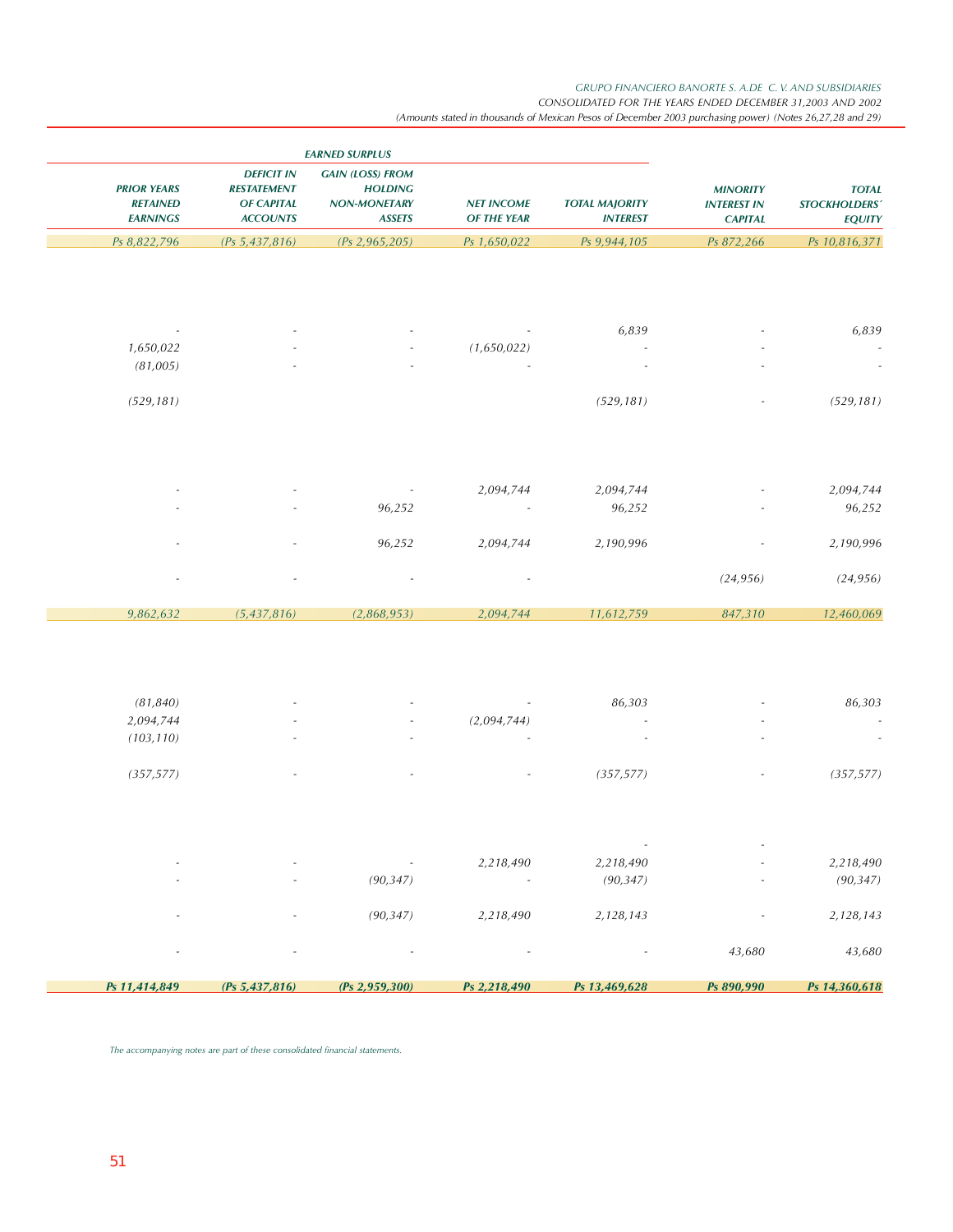

## **ATE<u>MENTS OF CHANGES IN FINANCIAL POSITION</u>**

*CONSOLIDATED FOR THE YEARS ENDED DECEMBER 31,2003 AND 2002 (Amounts stated in thousands of Mexican Pesos of December 2003 purchasing power)*

|                                                                                               | 2003          | 2002           |
|-----------------------------------------------------------------------------------------------|---------------|----------------|
| <b>OPERATING ACTIVITIES:</b>                                                                  |               |                |
| Net income of the year                                                                        | Ps 2,218,490  | Ps 2,094,744   |
| Items charged (credited) to income that did not affect resources:                             |               |                |
| Allowance for loan losses                                                                     | 808,916       | 855,979        |
| Depreciation and amortization                                                                 | 942,568       | 795,556        |
| Deferred taxes                                                                                | (99, 497)     | 7,448          |
| Minority interest                                                                             | 144,879       | (184, 032)     |
| Provision for other obligations                                                               | (196,000)     | 735,204        |
| Equity in earnings of nonconsolidated subsidiary and associated and affiliated companies, net | (200, 671)    | (171, 918)     |
| Unrealized investment income                                                                  | 26,070        | 48,408         |
|                                                                                               | 3,644,755     | 4,181,389      |
| Items related to operations:                                                                  |               |                |
| Increase in deposits                                                                          | 13,556,388    | 65,995,044     |
| Increase in investment securities                                                             | (6, 538, 480) | (5,270,950)    |
| (Decrease) increase in bank and other entity loans                                            | (9,714,613)   | 21,303,018     |
| (Increase) decrease in credit assets portfolio                                                | (136, 965)    | 873,579        |
| Decrease (increase) in loan portfolio                                                         | 5,965,654     | (68, 910, 907) |
| Increase in deferred taxes                                                                    | (29, 680)     | (68, 587)      |
| (Decrease) increase in derivatives trading                                                    | (621, 293)    | 856,188        |
| Decrease (increase) in accounts receivable and payable                                        | 1,390,159     | (1, 287, 743)  |
| Resources provided by (used in) operating activities                                          | 7,515,925     | 17,671,031     |
|                                                                                               |               |                |
| <b>FINANCING ACTIVITIES:</b>                                                                  |               |                |
| Issuance of outstanding subordinated debentures                                               | 43,943        | 1,222,200      |
| Common stock repurchase                                                                       | 86,303        | 6,839          |
| Decree Dividends                                                                              | (357, 577)    | (529, 179)     |
| Resources used in financing activities                                                        | (227, 331)    | 699,860        |
| <b>INVESTMENT ACTIVITIES:</b>                                                                 |               |                |
| Decrease in foreclosed assets                                                                 | 140,548       | 223,844        |
| (Increase) decrease in permanent stock investments                                            | (630, 602)    | 449,986        |
| Increase in deferred charges and credits                                                      | (378, 217)    | (506,008)      |
| Net purchases of property, furniture and equipment                                            | (235, 748)    | (2,402,579)    |
| Resources used in investment activities                                                       | (1, 104, 019) | (2, 234, 757)  |
|                                                                                               |               |                |
| Increase in cash and cash equivalents                                                         | 6,184,575     | 16, 136, 134   |
| Cash and cash equivalents at beginning of year                                                | 24,558,586    | 8,422,452      |
| Cash and cash equivalents at end of year                                                      | Ps 30,743,161 | Ps 24,558,586  |

*The accompanying notes are part of these consolidated financial statements.*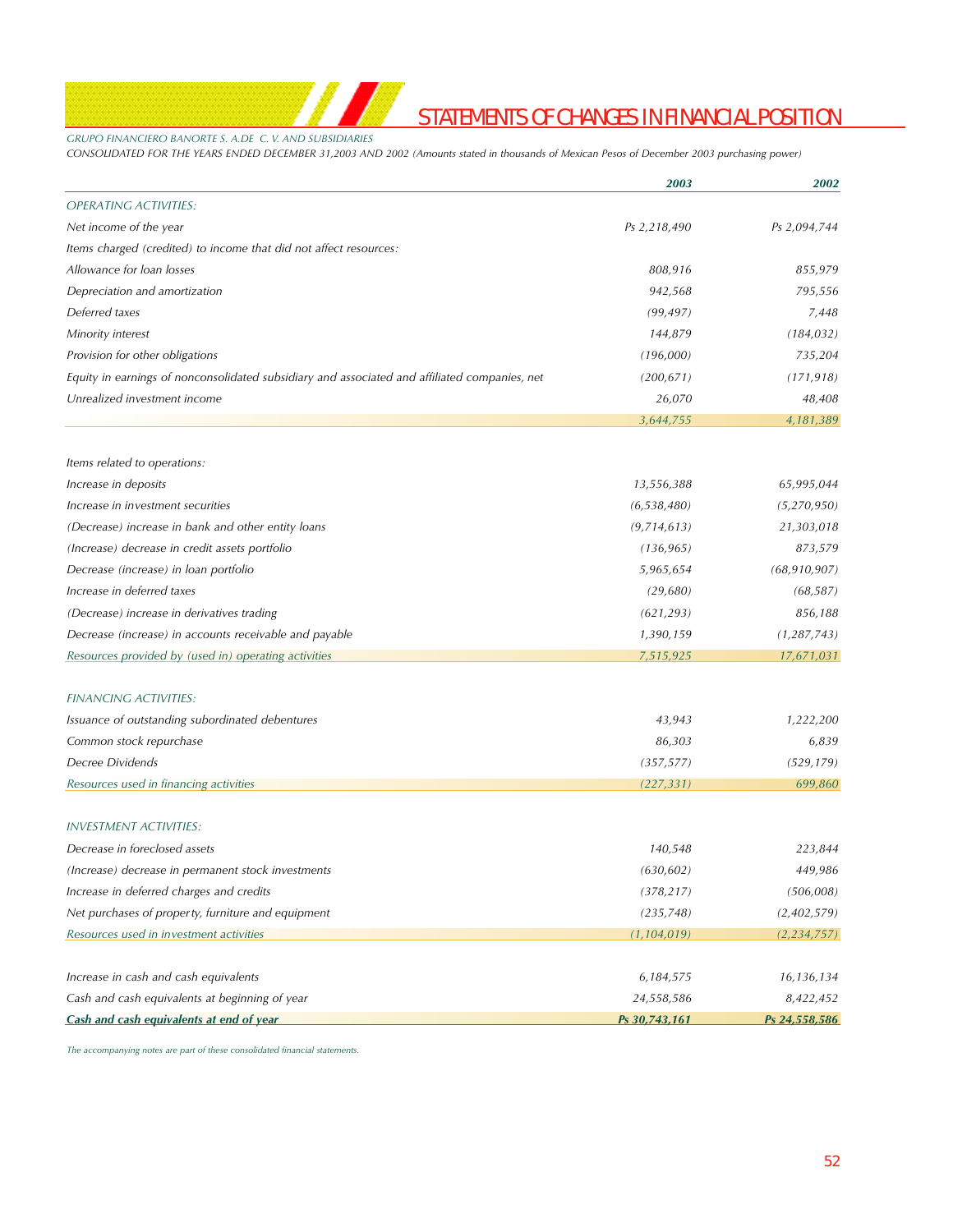C. P. Othón Ruiz Montemayor **General Director**

11

C. P. Federico A. Valenzuela Ochoa **Administration and Finance General Director**

C. P. Isaías Velázquez González **Audit Executive Director** 

C. P. Nora Elia Cantú Suárez **Accounting Director**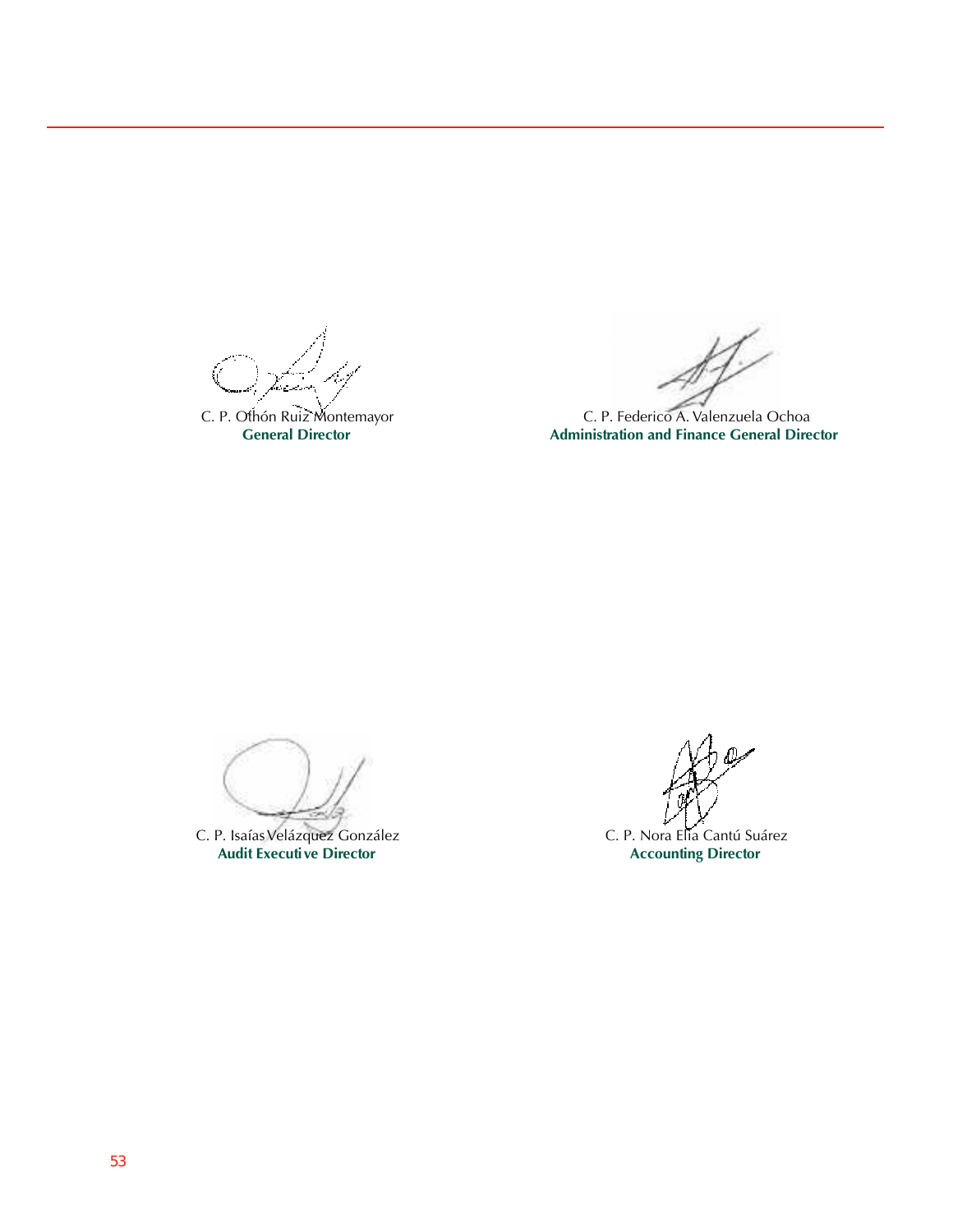*GRUPO FINANCIERO BANORTE S. A.DE C. V. AND SUBSIDIARIES CONSOLIDATED FOR THE YEARS ENDED DECEMBER 31,2003 AND 2002 (Amounts stated in thousands of Mexican pesos of December 2003 purchasing power, except as otherwise indicated, number of shares and per share amounts,debentures and exchange rates)*

#### **NOTE 1 DESCRIPTION OF BUSINESS:**

Grupo Financiero Banorte, S. A. de C. V. and subsidiaries (GRUPO) is authorized by the Secretaría de Hacienda y Crédito Público (Mexican Ministry of Finance and Public Credit, or "SHCP") to be incorporated and operate as a financial group in the terms established in the Ley para Regular las Agrupaciones Financieras (Financial Groups Regulation Law or "LRAF"), subject to inspection and oversight by the Comisión Nacional Bancaria y de Valores (Mexican Banking and Securities Commission or "the COMMISSION"). Its operations consist of rendering all kinds of banking services and acting as a broker in the securities market, as well as acquiring and managing shares issued by insurance, pension and bonding institutions, leasing and financial factoring companies, mutual funds and any other type of companies or financial entities allowed by the SHCP, pursuant to the provisions of the LRAF. Its operations are regulated by the COMMISSION, the Instituciones de Crédito (Credit Institutions) Law, the Banco de México (Central Bank of Mexico or "BANXICO") Law, the Securities Market Law, the Comisión Nacional de Seguros y Fianzas (Mexican Insurance and Bonding Commission), the Comisión Nacional del Sistema de Ahorro para el Retiro (Mexican Commission for the Retirement Savings System) and other applicable laws and agencies.

Among the powers that it may exercise in its capacity as a regulator of financial groups, the COMMISSION may review the financial information of GRUPO and require changes to be made thereto.

GRUPO has entered into a liability agreement in accordance with the LRAF, through which it is fully liable for the obligations and losses of each of its subsidiary companies.

#### **NOTE 2 HIGHLIGHTS:**

A comprehensive business strategy was established with the fundamental purpose of strengthening the capital of Banco Mercantil del Norte, S. A., Institución de Banca Múltiple (Banorte) and improving its position in the market. This strategy required structural changes in GRUPO such as:

#### a. Acquisition of the stock of Bancr ecer, S.A. ("Bancrecer")

On September 24, 2001, the Instituto para la Protección del Ahorro Bancario (Bank Savings Protection Institute or "IPAB") announced that BANORTE had won the right to purchase 100% of the capital stock of Bancrecer. Banorte paid Ps1,810,250 (Ps1,650,000 nominal value), equivalent to 0.66 times the historical book value of Bancrecer stockholders' equity at the transaction date.

In accordance with the contract for the purchase of Bancrecer stock, Banorte paid 25% of the purchase price, Ps452,563 (Ps412,500 nominal value), on October 5, 2001 (the date on which the contract was entered into) and the remaining Ps1,357,687 (Ps1,237,500 nominal value) on December 4, 2001.

During the period between the initial payment and the final payment of the purchase price, interest accrued on the

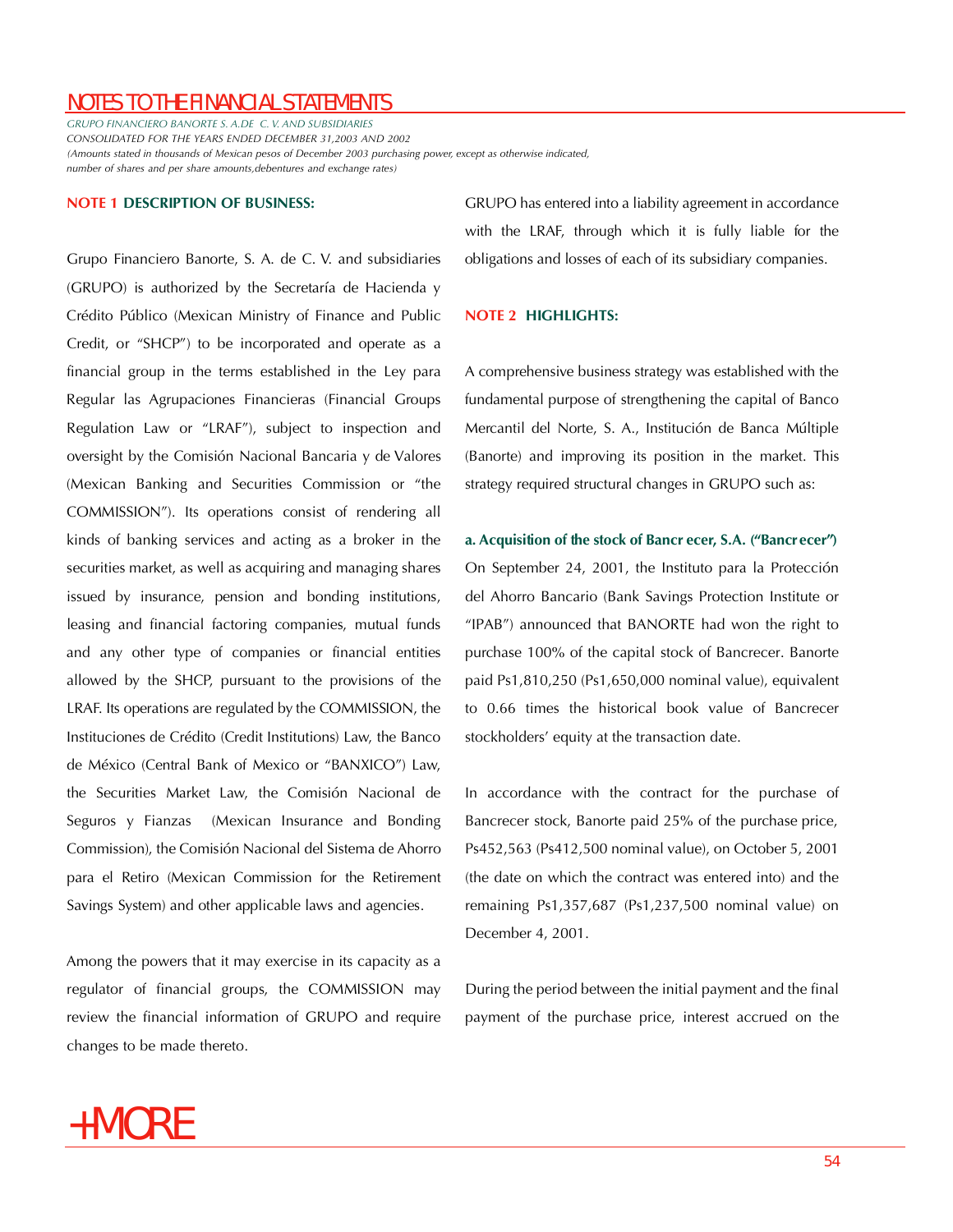outstanding balance of the purchase price at the average 28-day CETES rate. Total interest accrued and payable to IPAB with respect to the outstanding balance of the purchase price was Ps17,542 (Ps15,989 nominal value). Additional expenses directly related to the acquisition amounting to Ps6,433 (Ps5,864 nominal value) brought the total cost of the acquisition to Ps1,834,225 (Ps1,671,853 nominal value).

The acquisition of Bancrecer was funded by Grupo, including resources in cash and dividends obtained from Grupo's subsidiaries, as well as the use of a portion of the proceeds from the issuance of debentures by Banorte and the use of additional financing obtained before the date of the purchase of Bancrecer.

By official letter 60-II-105587 dated December 11, 2001, the COMMISSION authorized Banorte to temporarily record this investment in investment securities. Banorte did not take control of Bancrecer´s administration until January 2, 2002.

With regard to the stockholders' equity of Bancrecer, the COMMISSION's aforementioned official letter authorized Bancrecer to charge to stockholders' equity an allowance for known integration expenses. As a result and through the application of a negative goodwill of approximately Ps 932, (Ps850 millions at nominal value), Bancrecer established reserves during December 2001 totaling Ps744 (Ps678 nominal value). These reserves, recorded in other payables, comprised the following:

#### 1. REORGANIZATION

#### 1.1 Restructuring costs

This refers to the amounts required to cover dismissals of Bancrecer personnel, which occurred due to the organizational restructuring resulting from the integration.

#### 1.2. Out-of work programs

This refers to the fees to be paid to external advisors assisting dismissed personnel to develop its own businesses or to find other work.

1.3. Reduction of debt owed by dismissed personnel In accordance with its internal policies, Bancrecer would grant a reduction of debt owed by dismissed personnel as follows: a 30% reduction on commercial loans and a 20% reduction on mortgage loans outstanding.

#### 2. INTEGRATION

#### 2.1. Operating integration

This relates to the expenses necessary to integrate all banking branches under a single operating model.

#### 2.2. Change of signage

This relates to the expenses to be incurred as a result of changing the signage of Bancrecer branches.

2.3. Write-off of fixed expenses due to the closing of branches This relates to the write-off of fixed expenses recorded in Bancrecer with respect to its branches that will cease operations in accordance with the Banorte's strategic plan.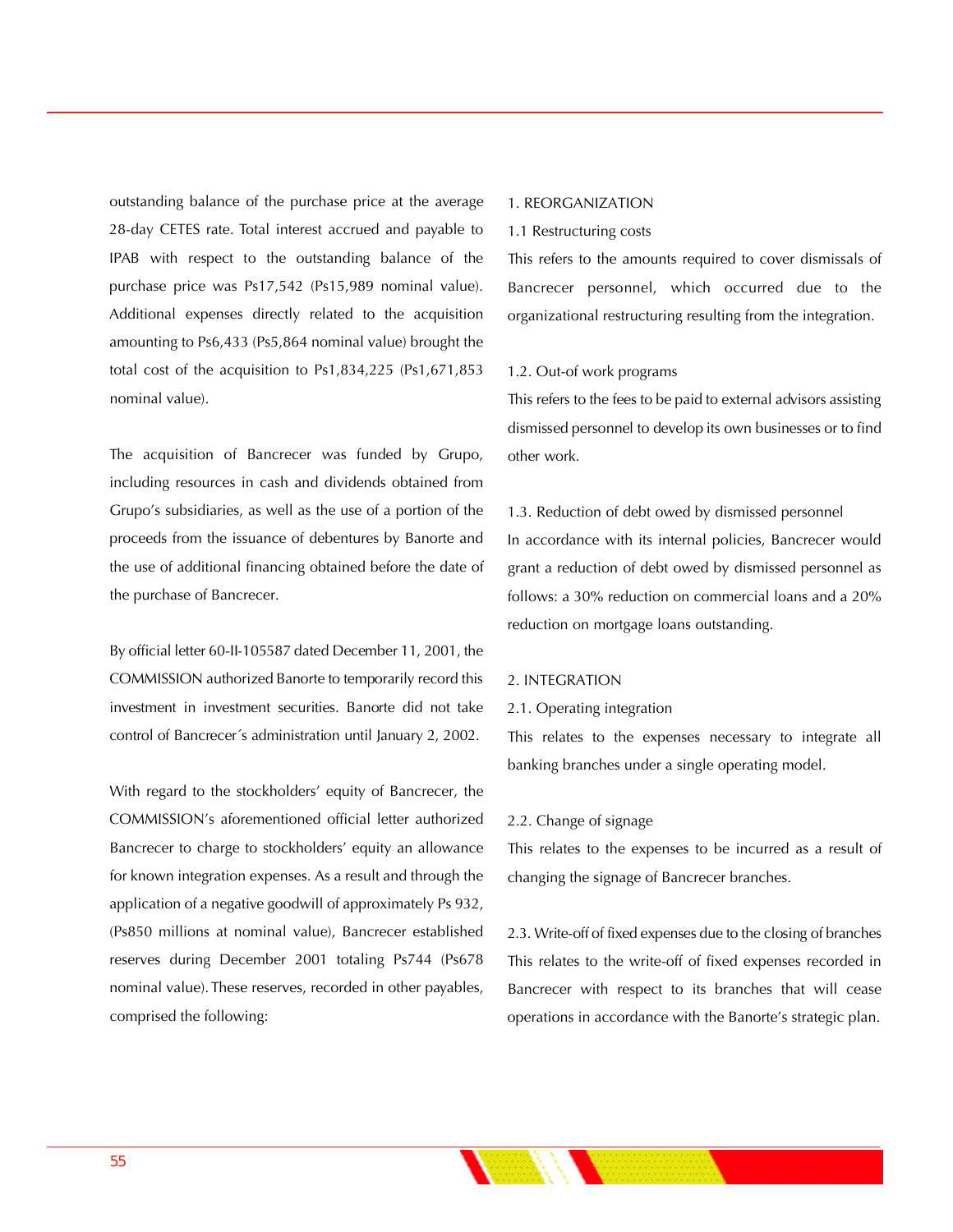*GRUPO FINANCIERO BANORTE S. A.DE C. V. AND SUBSIDIARIES CONSOLIDATED FOR THE YEARS ENDED DECEMBER 31,2003 AND 2002 (Amounts stated in thousands of Mexican pesos of December 2003 purchasing power, except as otherwise indicated, number of shares and per share amounts,debentures and exchange rates)*

#### 3. POST-RETIREMENT BENEFITS

These liabilities relate to the partial recognition of benefits for medical services as determined by an actuarial calculation performed in January 2000. Actuarially determined accrued liabilities for retirement benefits were calculated in the amount of Ps132,300 (nominal value) for Bancrecer´s employees. Banorte had not prepared its actuarial calculation for 2002 at the time of the establishment of the above reserve and, therefore, estimated its post-retirement benefit obligations in the amount of Ps80,700 (nominal value).

At December 31, 2002, Banorte recorded an additional charge of Ps51,749 (Ps49,800 nominal value) based on the final actuarial calculation.

The following is an analysis of the amounts of the above-mentioned items:

|                          | <b>Beginning</b> | <b>Reductions during</b> | <b>Balance</b> at       |  |
|--------------------------|------------------|--------------------------|-------------------------|--|
| <b>RESERVE</b>           | balance          | 2002 and 2003            | <b>December 31,2003</b> |  |
| Reorganization           | Ps 368,100       | (Ps 368, 100)            | $Ps -$                  |  |
| Integration              | 229,300          | (174, 689)               | 54,611                  |  |
| Post-retirement benefits | 80.700           | (80, 700)                |                         |  |
| <b>Total</b>             | Ps 678,100       | (Ps 623,489)             | Ps 54,611               |  |

After the accrual of the aforementioned integration expenses, Bancrecer´s adjusted stockholders' equity amounted to Ps1,869,902 (Ps1,704,372 nominal value) at December 31, 2001.

The purchase of Bancrecer´s stock generated an adjusted negative goodwill totaling Ps35,677 (Ps32,519 nominal value), which was recorded in Banorte´s books on January 31, 2002.

During the first quarter of 2002, Banorte sold a property at No.116 Paseo de la Reforma Street, in Mexico City, which was previously used by Bancrecer. The sale of this property resulted in a loss of Ps50,270 (Ps45,820 nominal value), which was applied as an adjustment to the negative goodwill of Ps35,677 (Ps33,519 nominal value), resulting in an adjusted net positive goodwill of Ps14,592 (Ps13,301 nominal value). This goodwill was recorded in "Other Assets".

At General Extraordinary Shareholders' Meeting held on March 11, 2002, Banorte´s and Bancrecer's shareholders approved a merger of BANORTE and Bancrecer. Bancrecer was the legal surviving company, and subsequently changed its name to Banco Mercantil del Norte, S.A., Institución de Banca Multiple. At April 24, 2002, the Mexican Secretaría de Hacienda y Crédito Público (the "Finance Ministry" or "SHCP") authorized the merger, effective as of March 31, 2002.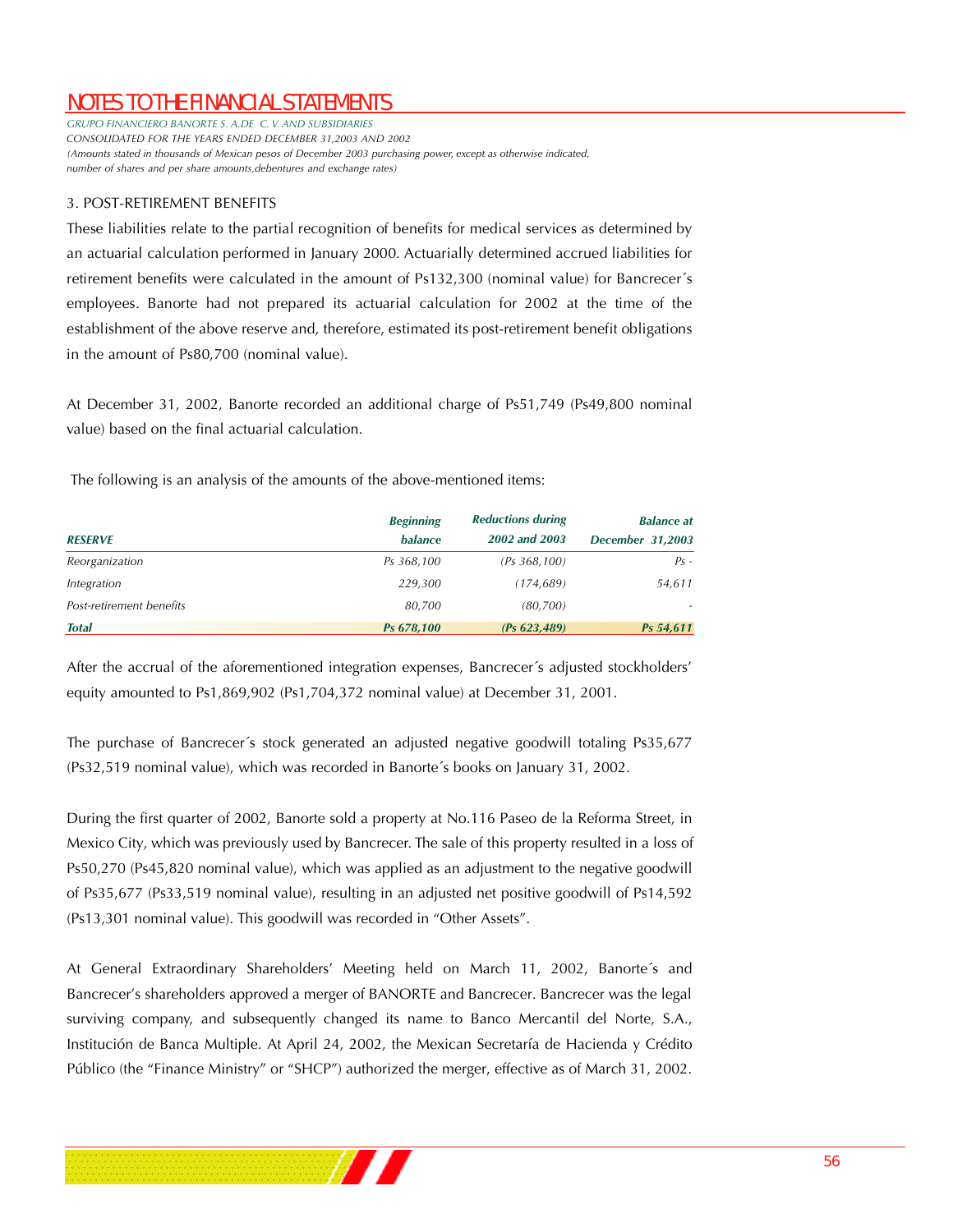This merger was accounted for as a reorganization or merger between companies under common control similar to methods prescribed by generally accepted accounting principles in the United States of America (US-GAAP). Moreover, the COMMISSION's Circular 1448 provides that the substance of a transaction prevails over its form and that, for accounting purposes, the surviving entity is BANORTE, though for legal purposes the surviving entity is Bancrecer. The historical stockholders' equity presented herein is that of the BANORTE.

#### **b. Acquisition of shares of Generali México Compañía de Seguros, S. A.**

At December 19, 2003, GRUPO entered into a sale agreement of shares with the following entities: Maatschappij Graafschap Holland, N.V. (Participating company of Dutch origin), Assicurazioni Generali, S. A. (Company of Italian origin) and Transocean Holding Corporation (Company of Northamerican origin) to acquire shares representative of the capital stock of Generali México Compañía de Seguros, S. A. (Generali México). The net payment made by GRUPO amounted \$84,945 (7.560 million US dollars) (after the tax withholding, which amounted to 90 thousand US dollars) representing 51% of the capital stock of Generali Mexico at the negotiation date. Derived from the aforementioned, goodwill was generated in the amount of \$42,372 (3.771 million US dollars), which is included in the "Other assets, deferred charges and intangible assets" item in the balance sheet.

In conformity with the sale agreement of shares, GRUPO proceeded to make the full payment of such shares within a term not beyond December 29, 2003. Likwise, the acquisition of Generali México was funded by resources in flow and dividends obtained from its subsidiaries.

Given that Generali México is an entity belonging to the Savings and Welfare division of the GRUPO, this acquisition was recorded at the end of 2003 using the equity method and in the "Permanent investment in shares" item of the balance sheet in the amount of \$45,853.

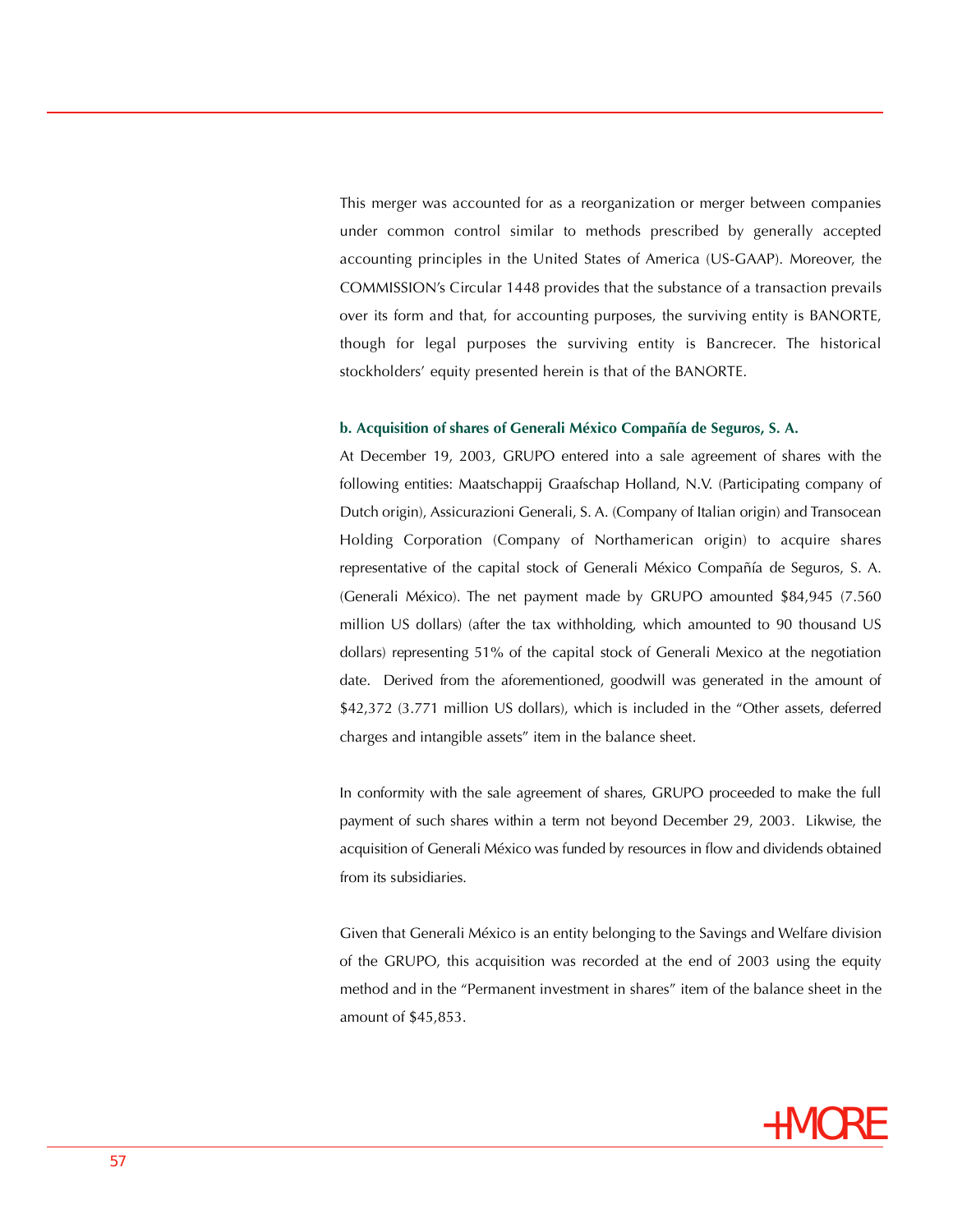*GRUPO FINANCIERO BANORTE S. A.DE C. V. AND SUBSIDIARIES CONSOLIDATED FOR THE YEARS ENDED DECEMBER 31,2003 AND 2002 (Amounts stated in thousands of Mexican pesos of December 2003 purchasing power, except as otherwise indicated, number of shares and per share amounts,debentures and exchange rates)*

At the date of issuance of these financial statements, GRUPO's Management has planned to carry out a merger during the first semester of 2004, between Generali México and Seguros Banorte Generali, S. A. de C. V., Grupo Financiero Banorte, with the former as the merging company, in order to widen the number of products and services offered by the Savings and Welfare division of GRUPO.

#### **c. Growth strategies**

During the year 2003, GRUPO carried out corporate readjustments and business strategies that were intended to allow it to continue to maintain a solid financial structure and to offer more competitive products in the market. The most important strategies include:

#### 1.MORTGAGE PORTFOLIO SECURITIZATION

Negotiated by Sólida Administradora de Portafolios S. A. de C. V. ("Sólida"):

During the last quarter of 2003, GRUPO realized, through Sólida, (a subsidiary of BANORTE) the first mortgage portfolio securitization in Mexico, which was placed in the Mexican Stock Exchange (Bolsa Mexicana de Valores, S. A. de C. V. or "BMV"). The loans placed in the Stock Exchange correspond to 10,164 social interest loans with a principal value of Ps1,543,000 which were originated by Banca Serfín, S. A., Institución de Banca Múltiple and acquired by Sólida through a public offering by the IPAB. Preferential Stock Exchange Certificates were issued through a Trust constituted by Nacional Financiera, S.N.C. (NAFIN), to be acquired by the general investing public for an amount of Ps340,000 with a nominal value of Ps100 each, as well as Subordinate Certificates, which were acquired by Sólida. The term of the certificates is 75 periods of 28 days each with a net interest rate of Cetes  $(28 \text{ days}) + 0.90 \text{ points}$ , payable every 28 days.

#### 2. PURCHASES OF PORTFOLIO PACKAGES

During 2003, Sólida made several purchases of rights over cash the flows from loan portfolios auctioned mainly by the IPAB. The loan portfolios acquired comprised the following:

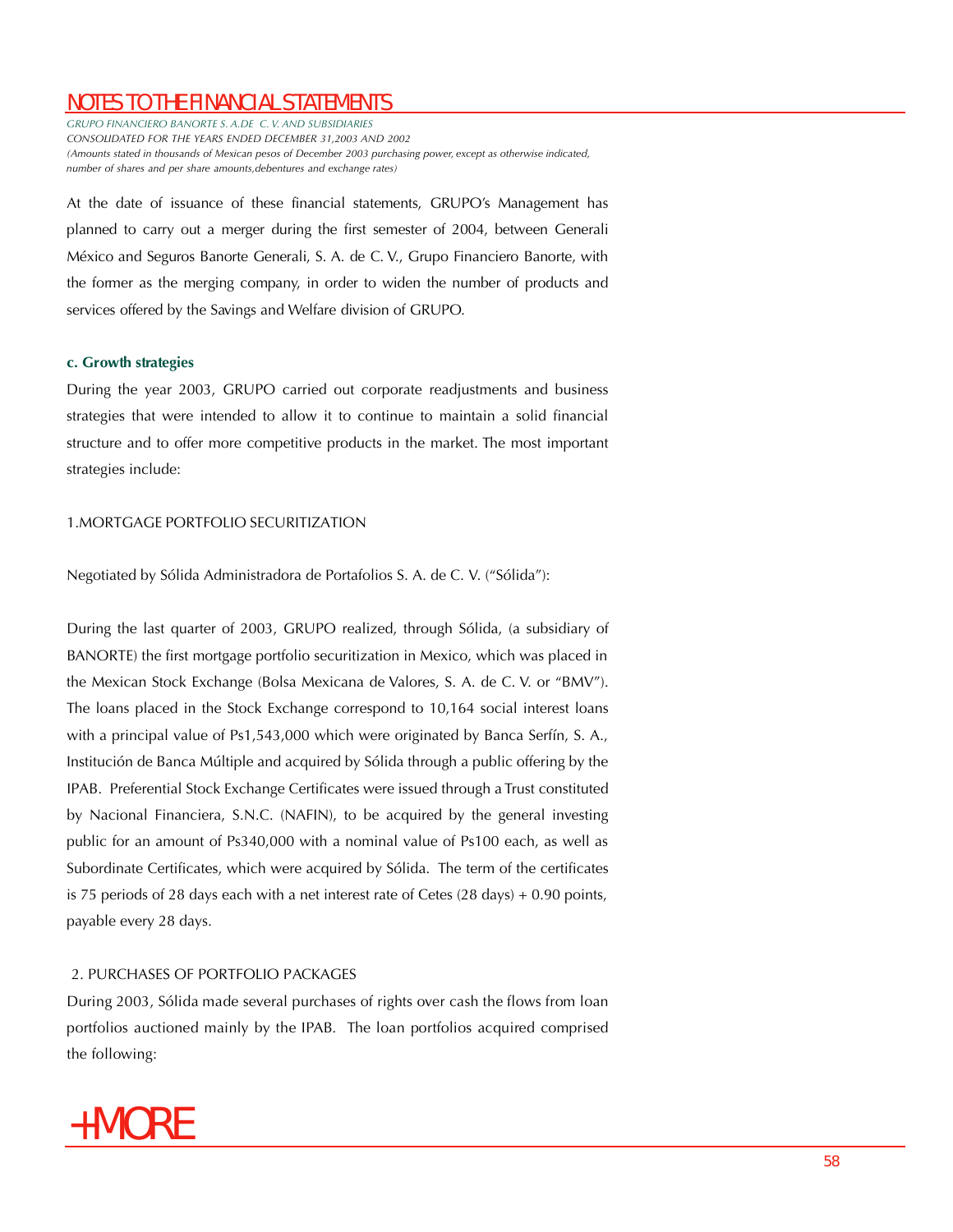|                     |                |                             |                  |                 |               | <b>Amount of</b><br>portfolio at | <b>Unamortized</b><br><b>balance</b> at |
|---------------------|----------------|-----------------------------|------------------|-----------------|---------------|----------------------------------|-----------------------------------------|
|                     | <b>Type of</b> |                             | <b>Portfolio</b> | <b>Purchase</b> | <b>Amount</b> | <b>December</b>                  | <b>December</b>                         |
| Package             | portfolio      | <b>Month of acquisition</b> | amount           | proportion      | paid          | 31, 2003                         | 2003                                    |
| Portfolio           | Commercial,    |                             |                  |                 |               |                                  |                                         |
| "BANORTE"           | mortgage and   |                             |                  |                 |               |                                  |                                         |
|                     | consumer       | February                    | Ps 1,855,704     | 20.34%          | Ps 377,544    | Ps 1,332,500                     | Ps 306,147                              |
| Portafolio          | Commercial     |                             |                  |                 |               |                                  |                                         |
| "Bancrecer III"     | and consumer   | August                      | 979,800          | 3.85%           | 37,822        | 890,000                          | 34,241                                  |
| Portafolio          |                |                             |                  |                 |               |                                  |                                         |
| "BANCO              | Commercial     |                             |                  |                 |               |                                  |                                         |
| <b>INDUSTRIAL"</b>  | and consumer   | August                      | 933,800          | 5.96%           | 66,863        | 815,000                          | 48,571                                  |
| Portafolio          | Commercial     |                             |                  |                 |               |                                  |                                         |
| "BBVA Bancomer"     | and consumer   | October                     | 1,189,000        | 17.33%          | 205,921       | 1,189,000                        | 206,236                                 |
| Total credit assets |                |                             | 4,958,304        |                 | 688,150       | 4,226,500                        | 595,195                                 |
| Serfin Grises       | Real estate    | February, April, June,      | 113,721          | For sale        | 112,270       | 113,721                          | 113,721                                 |
|                     |                | August, September,          |                  |                 |               |                                  |                                         |
|                     |                | October and                 |                  |                 |               |                                  |                                         |
|                     |                | December                    |                  |                 |               |                                  |                                         |
| Interlomas          | Real estate    | October                     | 61,494           | For sale        | 58,292        | 61,494                           | 61,494                                  |
| Total non-credit    |                |                             |                  |                 |               |                                  |                                         |
| assets              |                |                             | 175,215          |                 | 170,562       | 175,215                          | 175,215                                 |
| <b>Total</b>        |                |                             | Ps 5,133,519     |                 | Ps 858,712    | Ps 4,401,715                     | Ps 770,410                              |

#### 3. SALE OF PORTFOLIO PACKAGES AMONG RELATED PARTIES

In February 2003, BANORTE sold Ps1,925 millions corresponding to its own portfolio (with interests) to Sólida at a price of Ps378 millions. Of this amount, Ps1,861 millions correspond to the past due portfolio and Ps64 millions to the current portfolio. The transaction was carried out based on figures of August 2002; therefore, the final amount affecting the balance sheet corresponding to February 2003 was Ps1,856, considering the collections made since August 2002. Jointly with the sold portfolio, Ps1,577 millions was transferred from the loan reserves associated with such portfolio (See Note 36).

 $\sqrt{2}$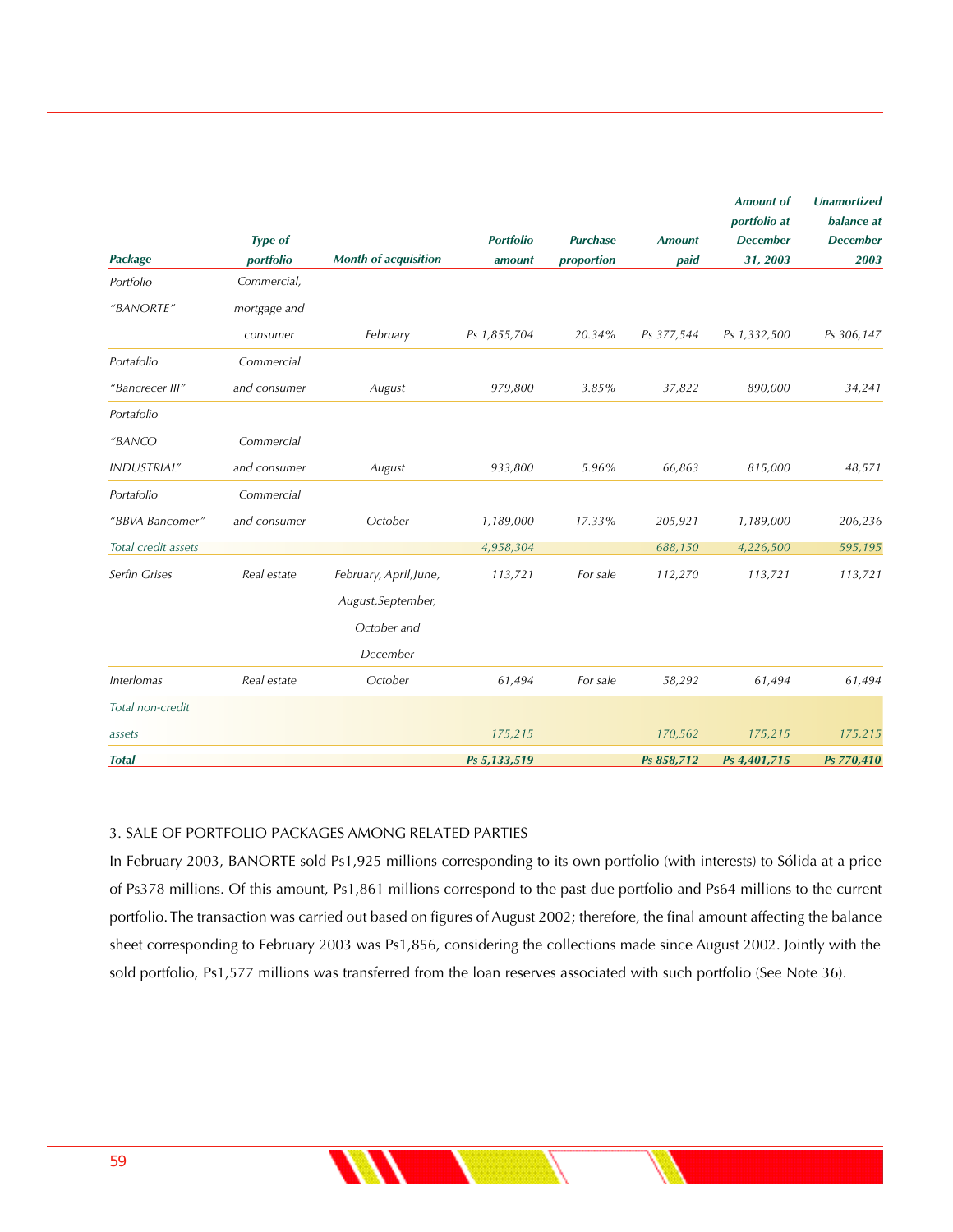*GRUPO FINANCIERO BANORTE S. A.DE C. V. AND SUBSIDIARIES CONSOLIDATED FOR THE YEARS ENDED DECEMBER 31,2003 AND 2002 (Amounts stated in thousands of Mexican pesos of December 2003 purchasing power, except as otherwise indicated, number of shares and per share amounts,debentures and exchange rates)*

By Official Letter 601-II-323110 dated November 5, 2003, the Commission established the accounting criteria that should be followed in the financial and accounting treatment of this transaction, and it issue a series of resolutions requiring Banorte to keep detailed records of this transaction as long as there are loans understanding that this transaction was exceptional and not a permanent procedure for portfolio transfer.

Following is the evolution of the loan portfolio sold to Sólida as of August 2002 and for the quarters ended September 30 and December 31, 2003:

| (Millions of pesos)            |                       | <b>Local currency</b>            |                      |                       | <b>Valued Foreign currency</b> |                                  |                       | <b>Total</b>          |                       |  |
|--------------------------------|-----------------------|----------------------------------|----------------------|-----------------------|--------------------------------|----------------------------------|-----------------------|-----------------------|-----------------------|--|
| <b>Type of portfolio</b>       | <b>Aug 02</b>         | Sep 03                           | <b>Dec 03</b>        | <b>Aug 02</b>         | Sep $03$                       | <b>Dec</b> 03                    | <b>Aug 02</b>         | <b>Sep 03</b>         | <b>Dec 03</b>         |  |
| Commercial                     | P <sub>S</sub><br>5   | P <sub>S</sub><br>$\overline{z}$ | P <sub>S</sub><br>12 | P <sub>S</sub><br>5   | 5<br>P <sub>S</sub>            | P <sub>S</sub><br>$\overline{2}$ | P <sub>S</sub><br>10  | P <sub>S</sub><br>12  | P <sub>S</sub><br>14  |  |
| Mortgage                       | 54                    | 95                               | 105                  |                       |                                | L,                               | 54                    | 95                    | 105                   |  |
| Current portfolio              | 59                    | 102                              | 117                  | $5\overline{5}$       | $5\overline{5}$                | $\overline{2}$                   | 64                    | 107                   | 119                   |  |
| Commercial                     | Ps<br>405             | Ps 349                           | Ps<br>334            | 293<br>P <sub>S</sub> | Ps<br>241                      | P <sub>S</sub><br>246            | P <sub>S</sub><br>698 | P <sub>S</sub><br>590 | Ps<br>580             |  |
| Consumer                       | 81                    | 77                               | 77                   |                       |                                |                                  | 81                    | $77$                  | $77\,$                |  |
| Mortgage                       | 1,112                 | 867                              | 818                  |                       |                                | $\sim$                           | 1,112                 | 867                   | 818                   |  |
| Past due portfolio             | 1,598                 | 1,293                            | 1,229                | 293                   | 241                            | 246                              | 1,891                 | 1,534                 | 1,475                 |  |
| <b>Total portfolio</b>         | Ps 1,657              | Ps1,395                          | Ps 1,346             | Ps 298                | Ps 246                         | Ps 248                           | Ps 1,955              | Ps 1,641              | Ps 1,594              |  |
| Commercial                     | P <sub>S</sub><br>383 | Ps 339                           | Ps<br>329            | Ps<br>274             | Ps<br>224                      | P <sub>S</sub><br>227            | Ps<br>657             | Ps<br>563             | P <sub>S</sub><br>556 |  |
| Consumer                       | 80                    | 77                               | 77                   |                       |                                |                                  | 80                    | 77                    | 77                    |  |
| Mortgage                       | 840                   | 568                              | 539                  |                       |                                |                                  | 840                   | 568                   | 539                   |  |
| Credit reserves <sup>(1)</sup> | Ps 1,303              | Ps 984                           | 945<br>Ps            | 274<br>Ps             | 224<br>Ps                      | Ps<br>227                        | Ps 1,577              | Ps 1,208              | Ps 1,172              |  |

*(1) Reserves required in accordance with the portfolio methodology applied in BANORTE. BANORTE owns 99.99% of the capital of Sólida.*

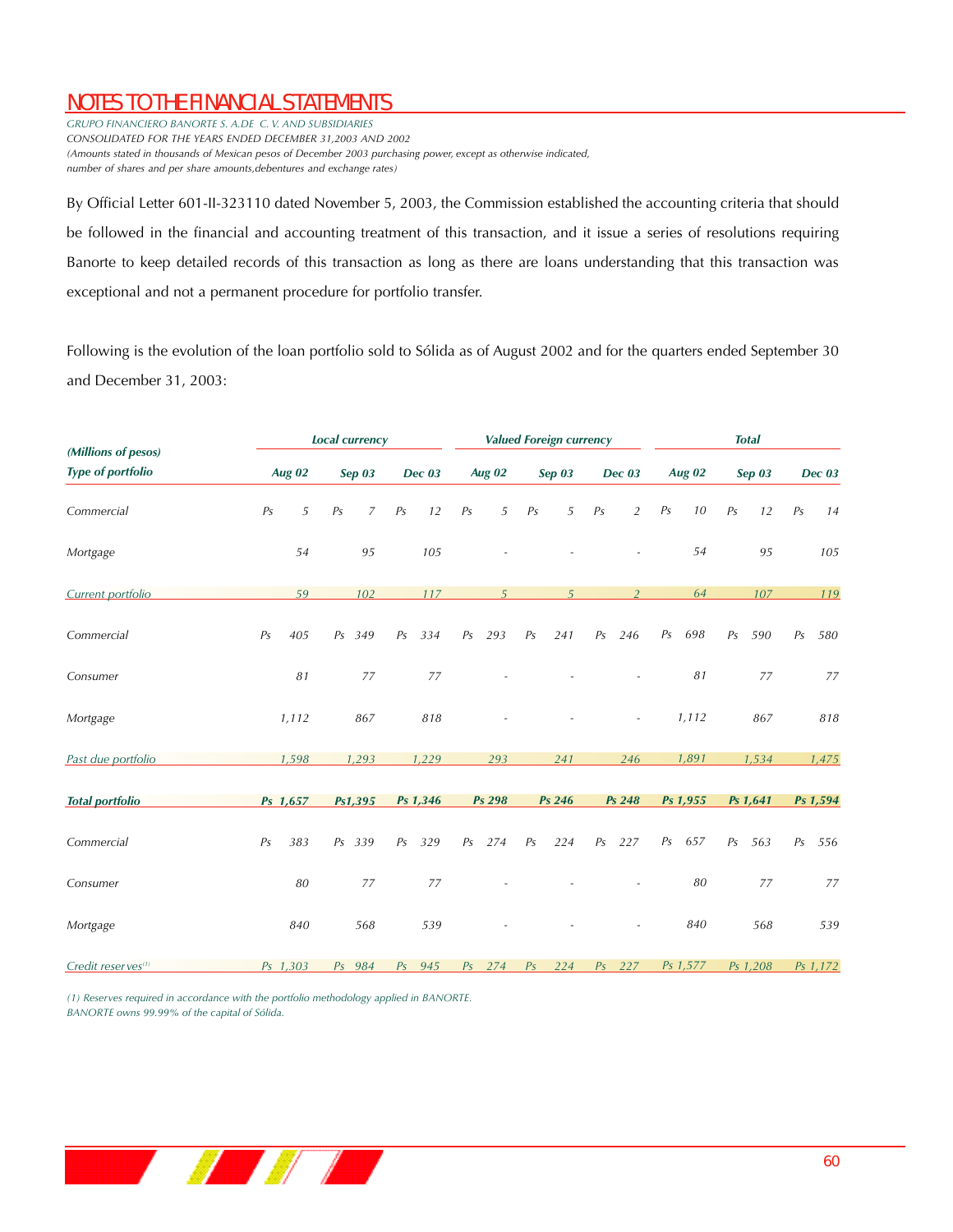At December 31, 2003, the Banorte´s loan portfolio, including the loans sold to Sólida, was analyzed as follows:

| (Millions of pesos)            |               | <b>Local currency</b><br><b>Foreign currency</b> |            |                | <b>Total</b> |               |  |  |  |  |
|--------------------------------|---------------|--------------------------------------------------|------------|----------------|--------------|---------------|--|--|--|--|
| <b>Type of potfolio</b>        | <b>Sep 03</b> | <b>Dec</b> 03                                    | Sep $03$   | <b>Dec 03</b>  | Sep 03       | <b>Dec</b> 03 |  |  |  |  |
| Commercial loans               | Ps 22,669     | Ps 27,138                                        | Ps 8,523   | Ps 6,681       | Ps 31,192    | Ps 33,819     |  |  |  |  |
| Loans to financial entities    | 2,551         | 3,048                                            | 773        | 302            | 3,324        | 3,350         |  |  |  |  |
| Consumer loans                 | 7,728         | 8,651                                            | $\sqrt{5}$ | $\overline{4}$ | 7,733        | 8,655         |  |  |  |  |
| Mortgage loans                 | 13,497        | 14,557                                           |            |                | 13,497       | 14,557        |  |  |  |  |
| Loans to government entities   | 84,100        | 77,446                                           | 715        | 730            | 84,815       | 78,176        |  |  |  |  |
| Loans to IPAB                  | 6,847         | 6,887                                            | (195)      | (201)          | 6,652        | 6,686         |  |  |  |  |
| Current portfolio              | 137,392       | 137,727                                          | 9,821      | 7,516          | 147,213      | 145,243       |  |  |  |  |
| Commercial portfolio           | 1,291         | 1,281                                            | 1,000      | 1,017          | 2,291        | 2,298         |  |  |  |  |
| Consumer loans                 | 454           | 526                                              |            |                | 454          | 526           |  |  |  |  |
| Loans to government entities   | 8             | 8                                                |            |                | 8            | 8             |  |  |  |  |
| Mortgage loans                 | 1,885         | 1,855                                            |            |                | 1,885        | 1,855         |  |  |  |  |
| Past due portfolio             | 3,638         | 3,670                                            | 1,000      | 1,017          | 4,638        | 4,687         |  |  |  |  |
| <b>Total portfolio</b>         | 141,030       | 141,397                                          | 10,821     | 8,533          | 151,851      | 149,930       |  |  |  |  |
| Loan reserves                  | (3,819)       | (3,846)                                          | (1,301)    | (1, 171)       | (5, 120)     | (5,017)       |  |  |  |  |
| <b>Net portfolio</b>           | Ps 137,211    | Ps 137,551                                       | Ps 9,520   | Ps 7,362       | Ps 146,731   | Ps 144,913    |  |  |  |  |
| Reserves past due to portfolio |               |                                                  |            |                | 110.39%      | 107.04%       |  |  |  |  |
| % of portfolio past due        |               |                                                  |            |                | 3.05%        | 3.13%         |  |  |  |  |

At December 31, 2003, there were changes in the loan portfolio due to foreclosures amounting to Ps12,000 and due to forgiveness and write-offs of debts for Ps25,000 and from losses on foreclosures of Ps5,000.

4. LOAN PORTFOLIO TRANSACTIONS BETWEEN BANCO DEL CENTRO, S. A., Institución de Banca Múltiple, Grupo Financiero Banorte (BANCEN):

During 2003, 2002 and 2001 Bancen made several purchases and sales of rights over cash flows derived from auctioned loan portfolios, mainly the IPAB and through Sólida Administradora de Portafolios, S. A. de C. V. (Sólida), and once from GRUPO.

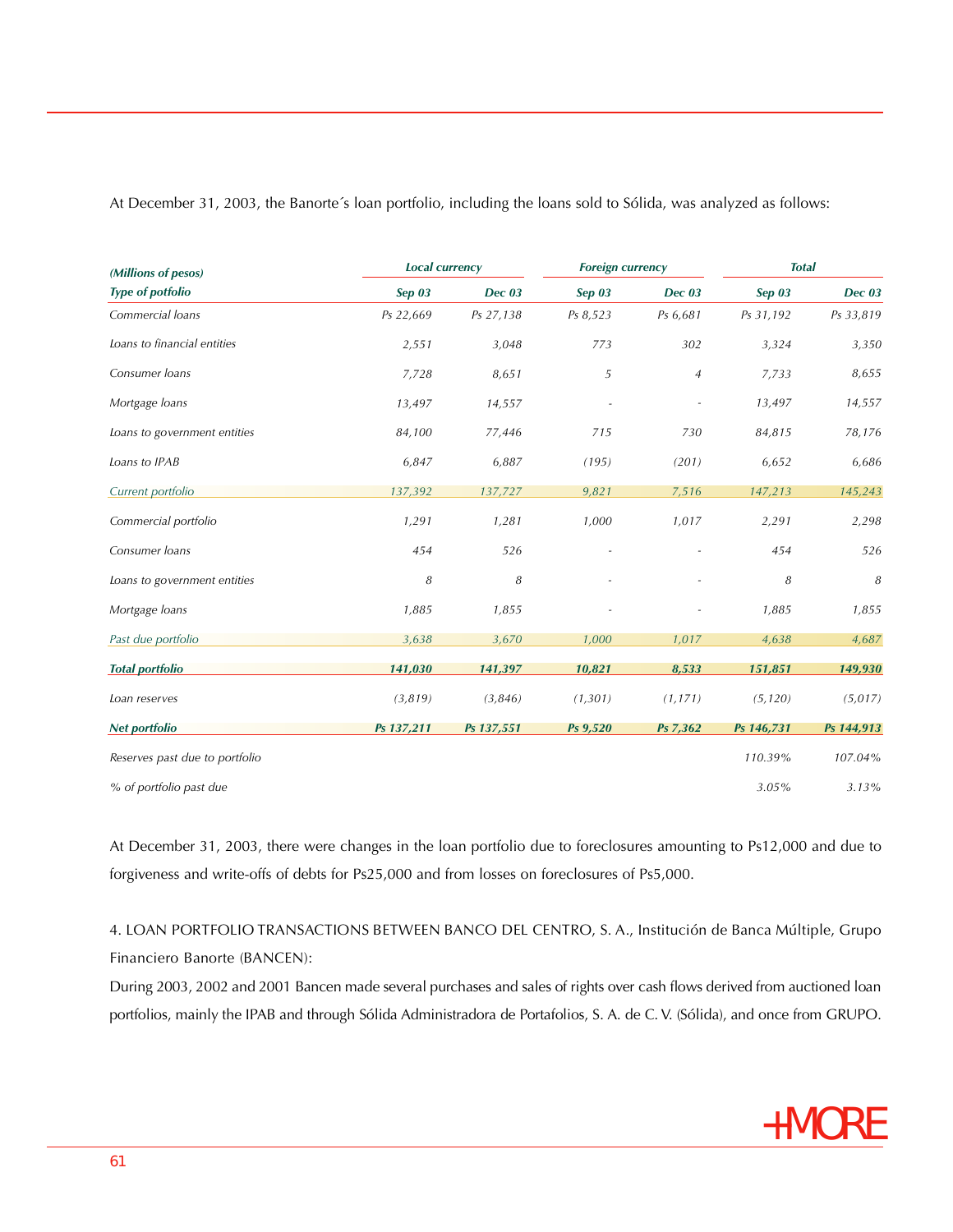*GRUPO FINANCIERO BANORTE S. A.DE C. V. AND SUBSIDIARIES CONSOLIDATED FOR THE YEARS ENDED DECEMBER 31,2003 AND 2002 (Amounts stated in thousands of Mexican pesos of December 2003 purchasing power, except as otherwise indicated, number of shares and per share amounts,debentures and exchange rates)*

#### The loan portfolios acquired are analyzed at nominal value as follows:

|                    |                           |                    | <b>Nominal</b> |                 |               |
|--------------------|---------------------------|--------------------|----------------|-----------------|---------------|
|                    | <b>Type of</b>            | <b>Acquisition</b> | portfolio      | <b>Purchase</b> | <b>Amount</b> |
| <b>Project</b>     | portfolio                 | date               | amount         | price           | paid          |
| Meseta             | Mortgage                  | lune 01            | Ps 2,670,373   | 21.83%          | Ps 583,000    |
| <b>Bancrecer</b> I | Mortgage                  | July $01$          | 2,006,754      | 28.13%          | 564,500       |
| Goldman Sachs      | $Mortgage$ <sup>(1)</sup> | October 01         | 1,405,906      | 18.46%          | 259,643       |
| Serfin-Santander   | Mortgage and              | January 02         | 1,964,992      | 40.44%          | 794,713       |
|                    | commercial                |                    |                |                 |               |
| <b>Bital</b>       | Mortgage                  | December 03        | 2,184,327      | 19.93%          | 435,425       |
| <b>Total</b>       |                           |                    | Ps 10,232,352  |                 | Ps 2,637,281  |

*(1) Also,during 2002,rights over the cash flows of loan portfolios denominated Meseta and the social interest portfolio of Goldman Sachs were ceded to Sólida,in the amount of Ps 924,746 (Ps 842,884 nominal value),without affecting the income for the year.*

## 5. MODIFICATION TO THE PORTFOLIO ADMINISTRATION CONTRACT WITH THE FIDUCIARY DIVISION OF BANCA SERFIN (SERFIN)

During 2003, the Grupo negotiated a modification to the portfolio administration contract entered into with the fiduciary division of SERFIN; by means of which it included the retroactive effect of managing almost Ps2,800,000 additional assets among which stand out shares and securities and real property fiduciary rights that were granted since February 2000 to Bancen.

#### **NOTE 3 BASIS OF PRESENTATION AND SUMMARY OF SIGNIFICANT ACCOUNTING POLICIES:**

The accompanying financial statements have been prepared in accordance with the accounting rules established by the COMMISSION by circular 1456, 1448, 1458. For this purpose, the COMMISSION issued several Circulars, which were updated in October 2000 by Circular 1489, 1488, 1490, effective January 1, 2001. These Circulars modify various accounting rules in order to add disclosure rules related to interim financial information. They also incorporate the concept of comprehensive income, change the recording and valuation rules for past due mortgage loans as well as establish rules for the recording, valuation, presentation and disclosure of investment securities, derivative financial instruments, loan portfolios, guarantees and related party transactions.

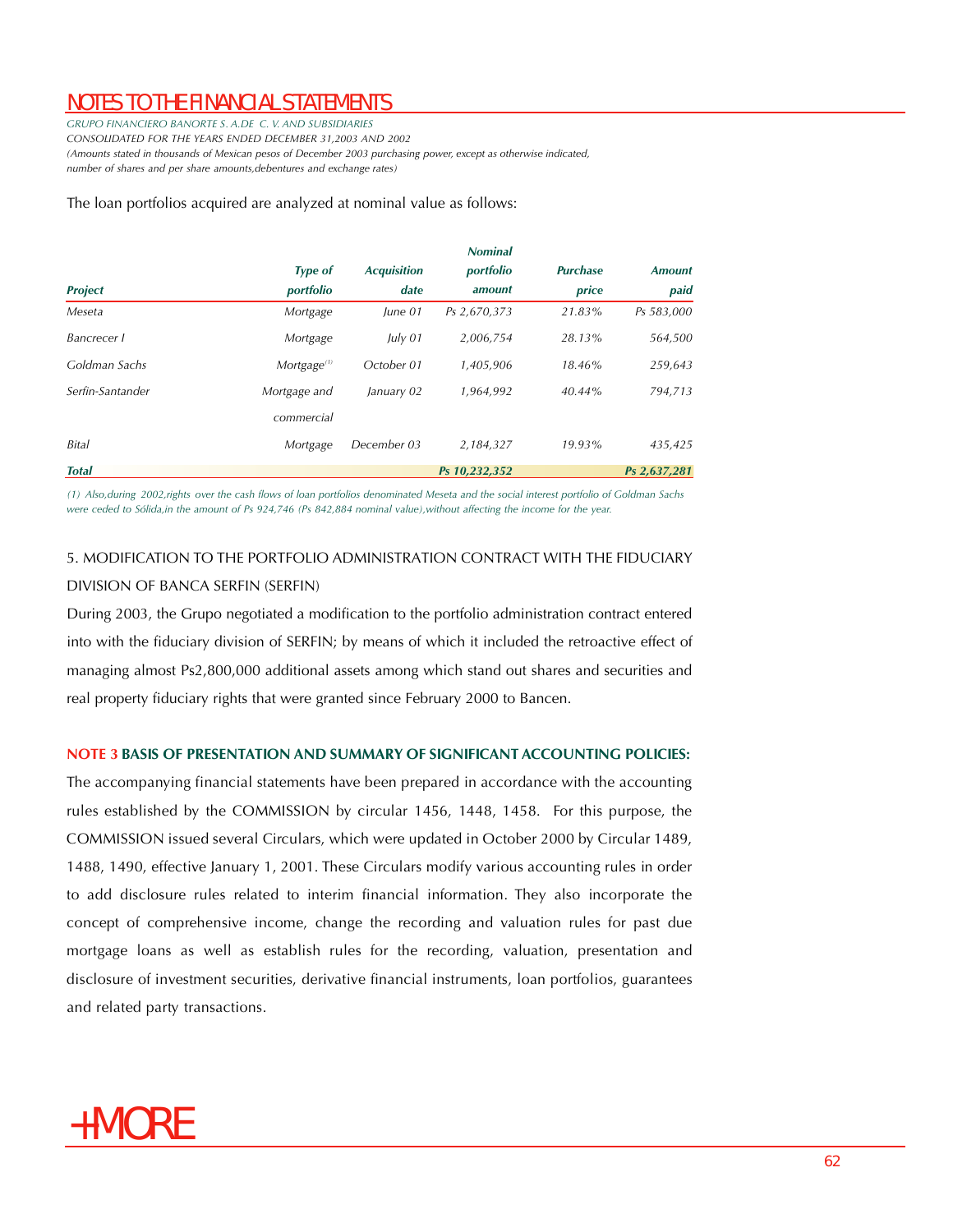In the absence of a specific accounting rule from the COMMISSION, the following standards must be applied in order: Mexican Generally Accepted Accounting Principles ("MEX GAAP"), as issued by the Mexican Institute of Public Accountants ("MIPA"), International Financial Reporting Standards Boards ("IASB") and United States Generally Accepted Accounting Principles ("US GAAP"), as issued by the Financial Accounting Standards Board ("FASB").

The financial statements of Grupo and its subsidiaries at December 31, 2003 are subject to the approval of the COMMISSION, which is empowered to require make any changes therein.

The most significant accounting practices, including the methods and criteria relative to the recognition of the effects of inflation on the financial information, are summarized below:

#### **a. Consolidated financial statements**

The accompanying consolidated financial statements include the financial statements of Grupo and its subsidiaries that belong to the financial sector, including the retirement funds management company, companies that render supplementary or auxiliary services to banking institutions and real estate management companies. Permanent stock investments in mutual funds, as well as investments in insurance, bonding and pension fund companies are valued by using the equity method, even though GRUPO has significant influence on their management. All the operations and important transactions between companies, have been deleted.

The financial statements the main unconsolidated subsidiaries are summarized as follow:

| Company                                    | 2003          |               |                    |               |               |
|--------------------------------------------|---------------|---------------|--------------------|---------------|---------------|
|                                            |               |               |                    | Stockholder's | <b>Income</b> |
|                                            | $\%$          | <b>Assets</b> | <b>Liabilities</b> | equity        | for the year  |
| Fianzas Banorte, S. A.de C. V.             | 99.99         | Ps 240,414    | Ps 144,304         | Ps 96,110     | Ps 10,605     |
| Seguros Banorte Generali, S. A. de C. V.   | 51.00         | 2,621,944     | 2,233,499          | 388,445       | 152,684       |
| Pensiones Banorte Generali, S. A. de C. V. | 51.00         | 4,914,629     | 4,728,288          | 186,341       | 54,835        |
| Generali México Compañía de Seguros        | 51.00         | 704,785       | 614,877            | 89,908        | 3,518         |
| <b>Total</b>                               |               | Ps 8,481,772  | Ps 7,720,968       | Ps 760,804    | Ps 221,662    |
| Company                                    |               |               | 2002               |               |               |
|                                            |               |               |                    | Stockholder's | <b>Income</b> |
|                                            | $\frac{9}{6}$ | <b>Assets</b> | <b>Liabilities</b> | equity        | for the year  |
| Fianzas Banorte, S. A. de C. V.            | 99.99         | Ps 203,548    | Ps 118,106         | Ps 85,442     | Ps 8,131      |
| Seguros Banorte Generali, S. A. de C. V.   | 51.00         | 2,065,867     | 1,830,107          | 235,760       | 82,316        |
| Pensiones Banorte Generali, S. A. de C. V. | 51.00         | 4,624,103     | 4,492,597          | 131,506       |               |
| <b>Total</b>                               |               | Ps 6,983,518  | Ps 6,440,810       | Ps 452,708    | Ps 90,447     |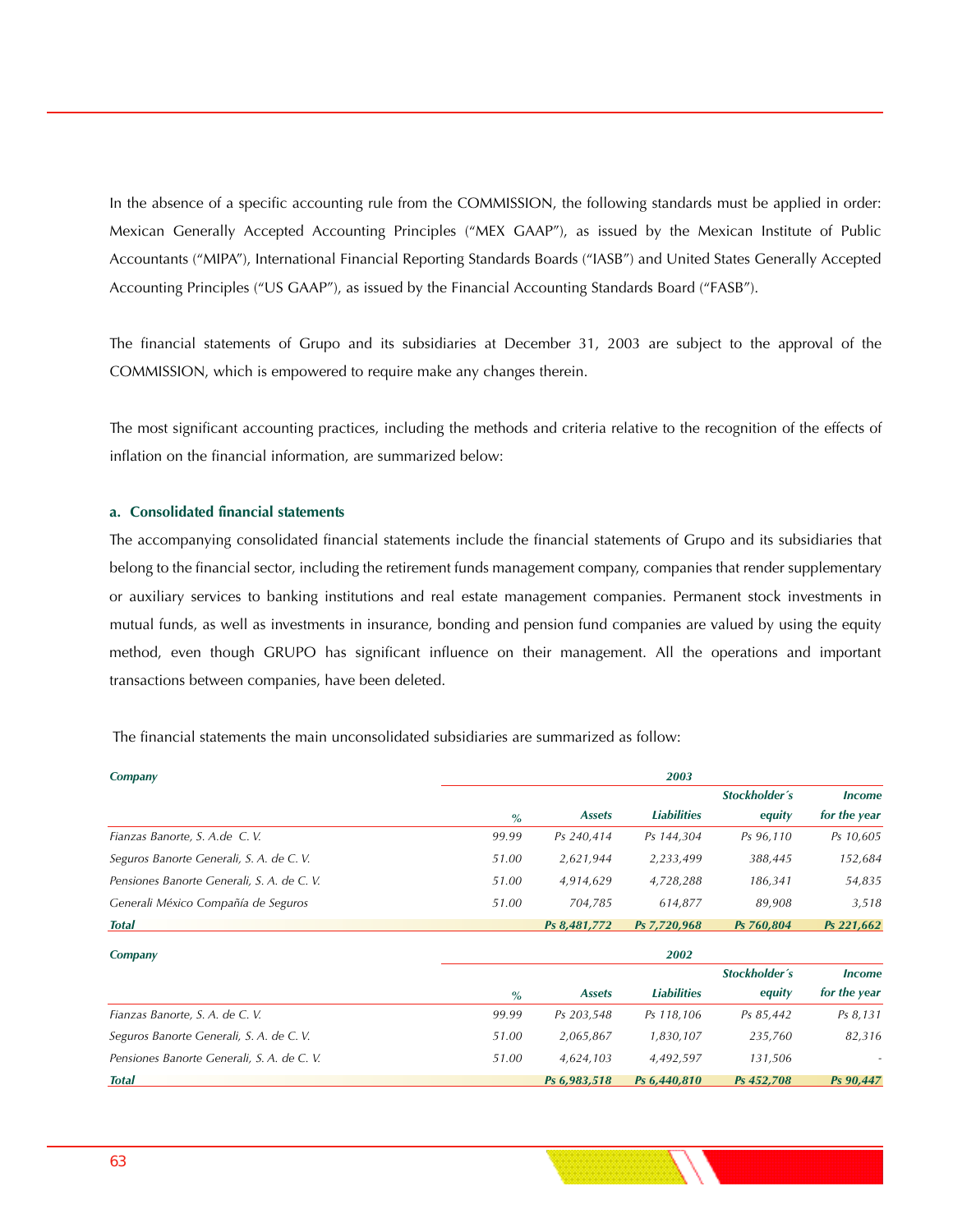*GRUPO FINANCIERO BANORTE S. A.DE C. V. AND SUBSIDIARIES CONSOLIDATED FOR THE YEARS ENDED DECEMBER 31,2003 AND 2002 (Amounts stated in thousands of Mexican pesos of December 2003 purchasing power, except as otherwise indicated, number of shares and per share amounts,debentures and exchange rates)*

#### **b. Recognition of the effects of inflation on the financial information**

GRUPO's financial statements have been restated in terms of purchasing power as of the end of the most recent fiscal year, thus recognizing the effects of inflation through that date. The financial statements of prior years have been restated in terms of purchasing power at the end of the latest balance sheet period presented and therefore, amounts differ from those originally published. Consequently, the financial statements for all periods are comparable since they are all stated in currency of the same purchasing power.

To recognize the effects of inflation, the following procedures were followed:

#### Balance sheets:

Property, furniture and equipment were restated based on factors derived from the Investment Unit ("UDI") reference value.

Foreclosed assets are considered monetary assets and, therefore, their carrying value is not restated. They form part of the basis for calculating GRUPO´s monetary gain. Subordinated debentures and permanent investments in entities that do not recognize the effect of inflations are considered monetary items.

Permanent investments are valued using the equity method and restated using the specific cost method, and the difference between the restatement of the balance at the beginning of the period based on the restatement factor and the increase or decrease from applying the equity method is recorded as a gain (loss) from non-monetary assets.

Capital stock and retained earnings are restated based on the UDI factor, in order to maintain stockholders' equity in pesos of constant purchasing power.

The deficit on restatement of stockholders' equity represents the accumulated gain or loss on monetary position and the initial recognition of the impact of inflation on the financial information.

#### Statements of income:

The consolidated statements of income for the years ended December 31, 2003 and 2002, are presented in purchasing power pesos as of December 31, 2003. The historical amounts of transactions are restated by a factor obtained by dividing the UDI reference value at December 31, 2003 by the UDI value at the date of such transactions.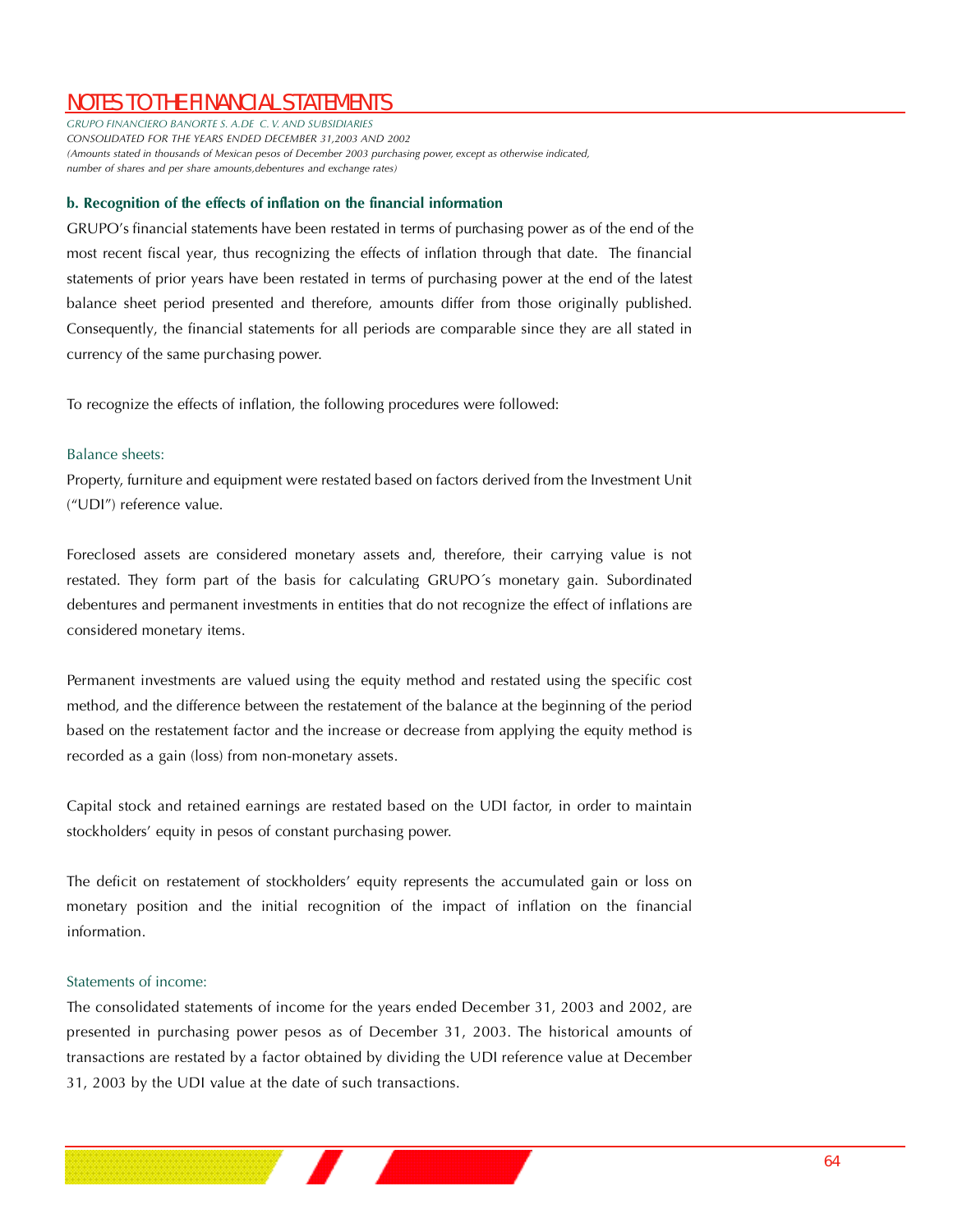The gain or loss on monetary position represents the loss, in real terms, in the value of monetary assets and liabilities caused by inflation. It is calculated based on average daily balances.

Depreciation of non-monetary assets is determined based on their restated value.

#### Statements of changes in financial position:

The statement of changes in financial position presents such changes in constant pesos, based on the financial position at the end of the prior year restated in terms of purchasing power at the end of the latest period.

#### **c. Cash and cash equivalents**

This item is recorded at its nominal value, except for precious metals, which are valued at their fair value at yearend. Cash and cash equivalents in foreign currency are valued at the exchange rate published by BANXICO at the end of the year.

This item also includes the amount of short-term interbank loans (call money granted), when the term does not exceed three bank working days.

#### **d. Investment securities**

Investment securities include government and fixed income securities, classified as trading securities, available-

for-sale securities and held-to-maturity securities. The latter are recorded at historical cost, plus the yields generated by those securities calculated in accordance with the imputed interest or straight-line method, as the case may be, are recognized as earned. These classifications are determined according to the intention of the GRUPO's management as of the date of purchase. A reclassification between categories may occur.

Trading securities and available-for-sale securities are stated at their fair value (market value), which represents the amount for which an instrument can be traded between two willing independent parties. The fair value is determined based on prices provided by a price supplier authorized by the COMMISSION. The difference between the fair value and the historical cost plus accrued interest is recorded as income in the case of trading securities, and in stockholders' equity in the case of available-forsale securities.

Held-to-maturity securities are recorded at their historical cost and the yields obtained are recorded in income for the year.

GRUPO will not be able to capitalize nor distribute the earnings derived from the valuation of any of its investments securities until these are in cash.

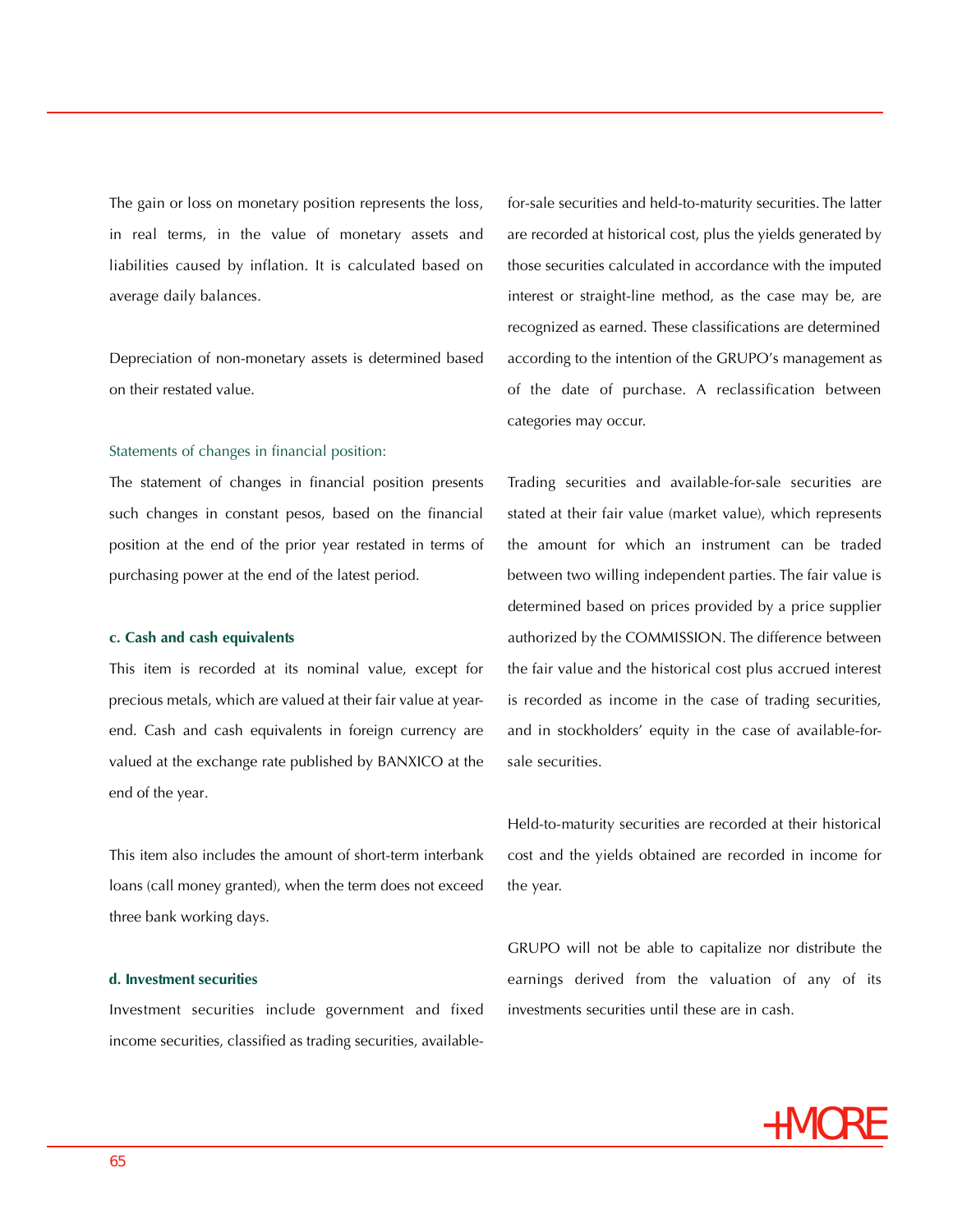*GRUPO FINANCIERO BANORTE S. A.DE C. V. AND SUBSIDIARIES CONSOLIDATED FOR THE YEARS ENDED DECEMBER 31,2003 AND 2002 (Amounts stated in thousands of Mexican pesos of December 2003 purchasing power, except as otherwise indicated, number of shares and per share amounts,debentures and exchange rates)*

The transfer of securities among categories, requires the express authorization from the COMMISSION, except those corresponding to securities available for sale to securities to negotiate and transfers of securities maintained at maturity to any other category.

Upon transferring available-for-sale securities to trading securities, the accumulated effect of the "Result from valuation of available-for-sale securities" is cancelled and shown in income for the year.

Available-for-sale securities are transferred to held-to-maturity securities. The amount of the "Result from valuation of available-for-sale securities" is amortized to income based on the remaining life of the securities.

#### **e. Unassigned values pending payment**

Through official letter 601-II-DGDEE-189001 dated December 19, 2001, the COMMISSION established the accounting treatment relative to the rank operations (not assigned nor paid) and value date (assigned but pending payment), performed by the credit institutions, which are obligatory as of January 1, 2002. In this sense, the management of GRUPO applied the aforementioned accounting treatment to their financial statements.

Consequently, in range operations, with the BANORTE and BANCEN as the buyer, it recognizes a liability position representing the payment commitment agreed, whereas when BANORTE and BANCEN acts as the seller, it recognizes an asset position for the right to receive an payment agreed and a liability position for the securities to be delivered. The asset and liability positions represented by the securities to be received or delivered are valued at their fair value, affecting income for the year. The asset and liability positions representing cash receivable or payable are recorded at their nominal value. The asset and liability positions are ratted in the balance sheet under the value date operations, the Bank caption "Unassigned values payable".

For applies the recording and valuation rules described in paragraph f. below and the presentation rules described in the paragraph.

#### **f. Repurchase (Repo) transactions**

Repo transactions represent the purchase and the sale of financial instruments with the obligation by GRUPO to resell or repurchase those financial instruments at an agreed price.

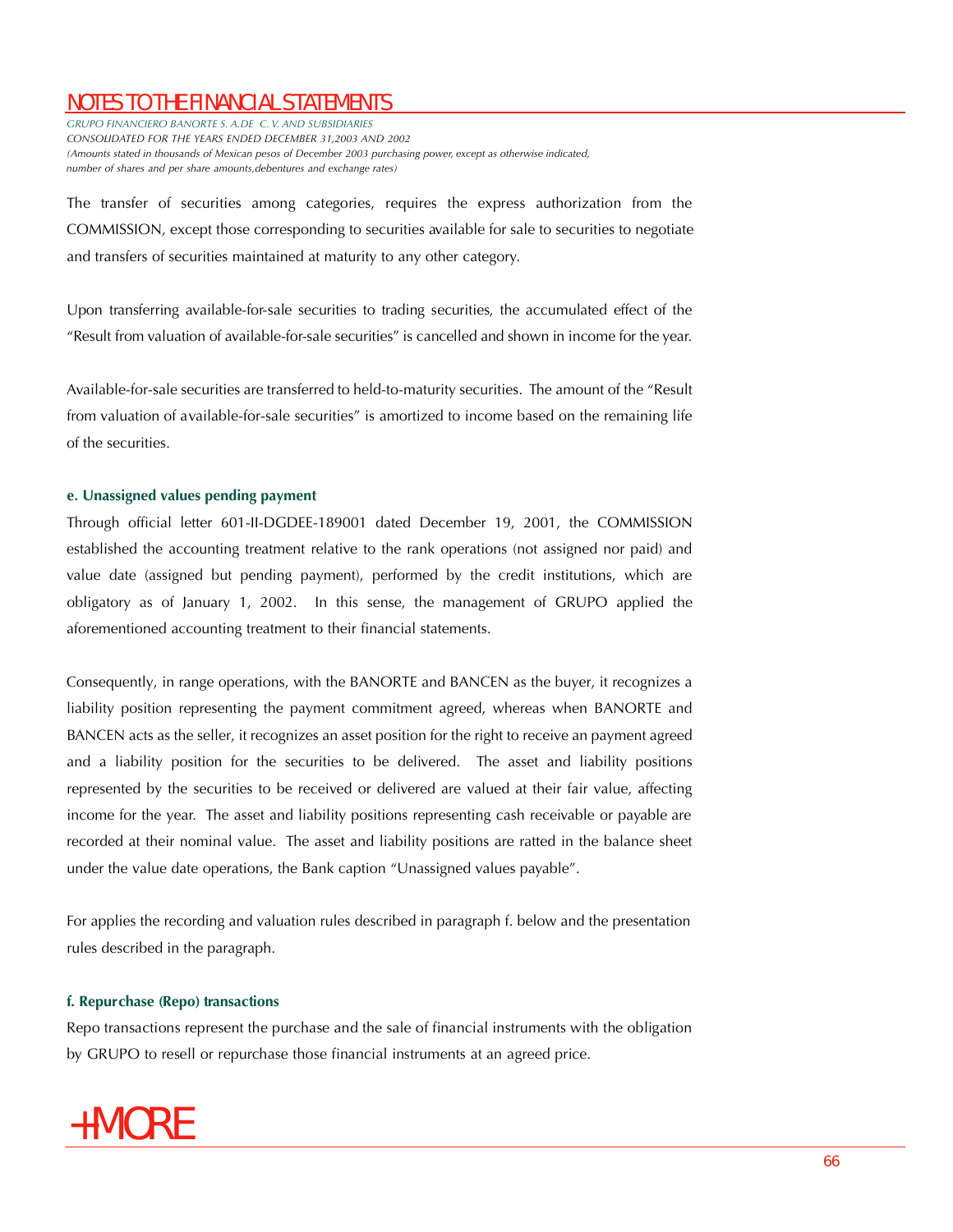These transactions recognize a premium on the agreed price that is recorded as income or expense as accrued. It is realized in accordance with the maturity of the agreement.

The items denominated "Debit balances in repo transactions" and "Credit balances in repo transactions" represent the excess of the fair market value of the securities covered by repo transactions over the present value of the price at maturity when GRUPO acts as seller or buyer, respectively. In order to comply with the presentation rules, the balance sheet shows an individual compensation of the lending and borrowing position of each one of the transactions held by GRUPO. The debit and credit balances resulting from the aforementioned procedure are never offset not even in the case of transactions with a single entity in which the GRUPO acts as the seller and buyer entity at once.

The debit and credit portions representing securities receivable or payable in the transactions are valued in conformity with the provisions of Criterion B-2 "Investments in Securities" of Circular 1448 issued by the COMMISSION, with reference to trading securities.

The effects of the valuation of lending and borrowing positions are recorded in income and are considered as not realized and, consequently, are not available for capitalization or distribution to the stockholders until they are realized in cash.

Additionally, the lending and borrowing positions, acting the GRUPO as the seller and buyer, are recorded in memorandum accounts.

Interest, premiums, gains and losses and the effects of valuation are shown in income for the year under the captions "Interest income", "Interest expense" and "Income from brokerage, net", respectively.

#### **g. Derivative financial instruments**

GRUPO considers contracts entered into with other primarily financial entities as derivative financial instruments, when they meet the following characteristics:

1. The price is determined in accordance with one or more underlying assets.

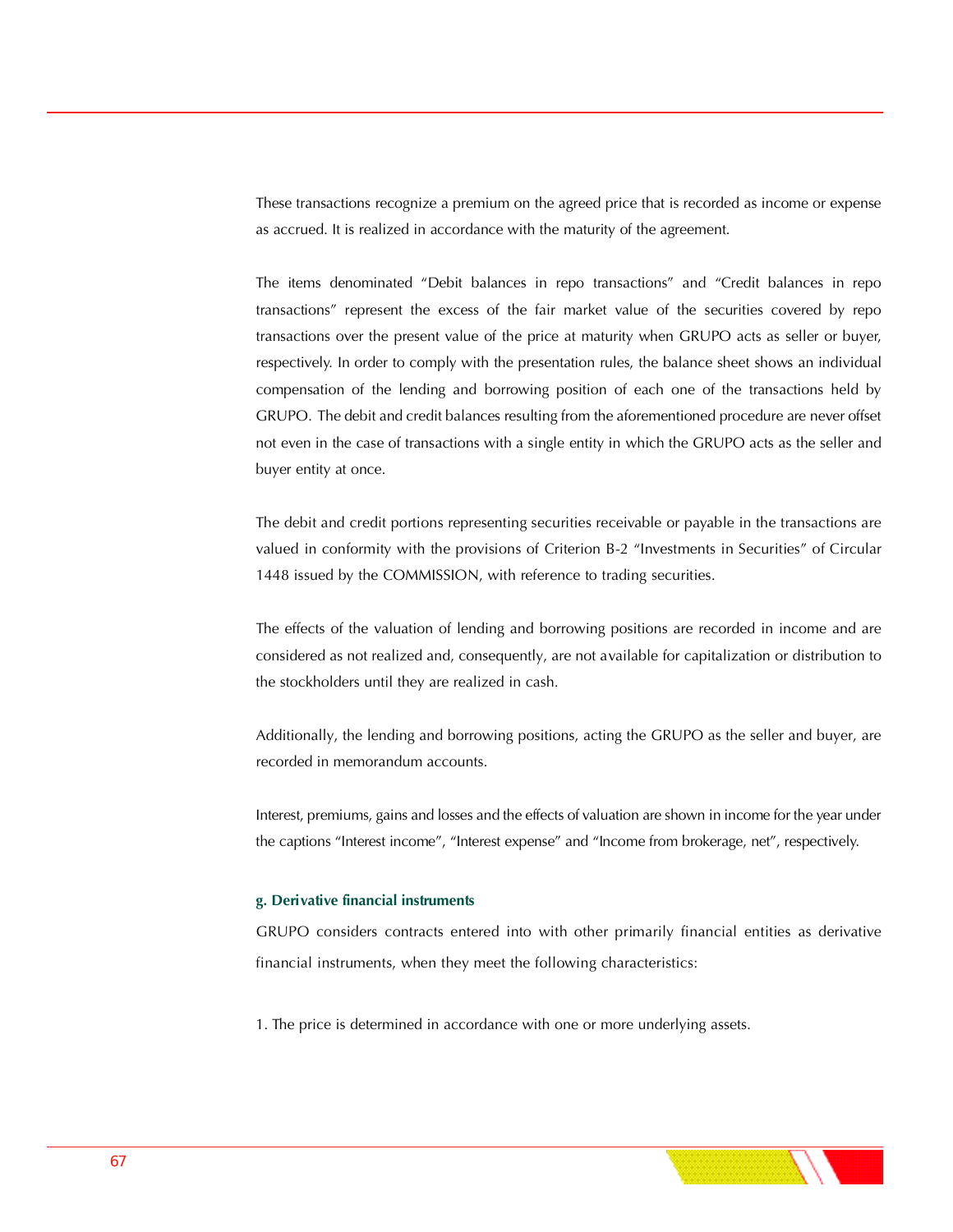*GRUPO FINANCIERO BANORTE S. A.DE C. V. AND SUBSIDIARIES CONSOLIDATED FOR THE YEARS ENDED DECEMBER 31,2003 AND 2002 (Amounts stated in thousands of Mexican pesos of December 2003 purchasing power, except as otherwise indicated, number of shares and per share amounts,debentures and exchange rates)*

2. They involve one or more nominal amounts or payment provisions, or both are incorporated.

3. The underlying face amounts or payment provisions, together with the specific characteristics of each contract, determine the settlement terms of each instrument. In some cases, such as call and put options, they determine whether or not a settlement is required.

4. Cash settlements are permitted or, if applicable, settlements are carried out by delivering an asset that places the other party in the same condition as a cash settlement.

Derivative financial instrument transactions are valued in accordance with their intended use, whether for hedging or trading purposes, as follows:

Trading and hedging activities:

#### 1. FORWARD CONTRACTS

In this type of transactions, the buyer and seller will record an asset and a liability part. At the time the contract is entered into, the buyer records the asset position at the face value of the contract. At the closing, that contract is valued at fair value. The liability position at closing is maintained at face value. On the other hand, the seller records and values the transaction in the opposite way, that is, the asset position is maintained at face value and the liability position is valued at fair value.

#### 2. FUTURE CONTRACTS

At the time these contracts are entered into, asset and a liability positions are recorded at the face amount of the contracts. They are valued at fair value every day, by recognizing price fluctuations in net interest income.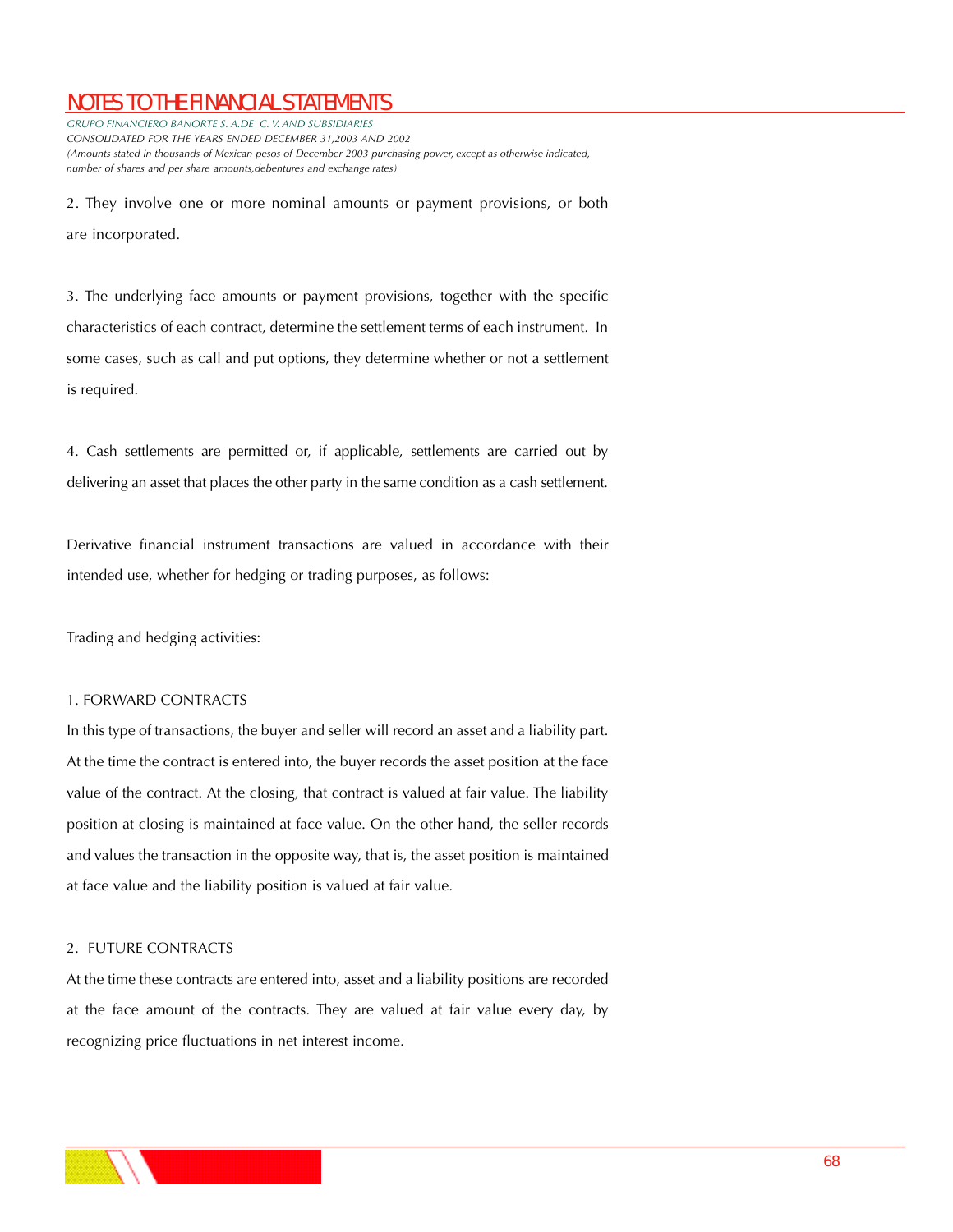#### 3. OPTION CONTRACTS

GRUPO, when acting as the buyer of the option, records the premium paid in the asset caption Securities and derivatives trading. At closing, the contract is valued at fair value (market value, or based on formal valuation techniques).

GRUPO, when issuing the option, records the cash receipt by recognizing the premium charged in the liability caption Securities and derivatives trading. At closing, the contract is valued in accordance with the fair value of the option.

#### 4. SWAPS

The contract value of the asset and liability positions is recorded. At each month-end, they are valued in accordance with the fair values of cash flows receivable or payable. In the event of a swap in face amounts, that amount will be incorporated as cash flows receivable or payable, as the case may be.

Any derivative denominated in a foreign currency will be translated into Mexican pesos, using the exchange rate published by BANXICO, once it has been valued in accordance with the rules of the Commission.

The increases or decreases in the fair value of derivative financial instruments are recognized in the statement of income as "Income from brokerage".

For purposes of complying with the presentation rules affecting the balance sheet, for derivative financial instruments that incorporate rights and obligations, such as futures, forward contracts or swaps, the asset and liability positions are ratted. In the event that this compensation results in a debit balance, the difference is shown in assets, under Securities and derivatives trading; in the case of a credit balance, the difference is shown in liabilities, as part of the Securities and derivatives trading.

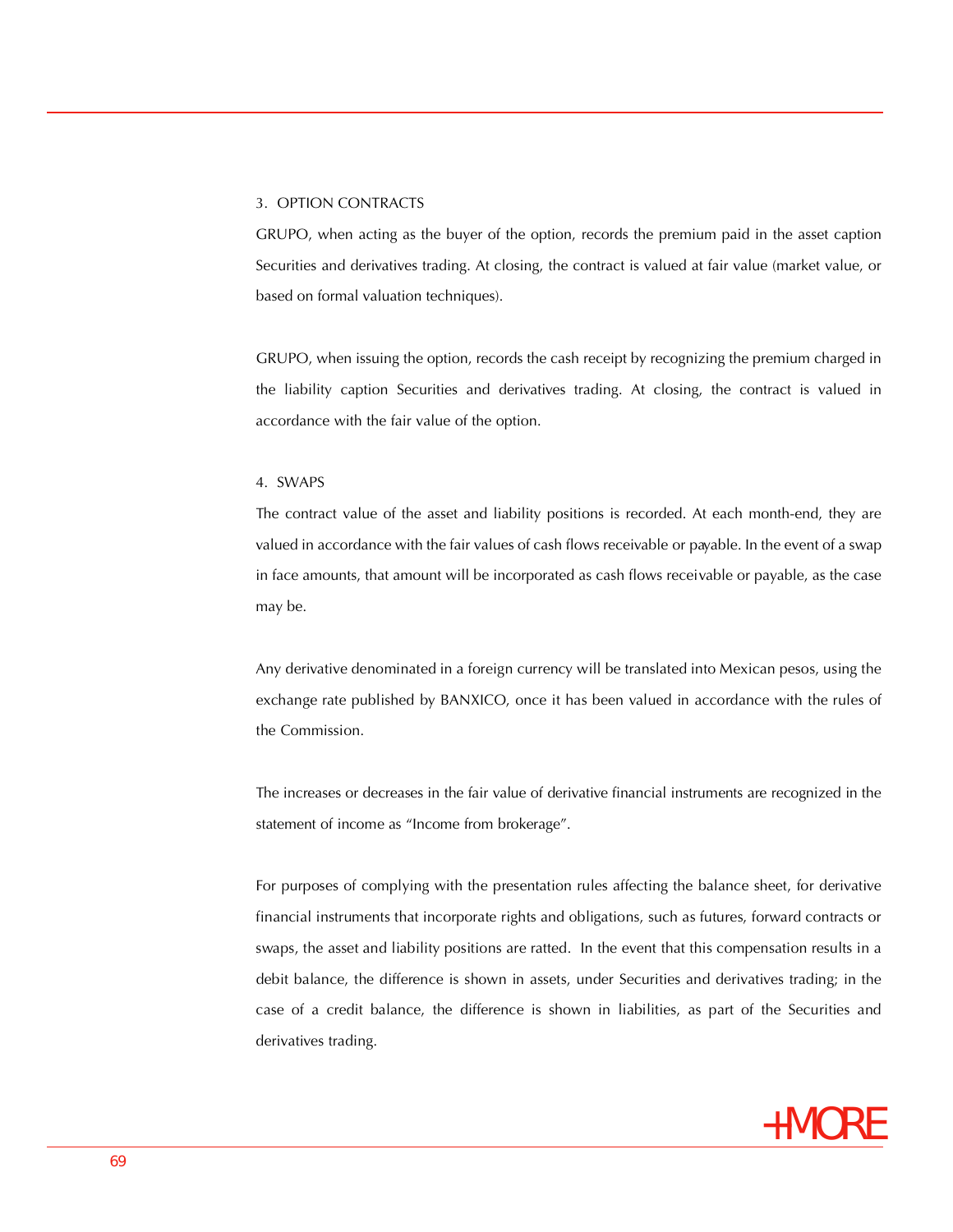*GRUPO FINANCIERO BANORTE S. A.DE C. V. AND SUBSIDIARIES CONSOLIDATED FOR THE YEARS ENDED DECEMBER 31,2003 AND 2002 (Amounts stated in thousands of Mexican pesos of December 2003 purchasing power, except as otherwise indicated, number of shares and per share amounts,debentures and exchange rates)*

For derivative financial instruments granting exclusively rights or obligations, but not both, as in the case of put and call options, the amounts corresponding to such rights or obligations are shown in assets or liabilities, respectively, under securities and derivatives trading.

#### **h. Loan portfolio**

#### BANKING SECTOR

Loans and negotiable instruments in effect or renewed are stated at their nominal value in accordance with the LIC. Loans are granted based on an analysis of the financial position of the borrower, the economic viability of the investment projects and the other general characteristics referred to by the LIC, as well as the manuals and internal policies of the GRUPO.

The loan portfolio balances represent the amounts effectively lent to borrowers plus uncollected accrued interest, less any interest collected in advance. The loan portfolio balance is presented net of the allowance for loan losses.

Loans are considered past due when the Bank has not received payment of interest or principal during the following periods of time:

- Loans payable in a single installment of principal and interest, when 30 days or more days past due. •
- Loans payable in a single installment and periodic interest payments, when interest is 90 days or more past due, or principal is 30 days or more past due. •
- Loans payable in periodic installments of principal and interest, when 90 days or more past due. •
- Revolving loans, when they are two monthly billing periods or 60 days or more past due. •
- Mortgage loans, when there are periodic installments of principal and interest 90 days or more past due (150 days in 2002). •

The unpaid balances of the loans are also considered past due and are transferred to the past due portfolio when it is known that the debtor has been declared bankrupt, in accordance with the Mexican Bankruptcy Law.

Interest is recognized as income when earned. However, interest ceases to be recognized when the loans in question are transferred to the past due loan portfolio. An allowance is established equivalent to the total uncollected, accrued, ordinary interest considered past due, when the loan is transferred to the past due loan portfolio.

As long as the loans are part of the past due portfolio, further accrued interest is accumulated in memorandum accounts.

## +MORE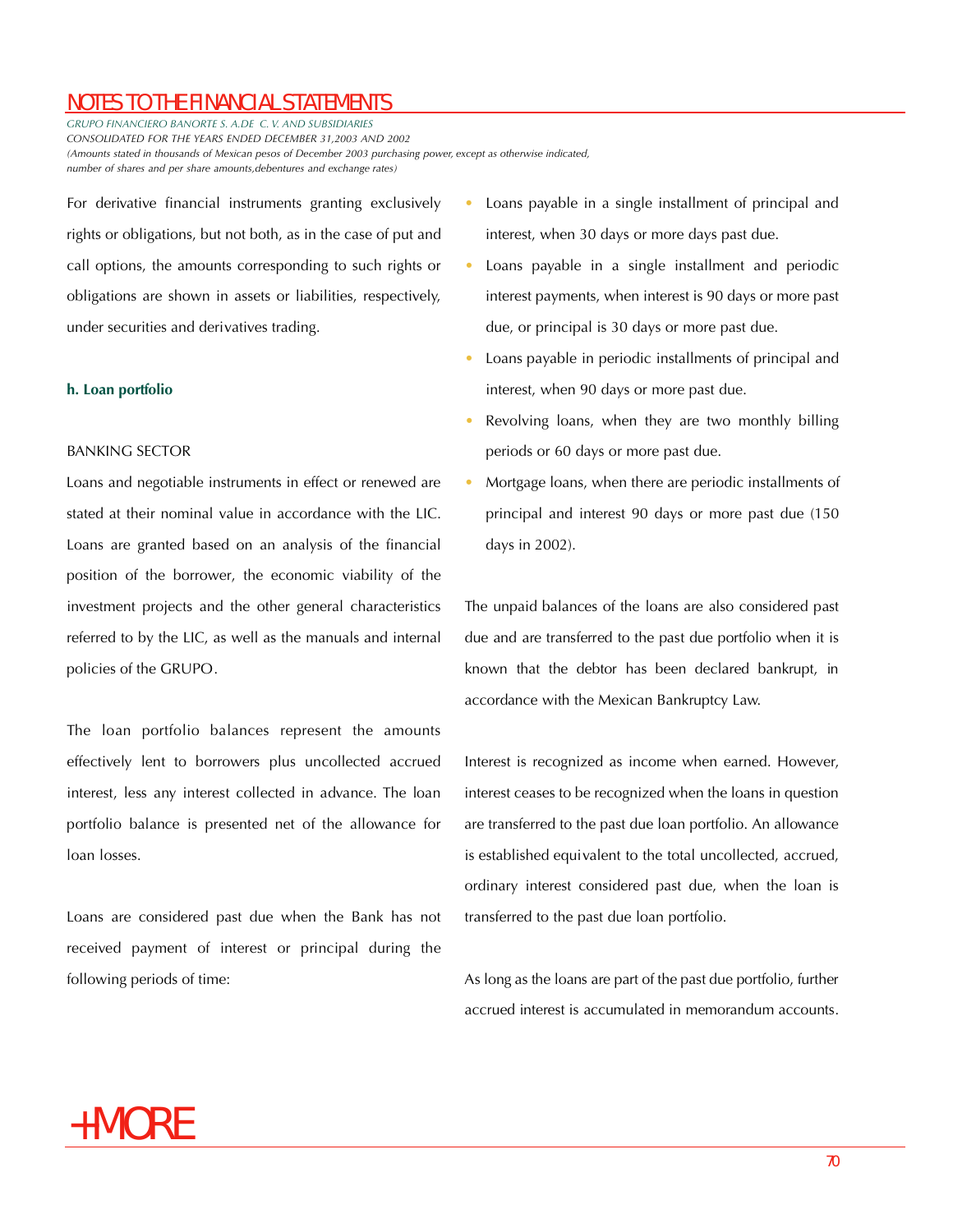That interest is recognized as income when collected.

Commisions received on loan grants are recognized as income when they are charged.

Restructured loans are considered as past due until the Bank receives the complete payment, without delay, for three consecutive monthly periods, or the collection of one installment in cases where the installment period is greater than 60 days.

Loans that at maturity are rolled over and for which the debtor has not paid the accrued interest and at least 25% of the original principal amount are categorized as past due until sustained payment is evidenced.

## AUXILIARY CREDIT ORGANIZATIONS AND ACTIVITIES SECTOR

The brokerage portfolio is recorded as follows:

• Assigned portfolio – The amount of the portfolio assigned to the subsidiary is shown as loan portfolio, reduced by the difference (appraisal) between the loan portfolio and the funded amount.

• Income from the acquisition of notes (interests) – It is calculated in advance, monthly, due and at the due date, and shown in the brokerage portfolio. Both are applied to income as accrued.

The financial leasing portfolio is recorded as follows:

• Financial leasing (capitalized) – It is recorded as a direct loan, considering the total amount of agreed rents as accounts receivable and considering the difference between such amount and the cost of leased goods as unrealized profits.

• Operating lease (pure) – It is represented by assets of the subsidiary given to third parties for their temporary use, for a determined period of time equal to or greater than six months. The rents from operating leases are recorded in income as earned.

#### **i. Allowance for loan losses**

Allowance for loan losses is calculated based on the methodology established by the COMMISSION for each type of loan. Such methodology establishes that the commercial portfolio must be rated every three months.

In the months when the commercial portfolio is not rated, the most recently determined risk degree is used for the applicable months. The amount recovered from the previously reserved loan portfolio is credited to the allowance for loan losses.

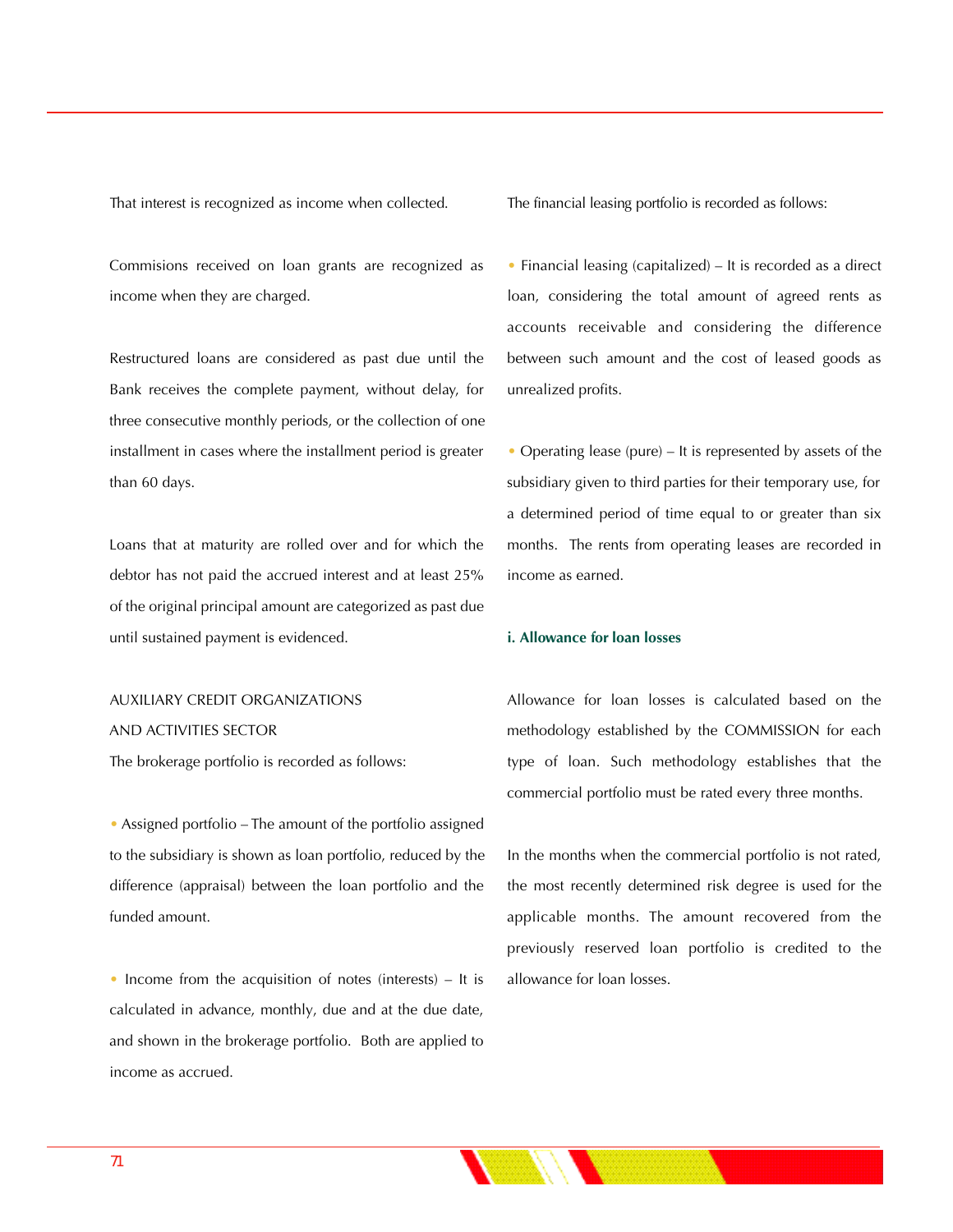*GRUPO FINANCIERO BANORTE S. A.DE C. V. AND SUBSIDIARIES CONSOLIDATED FOR THE YEARS ENDED DECEMBER 31,2003 AND 2002 (Amounts stated in thousands of Mexican pesos of December 2003 purchasing power, except as otherwise indicated, number of shares and per share amounts,debentures and exchange rates)*

Beginning in 2001, the rating of the commercial portfolio was performed in conformity with Circular 1480, "Methodology for the Rating and Constitution of the Allowance for Loan Losses of the Commercial Portfolio", issued by the COMMISSION on September 29, 2000, which superseded Circular 1128.

The rating of the commercial portfolio is performed individually over at least 80% of the balance of such portfolio, including loans payable by a single debtor whose balance is equal to or greater than 700,000 UDIs at the date of the rating. The remaining 20% is rated parametrically according to its rating as effective or expired. The portfolio payable by the Federal Government or guaranteed is exempted.

Circular 1480 proposed a methodology that assigns a rating to each borrower and rates each loan in relation to the value of the guarantees in order to estimate a probable loss and define the percentage of necessary preventive reserves. However, this Circular allows the Bank to use its own methodology to assign the risk rating to each debtor, subject to the evaluation and certification process of the COMMISSION.

The COMMISSION issued official letter No. 601-II-28584 and 601-II-7694, dated June 18, 2003 and February 6, 2002, respectively, granting BANORTE the temporary and limited use of an internal rating model for its commercial portfolio (for the years ended December 31, 2003 and 2002, respectively). Whereas, the COMMISSION issued official letter 601-II-28585 dated June 17, 2003, granting BANCEN the temporary and limited use of an internal rating model for its commercial portfolio.

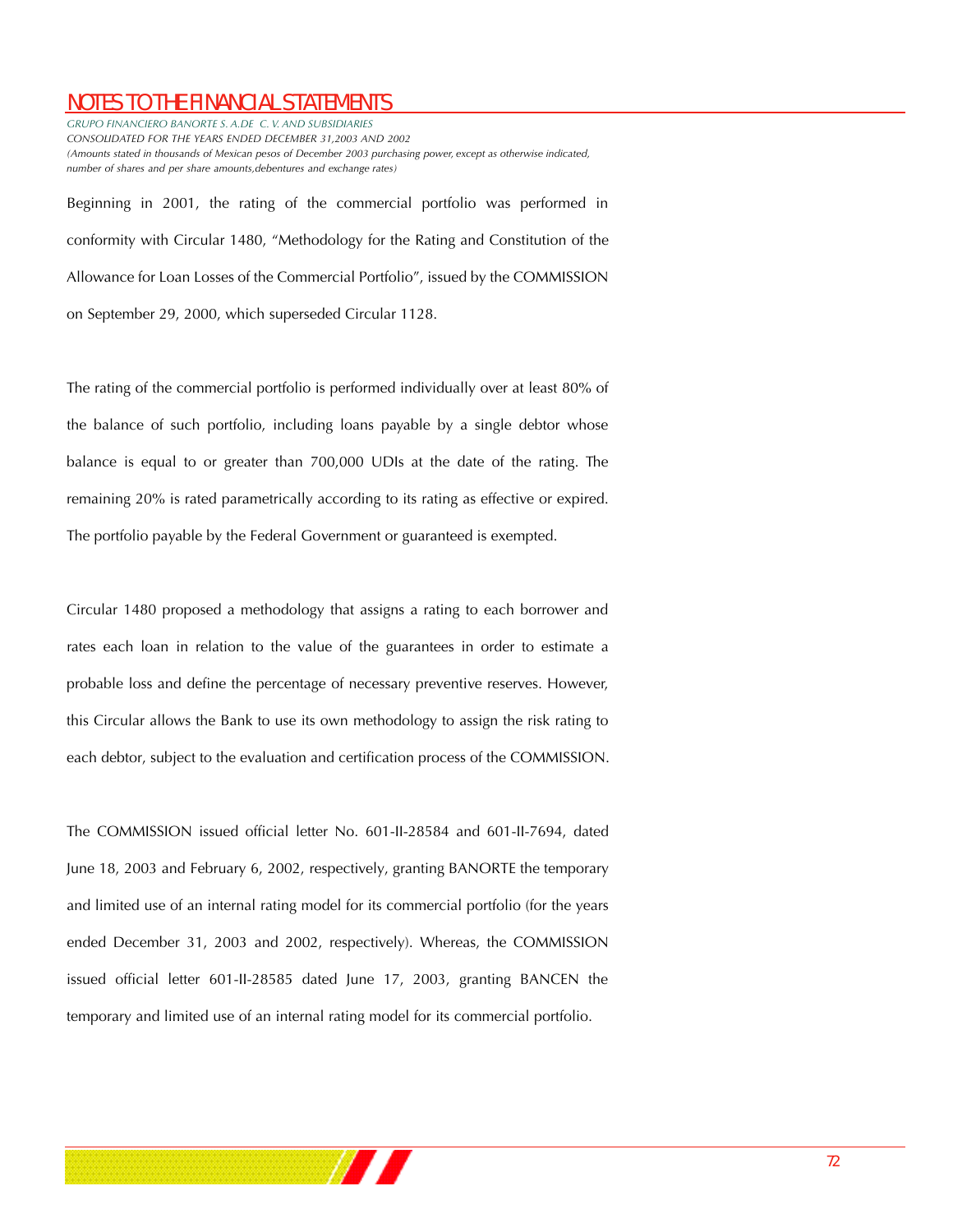The Banorte Internal Risk Rating, or CIR Banorte, has been implemented by the Bank with the objective of evaluating the quality of loan assets, and identifying the risk level represented by each borrower, by assigning individual risk levels. CIR Banorte also evaluates the financial, operating and credit capacity of borrowers and evaluates the collateral supporting the loans. It also serves as a basis for analyzing changes in the quality of the loan portfolio, estimates the probability of non-compliance and expected losses, unifies credit selection and authorization criteria determined by BANORTE and BANCEN, taking into account differences between industries and business segments, and determines the allowances for loan losses necessary to cover the loan portfolio risk.

Allowances for loan losses relative to mortgage, credit card and consumer loans are calculated by applying certain percentages in accordance with the risk of these portfolios, determined based on the number of past due payments. Beginning in June 2000, the mortgage portfolio contemplated additional allowance percentages based on the probability of unpaid balances from the debtor. The ratings for these types of loans are performed on a monthly basis.

Under the rules established by the COMMISSION, BANORTE and BANCEN must fully reserve all new loans that were granted without previously consulting with a credit information organization (Credit Bureau) or that were granted to debtors who already maintained past due obligations with the financial system. The GRUPO's management may create additional allowances if it

concludes that the credit risk measurement process requires it. For example, among the additional elements that serve as estimators in the establishment of allowances is the use of migration analyses segmented by various factors that determine the migration of borrowers between the different levels of risk rating. If information obtained from this process, in management's judgment indicates that a particular allowance calculation is inadequate an adjustment may be made.

In the case of the Auxiliary Credit Organizations and Activities Sector, the preventive allowance for credit risks represents doubtful loan portfolios and is determined based on studies and projections made by GRUPO.

The losses, cancellations or discounts on the portfolio are recorded by a charge to the allowance for loan losses. Also, when there is evidence of a non-recoverable loan, such loan is charged directly against the loan loss allowance.

#### **j. Loss sharing with FOBAPRO A**

As discussed in Note 10, in accordance with the rules established by the COMMISSION, BANORTE recognizes the shared loss generated by its participation in FOBAPROA loan portfolio flows ("Loss sharing").

BANORTE recognized provisions in income in the amount of Ps52,791 (Ps37,308 in 2002) respectively, relating to the loss sharing and incentives agreement based upon the FOBAPROA loan portfolio cash collections.

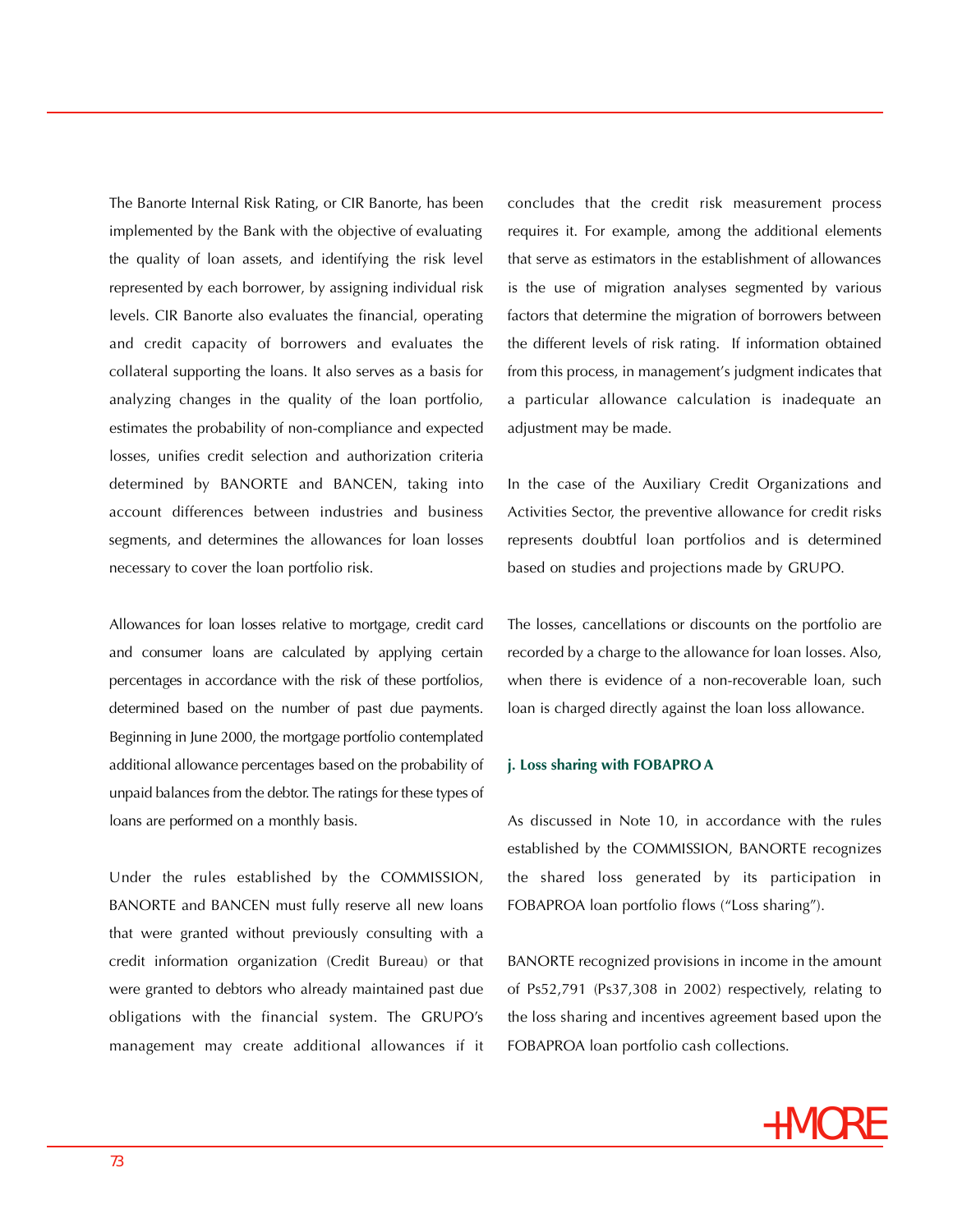*GRUPO FINANCIERO BANORTE S. A.DE C. V. AND SUBSIDIARIES CONSOLIDATED FOR THE YEARS ENDED DECEMBER 31,2003 AND 2002 (Amounts stated in thousands of Mexican pesos of December 2003 purchasing power, except as otherwise indicated, number of shares and per share amounts,debentures and exchange rates)*

#### **k. Loan in portfolio**

#### PURCHASE OF LOAN PORTFOLIOS:

This item is represented by the cost of acquisition of several loan packages acquired by BANCEN; so that is, it corresponds to the amounts effectively paid by BANCEN to obtain the rights on the flows that arise from such portfolios.

Additionally, BANCEN follows the practice of capitalizing the interest and monetary gain or loss associated with the financing entered into by BANCEN for the acquisition of such portfolio packages during the first three months after the acquisition of the loan portfolios.

This is because during this time BANCEN performs preoperating activities, such as reception of files and information from the seller, assignment of cases to executives, adaptation and loading of data into the operating systems, notices to debtors, etc.

Once the preoperating stage has concluded and the portfolio collecting activities begin, this item is amortized in the proportion in which the associated asset (loan portfolio) is reduced, either by collections, forgiveness of debt or writeoffs or allowances for doubtful accounts.

In connection with the amortization of the cost which for loan portfolios, BANCEN follows the following criteria:

• Monthly application of the initial proportion percentage of the acquisition cost in relation with the total portfolio acquired.



#### PURCHASE OF LOAN PORTFOLIO PACKAGES:

This item is represented by the cost of those loan portfolio packages that BANORTE and BANCEN acquire and that are initially recognized in "Other Accounts Receivable", while the files are received and the database is obtained for its subsequent incorporation to "Current Loan Portfolio" where they are handled in accordance with the loan management process and rating of established loans as indicated in paragraphs h. and i., above.

#### **l. Other accounts recei vable and payable**

Amounts due from miscellaneous debtors and creditors of the Bank that have not been recovered or paid within 60 or 90 days following their initial recording (depending on the type of balances involved), are charged to income, regardless of their opportunities to recover or from the process of clarification of liabilities.

#### **m. Impairment of Long-Li ved Assets and Their Disposal**

On January 1, 2004 the standards contained in Statement C –15 "Impairment of Long-Lived Assets and Their Disposal" issued by the Mexican Institute of Public Accountants became effective. This Statement contains general standards covering the identification and recording of losses due to impairment or reduction in

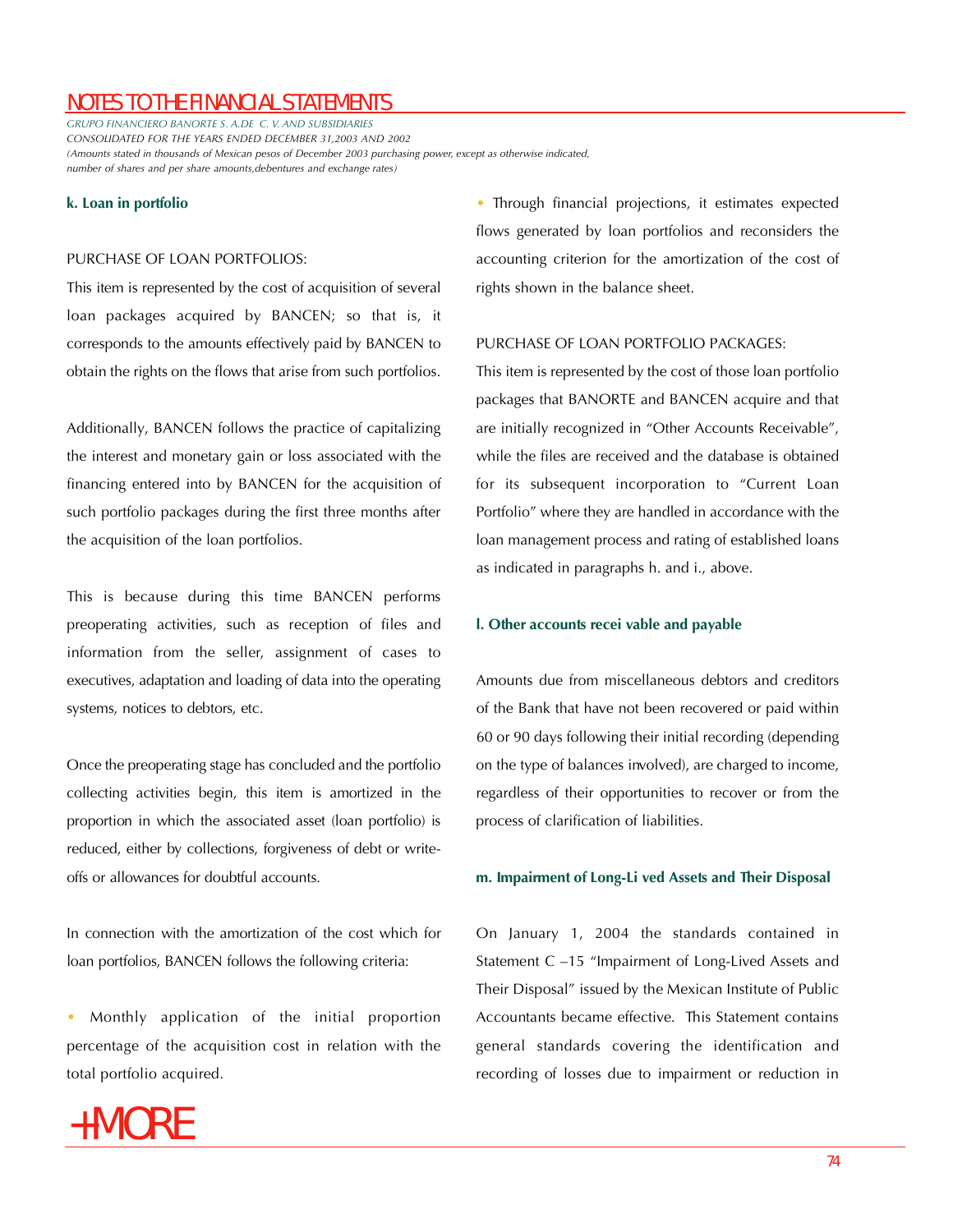value of long-lived assets, tangible or intangible, including goodwill, where applicable; in addition, it also describes standards for valuation of long-lived assets. GRUPO's Management is in the process of making a study to assess the recoverability of the Company's long-lived assets and to determinate if an actual impairment is present; however, it considers that as a result of the study there will not be any material modifications of effects that could modify the value of its assets.

#### **n. Property, furniture and equipment**

Property, furniture and equipment and installation expenses are initially recorded at acquisition cost. They are subsequently restated for inflation by applying UDIderived factors.

Depreciation - The acquisition cost restated for inflation is depreciated on a straight-line basis, in accordance with the life of the asset.

#### **o. Foreclosed assets**

Foreclosed assets are recorded at the value at which they are adjudicated by the courts, which should be the lower of cost or net realization value. Assets received as debt settlements are recorded in a similar manner.

In the event that the book value of the portfolio including the allowance for loan losses exceeds the value of the foreclosed assets, the amount of the allowance will be adjusted.

Foreclosed assets are considered monetary items and are not subject to restatement for inflation.

The recorded value of these assets can be subsequently written down if there is sufficient evidence that the value at which the asset can be realized is lower than its carrying value.

#### **p. Leases**

GRUPO classifies leases as capital or operating based on whether or not the risks and benefits of ownership are transferred to the lessee.

#### **q. Permanent stock investments**

GRUPO recognizes its investments in nonconsolidated subsidiaries, as well as in associates, by using the equity method based on their book value in accordance with the last available financial statements of these entities. Effective fiscal 2000, the equity method is considered as a specific cost. The difference between the restatements of the balance at the beginning of the period, based on the restatement factor and the increase or decrease by using the equity method, is shown as a gain or loss on holding nonmonetary assets.

#### **r. Goodwill**

This caption represents the excess of the purchase price over the book value of shares of subsidiaries at the

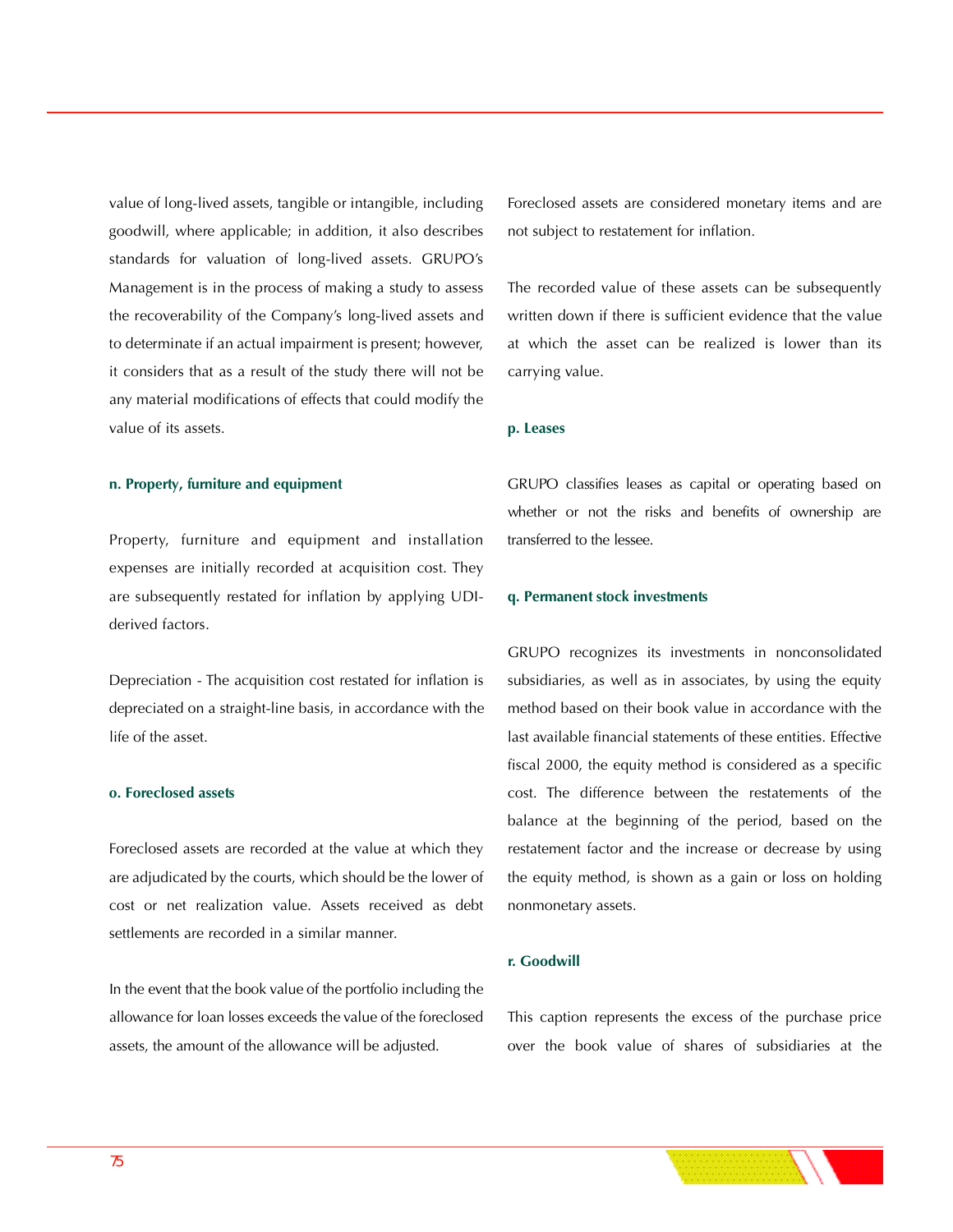*GRUPO FINANCIERO BANORTE S. A.DE C. V. AND SUBSIDIARIES CONSOLIDATED FOR THE YEARS ENDED DECEMBER 31,2003 AND 2002 (Amounts stated in thousands of Mexican pesos of December 2003 purchasing power, except as otherwise indicated, number of shares and per share amounts,debentures and exchange rates)*

acquisition date, and is amortized by the straight-line method over a period not to exceed twenty years.

#### **s. Intangible assets**

From January 1, 2003 onwards, GRUPO adopted the standards contained in Statement C-8 "Intangible Assets" issued by the MIPA. These standards require that intangible assets be recognized in the balance sheet as long as they are identifiable, provide expected future economic benefits and such benefits are under the Bank´s control. Furthermore, this Statement establishes that intangible assets with an indefinite useful life shall not be amortized and those with a definite useful life shall be amortized systematically, based on the best estimate of their useful life determined in accordance with the expectation of future economic benefits. These assets are subject to an annual evaluation with respect to the recoverability in order to difference the existence of any loss from impairment in the value of such assets.

At December 31, 2003, the adoption of this Statement does not case any represent material effect on the financial position of the GRUPO.

#### **t. Income tax and emplo yees' profit sharing**

Income tax and employee profit sharing charged to income are determined based on the taxable income.

GRUPO recognizes the effect of deferred taxes determined by the asset-and- liability method, in accordance with Statement D-4, "Accounting for Income Tax, Asset Tax and Employees´ Profit Sharing", issued by the MIPA, by comparing the accounting and tax values of the assets and liabilities at the balance sheet dates. Temporary differences arising from this comparison are multiplied by the tax rate in effect. Employees' profit sharing is calculated by taking into consideration the temporary differences of the year which will presumably result in future liabilities or benefits.

The net deferred tax effect is presented in the balance sheet as an asset under the caption "Deferred taxes".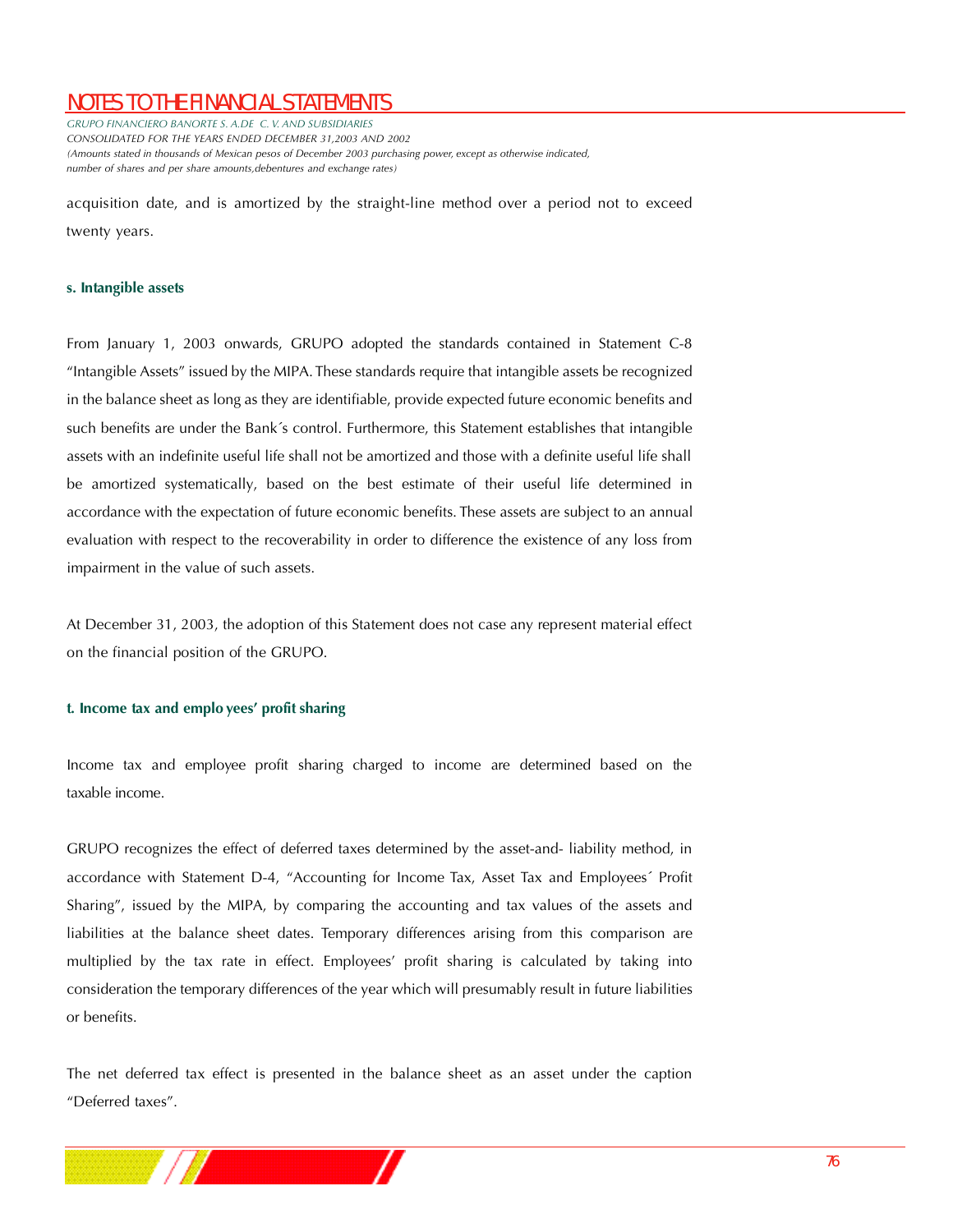# **u. Restructured loan trusts**

Restructured loan trusts in UDIs are financially consolidated with GRUPO in order to reflect the reality of the transaction, which is an interest rate swap with the Federal Government.

### **v. Customer deposits**

Customer deposits, including promissory notes with a yield payable at maturity, are recorded at the amount received plus accrued interest. Interest, determined at the end of each month according to the number of days elapsed, is recorded as accrued.

# **w. Labor liabilities**

In accordance with the Mexican Federal Labor Law, GRUPO is obligated to pay seniority premiums as well as other payments that employees may be eligible for in the event of dismissal under certain circumstances.

GRUPO records seniority premiums, pension plan and retirement payments as they accrue, as determined by actuarial calculations utilizing the projected unit credit method, and in accordance with guidelines established in Statement D-3 Labor Obligations, issued by the MIPA.

At December 31, 2003 and 2002, GRUPO has constituted reserves covering the minimum liabilities required in conformity with Statement D-3 to comply with obligations for pension plans and seniority premiums.

GRUPO has an optional defined contribution pension plan, through which the Bank contributing preestablished amounts of cash into a specific investment fund, in which the benefits of the employees will consist of the sum of such contributions, plus or minus the profits or losses from investment of such funds. The responsibility of the Bank in respect of these plans is limited to the payment of the defined contributions, and the Bank would not normally be required to make supplementary contributions.

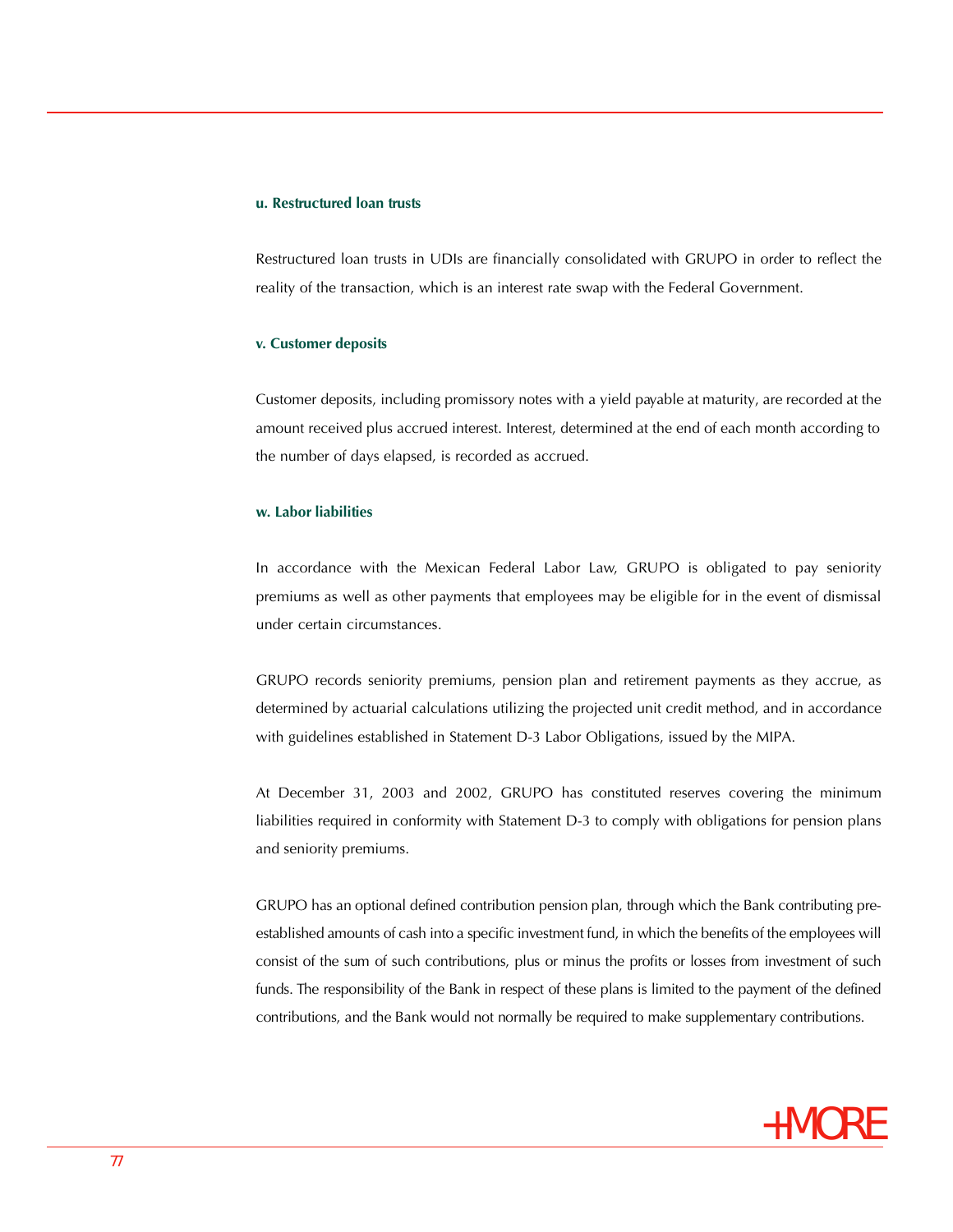*GRUPO FINANCIERO BANORTE S. A.DE C. V. AND SUBSIDIARIES CONSOLIDATED FOR THE YEARS ENDED DECEMBER 31,2003 AND 2002 (Amounts stated in thousands of Mexican pesos of December 2003 purchasing power, except as otherwise indicated, number of shares and per share amounts,debentures and exchange rates)*

# **x. Liabilities, provisions, contingent assets and liabilities and commitments**

From January 1, 2003 onwards, GRUPO partially adopted (as described in the following paragraph), the standards contained in Statement C-9 "Liabilities, provisions, contingent assets and liabilities and commitments", issued by the MIPA, which establishes general rules for the valuation, presentation and disclosure of liabilities, provisions and contingent assets and liabilities; as well as for the commitments entered into by GRUPO as part of its normal operations.

The adoption of this Statement had no material effect on the GRUPO's financial position, since the Commission applies specific rules on liabilities relative to repo transactions, loans of securities, derivative financial instruments, leasing, deposit liabilities, interbank loans and other loans and for allowance on loan portfolios, other accounts receivable, discounted notes and guarantees granted.

# **y. Financial instruments with characteristics of liabilities, capital or both**

During 2003, the MIPA issued the new Statement C-12 " Financial Instruments with Characteristics of Liabilities, Capital or Both". This Statement establishes the differences between liabilities and stockholders' equity, from the point of view of the issuer, as a basis for identifying, clarifying and accounting, on initial recognition for commitments relative to liabilities and capital of combined financial instruments.



The new Statement establishes the methodology for separating from the consideration received upon the placing of combined financial instruments the amounts corresponding to liabilities and stockholders' equity, which is based on the residual nature of the stockholders' equity, avoiding the use of fair values to affect the stockholders' equity in initial transactions. Likewise, it establishes that initial costs incurred on the issuance of combined instruments as from January 1, 2004 should be assigned to liabilities and stockholders' equity in the same proportion as the amounts of components recognized as liabilities and stockholders' equity, that losses and gains related to financial instruments' components classified as liabilities should be recorded as comprehensive financial expense and that the distribution of yields to owners of financial instruments classified as stockholders' equity should be charged directly to a capital account ratter than to the income for the year.

This Statement is effective January 1, 2004. It does not any restatement of information of prior years, not the recognition of any initial accumulated effect in income for the year in which it is adopted. The GRUPO's management estimates that the adoption of this Statement will have no impact on the financial statements.

## **z. Use of estimates**

The preparation of these financial statements, in accordance with accounting criteria established by the COMMISSION, require that the GRUPO's management make estimates that affect the amount of certain assets and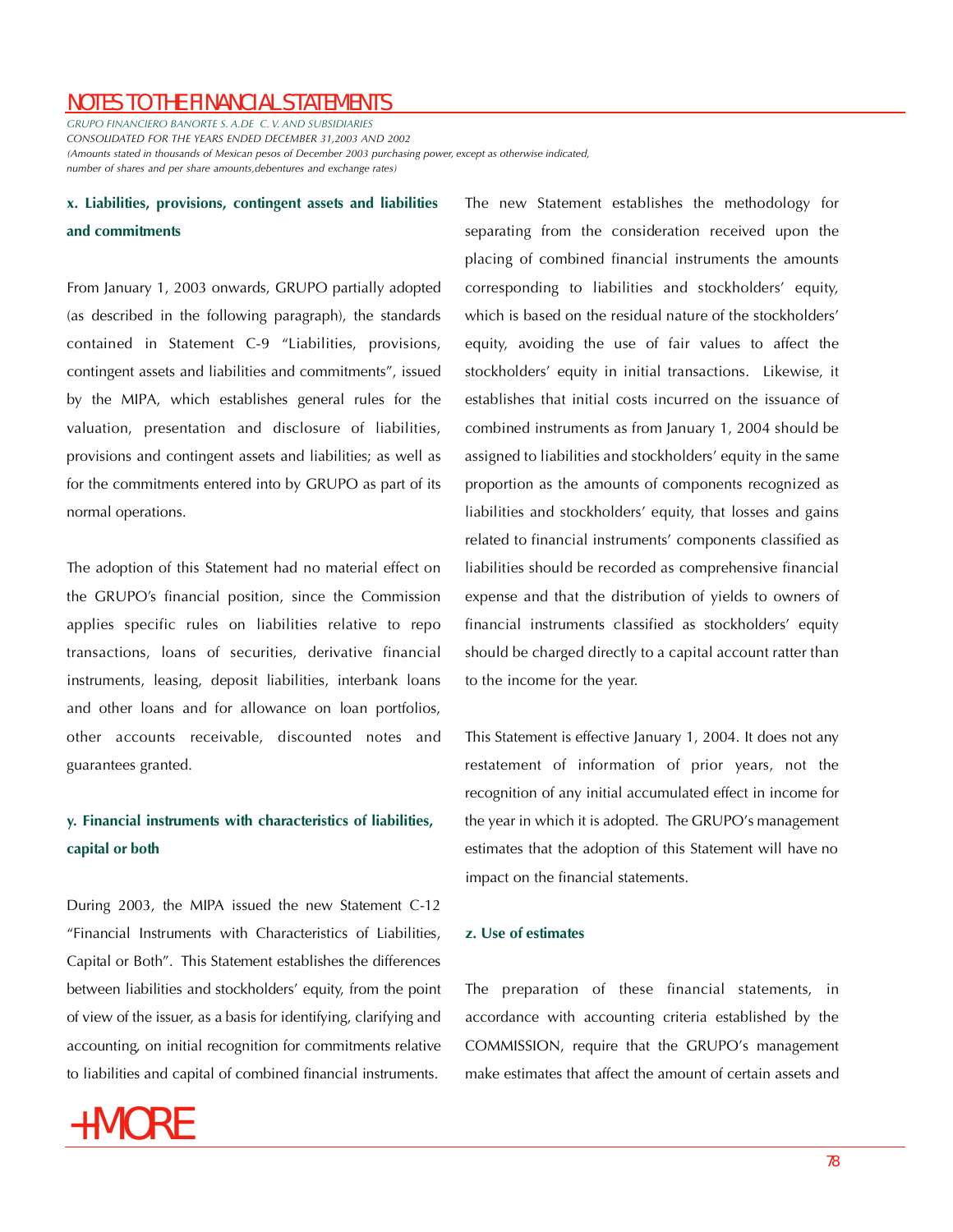liabilities and certain income, costs and expenses at the report dates and for the years then ended, as well as the disclosure of contingent assets and liabilities. Actual results may defer from these estimates.

## **aa. Stockholders' equity**

Capital stock, retained earnings and net income of the year represent the historical amounts restarted by UDI factors.

The deficit in restatement of stockholders´ equity represents the accumulated gain or loss on monetary position and the initial recognition of the impact of inflation on the financial information.

## **bb. Earnings per shar e**

Basic earnings per share are determined by dividing the net income of the year by the weighted average shares outstanding. Diluted earnings per share are determined by dividing the net income by the weighted average number of shares outstanding increased by the number of potentially dilutive shares.

## **cc. Foreign currency position and investment units**

Transactions denominated in a foreign currency and UDI denominated transactions are recorded at the exchange rates or reference values in effect on the date they are entered into. Assets and liabilities denominated in those currencies are stated in Mexican pesos at the exchange rates or reference values in effect issued by BANXICO as of the balance sheet date. Differences arising from the exchange rate fluctuations between the transaction date and their liquidation or valuation at year-end are recorded in income.

## **dd. Guarantees granted**

The amount of guarantees granted is presented in memorandum accounts and is recognized in the balance sheet as part of the loan portfolio once there is evidence of nonperformance by the debtor, at which time the liability payable by the GRUPO is recognized.

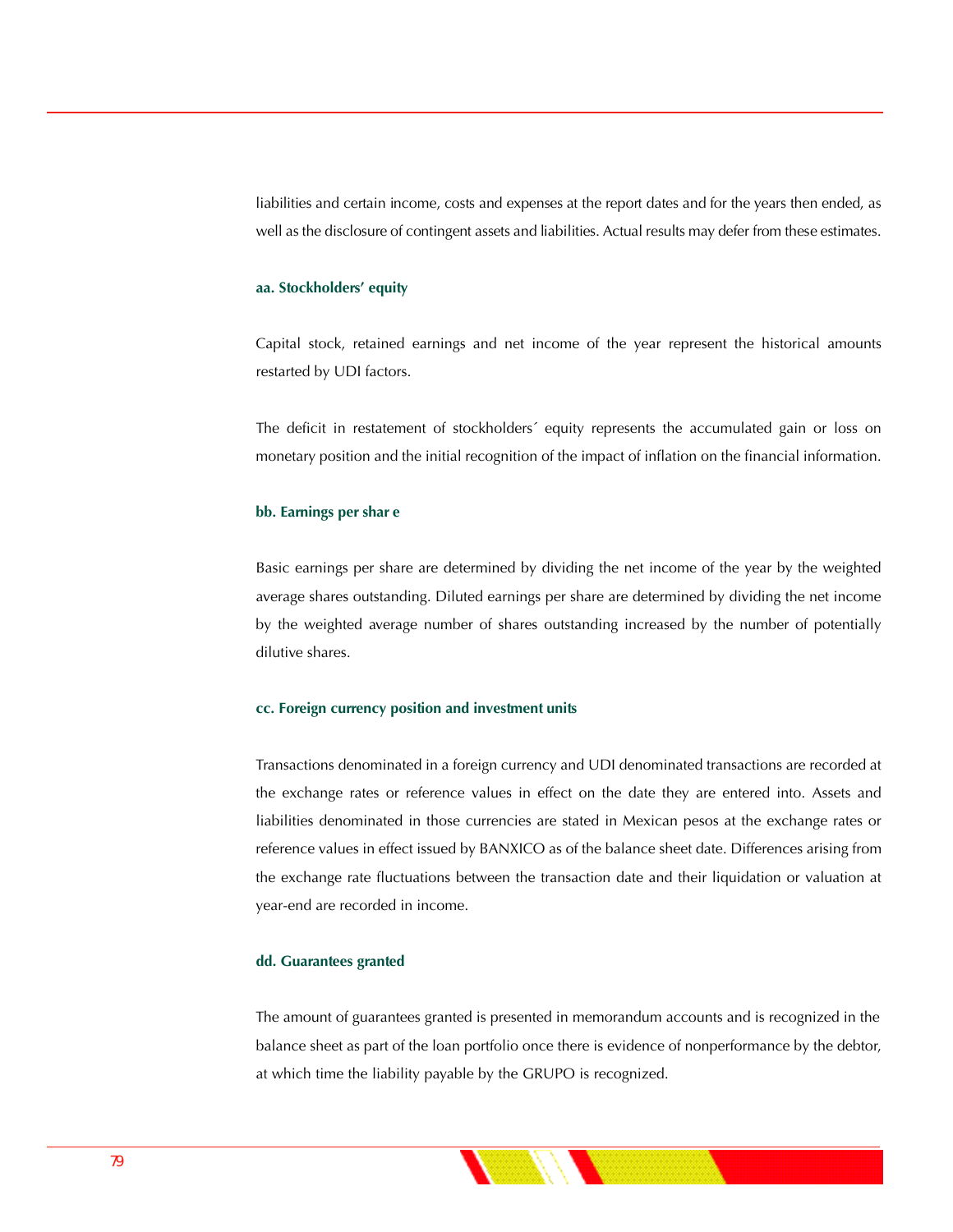*GRUPO FINANCIERO BANORTE S. A.DE C. V. AND SUBSIDIARIES CONSOLIDATED FOR THE YEARS ENDED DECEMBER 31,2003 AND 2002 (Amounts stated in thousands of Mexican pesos of December 2003 purchasing power, except as otherwise indicated, number of shares and per share amounts,debentures and exchange rates)*

## **ee. Custody and administration of assets**

GRUPO records the transactions it carries out for the account of third parties in memorandum accounts, such as trading securities and derivative financial instruments, repo transactions and securities lending, as well as the contracts under which GRUPO accepts responsibility for safeguarding assets.

## **ff. Trusts**

Trust assets are recognized in memorandum accounts, based on the implied responsibility of the GRUPO to fulfill the purpose of the trusts.

## **gg. Reclassifications to the financial statements**

The financial statements at December 31, 2002 contain certain accounts that have been reclassified (cash and cash equivalents and repo transactions, see Notes 6 and 8, respectively), with the objective of making their presentation comparable with the financial statements at December 31, 2003.

# **NOTE 4 SIGNIFICANT DIFFERENCES WITH GENERALLY ACCEPTED ACCOUNTING PRINCIPLES IN MEXICO:**

The financial statements have been prepared in conformity with the accounting practices established by the COMMISSION, which are close to other national and international standards, which facilitates the comparison of information with other financial entities. However, there are some differences with regard to the provisions set forth in MEX GAAP, which are summarized below:

## **a. Consolidation**

The consolidated financial statements include only the subsidiaries belonging to the financial sector and those that render complementary or auxiliary services thereto, but not other subsidiaries, which are not consolidated. MEX GAAP requires consolidating all the subsidiaries that belong to the reporting entity and which it controls.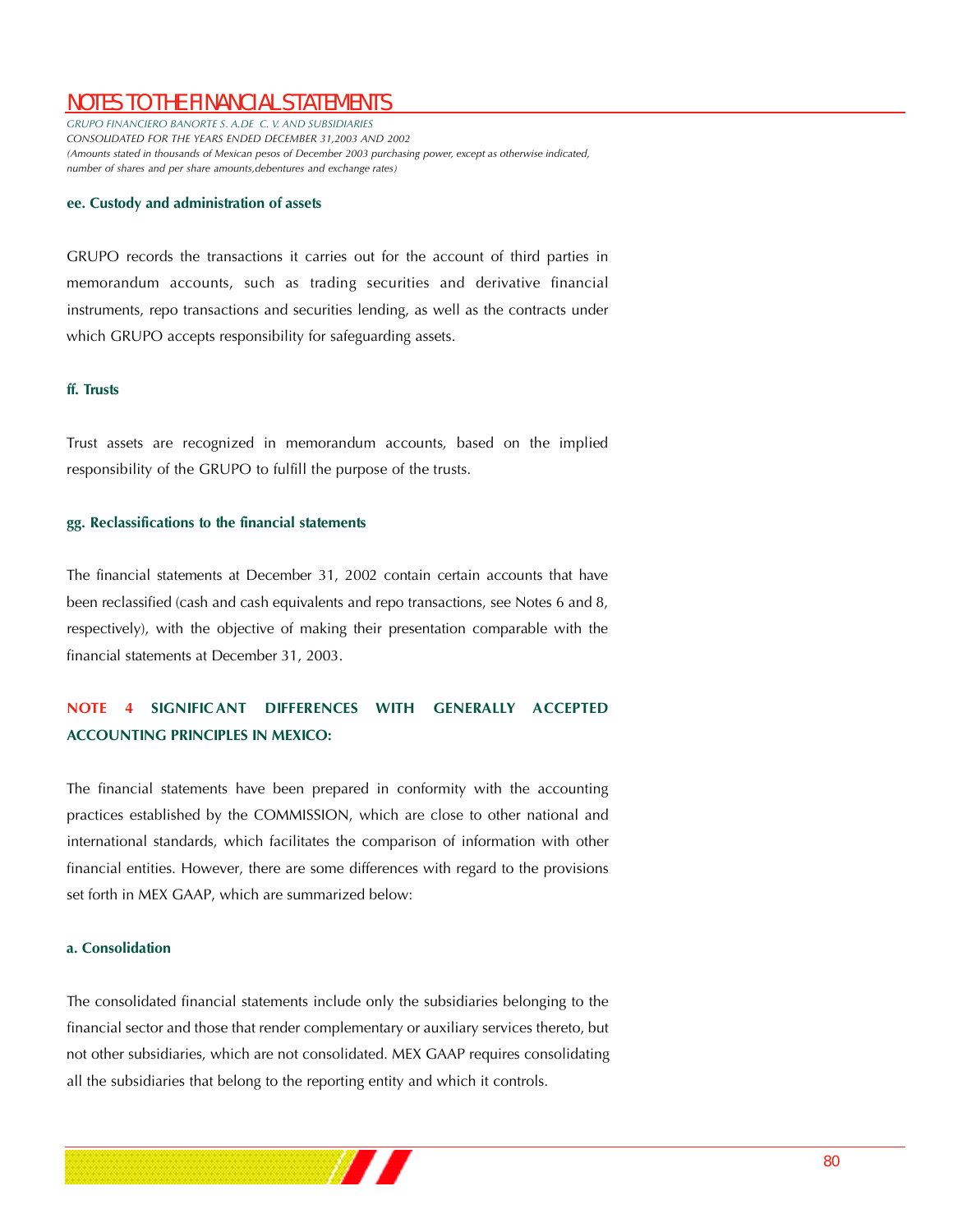# **b. Available-for-sale securities valuation**

The financial statements reflect changes in the available-for-sale securities valuation in stockholders' equity. MEX GAAP requires that these changes be recognized in the statement of income.

## **c. Repo transactions**

Repo transactions are recognized as buy and sell transactions or as the temporary transfer of the securities that guarantee the transaction. MEX GAAP would require that they be accounted for as financing transactions. Under Banking GAAP, they are valued considering the present value of the price of the security at the maturity of the transaction, while MEX GAAP would recognize the accrued premium on a straight-line basis.

## **d. Other accounts recei vable**

Other accounts receivable outstanding for more than 60 days (when their origin is unknown) and 90 days (when their origin is known) are applied to income, regardless of the possibilities of collection. MEX GAAP require the creation of an allowance for doubtful accounts and the analysis and evaluation of the actual possibilities of collection.

# **e. Permanent stock investments**

This item represents the investments in subsidiaries that do not belong to the financial sector (not consolidated). These investments are accounted for by applying the equity method. Accounting principles generally accepted in Mexico (MEX-GAAP) require the consolidation of all of the entities' subsidiaries.

# **f. Foreclosed assets**

Property, equipment and securities adjudicated to the GRUPO as practical recovery of for the recoveries of outstanding loans are recorded at the value declared in the deed or at the value established in the agreement with the debtor. MEX-GAAP require that these assets be recorded and

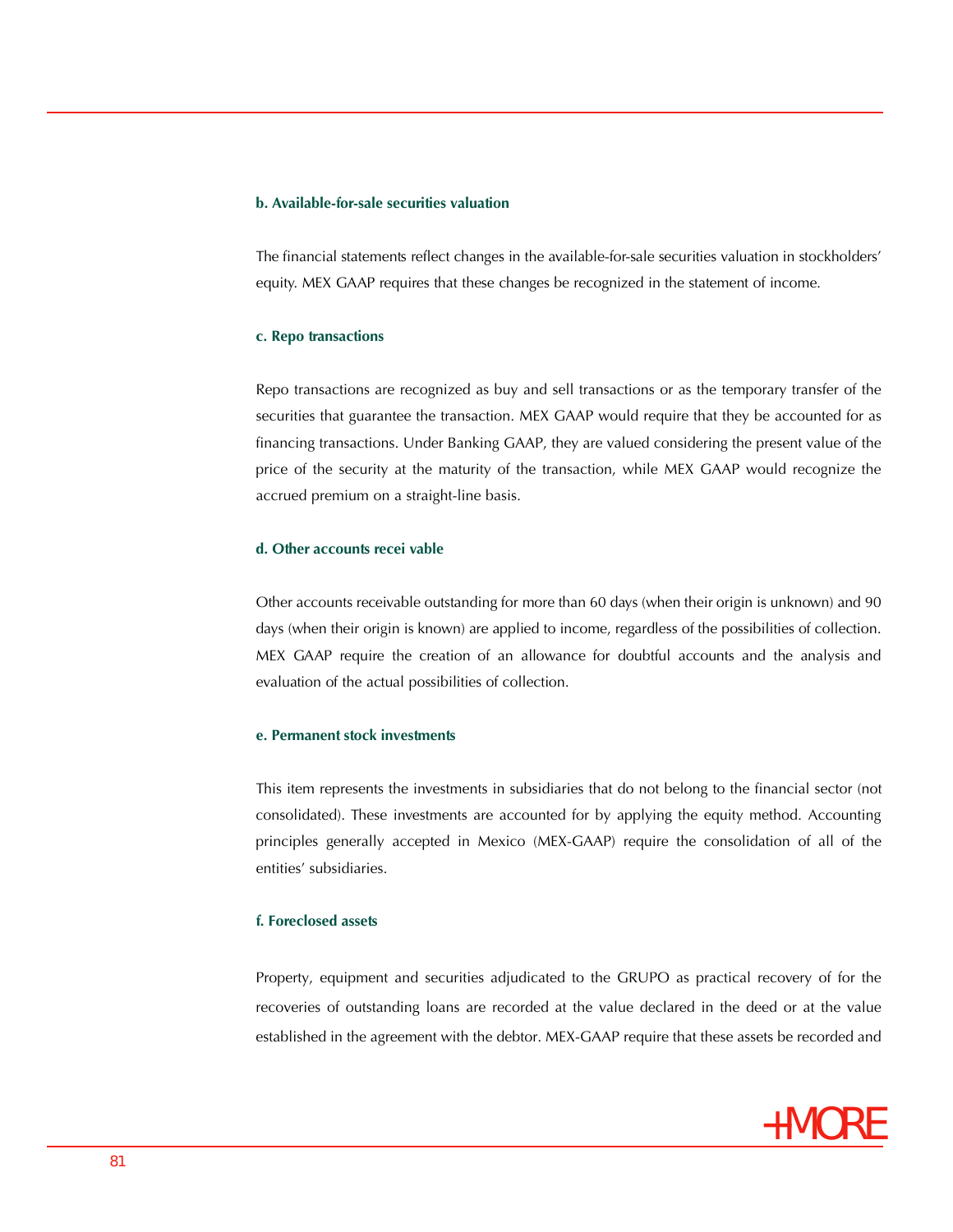*GRUPO FINANCIERO BANORTE S. A.DE C. V. AND SUBSIDIARIES CONSOLIDATED FOR THE YEARS ENDED DECEMBER 31,2003 AND 2002 (Amounts stated in thousands of Mexican pesos of December 2003 purchasing power, except as otherwise indicated, number of shares and per share amounts,debentures and exchange rates)*

accounted for at their market value at the date of receipt of the goods, recognizing a gain or loss from the resulting difference against the adjudicated value.

Foreclosed assets are considered monetary assets; consequently, they are not restated for inflation but rather form part of the calculation basis of the gain or loss on monetary position. MEX GAAP considers foreclosed assets to be nonmonetary assets.

## **g. Estimates and pr ovisions**

The Allowance for loan losses includes the part of reserves determined in conformity with their portfolio rating as additional reserves described as "Excess in the allowances". In accordance with Circular 1448 of the COMMISION, such excesses are not to be created, increased or decreased against the income for the year (which is consistent with Statement C-9 issued by the IMPC, see Note 3 w.). However MEXGAPP require that any the additional provision or estimate be reversed if it is not likely to require the use of economic resources for the purpose for which it was set up; whereas, the Commission has not established the mechanics for the handling and disposal of such excesses.

# **NOTE 5 CONSOLIDATION OF FINANCIAL ST ATEMENTS:**

The financial statements include the assets, liabilities and income of all consolidated subsidiaries. All intercompany balances and transactions have been eliminated in the consolidation.

At December 31, 2003 and 2002, the subsidiary entities which were consolidated in the GRUPO's financial statements were:

|                                                      | <b>Equity percentage</b> |         |
|------------------------------------------------------|--------------------------|---------|
| <b>Subsidiaries</b>                                  | 2003                     | 2002    |
| Banco Mercantil del Norte, S. A. (BANORTE)           | $96.11\%$                | 96.11%  |
| Banco del Centro, S. A. (BANCEN)                     | $99.99\%$                | 99.99 % |
| Casa de Bolsa Banorte, S. A.de C. V. (CASA DE BOLSA) | $99.99\%$                | 99.99 % |
| Arrendadora Banorte, S. A.de C. V. (ARRENDADORA)     | $99.99\%$                | 99.99 % |
| Factor Banorte, S. A. de C. V. (FACTOR)              | $99.99\%$                | 99.99 % |
| Almacenadora Banorte, S. A.de C. V. (ALMACENADORA)   | $99.99\%$                | 99.99 % |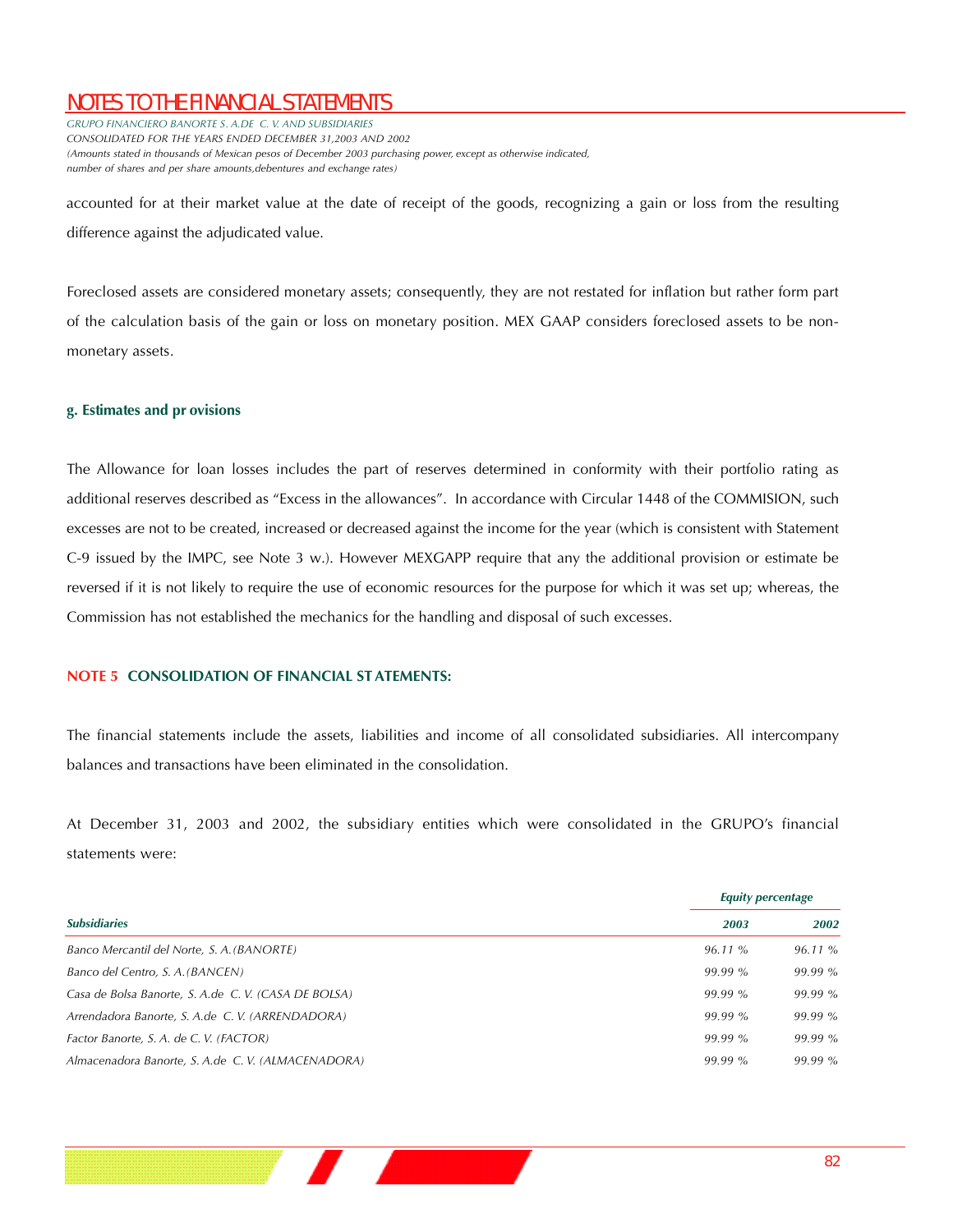|                     |                | 2003               |              |               |               |
|---------------------|----------------|--------------------|--------------|---------------|---------------|
|                     |                |                    | Income of    | Stockholders' | Stockholders' |
|                     | <b>Asset</b>   | <b>Liabilities</b> | the year     | equity        | equity        |
| <b>BANORTE</b>      | Ps 204,280,564 | Ps 194,885,273     | Ps 1,002,985 | Ps 9,395,291  | Ps 8,473,863  |
| <b>BANCEN</b>       | 4,767,915      | 1,266,084          | 944,167      | 3,501,831     | 2,920,900     |
| CASA DE BOLSA       | 543,923        | 110,396            | 101,747      | 433,527       | 338,626       |
| <b>ARRENDADORA</b>  | 1,680,408      | 1,482,456          | 27,409       | 197,952       | 170,543       |
| <b>FACTOR</b>       | 3,208,986      | 2,998,231          | 35,255       | 210,755       | 175,500       |
| <b>AIMACENADORA</b> | 300,703        | 225,491            | 20,055       | 75,212        | 61,457        |
| <b>Total</b>        | Ps 214.782.499 | Ps 200.967.931     | Ps 2.131.618 | Ps 13.814.568 | Ps 12.140.889 |

The amounts of the balance sheets of consolidated subsidiaries are summarized below:

# **NOTE 6 CASH AND CASH EQUIVALENTS:**

As of December 31, 2003 and 2002, cash and cash equivalents were as follows:

| <b>Concept</b>                                                   | 2003          | 2002          |
|------------------------------------------------------------------|---------------|---------------|
| Cash                                                             | Ps 6,372,305  | Ps 4,610,774  |
| Deposits in BANXICO <sup>(1)</sup>                               | 16,883,097    | 14,335,636    |
| Domestic and foreign banks                                       | 1,837,699     | 4,953,827     |
| Call money                                                       | 4,224,744     | 374,087       |
| Other deposits and cash equivalents <sup>(2)</sup> (see Note 31) | 1,425,316     | 284,262       |
| <b>Total</b>                                                     | Ps 30,743,161 | Ps 24,558,586 |

*(1) These amounts interest earning profits in terms of the monetary policy issued by BANXICO in 1999.They interest at a monthly rate equal to the 28-day Average Adjusted Daily Funding Rate.*

*(2) It includes Ps110,874 (Ps112,710 in 2002) corresponding to the value of notes supporting the flow of remittances in transit pending collection;therefore,it is considered as a restricted asset at the end of each month and year.*

## At December 31, 2003 and 2002, the composition of this item by type of currency was as follows:

|                             | <b>Local currency</b> |                          | <b>Foreign Currency Converted</b> |              | <b>Total</b>  |               |
|-----------------------------|-----------------------|--------------------------|-----------------------------------|--------------|---------------|---------------|
|                             | 2003                  | 2002                     | 2003                              | 2002         | 2003          | 2002          |
| Petty cash                  | Ps 5,872,231          | Ps 4,213,972             | Ps 500.074                        | Ps 396,802   | Ps 6,372,305  | Ps 4,610,774  |
| Deposits in foreign BANXICO |                       | $\overline{\phantom{a}}$ | 1,307,099                         | 4,677,971    | 1,307,099     | 4,677,971     |
| Local banks                 | 454,391               | (2,013)                  | 76,209                            | 277,869      | 530,600       | 275,856       |
| Deposits in BANXICO         | 16,865,955            | 14,331,676               | 17,142                            | 3,960        | 16,883,097    | 14,335,636    |
| Call money                  | 4,000,000             | 374.087                  | 224.744                           |              | 4,224,744     | 374,087       |
| Other deposits and cash and |                       |                          |                                   |              |               |               |
| cash equivalents            | 107.393               | 131.777                  | 1,317,923                         | 152.485      | 1,425,316     | 284,262       |
| <b>Total</b>                | Ps 27,299,970         | Ps 19,049,499            | Ps 3,443,191                      | Ps 5,509,087 | Ps 30,743,161 | Ps 24,558,586 |

The balances of cash and cash equivalents as of December 31, 2003 and 2002 were US\$303,374 (thousand of dollars) and US\$497,463 (thousand of dollars), respectively.

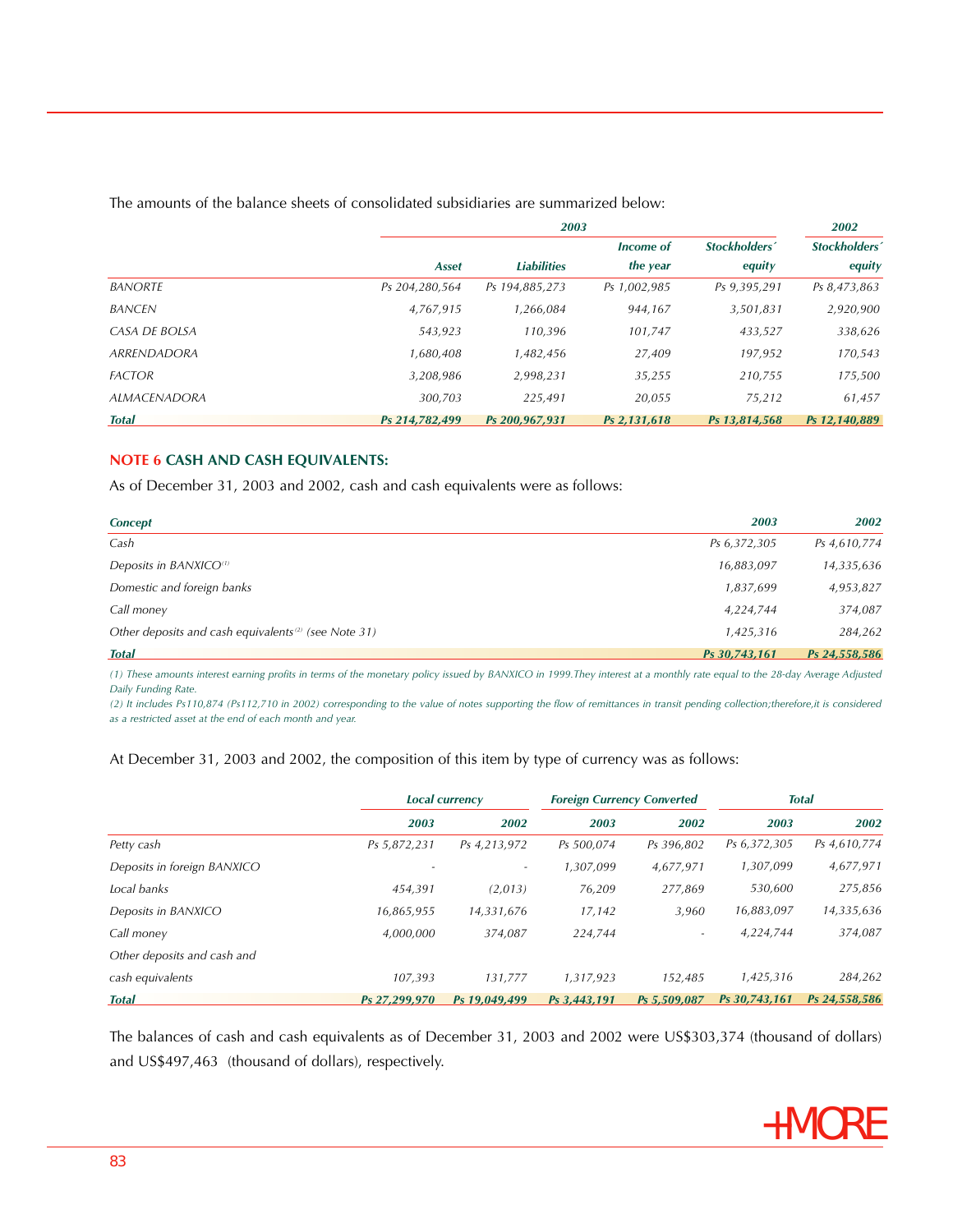*GRUPO FINANCIERO BANORTE S. A.DE C. V. AND SUBSIDIARIES CONSOLIDATED FOR THE YEARS ENDED DECEMBER 31,2003 AND 2002 (Amounts stated in thousands of Mexican pesos of December 2003 purchasing power, except as otherwise indicated, number of shares and per share amounts,debentures and exchange rates)*

# **NOTE 7 - INVESTMENT SECURITIES:**

**The Company of the Company of the Company of the Company of the Company of the Company of the Company of the** 

These investments are subject to several types of risks. The main risks that can be associated with investment securities are related to the market in which they are traded, interest rates associated with the term, exchange rates and inherent credit and market liquidity risks.

Risk management policies, as well as the analysis of risks that GRUPO is exposed to, are discussed in Note 33.

The investment securities positions are summarized as follows:

# **a. Trading securities**

|                            | 2003              |                        |                            |                 |                                | 2002                   |
|----------------------------|-------------------|------------------------|----------------------------|-----------------|--------------------------------|------------------------|
| <b>Instrument</b>          | <b>Securities</b> | <b>Market</b><br>value | <b>Acquisition</b><br>cost | <b>Interest</b> | <b>Surplus or</b><br>(deficit) | <b>Market</b><br>value |
| Commercial paper           | 77,700,000        | Ps 872,478             | Ps 871,368                 | Ps 1,086        | Ps 24                          | Ps 558,288             |
| Federal Treasury           | 198,864,937       | 1,951,581              | 1,908,737                  | 42,248          | 596                            | 850,283                |
| Certificates               | 5,896,172,738     | 5,868,687              | 5,866,055                  | 4,216           | (1,584)                        | 1,389,925              |
| <b>Bank</b> bonds          | 19,567,593        | 33,192                 | 39,289                     |                 | (6,097)                        | 155,712                |
| Nafin                      |                   |                        |                            |                 |                                | 578                    |
| <b>BPAS</b>                | 107,785           | 10,537                 | 10,537                     | $\overline{2}$  | (2)                            | 520                    |
| <b>GEO</b>                 | 602,100           | 63,901                 | 60,210                     | 2,723           | 968                            | 66,847                 |
| <b>Brems</b>               | 25,966            | 2,575                  | 2,575                      |                 |                                | 145                    |
| Stock certificates         | 3,007,525         | 302,081                | 300,753                    | 1,233           | 95                             |                        |
| Government bonds           | 182,263           | 19,095                 | 19,739                     | (642)           | (2)                            | 747                    |
| Foreign investment         |                   | 79,791                 | 78,138                     |                 | 1,653                          | 74,940                 |
| Variable income investment | 1,330,250         | 35,310                 | 34,107                     |                 | 1,203                          |                        |
| Other                      | 94,038            | 8,225                  | 8,196                      |                 | 29                             | 2,885                  |
| <b>Total</b>               | 6,197,655,195     | Ps 9,247,453           | Ps 9,199,704               | Ps 50,866       | (Ps 3, 117)                    | Ps 3,100,870           |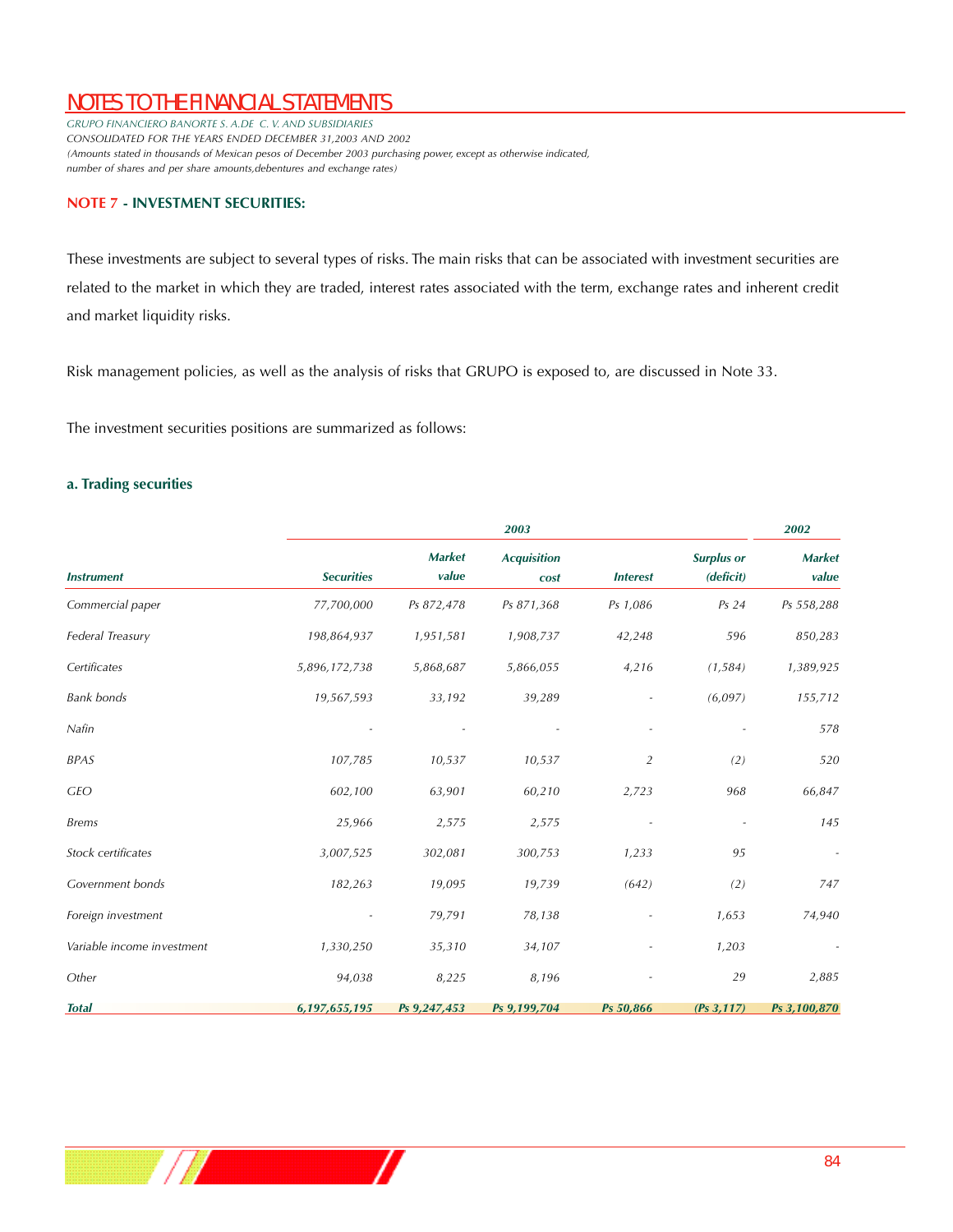At December 31, 2003, the terms of these investments were as follows:

|                               |                          |                          |                          |                          | <b>Total</b> |
|-------------------------------|--------------------------|--------------------------|--------------------------|--------------------------|--------------|
|                               | From 1 to                | From 6 to                | From 1 to                | More than                | acquisition  |
| <b>Instrument</b>             | 179 days                 | 12 months                | 2 years                  | 2 years                  | cost         |
| Commercial paper              | Ps 871,368               | $Ps -$                   | $Ps -$                   | $Ps -$                   | Ps 871,368   |
| Federal Treasury Certificates | 1,530,836                | 377,901                  | $\overline{\phantom{a}}$ | $\overline{\phantom{a}}$ | 1,908,737    |
| <b>Bank</b> bonds             | 5,690,762                | 175,158                  | 114                      | 21                       | 5,866,055    |
| <b>Shares</b>                 | $\overline{\phantom{a}}$ | $\overline{\phantom{a}}$ | $\overline{\phantom{a}}$ | 39,289                   | 39,289       |
| <b>BPAS</b>                   |                          |                          | $\overline{\phantom{a}}$ | 10,537                   | 10,537       |
| <b>GEO</b>                    | $\overline{\phantom{a}}$ | $\overline{\phantom{a}}$ | $\overline{\phantom{a}}$ | 60,210                   | 60,210       |
| <b>Brems</b>                  |                          |                          | $\overline{\phantom{a}}$ | 2,575                    | 2,575        |
| <b>Stock Certificates</b>     | $\overline{\phantom{a}}$ | $\overline{\phantom{a}}$ | $\overline{\phantom{a}}$ | 300,753                  | 300,753      |
| <b>Government Bonds</b>       | 609                      | 1,300                    | 15,744                   | 2,086                    | 19,739       |
| Foreign investment            | 78,138                   | $\overline{\phantom{a}}$ | $\overline{\phantom{a}}$ | $\overline{\phantom{a}}$ | 78,138       |
| Variable Income Investments   | 34,107                   | $\overline{\phantom{a}}$ |                          |                          | 34,107       |
| Other                         | 8,196                    | ٠                        | $\overline{\phantom{a}}$ | $\overline{\phantom{a}}$ | 8,196        |
| <b>Total</b>                  | Ps 8,214,016             | Ps 554,359               | Ps 15,858                | Ps 415,471               | Ps 9,199,704 |

# **b. Available-for-sale securities**

|                             | 2003              |               |                    |                                |               | 2002          |
|-----------------------------|-------------------|---------------|--------------------|--------------------------------|---------------|---------------|
|                             |                   | <b>Market</b> | <b>Acquisition</b> |                                | (Deficit) or  | <b>Market</b> |
| <i><b>Instrument</b></i>    | <b>Securities</b> | value         | cost               | <i><u><b>Interests</b></u></i> | surplus       | value         |
| Eurobonds                   | 68,500,000        | Ps 98,696     | Ps 769.065         | Ps 37.163                      | (Ps 707.532)  | Ps 608,049    |
| United Mexican States (UMS) | 11,000,000        | 141.189       | 134.870            | 3.194                          | 3.125         | 752,284       |
| <b>Total</b>                | 79,500,000        | Ps 239.885    | Ps 903.935         | Ps 40.357                      | (Ps 704, 407) | Ps 1,360,333  |

In March 2001, BANORTE received authorization by the COMMISSION to reclassify its portfolios of "Eurobonds" from the category of "Held-to-maturity securities" to "Available-for-sale securities".

At December 31, 2002, the GRUPO held an aggregate US\$68.5 million (nominal value) of Eurobonds issued by two Mexican companies, AHMSA and CYDSA, which mature in 2002, 2004, and 2009. An estimated loss reserve was established as of December 2001 in the amount of US\$60.1, of which US\$6 million related to CYDSA. The effect of the valuation is recognized in stockholders' equity under "Valuation gain (loss) on available-for-sale securities".In 2002 the Bank offered this amount to ratained xx. The AHMSA 02 series bounds amounting to US\$40 million, April 2002 and are 100% reserved.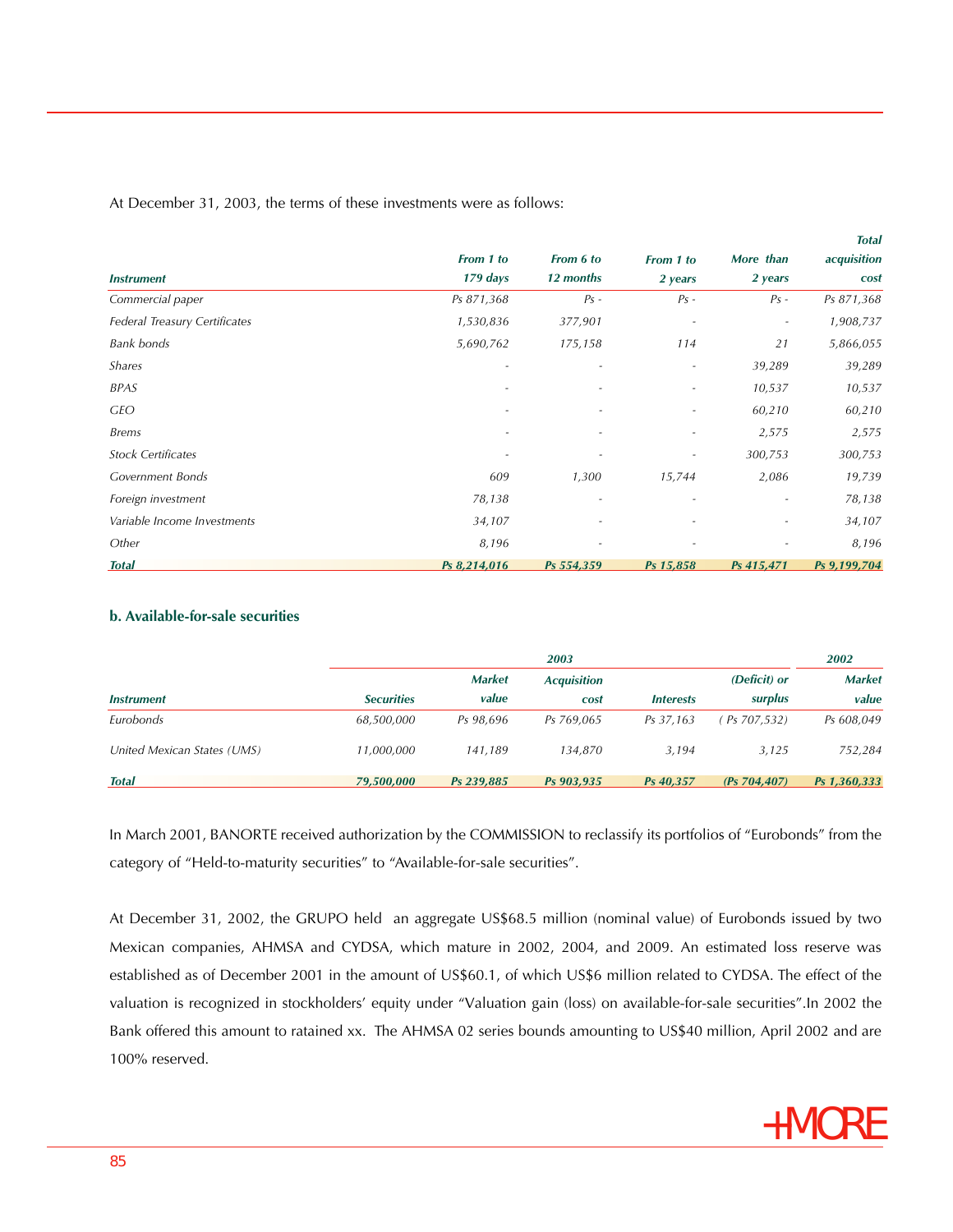*GRUPO FINANCIERO BANORTE S. A.DE C. V. AND SUBSIDIARIES CONSOLIDATED FOR THE YEARS ENDED DECEMBER 31,2003 AND 2002 (Amounts stated in thousands of Mexican pesos of December 2003 purchasing power, except as otherwise indicated, number of shares and per share amounts,debentures and exchange rates)*

Furthermore, by authorization of the COMMISSION, effective May 1999 interest ceased to be acerted on AHMSA's Eurobonds, which totaled US\$2.9 million at that date. In the case of CYDSA's Eurobonds, GRUPO suspended the accrual of interests as from 2002.

The amount of accumulated accrued interest not recorded at December 31, 2003 and 2002, from AHMSA and CYDSA's Eurobonds, was US\$21 million and US\$18 million, respectively.

At December 31, 2003, the Eurobonds of AHMSA and CYDSA suffered a decrease in value amounting to US\$1.3 million, which was recognized under "Result from valuation of available-for-sale securities" in the stockholders' equity. In 2002, the decrease in value amounted to US\$2.5 million, which were recorded under "Result from valuation" within the income for the year. The GRUPO's Management estimates that the permanent depreciation of these securities has already been recognized with the corresponding charge to income in the appropriate periods; consequently, the valuation (which amounted to US\$8.8 and US\$6.7 million in 2003 and 2002, respectively at market value) follows the criterion established for "available-for-sale securities"

# **c. Held-to-maturity securities**

|                                       |                    | 2003                     |              |                          |
|---------------------------------------|--------------------|--------------------------|--------------|--------------------------|
|                                       | <b>Acquisition</b> | <b>Accrued</b>           |              |                          |
| <b>Instrument</b>                     | cost               | <i>interest</i>          | Net value    | Net value                |
| Special Federal Treasury Certificates | Ps 6,032,109       | Ps 25,742                | Ps 6,057,851 | Ps 6,959,037             |
| Azteca Strip Bonds                    | 231,203            | 294                      | 231,497      | 273,867                  |
| Myra Bonds                            | 6,571              | 24                       | 6,595        | 9,530                    |
| Nemak                                 |                    |                          |              | 162,733                  |
| Fiduciary rights                      | 26,487             |                          | 26,487       | 25,568                   |
| United Mexican States (UMS)           | 5,979,431          | 210,832                  | 6,190,263    | 3,870,840                |
| Fiduciary securities in UDIs          | (2,526,548)        | $\overline{\phantom{a}}$ | (2,526,548)  | (3,420,160)              |
| <b>PEMEX Bonds</b>                    | 1,013,894          | 15,943                   | 1,029,837    | $\overline{\phantom{a}}$ |
| Hedging swap                          | (1,648,641)        | $\overline{\phantom{a}}$ | (1,648,641)  | $\overline{\phantom{a}}$ |
| Other                                 | 349                |                          | 349          |                          |
| <b>Total</b>                          | Ps 9,114,855       | Ps 252,835               | Ps 9,367,690 | Ps 7,881,415             |

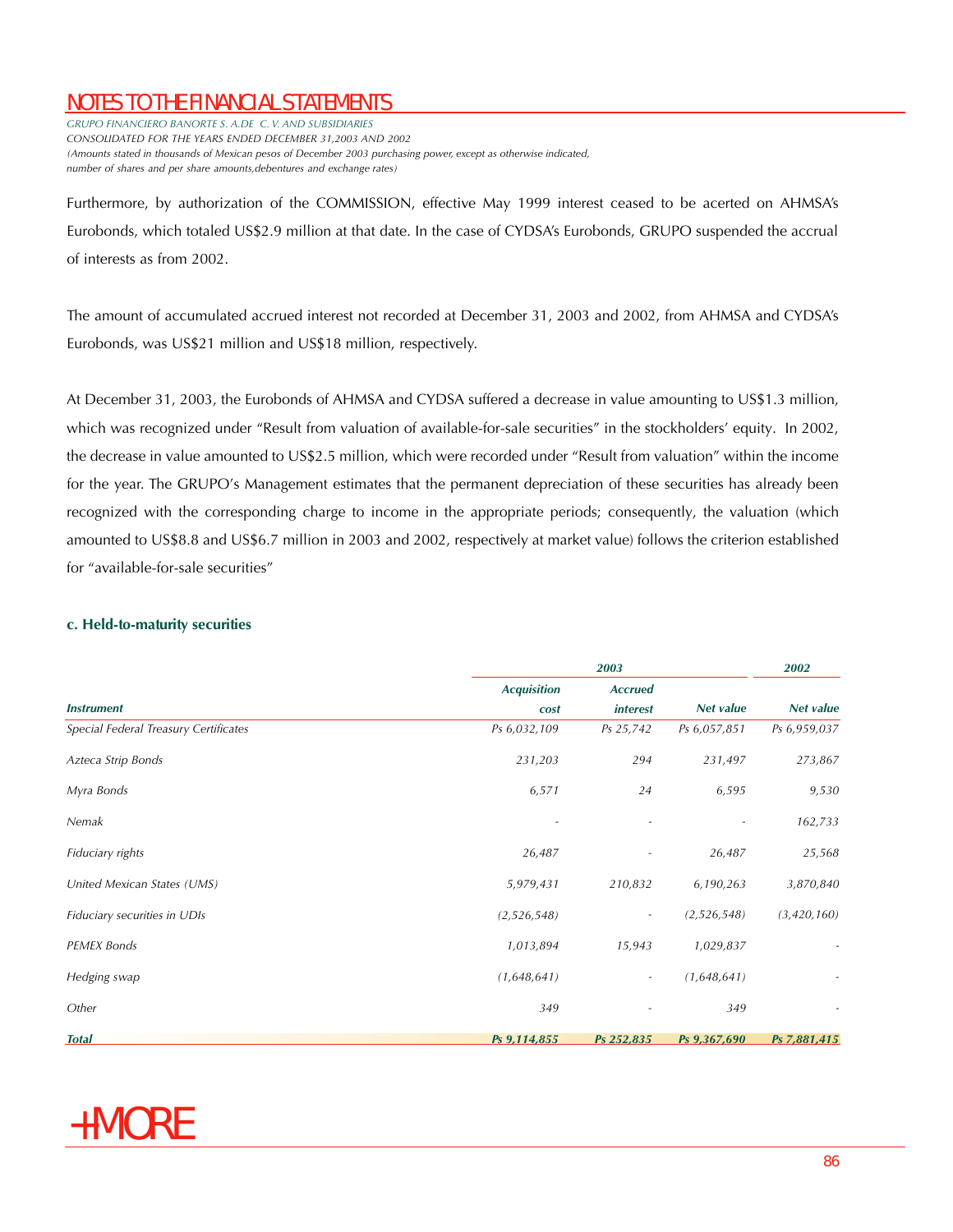# **NOTE 8 SECURITIES AND DERIVATIVES TRADING:**

# **a. Unassigned securities pending liquidation**

At December 31, 2003, unassigned securities pending liquidation comprised the following:

|                              | Number of         | <b>Market</b><br><b>Acquisition</b> |              | (Loss)        | <b>Position</b> |              |
|------------------------------|-------------------|-------------------------------------|--------------|---------------|-----------------|--------------|
| <b>Concept</b>               | <b>securities</b> | cost                                | value        | gain          | <b>Asset</b>    | Liability    |
| Purchases                    |                   |                                     |              |               |                 |              |
| <b>Government securities</b> | 21,920,000        | Ps 1,350,119                        | Ps 1,349,083 | $(Ps\ 1.036)$ | Ps 31           | Ps 1,067     |
| Sales                        |                   |                                     |              |               |                 |              |
| Bank bonds                   | 500,000           | 49,433                              | 49,510       | (77)          | $\sim$          | 77           |
| Government values            | 10,340,000        | 1,092,798                           | 1,091,536    | 1,262         | 1,264           | 2            |
|                              | 10,840,000        | Ps 1,142,231                        | Ps 1,141,046 | Ps 1,185      | Ps 1,264        | <i>Ps</i> 79 |
| <b>Net position</b>          |                   |                                     |              |               | Ps 1,295        | Ps 1,146     |

# **b. Repo transactions**

The asset and liability positions of repo transactions in the Bank´s balance sheet are summarized as follows:

Selling entity (sale)

|                       | 2003              |                                              |                              |                   |  |
|-----------------------|-------------------|----------------------------------------------|------------------------------|-------------------|--|
| <b>Instrument</b>     | <b>Securities</b> | Payables under<br>receivable repo agreements | <b>Transaction</b><br>setoff | <b>Net Amount</b> |  |
| Federal Treasury      | Ps 23,099,442     | Ps 23,091,317                                | (Ps 8,099)                   | Ps 26             |  |
| <b>Bank Bonds</b>     | 275,356           | 275,704                                      | (324)                        | (672)             |  |
| Total                 | Ps 23,374,798     | Ps 23,367,021                                | (Ps 8, 423)                  | (Ps 646)          |  |
|                       |                   |                                              |                              |                   |  |
| Federal Treasury      | 8,935,930         | 8,936,144                                    | (115)                        | (329)             |  |
| <b>Brems</b>          | 12,166,424        | 12,167,028                                   | (780)                        | (1, 384)          |  |
| <b>Tribondes</b>      | 3,119,185         | 3,116,364                                    | (5,896)                      | (3,075)           |  |
| Bondes 91             | 2,174,857         | 2,174,880                                    | (2)                          | (25)              |  |
| Bondes 182            | 210,800           | 213,503                                      | (63)                         | (2,766)           |  |
| Bono                  | 16,966,572        | 17,131,975                                   | (29, 605)                    | (195,008)         |  |
| <b>Bonos IPAB</b>     | 3,131,462         | 3,131,137                                    | (2,809)                      | (2,484)           |  |
| <b>IPAB</b> Tribondes | 11,615,609        | 11,620,088                                   | (4, 573)                     | (9,052)           |  |
| Total                 | Ps 58,320,839     | Ps 58,491,119                                | (Ps 43, 843)                 | (Ps 214, 123)     |  |

*Credit balance in repo transactions*

*(Ps 214,769)*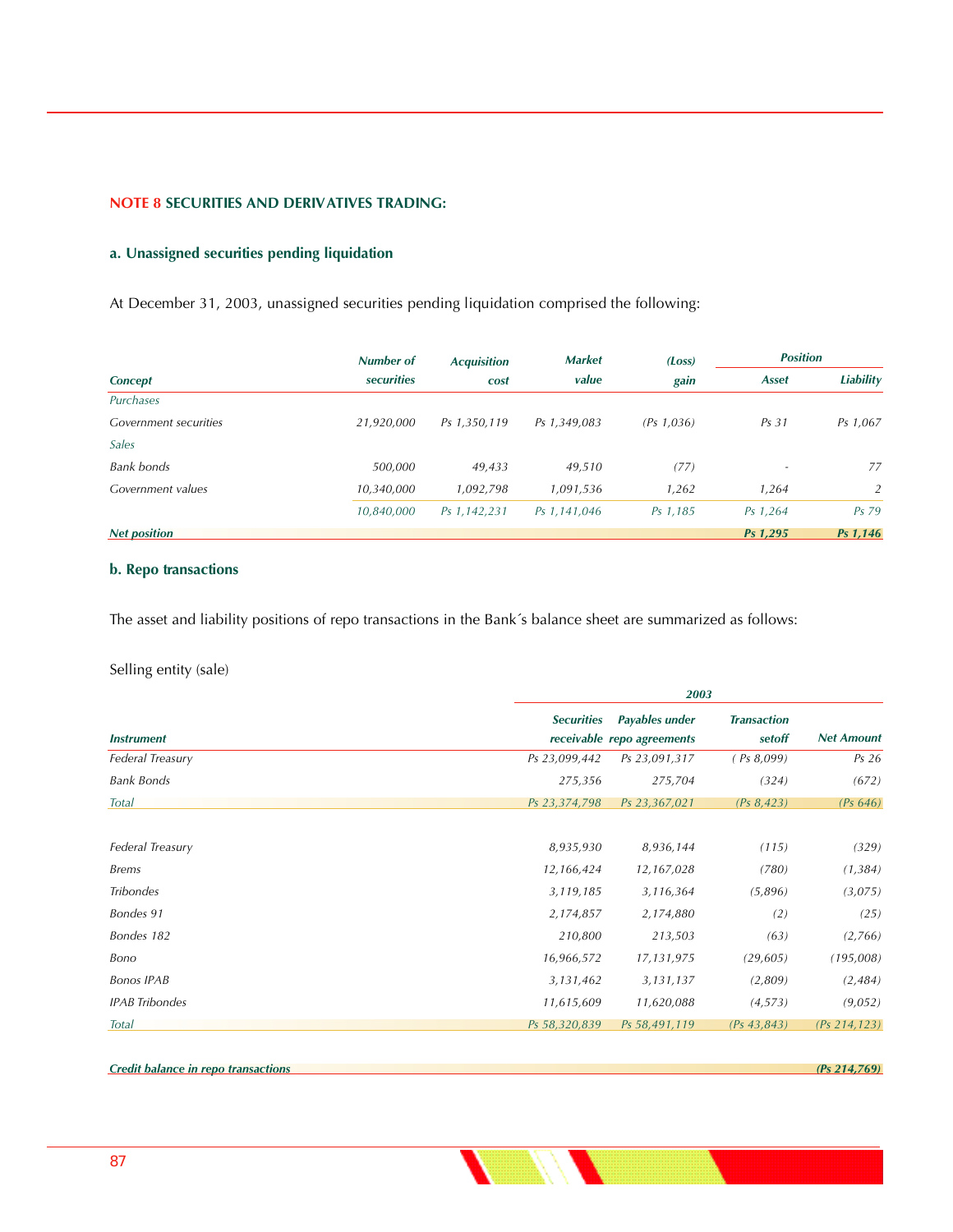*GRUPO FINANCIERO BANORTE S. A.DE C. V. AND SUBSIDIARIES*

*CONSOLIDATED FOR THE YEARS ENDED DECEMBER 31,2003 AND 2002*

*(Amounts stated in thousands of Mexican pesos of December 2003 purchasing power, except as otherwise indicated, number of shares and per share amounts,debentures and exchange rates)*

*Promissory notes Bank Bonds Cedes Federal Treasury Brems Tribondes Bondes 91 Bondes 182 Bono Bonos IPAB IPAB Tribondes Udibonos Total Credit balance in repo transactions 2002 Instrument Securities receivable Payables under repo agreement Transaction setoff Net amount Ps 11,777,050 2,380,250 23,632,836 Ps 37,790,136 19,573,792 36,314,566 15,227,806 180,122 8,082,991 8,178,532 86,395,311 2,885,451 33,091 Ps 176,871,662 Ps 176,878,085 Ps 11,745,030 2,380,248 23,632,835 Ps 37,758,113 19,574,297 36,316,824 15,227,140 180,125 8,086,716 8,180,344 86,394,334 2,886,108 32,197 (Ps 555) (2,825) (32,375) (Ps 35,755) (8,545) (14,896) (14,696) (18) (3,990) (126) (21,554) (1,613) (894) (Ps 66,332) Ps 31,431 (2,827) (44,244) (Ps 15,640) (10,202) (26,652) (27,206) (31) (22,385) (1,938) (71,307) (3,396) - (Ps 163,117) (Ps 178,757)*

With GRUPO as the selling entity, the accrued premiums charged to income amounted to Ps5,219,767 in 2003 (Ps7,544,533 in 2002).

Buying entity (purchase)

|                                    | 2003                     |                   |                    |                   |  |  |
|------------------------------------|--------------------------|-------------------|--------------------|-------------------|--|--|
|                                    | <b>Receivables under</b> | <b>Securities</b> | <b>Transaction</b> |                   |  |  |
| <b>Instrument</b>                  | repo agreement           | payable           | setoff             | <b>Net Amount</b> |  |  |
| Promissory notes                   | Ps 1,721,923             | Ps 1,721,877      | Ps 8,099           | Ps 8,145          |  |  |
| <b>Bank</b> bonds                  | 105,777                  | 105,601           | 324                | 500               |  |  |
| Cedes                              | 1,101,882                | 1,101,818         |                    | 64                |  |  |
|                                    | Ps 2,929,582             | Ps 2,929,296      | Ps 8,423           | Ps 8,709          |  |  |
|                                    |                          |                   |                    |                   |  |  |
| Federal Treasury                   | Ps 3,946,834             | Ps 3,946,171      | Ps 115             | Ps 778            |  |  |
| <b>Brems</b>                       | 99,999                   | 100,280           | 780                | 499               |  |  |
| Bondes trimestrales                | 3,123,602                | 3,117,550         | 5,896              | 11,948            |  |  |
| Bondes 91                          |                          |                   | $\overline{2}$     | $\overline{2}$    |  |  |
| Bondes 182                         | 163,062                  | 158,920           | 63                 | 4,205             |  |  |
| Bono                               | 6,097,584                | 6,109,516         | 29,605             | 17,673            |  |  |
| <b>Bonos IPAB</b>                  | 7,978,512                | 7,978,731         | 2,809              | 2,590             |  |  |
| <b>Bonos IPAB trimestrales</b>     | 9,133                    | 9,145             | 4,573              | 4,561             |  |  |
| <b>Total</b>                       | Ps 21,418,726            | Ps 21,420,313     | Ps 43,843          | Ps 42,256         |  |  |
| Debit balance in repo transactions |                          |                   |                    | Ps 50,965         |  |  |

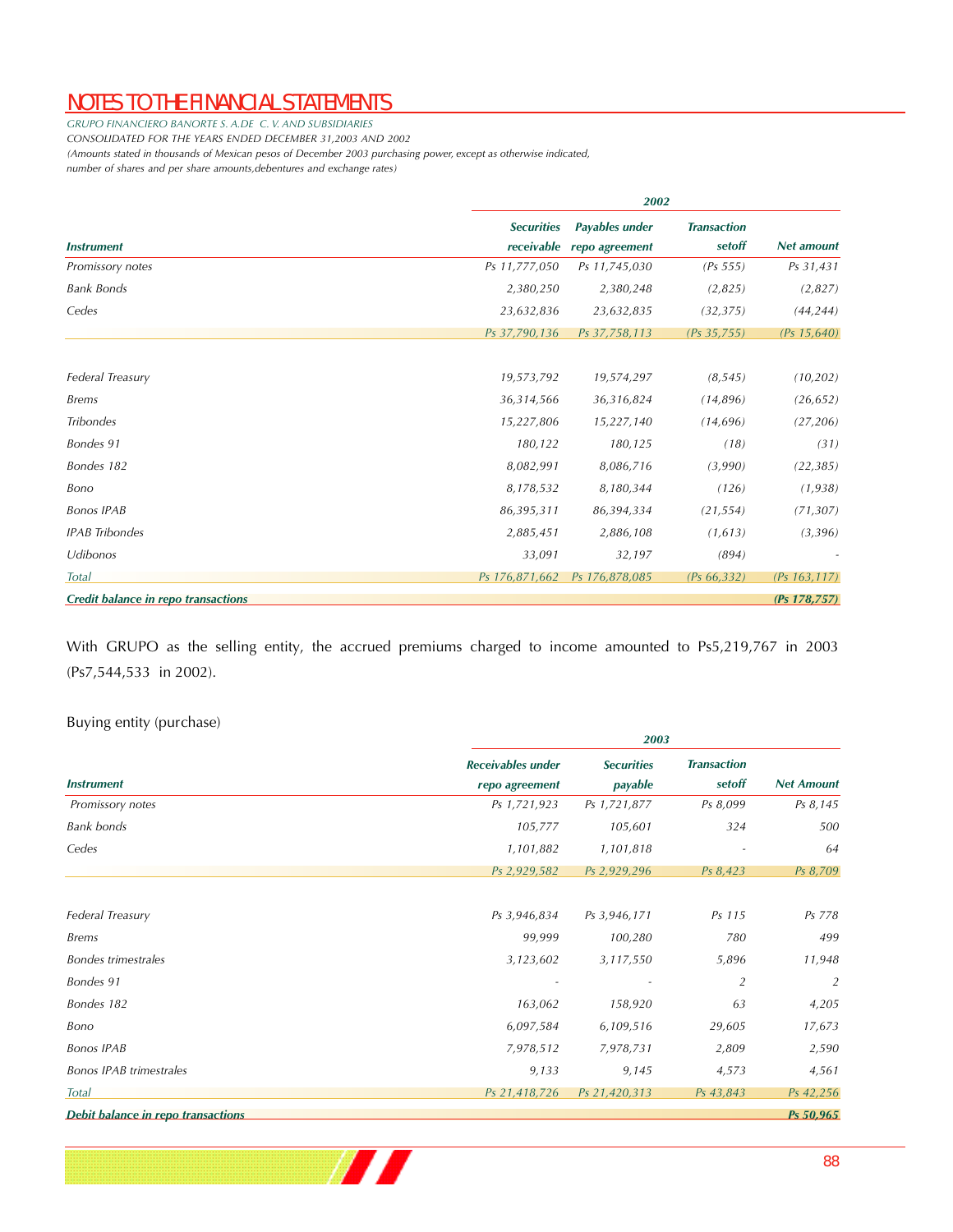|                                    | 2002                     |                   |                    |                   |  |  |
|------------------------------------|--------------------------|-------------------|--------------------|-------------------|--|--|
|                                    | <b>Receivables under</b> | <b>Securities</b> | <b>Transaction</b> |                   |  |  |
| <b>Instrument</b>                  | repo agreement           | payable           | setoff             | <b>Net Amount</b> |  |  |
| Promissory notes                   | Ps 5,647,535             | Ps 5,647,135      | Ps 555             | (Ps 415)          |  |  |
| <b>Bank</b> bonds                  | 1,192,483                | 1,187,555         | 2,825              | 7,765             |  |  |
| Cedes                              | 11,805,488               | 11,827,403        | 32,375             | 22,330            |  |  |
| <b>Total</b>                       | Ps 18,645,506            | Ps 18,662,093     | Ps 35,755          | Ps 29,680         |  |  |
|                                    |                          |                   |                    |                   |  |  |
| Federal Treasury                   | 18,515,174               | 18,514,356        | 8,545              | 26,641            |  |  |
| <b>Brems</b>                       | 21,144,856               | 21,127,499        | 14,896             | 8,961             |  |  |
| <b>Tribondes</b>                   | 15,083,822               | 15,081,015        | 14,696             | 12,561            |  |  |
| Bondes 91                          | 152,465                  | 152,411           | 18                 | 50                |  |  |
| Bondes 182                         | 8,072,230                | 8,082,254         | 3,990              | 44,582            |  |  |
| Bono                               | 20,210,228               | 20,206,591        | 126                | 385               |  |  |
| <b>Bonos IPAB</b>                  | 43,187,080               | 43,167,099        | 21,554             | 92,265            |  |  |
| <b>IPAB Tribondes</b>              | 1,765,752                | 1,764,517         | 1,613              | 7,136             |  |  |
| Udibonos                           | 33,203                   | 33,443            | 894                | 1,134             |  |  |
| <b>Total</b>                       | Ps 128,164,810           | Ps 128,129,185    | Ps 66,332          | Ps 193,715        |  |  |
| Debit balance in repo transactions |                          |                   |                    | Ps 223,395        |  |  |

With GRUPO as the buying entity, the accrued premiums recognized in income amounted to Ps7,544,533 in 2003 (Ps3,524,950 in 2002).

# **c. Derivative financial instruments**

GRUPO enters into derivative transactions as part of its asset and liability management (which includes contracts for hedging purposes), trading activities and in acting as a dealer to satisfy its customers' needs.

GRUPO's management follows the policy of trading derivative instruments to hedge its own position. It further trades on the money market, by hedging money market risk positions, anticipating changes in interest rates and taking maximum care of the shareholders' and customers' capital (see Note 33).

As of December 31, 2003 and 2002, GRUPO's derivative financial instrument positions were summarized as follows:

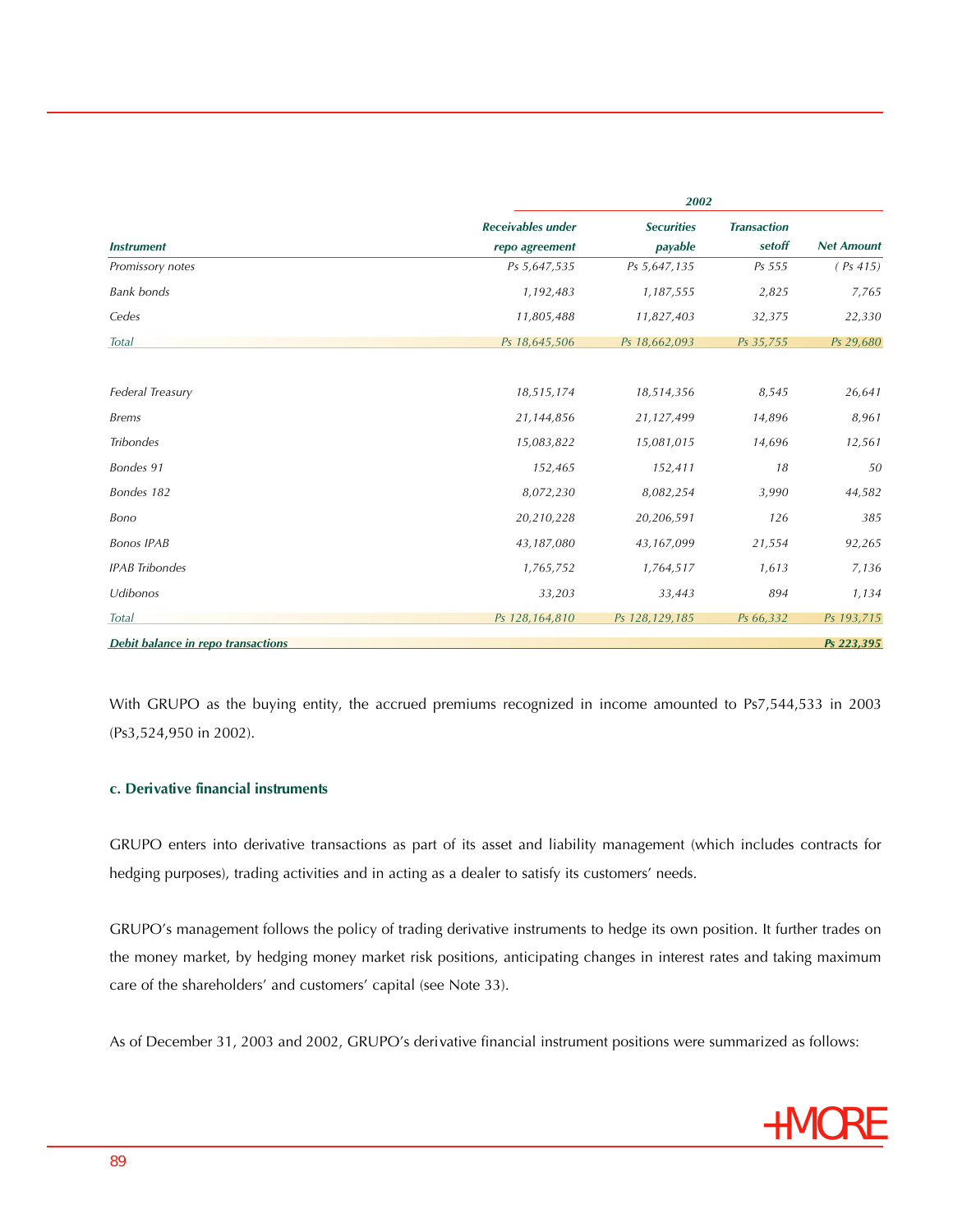*GRUPO FINANCIERO BANORTE S. A.DE C. V. AND SUBSIDIARIES*

*CONSOLIDATED FOR THE YEARS ENDED DECEMBER 31,2003 AND 2002*

*(Amounts stated in thousands of Mexican pesos of December 2003 purchasing power, except as otherwise indicated, number of shares and per share amounts,debentures and exchange rates)*

| Cash receivable<br>Cash payable<br>flows<br>flows<br><b>Instrument</b><br>Swaps:<br>Cross currency<br>Ps 782<br>$(Ps\ 1, 130)$<br>3,828<br>(594)<br>Interest rate<br>Ps 4,610<br>$(Ps\ 1,724)$<br><b>Net asset position</b><br><b>Purchase</b><br><b>Sale</b><br><b>Instrument</b><br>Foreign currency forwards:<br>Market value<br>Ps 2,823,213<br>(Ps 38, 505)<br>Agreed price<br>(2,834,910)<br>38,534<br>29<br><b>Net position</b><br>(11.697)<br><b>Opening premium</b><br><b>Valued premium</b><br><b>Instrument</b><br>Foreign currency options:<br>Premium Collected<br>(500)<br>185<br>Options and futures contracts:<br>Hedging and trading<br><b>Net liability position</b><br>2002<br><b>Purchase</b><br><b>Sale</b><br>Foreign currency forwards:<br>Market value<br>Ps 386,413<br>(Ps 30, 266)<br>Agreed price<br>29,661<br>(376, 236)<br>Ps 10,177<br>(Ps 605)<br>Net asset position<br>Warrants and Options:<br>Hedging and trading<br>853<br><b>Net lending position</b><br>Ps 10,425<br><b>Cash receivable</b><br>Cash payable<br>flows<br>flows<br><b>Instrument</b><br>Swap:<br>Ps 5,405,940<br>(Ps 6, 245, 523)<br>Cross Currency<br>(28, 916)<br>19,953<br>Interest rate<br>5,425,893<br>6,274,439<br>Net position<br><b>Opening premium</b><br><b>Valued premium</b><br>Foreign currency options:<br>Premium collected<br>(689)<br>(75)<br><b>Net liability position</b> |  | 2003 |                  |
|-------------------------------------------------------------------------------------------------------------------------------------------------------------------------------------------------------------------------------------------------------------------------------------------------------------------------------------------------------------------------------------------------------------------------------------------------------------------------------------------------------------------------------------------------------------------------------------------------------------------------------------------------------------------------------------------------------------------------------------------------------------------------------------------------------------------------------------------------------------------------------------------------------------------------------------------------------------------------------------------------------------------------------------------------------------------------------------------------------------------------------------------------------------------------------------------------------------------------------------------------------------------------------------------------------------------------------------------------------------------------------------------------|--|------|------------------|
|                                                                                                                                                                                                                                                                                                                                                                                                                                                                                                                                                                                                                                                                                                                                                                                                                                                                                                                                                                                                                                                                                                                                                                                                                                                                                                                                                                                                 |  |      |                  |
|                                                                                                                                                                                                                                                                                                                                                                                                                                                                                                                                                                                                                                                                                                                                                                                                                                                                                                                                                                                                                                                                                                                                                                                                                                                                                                                                                                                                 |  |      | <b>Net flows</b> |
|                                                                                                                                                                                                                                                                                                                                                                                                                                                                                                                                                                                                                                                                                                                                                                                                                                                                                                                                                                                                                                                                                                                                                                                                                                                                                                                                                                                                 |  |      |                  |
|                                                                                                                                                                                                                                                                                                                                                                                                                                                                                                                                                                                                                                                                                                                                                                                                                                                                                                                                                                                                                                                                                                                                                                                                                                                                                                                                                                                                 |  |      | (Ps 348)         |
|                                                                                                                                                                                                                                                                                                                                                                                                                                                                                                                                                                                                                                                                                                                                                                                                                                                                                                                                                                                                                                                                                                                                                                                                                                                                                                                                                                                                 |  |      | 3,234            |
|                                                                                                                                                                                                                                                                                                                                                                                                                                                                                                                                                                                                                                                                                                                                                                                                                                                                                                                                                                                                                                                                                                                                                                                                                                                                                                                                                                                                 |  |      | Ps 2,886         |
|                                                                                                                                                                                                                                                                                                                                                                                                                                                                                                                                                                                                                                                                                                                                                                                                                                                                                                                                                                                                                                                                                                                                                                                                                                                                                                                                                                                                 |  |      | <b>Net</b>       |
|                                                                                                                                                                                                                                                                                                                                                                                                                                                                                                                                                                                                                                                                                                                                                                                                                                                                                                                                                                                                                                                                                                                                                                                                                                                                                                                                                                                                 |  |      |                  |
|                                                                                                                                                                                                                                                                                                                                                                                                                                                                                                                                                                                                                                                                                                                                                                                                                                                                                                                                                                                                                                                                                                                                                                                                                                                                                                                                                                                                 |  |      | Ps 2,784,708     |
|                                                                                                                                                                                                                                                                                                                                                                                                                                                                                                                                                                                                                                                                                                                                                                                                                                                                                                                                                                                                                                                                                                                                                                                                                                                                                                                                                                                                 |  |      | (2,796,376)      |
|                                                                                                                                                                                                                                                                                                                                                                                                                                                                                                                                                                                                                                                                                                                                                                                                                                                                                                                                                                                                                                                                                                                                                                                                                                                                                                                                                                                                 |  |      | (11, 668)        |
|                                                                                                                                                                                                                                                                                                                                                                                                                                                                                                                                                                                                                                                                                                                                                                                                                                                                                                                                                                                                                                                                                                                                                                                                                                                                                                                                                                                                 |  |      | <b>Valuation</b> |
|                                                                                                                                                                                                                                                                                                                                                                                                                                                                                                                                                                                                                                                                                                                                                                                                                                                                                                                                                                                                                                                                                                                                                                                                                                                                                                                                                                                                 |  |      |                  |
|                                                                                                                                                                                                                                                                                                                                                                                                                                                                                                                                                                                                                                                                                                                                                                                                                                                                                                                                                                                                                                                                                                                                                                                                                                                                                                                                                                                                 |  |      | 315              |
|                                                                                                                                                                                                                                                                                                                                                                                                                                                                                                                                                                                                                                                                                                                                                                                                                                                                                                                                                                                                                                                                                                                                                                                                                                                                                                                                                                                                 |  |      |                  |
|                                                                                                                                                                                                                                                                                                                                                                                                                                                                                                                                                                                                                                                                                                                                                                                                                                                                                                                                                                                                                                                                                                                                                                                                                                                                                                                                                                                                 |  |      | (202)            |
|                                                                                                                                                                                                                                                                                                                                                                                                                                                                                                                                                                                                                                                                                                                                                                                                                                                                                                                                                                                                                                                                                                                                                                                                                                                                                                                                                                                                 |  |      | $(Ps\ 12, 185)$  |
|                                                                                                                                                                                                                                                                                                                                                                                                                                                                                                                                                                                                                                                                                                                                                                                                                                                                                                                                                                                                                                                                                                                                                                                                                                                                                                                                                                                                 |  |      |                  |
|                                                                                                                                                                                                                                                                                                                                                                                                                                                                                                                                                                                                                                                                                                                                                                                                                                                                                                                                                                                                                                                                                                                                                                                                                                                                                                                                                                                                 |  |      | <b>Net</b>       |
|                                                                                                                                                                                                                                                                                                                                                                                                                                                                                                                                                                                                                                                                                                                                                                                                                                                                                                                                                                                                                                                                                                                                                                                                                                                                                                                                                                                                 |  |      |                  |
|                                                                                                                                                                                                                                                                                                                                                                                                                                                                                                                                                                                                                                                                                                                                                                                                                                                                                                                                                                                                                                                                                                                                                                                                                                                                                                                                                                                                 |  |      | Ps 356,147       |
|                                                                                                                                                                                                                                                                                                                                                                                                                                                                                                                                                                                                                                                                                                                                                                                                                                                                                                                                                                                                                                                                                                                                                                                                                                                                                                                                                                                                 |  |      | (346, 575)       |
|                                                                                                                                                                                                                                                                                                                                                                                                                                                                                                                                                                                                                                                                                                                                                                                                                                                                                                                                                                                                                                                                                                                                                                                                                                                                                                                                                                                                 |  |      | Ps 9,572         |
|                                                                                                                                                                                                                                                                                                                                                                                                                                                                                                                                                                                                                                                                                                                                                                                                                                                                                                                                                                                                                                                                                                                                                                                                                                                                                                                                                                                                 |  |      |                  |
|                                                                                                                                                                                                                                                                                                                                                                                                                                                                                                                                                                                                                                                                                                                                                                                                                                                                                                                                                                                                                                                                                                                                                                                                                                                                                                                                                                                                 |  |      |                  |
|                                                                                                                                                                                                                                                                                                                                                                                                                                                                                                                                                                                                                                                                                                                                                                                                                                                                                                                                                                                                                                                                                                                                                                                                                                                                                                                                                                                                 |  |      |                  |
|                                                                                                                                                                                                                                                                                                                                                                                                                                                                                                                                                                                                                                                                                                                                                                                                                                                                                                                                                                                                                                                                                                                                                                                                                                                                                                                                                                                                 |  |      |                  |
|                                                                                                                                                                                                                                                                                                                                                                                                                                                                                                                                                                                                                                                                                                                                                                                                                                                                                                                                                                                                                                                                                                                                                                                                                                                                                                                                                                                                 |  |      |                  |
|                                                                                                                                                                                                                                                                                                                                                                                                                                                                                                                                                                                                                                                                                                                                                                                                                                                                                                                                                                                                                                                                                                                                                                                                                                                                                                                                                                                                 |  |      | <b>Net flows</b> |
|                                                                                                                                                                                                                                                                                                                                                                                                                                                                                                                                                                                                                                                                                                                                                                                                                                                                                                                                                                                                                                                                                                                                                                                                                                                                                                                                                                                                 |  |      |                  |
|                                                                                                                                                                                                                                                                                                                                                                                                                                                                                                                                                                                                                                                                                                                                                                                                                                                                                                                                                                                                                                                                                                                                                                                                                                                                                                                                                                                                 |  |      | (Ps 839, 583)    |
|                                                                                                                                                                                                                                                                                                                                                                                                                                                                                                                                                                                                                                                                                                                                                                                                                                                                                                                                                                                                                                                                                                                                                                                                                                                                                                                                                                                                 |  |      | (8, 963)         |
|                                                                                                                                                                                                                                                                                                                                                                                                                                                                                                                                                                                                                                                                                                                                                                                                                                                                                                                                                                                                                                                                                                                                                                                                                                                                                                                                                                                                 |  |      | (848, 546)       |
|                                                                                                                                                                                                                                                                                                                                                                                                                                                                                                                                                                                                                                                                                                                                                                                                                                                                                                                                                                                                                                                                                                                                                                                                                                                                                                                                                                                                 |  |      | <b>Valuation</b> |
|                                                                                                                                                                                                                                                                                                                                                                                                                                                                                                                                                                                                                                                                                                                                                                                                                                                                                                                                                                                                                                                                                                                                                                                                                                                                                                                                                                                                 |  |      |                  |
|                                                                                                                                                                                                                                                                                                                                                                                                                                                                                                                                                                                                                                                                                                                                                                                                                                                                                                                                                                                                                                                                                                                                                                                                                                                                                                                                                                                                 |  |      | (764)            |
|                                                                                                                                                                                                                                                                                                                                                                                                                                                                                                                                                                                                                                                                                                                                                                                                                                                                                                                                                                                                                                                                                                                                                                                                                                                                                                                                                                                                 |  |      | Ps 849,310       |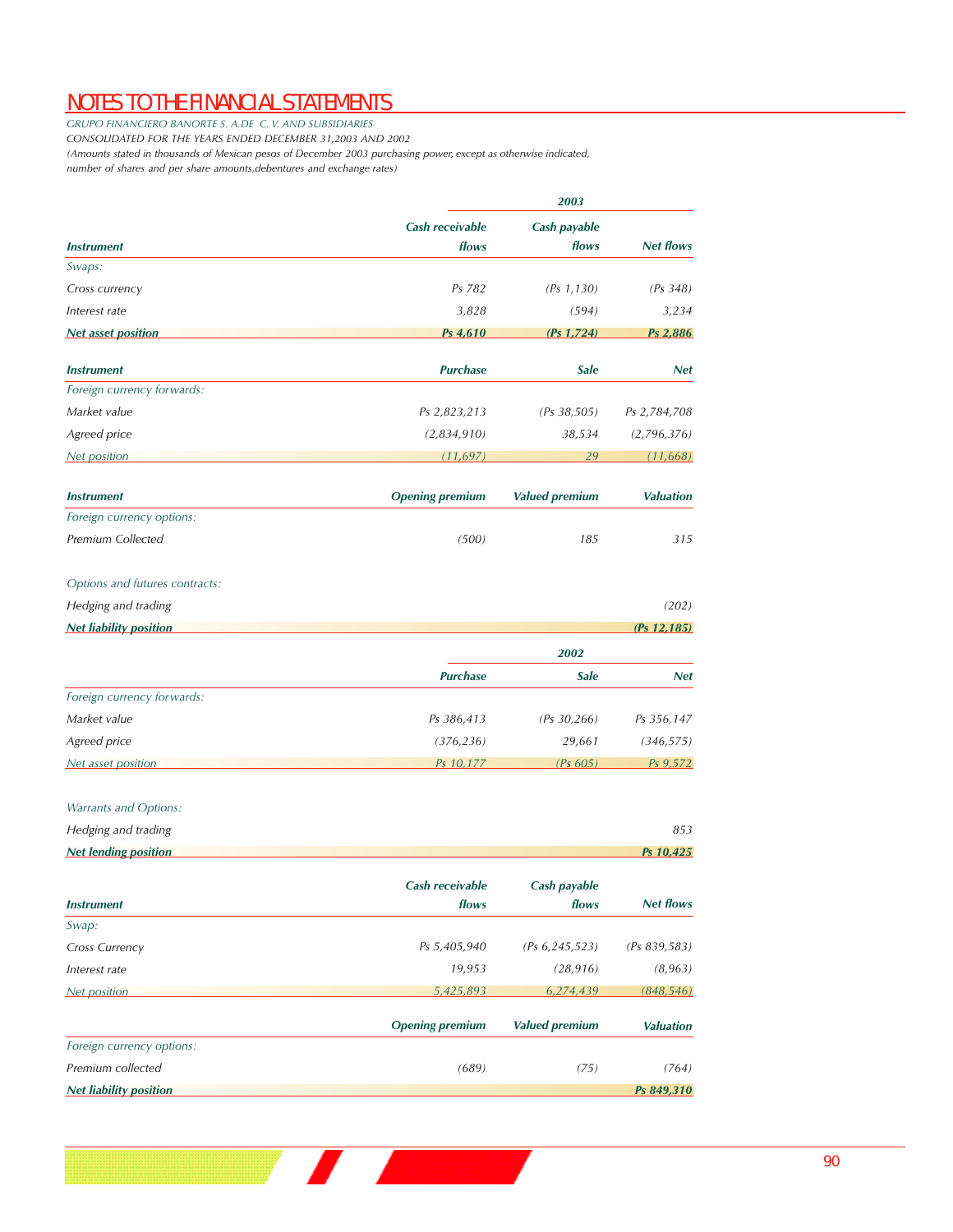At December 31, 2003 nominal amounts of derivative financial instrument contracts by type of instrument and underlying value were as follows:

## Trading swaps

|                   | <b>Nominal</b> | <b>Nominal</b>     | <b>Flow</b> | <b>Flow</b> |           |
|-------------------|----------------|--------------------|-------------|-------------|-----------|
| <i>Instrument</i> | <b>Assets</b>  | <b>Liabilities</b> | payable     | receivable  | Net flows |
| Interest rate     | Ps 550,000     | Ps 550.000         | Ps 594      | Ps 781      | Ps 187    |
| Cross currency    | 112.372        | 112.372            | 1.130       | 3,829       | 2,699     |
| <b>Total</b>      | Ps 662.372     | Ps 662.372         | Ps 1.724    | $Ps\,4.610$ | Ps 2,886  |

Transactions carried out by the GRUPO for trading purposes are focused on providing a service to the customer who needs hedging.

## Hedging Swaps

|                                   | <b>Nominal</b> | <b>Nominal</b> | <b>Flow</b> | Flow       |                  |
|-----------------------------------|----------------|----------------|-------------|------------|------------------|
| <i>Instrument</i>                 | <b>Assets</b>  | Liabilities    | payable     | receivable | <b>Net flows</b> |
| These cover investment securities | Ps 6,080,452   | Ps 6,080,452   | Ps 22.391   | Ps 16.589  | PS 5,802         |
| and loan portfolio                | 7,363,296      | 8.034.769      | 236.106     | 34.148     | (201, 958)       |
| <b>Total</b>                      | Ps 13.443.748  | Ps 14.115.221  | Ps 258.497  | Ps 50.737  | $(Ps\,207,760)$  |

GRUPO's hedging operations include foreign currency and interest rate swaps. Foreign currency swaps expire between 2003 and 2011. Interest rate swaps expire between 2003 and 2017, and offset the financial risk of the GRUPO's fixed rate long-term loans.

The book value of the collateral required in the interest rate swap contracts at December 31, 2003 and 2002 amounted to Ps15 and Ps10, respectively, and consisted of debt instruments (special federal treasury certificates). In the case of foreign currency swaps, the value of collateral at December 31, 2003, was US\$605,862,000 and 29,080,000 euros represented by debt instruments (UMS y PEMEX). See Note 7 c.

# **NOTE 9 LOAN PORTFOLIO:**

The loan management process is based on internal manuals drawn up by the GRUPO. Compliance with that manual is general, hence, control over loan portfolio management is exercised in three central areas: the Branches (under the Commercial Banking Division), Operations Management and Risk Management Division.

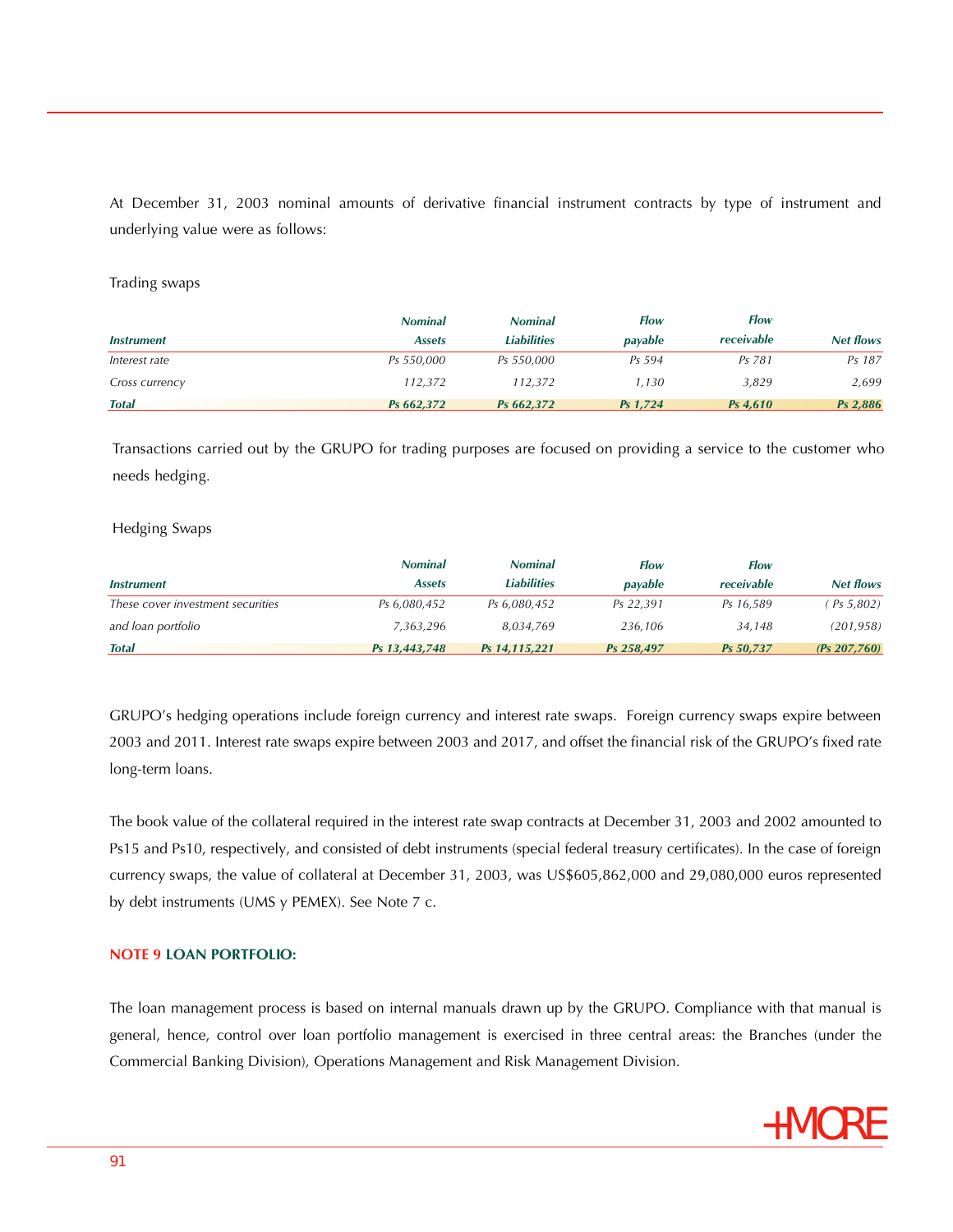*GRUPO FINANCIERO BANORTE S. A.DE C. V. AND SUBSIDIARIES CONSOLIDATED FOR THE YEARS ENDED DECEMBER 31,2003 AND 2002 (Amounts stated in thousands of Mexican pesos of December 2003 purchasing power, except as otherwise indicated, number of shares and per share amounts,debentures and exchange rates)*

The manual sets forth the policies and procedures established to determine concentrations of credit risks.

The process structure comprising credit management is divided into the following stages:

- 1. Promotion
- 2. Evaluation
- 3. Formalization
- 4. Operation
- 5. Management

*Total current loan portfolio*

 $\blacksquare$ 

6. Recovery

There are programmed procedures which assure that the amounts applicable to past due portfolio are transferred and recorded at the proper time and commercial loans with recovery problems are identified.

# **a. As of December 31, 2003 and 2002, the current loan portfolio of GRUPO was summarized as shown below:**

|                              |                  | 2003                     |                      | 2002                 |
|------------------------------|------------------|--------------------------|----------------------|----------------------|
| <b>Type of loan</b>          |                  | <b>Accured</b>           | <b>Total current</b> | <b>Total current</b> |
| (Mexican pesos)              | <b>Principal</b> | <i>interest</i>          | portfolio            | portfolio            |
| Commercial portfolio         | Ps 30,177,863    | Ps 138,643               | Ps 30,316,506        | Ps 28,202,932        |
| Loans to financial entities  | 2,228,817        | 1,517                    | 2,230,334            | 275,564              |
| Consumer Joans               | 8,611,283        | 41,938                   | 8,653,221            | 5,353,516            |
| Mortgage loans               | 12,707,281       | 21,454                   | 12,728,735           | 10,158,883           |
| Loans to government entities | 76,036,753       | 332,966                  | 76,369,719           | 86,334,074           |
| Loans to FOBAPROA or IPAB    | 6,885,966        | $\overline{\phantom{a}}$ | 6,885,966            | 6,368,440            |
|                              |                  |                          |                      |                      |
|                              |                  |                          |                      |                      |

*Ps 136,647,963 Ps 536,518 Ps 137,184,481 Ps 136,693,409*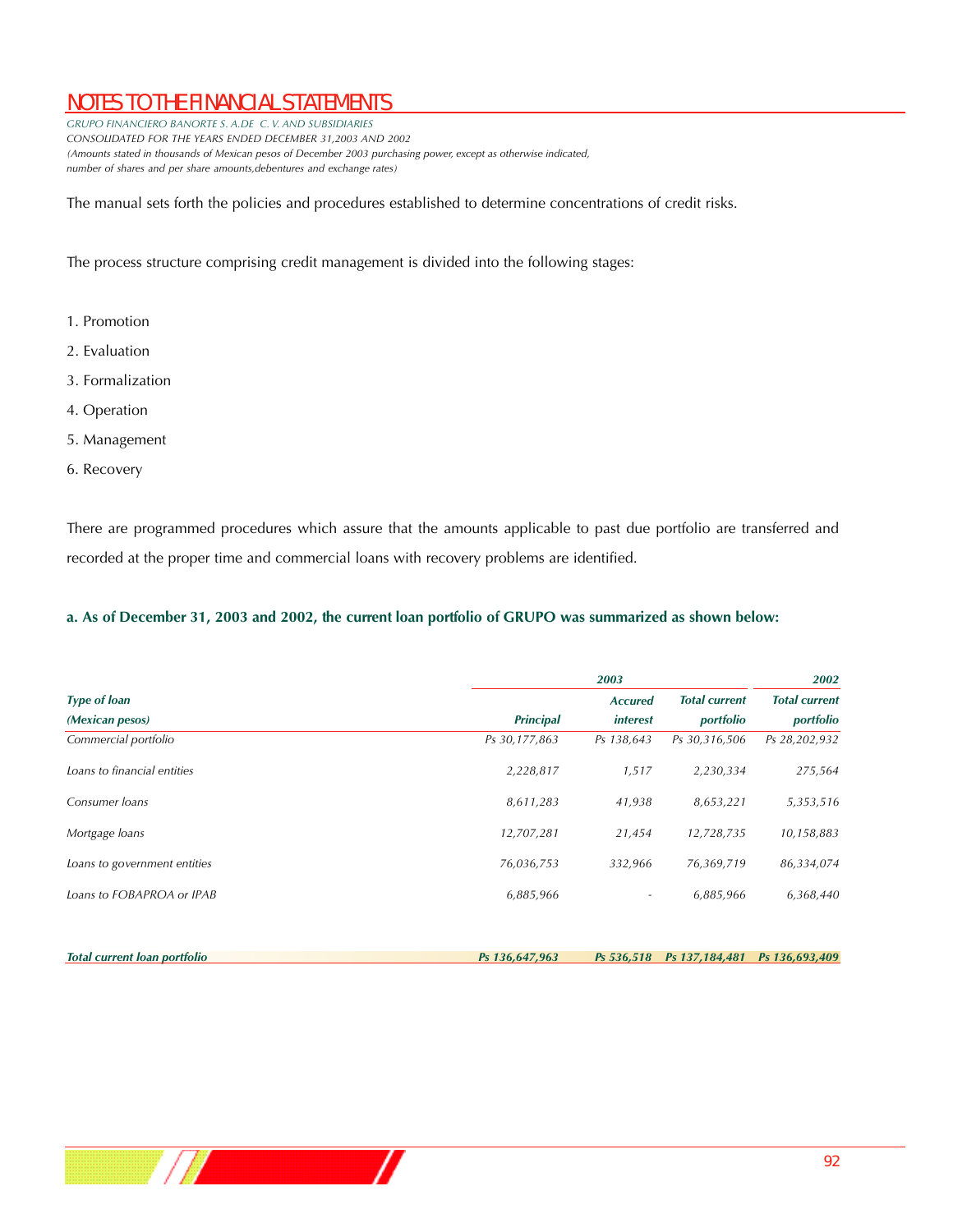|                              | 2003             |                          |                      |                          |
|------------------------------|------------------|--------------------------|----------------------|--------------------------|
| <b>Type of loan</b>          |                  | <b>Accrued</b>           | <b>Total current</b> | <b>Total current</b>     |
| (Foreign currency)           | <b>Principal</b> | <i>interest</i>          | portfolio            | portfolio                |
| Commercial loans             | Ps 7,611,532     | Ps 23,111                | Ps 7,634,643         | Ps 7,158,581             |
| Loans to financial entities  | 301,526          | 467                      | 301,993              | 822,172                  |
| Consumer loans               | 5,581            | 27                       | 5,608                | 7,184                    |
| Loans to government entities | 723,614          | 6,346                    | 729,960              | 795,448                  |
| Loans to FOBAPROA or IPAB    | (200, 828)       | $\overline{\phantom{a}}$ | (200, 828)           | $\overline{\phantom{a}}$ |

| Total current loan portfolio | Ps 8.441.425 | Ps 29.951 | Ps 8.471.376 | Ps 8.783.385 |
|------------------------------|--------------|-----------|--------------|--------------|
|                              |              |           |              |              |
|                              |              |           |              |              |

|                                       | 2003                     |                                   |                                   |                                   |
|---------------------------------------|--------------------------|-----------------------------------|-----------------------------------|-----------------------------------|
| <b>Type of loan</b><br>(own $UDI's$ ) | <b>Principal</b>         | <b>Accrued</b><br><i>interest</i> | <b>Total current</b><br>portfolio | <b>Total current</b><br>portfolio |
| Commercial loans                      | Ps 185,921               | Ps 1,769                          | Ps 187,690                        | Ps 822,110                        |
| Loans to financial entities           | $\overline{\phantom{a}}$ |                                   | $\overline{\phantom{a}}$          | 5,722,677                         |
| Consumer <i>loans</i>                 | 46                       | $\overline{\phantom{0}}$          | 46                                | ۰.                                |
| Mortgage loans                        | 450,388                  | 1,583                             | 451,971                           | 395,883                           |
| Loans to government entities          | 7,844                    | 8                                 | 7,852                             | 1,345                             |

| <b>Total current loan portfolio</b> | Ps 644.199 | $\dot{s}$ 3.360 $^{\circ}$ | Ps 647.559 | Ps 6.942.015 |
|-------------------------------------|------------|----------------------------|------------|--------------|
|                                     |            |                            |            |              |

|                                          | 2003             |                                   |                                   |                                   |
|------------------------------------------|------------------|-----------------------------------|-----------------------------------|-----------------------------------|
| <b>Type of loan</b><br>(Trusts in UDI's) | <b>Principal</b> | <b>Accrued</b><br><i>interest</i> | <b>Total current</b><br>portfolio | <b>Total current</b><br>portfolio |
| Commercial loans                         | Ps 18,326        | Ps <sub>1</sub>                   | Ps 18.327                         | Ps 140,377                        |
| Mortgage loans                           | 1,529,535        | 4.348                             | 1,533,883                         | 2,072,552                         |
| Loans to government entities             | 1,079,979        | 630                               | 1,080,609                         | 1,195,159                         |

| <b>Total current loan portfolio</b> | .840<br>2.627<br>$\mathbf{p}_{\mathbf{c}}$ | 4.979<br>De | 2.632.819<br>$\mathbf{p}_{\mathbf{c}}$ | 408.088<br>$P_{S}$ |
|-------------------------------------|--------------------------------------------|-------------|----------------------------------------|--------------------|
|                                     |                                            |             |                                        |                    |

|                                     |                  | 2002            |                      |                      |
|-------------------------------------|------------------|-----------------|----------------------|----------------------|
| <b>Type of loan</b>                 |                  | <b>Accrued</b>  | <b>Total current</b> | <b>Total current</b> |
| (Consolidated)                      | <b>Principal</b> | <i>interest</i> | portfolio            | portfolio            |
| Commercial loans                    | Ps 37,993,642    | Ps 163,524      | Ps 38,157,166        | Ps 36,324,000        |
| Loans to financial entities         | 2,530,343        | 1,984           | 2,532,327            | 6,820,413            |
| Consumer Joans                      | 8,616,910        | 41,964          | 8,658,874            | 5,360,700            |
| Mortgage loans                      | 14,687,204       | 27,386          | 14,714,590           | 12,627,318           |
| Loans to government entities        | 77,848,190       | 339,950         | 78,188,140           | 88,326,026           |
| Loans to FOBAPROA or IPAB (Note 10) | 6,685,138        | $\sim$          | 6,685,138            | 6,368,440            |

*Total current loan portfolio*

*Ps 148,361,427 Ps 574,808 Ps 148,936,235 Ps 155,826,897*

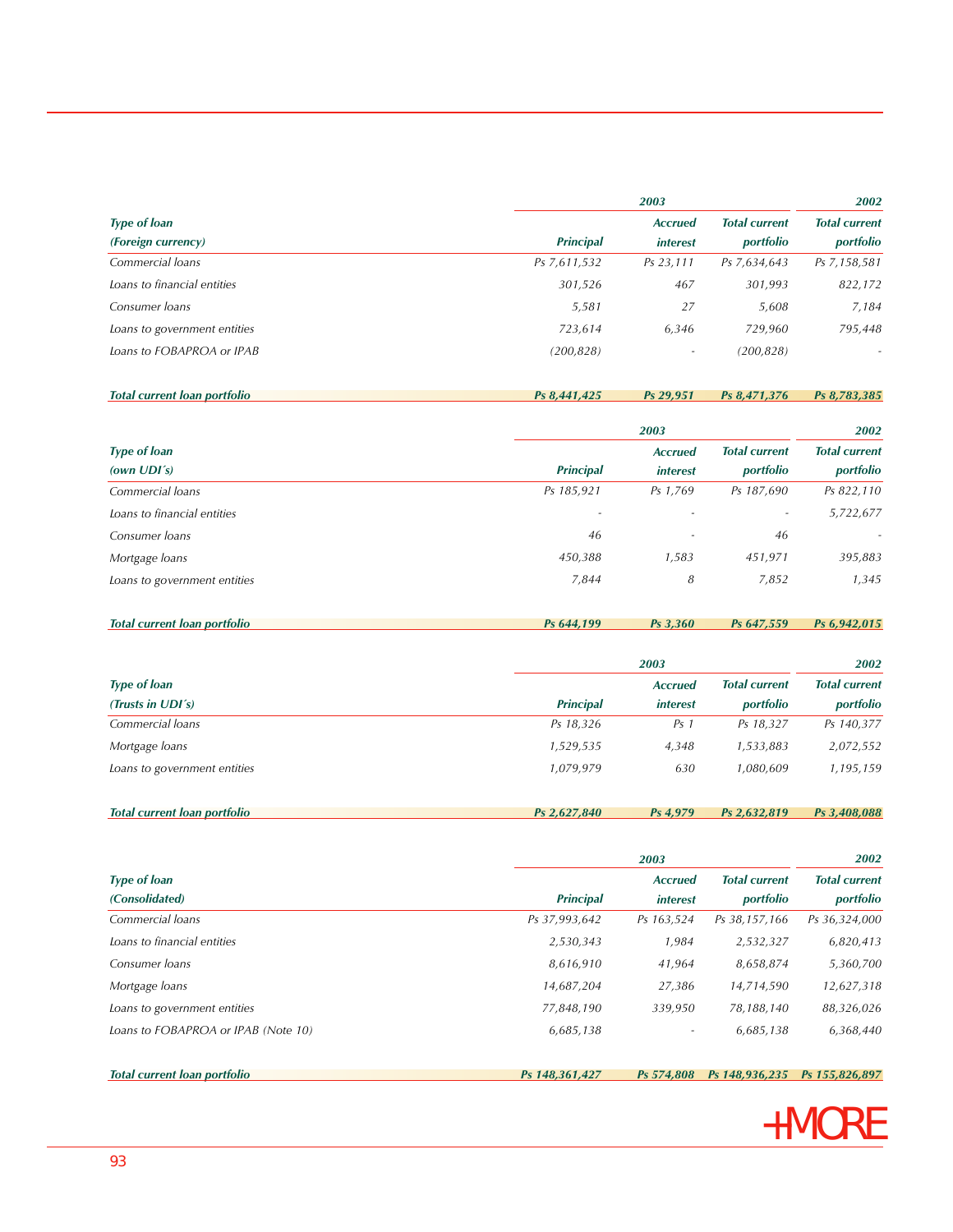*GRUPO FINANCIERO BANORTE S. A.DE C. V. AND SUBSIDIARIES CONSOLIDATED FOR THE YEARS ENDED DECEMBER 31,2003 AND 2002 (Amounts stated in thousands of Mexican pesos of December 2003 purchasing power, except as otherwise indicated, number of shares and per share amounts,debentures and exchange rates)*

The loans to government entities include two groups of straight loans granted to IPAB, by Banorte and Bancrecer, respectively. The main characteristics of both groups are as follows:

|                                        |                 |                 |                 |                 | <b>Month</b> and |                    |                 |
|----------------------------------------|-----------------|-----------------|-----------------|-----------------|------------------|--------------------|-----------------|
|                                        | <b>Original</b> | <b>December</b> | <b>December</b> | <b>Maturity</b> | year of          | Interest rate      | <b>Interest</b> |
| Loans                                  | amount          | 2003            | 2002            | in years        | maturity         | payable            | payment         |
| <b>IPAB (BANCEN y</b>                  |                 |                 |                 |                 | November         |                    |                 |
| $BANPAIS)^{(1)\gamma(2)}$              | Ps 35,248,700   | Ps 22,778,700   | Ps 34,030,157   | 10              | 2010             | THE + $0.85\%$ pb. | Monthly         |
| <b>IPAB (BANCRECER)</b> <sup>(3)</sup> | 102,200,000     | 45,940,407      | 47,738,055      | 10              | November         | THE + $0.40\%$ pb. | Monthly         |
|                                        |                 |                 |                 |                 | 2009             |                    |                 |
| Principal                              | Ps 137,448,700  | Ps 68,719,107   | Ps 81,768,212   |                 |                  |                    |                 |
| Accrued interest                       |                 | 321,663         | 499,974         |                 |                  |                    |                 |
|                                        |                 |                 |                 |                 |                  |                    |                 |

1. This straight loan is represented by 4 promissory notes for which the principal payments are to be made twice a year as from month N° 58.

*Ps 69,040,770 Ps 82,268,186*

2. These promissory notes were initially set up with FOBAPROA and later refinanced in 2000, with IPAB.

3. This represents a straight loan granted in November 1999 to IPAB, which was documented with Bancrecer so that IPAB capitalized Bancrecer for a nominal amount of Ps 102, 200,000. With these resources, Bancrecer paid for the transfer of loan rights made by BANXICO with respect to the loan granted to IPAB, which matures on November *1 , 2 0 0 9 . The payment of interest was originally agreed on a quarterly basis at the higher of the average rate for bank funding, plus 3.5 percentage points, which can be* adjusted every three months, or that resulting from the percentage change in the value of UDIs. On November 22, 2000, an interest rate change was approved, which consisted of adding 2.5 percentage points during the month of January 2001, 2 percentage points during Pebruary 2001, 1.5 percentage points during March 2001, 1 percentage point during April 2001 and 0.40 points as of May 1, 2001, to the arithmetic average of the Interbank Equilibrium Interest Rate (TIIE), published during each *interest period, which will be paid on a monthly basis.* 

At December 31, 2003 and 2002 the straight loans granted to IPAB decreased due to advance payments of Ps9,970,000 and Ps2,500,000, respectively. Likewise, interest accrued and recorded in income for the year amounted Ps3,359,245 and Ps4,414,261, respectively.

Likewise, the item of loans to government entities includes Ps169,820 (Ps191,634 in 2002), corresponding to benefits granted to debtors. The Federal Government granted these benefits, through the implementation of various Support to Bank Debtors' Programs.

At December 31, 2002, GRUPO recognized extraordinary revenues in the amount of Ps182,592 directly in income, corresponding to interest received from the Federal Government for conditioned support of the agricultural and corporate program, respectively.



*Total*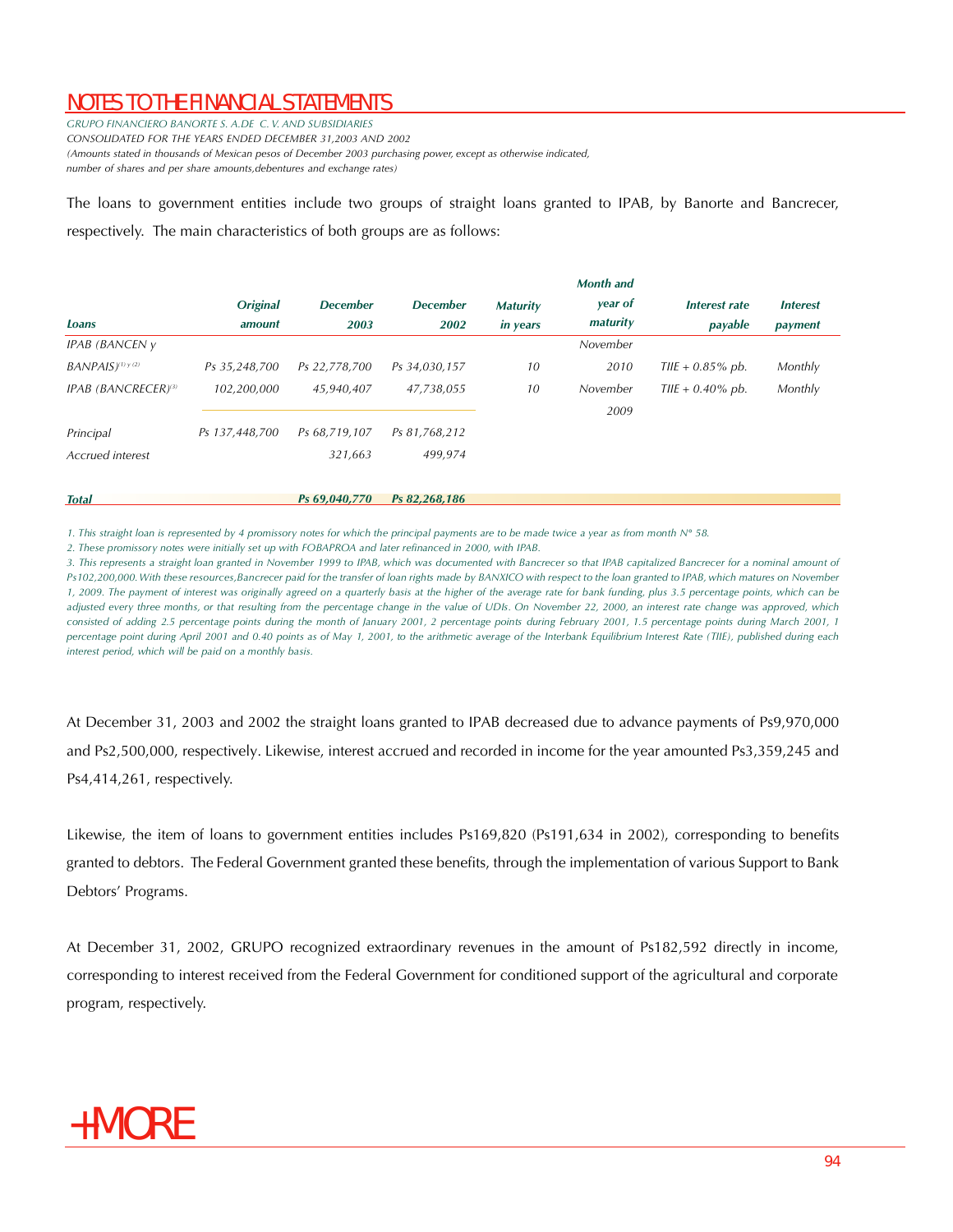# **b. The past due loan portfolio and related interest are summarized as shown below:**

|                              |                  | 2002                          |                       |                       |  |
|------------------------------|------------------|-------------------------------|-----------------------|-----------------------|--|
| <b>Type of loan</b>          | <b>Principal</b> | <i><u><b>Interest</b></u></i> | <b>Total past due</b> | <b>Total past due</b> |  |
| (Mexican pesos)              | sum due          | due                           | portfolio             | portfolio             |  |
| Commercial loans             | Ps 523,722       | Ps 36,513                     | Ps 560,235            | Ps 876,972            |  |
| Consumer loans               | 448,328          | 9,868                         | 458,196               | 348,575               |  |
| Mortgage loans               | 492.811          | 12.254                        | 505,065               | 1,329,100             |  |
| Loans to government entities | 42               |                               | 42                    | -                     |  |

#### *Total past due loan portfolio Ps 1,464,903 Ps 58,635 Ps 1,523,538 Ps 2,554,647*

|                                           |                             | 2002                   |                                    |                                    |
|-------------------------------------------|-----------------------------|------------------------|------------------------------------|------------------------------------|
| <b>Type of loan</b><br>(Foreign currency) | <b>Principal</b><br>sum due | <b>Interest</b><br>due | <b>Total past due</b><br>portfolio | <b>Total past due</b><br>portfolio |
| Commercial loans                          | Ps 762,181                  | Ps 13,540              | Ps 775,721                         | Ps 1,360,586                       |
| Consumer loans                            | 348                         |                        | 349                                | 614                                |

| Total past due loan portfolio | Ps 762.529 | Ps 13.541 | Ps 776.070 | Ps 1.361.200 |  |
|-------------------------------|------------|-----------|------------|--------------|--|
|                               |            |           |            |              |  |

|                              |                  | 2002            |                       |                       |
|------------------------------|------------------|-----------------|-----------------------|-----------------------|
| <b>Type of loan</b>          | <b>Principal</b> | <b>Interest</b> | <b>Total past due</b> | <b>Total past due</b> |
| (own $UDI's$ )               | sum due          | due             | portfolio             | portfolio             |
| Commercial loans             | Ps 553,866       | Ps 21.461       | Ps 575,327            | Ps 36,253             |
| Mortgage loans               | 202,539          | 8,688           | 211.227               | 16,337                |
| Loans to government entities | 8,065            |                 | 8,065                 |                       |

| Total past due loan portfolio | Ps 764,470       | Ps 30.149       | Ps 794.619            | Ps 52.590             |
|-------------------------------|------------------|-----------------|-----------------------|-----------------------|
|                               |                  | 2003            |                       | 2002                  |
| <b>Type of loan</b>           | <b>Principal</b> | <b>Interest</b> | <b>Total past due</b> | <b>Total past due</b> |
| (Trusts in UDI's)             | sum due          | due             | portfolio             | portfolio             |
| Commercial loans              | Ps 1,892         | $Ps -$          | Ps 1,892              | Ps 340,646            |
| Mortgage loans                | 449,524          | 16,743          | 466,267               | 649,257               |

| <u>Total past due loan portfolio</u> | Ps 451,416       | Ps 16,743       | Ps 468,159            | Ps 989,903            |  |
|--------------------------------------|------------------|-----------------|-----------------------|-----------------------|--|
|                                      |                  | 2003            |                       | 2002                  |  |
| <b>Type of loan</b>                  | <b>Principal</b> | <b>Interest</b> | <b>Total past due</b> | <b>Total past due</b> |  |
| (Consolidated)                       | sum due          | due             | portfolio             | portfolio             |  |
| Commercial loans                     | Ps 1,841,661     | Ps 71,514       | Ps 1,913,175          | Ps 2,614,457          |  |
| Consumer Joans                       | 448,676          | 9,869           | 458,545               | 349,189               |  |
| Mortgage loans                       | 1,144,874        | 37,685          | 1,182,559             | 1,994,694             |  |
| Loans to government entities         | 8,107            |                 | 8.107                 |                       |  |
|                                      |                  |                 |                       |                       |  |

*Ps 451,416*

*Total past due loan portfolio Ps 3,443,318 Ps 119,068 Ps 3,562,386 Ps 4,958,340*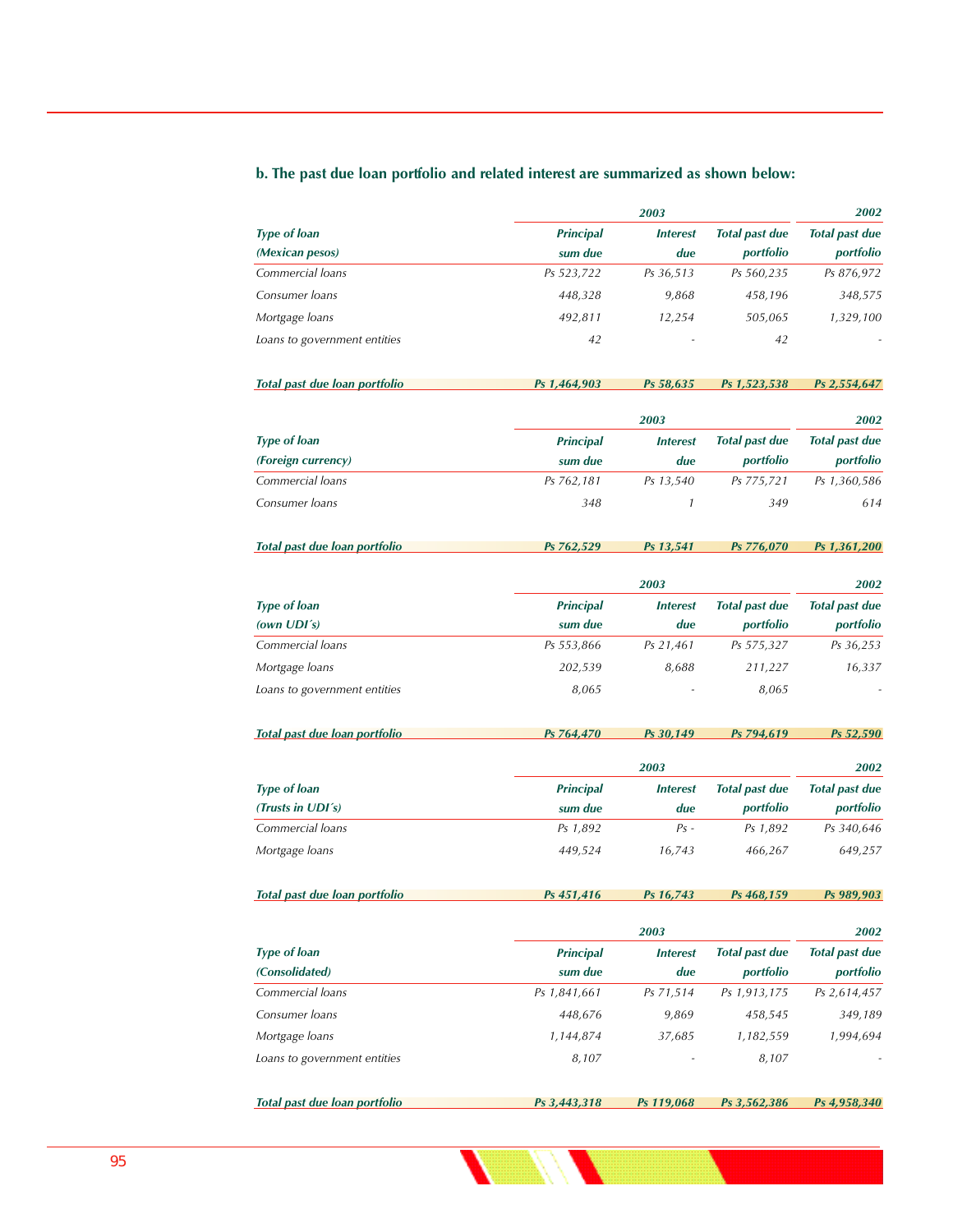*GRUPO FINANCIERO BANORTE S. A.DE C. V. AND SUBSIDIARIES CONSOLIDATED FOR THE YEARS ENDED DECEMBER 31,2003 AND 2002 (Amounts stated in thousands of Mexican pesos of December 2003 purchasing power, except as otherwise indicated, number of shares and per share amounts,debentures and exchange rates)*

# The movement of the past due portfolio during 2003, was as follows:

|                                             | <b>Amount</b> |
|---------------------------------------------|---------------|
| Balance at beginning of year                | Ps 4,958,340  |
| Transfer from current to past due portfolio | 15,585,291    |
| Purchase of portfolio                       | 2,994,563     |
| Restructurings and renewals                 | (65, 146)     |
| Collections (payment in cash)               | (16,369,082)  |
| Collections (payment in kind)               | (63,903)      |
| Debt capitalization                         | (121, 685)    |
| Sale of portfolio                           | (2,686,095)   |
| Transfer of past due to current portfolio   | (633, 100)    |
| Exchange fluctuation                        | 149,914       |
| Effect of restatement                       | (186, 711)    |
| <b>Balance at end of year</b>               | Ps 3,562,386  |

# **c. At December 31, 2003 the total current and past due loan portfolio was as shown below:**

|                          | Days past due              |            |            |           |                          | <b>Allowance</b>          |                           |                      |
|--------------------------|----------------------------|------------|------------|-----------|--------------------------|---------------------------|---------------------------|----------------------|
| <b>Type of portfolio</b> | $1 - 30$                   | $31 - 60$  | 61-90      | 91-180    | More than<br>180         | <b>Total</b><br>portfolio | for loan<br><b>losses</b> | <b>Net Portfolio</b> |
| Commercial loans         | Ps 36,457,112 Ps 1,153,702 |            | Ps 443,229 | Ps 83,473 | Ps 19,650                | Ps 38,157,166             | Ps 706,620                | Ps 37,450,546        |
| Loans to financial       |                            |            |            |           |                          |                           |                           |                      |
| entities                 | 2,532,327                  |            |            |           |                          | 2,532,327                 | 12,216                    | 2,520,111            |
| Consumer loans           | 8,413,526                  | 174,278    | 71,070     |           | $\sim$                   | 8,658,874                 | 300,956                   | 8,357,918            |
| Mortgage loans           | 13,890,675                 | 564,543    | 259,372    |           | $\overline{\phantom{a}}$ | 14,714,590                | 236,653                   | 14,477,937           |
| Loans to government      |                            |            |            |           |                          |                           |                           |                      |
| entities                 | 78,188,136                 | $\sqrt{4}$ |            |           |                          | 78,188,140                | 51,915                    | 78,136,225           |
| Loans to IPAB            | 6,685,138                  |            |            |           |                          | 6,685,138                 |                           | 6,685,138            |
| Current portfolio        | 146, 166, 914              | 1,892,527  | 773,671    | 83,473    | 19,650                   | 148,936,235               | 1,308,360                 | 147,627,875          |
| Commercial loans         |                            | 133,744    | 19,203     | 585,405   | 1,174,823                | 1,913,175                 | 1,327,477                 | 585,698              |
| Consumer loans           |                            | 227,223    | 21,408     | 45,326    | 164,588                  | 458,545                   | 356,557                   | 101,988              |
| Loans to government      |                            |            |            |           |                          |                           |                           |                      |
| entities                 |                            |            |            | 42        | 8,065                    | 8,107                     | 8,104                     | 3                    |
| Mortgage loans           |                            | 118,629    | 52,229     | 382,659   | 629,042                  | 1,182,559                 | 654,456                   | 528,103              |
| Past due portfolio       |                            | 479,596    | 92,840     | 1,013,432 | 1,976,518                | 3,562,386                 | 2,346,594                 | 1,215,792            |

#### *Total portfolio Ps 3,654,954 Ps 148,843,667 Ps 152,498,621 Ps 1,996,168 Ps 1,096,905 Ps 866,511 Ps 2,372,123 Ps 146,166,914*

*(i) Within the current portfolio classification of from 1 to 30 days due there were amounts the following current: 1) Commercial Loans \$34,623,756, 2) Mortgage Loans*  $$12,007,876 c)$  Consumer Loans Ps7,383,943 and d) Loans to government and financial entities past due for zero days.

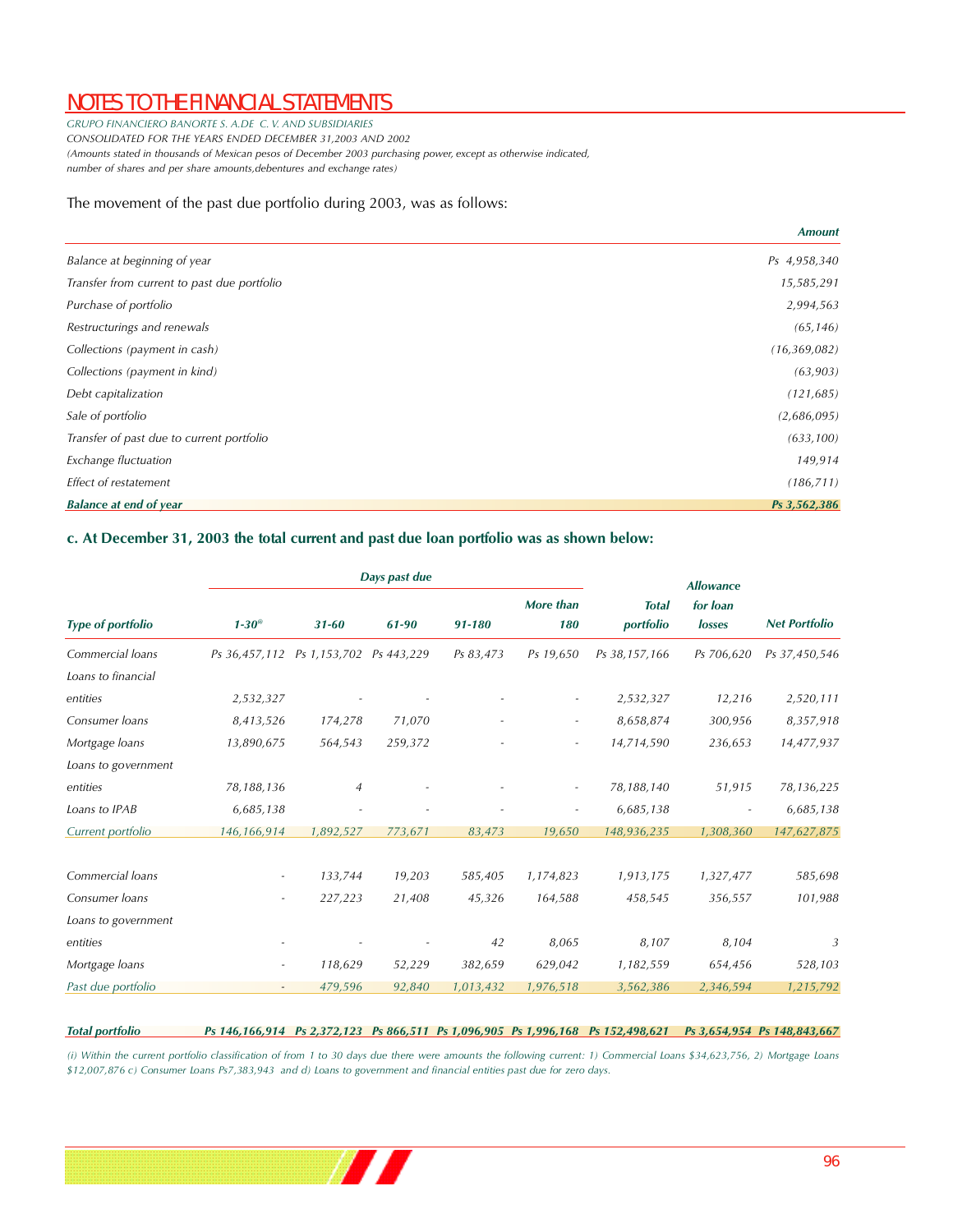|                                    |          | <b>Rated loan portfolio</b> |          |                |               | <b>Allowance for loan losses</b> |
|------------------------------------|----------|-----------------------------|----------|----------------|---------------|----------------------------------|
|                                    |          | 2003                        |          | 2002           | 2003          | 2002                             |
| <b>Risk</b>                        | $\%$     | <b>Amount</b>               | $\%$     | <b>Amount</b>  | <b>Amount</b> | <b>Amount</b>                    |
| $\mathcal{A}_{\mathcal{A}}$        | 84.83%   | Ps 59,157,222               | 79.47%   | Ps 46,610,458  | Ps 397,959    | Ps 334,944                       |
| Β                                  | 8.28%    | 5,775,160                   | 10.25%   | 6,014,577      | 437,371       | 449,942                          |
| C                                  | 3.44%    | 2,400,295                   | 3.53%    | 2,073,227      | 749,069       | 650,397                          |
| D                                  | $1.56\%$ | 1,089,912                   | $3.02\%$ | 1,772,402      | 769,563       | 1,247,540                        |
| E                                  | 1.88%    | 1,314,444                   | $3.72\%$ | 2,181,696      | 1,300,992     | 2,158,963                        |
|                                    | 100.00%  | 69,737,033                  | 100.00%  | 58,652,360     | 3,654,954     | 4,841,786                        |
| Portfolio:                         |          |                             |          |                |               |                                  |
| Hedging swap                       |          | (114, 674)                  |          |                |               |                                  |
| Unrated                            |          | 98,846                      |          | 352,488        |               |                                  |
| Excepted                           |          | 83,589,147                  |          | 102,654,412    |               |                                  |
| <b>Total</b>                       |          | Ps 153,310,352              |          | Ps 161,659,260 |               |                                  |
| Allowance for loan losses recorded |          |                             |          |                | 4,316,151     | 5,828,197                        |

**d. The rating of the portfolio and the allo wance created by GRUPO as of December 31, 2003 and 2002 are summarized as follows:**

The behavior of the allowance for loan losses determined conformity with the internal methodology of the GRUPO visà-vis the recorded allowance is shown below:

|                                             | <b>December</b> | <b>Quarterly balances during 2003</b> |                   |                  |                 |  |  |
|---------------------------------------------|-----------------|---------------------------------------|-------------------|------------------|-----------------|--|--|
| <b>Concept</b>                              | 2002            | <b>March</b>                          | June              | <b>September</b> | <b>December</b> |  |  |
| Allowance for loan losses required          | Ps 4,841,786    | Ps 3,918,000                          | Ps 3,893,000      | Ps 3.599.000     | Ps 3,654,954    |  |  |
| Allowance for loan losses recorded          | 5,828,197       | 4.456.000                             | 4.613.000         | 4.429.000        | 4,316,151       |  |  |
| Allowance for loan losses created in excess | Ps 986.411      | Ps 538,000                            | <b>Ps</b> 720,000 | Ps 830.000       | Ps 661.197      |  |  |
| Coverage of past due portfolio (in %)       | $120.37\%$      | $113.73\%$                            | $118.49\%$        | 123.06%          | 118.09%         |  |  |

The excess allowances that amounts to Ps661,197 at December 31, 2003, has been maintained based on the allowance for additional reserves made by Management with respect to the UDI trusts and the reserves of GRUPO's portfolio, which amounted to Ps288,197 and Ps373,000, respectively at December 31, 2003.

Due to the additional reserves for UDI trusts, the mechanics used to record revenues makes it obligatory to apply such resources first to pay off trust liabilities and the remaining resources will be used to pay the loan. It is only then that recorded reserves are evaluated to see if they would not be needed and would constitute an excess to be cancelled.

*Ps 661,197 Ps 986,411*

*Allowance for loan losses created in excess*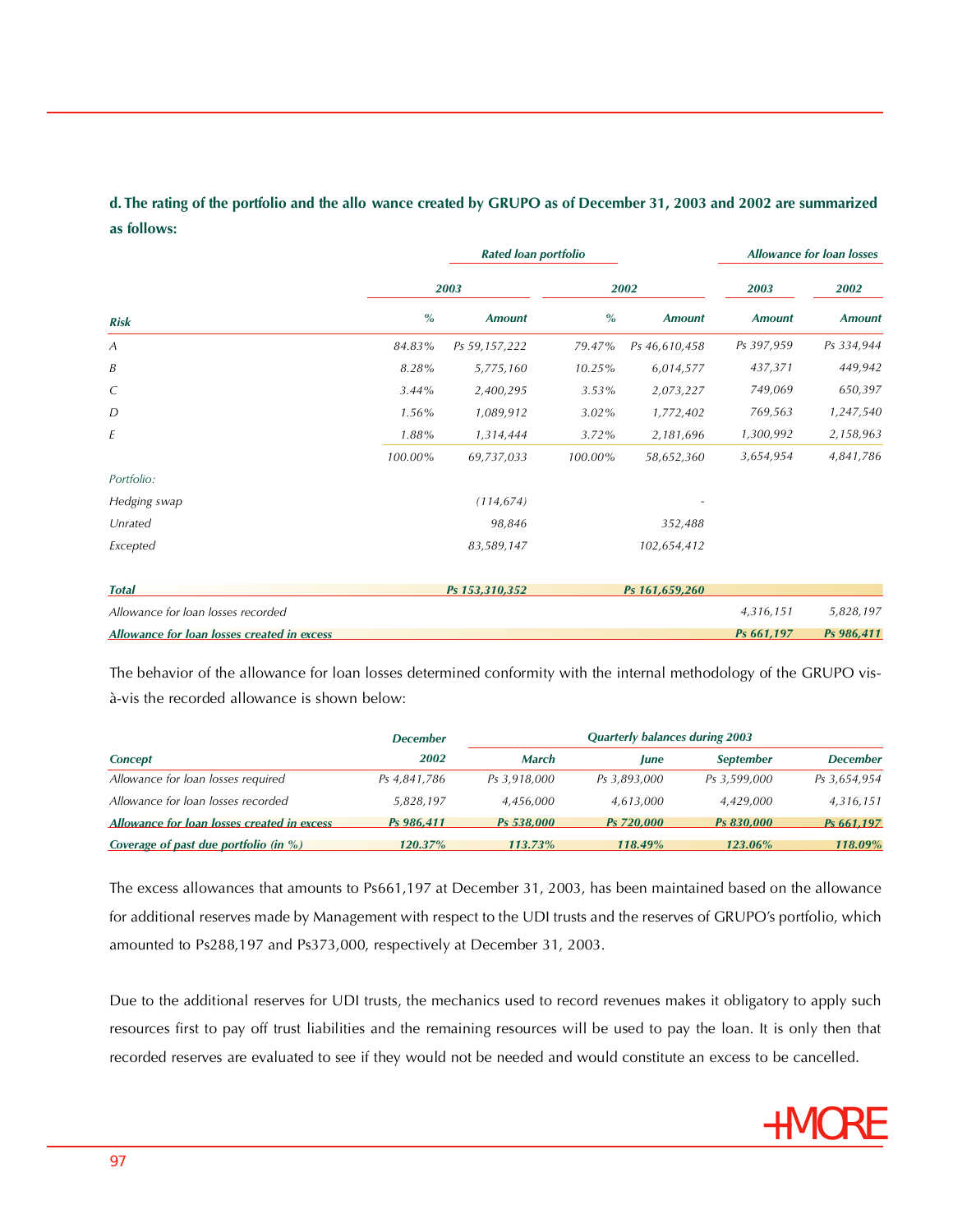*GRUPO FINANCIERO BANORTE S. A.DE C. V. AND SUBSIDIARIES CONSOLIDATED FOR THE YEARS ENDED DECEMBER 31,2003 AND 2002 (Amounts stated in thousands of Mexican pesos of December 2003 purchasing power, except as otherwise indicated, number of shares and per share amounts,debentures and exchange rates)*

With respect to additional allowance relating to the reserves corresponding to GRUPO portfolio, currently these are identified and separated in the amount of Ps98,000, with the difference of Ps275,000 corresponding to provisions in excess.

Other financial ratios related to the loan portfolio are shown below :

|                                       | <b>December</b> |              | 2003  |                  |                 |  |
|---------------------------------------|-----------------|--------------|-------|------------------|-----------------|--|
| <b>Concept</b>                        | 2002            | <b>March</b> | June  | <b>September</b> | <b>December</b> |  |
| Delinguency index                     |                 |              | ∠.t   |                  | <u> 2. J</u>    |  |
| Past due loan portfolio hedging index | 117.5           | 126.7        | 115.4 | 126.8            | 121.2           |  |

The rated portfolio by type of loan is analyzed as follows:

|                        |                  | <b>December 31, 2003</b> |                 |                |                |  |  |
|------------------------|------------------|--------------------------|-----------------|----------------|----------------|--|--|
| <b>Risk degree</b>     | <b>Comercial</b> | <b>Consumer</b>          | <b>Mortgage</b> | <b>Total</b>   | <b>Total</b>   |  |  |
| A                      | Ps 40,099,332    | Ps 7,264,360             | Ps 11,793,530   | Ps 59,157,222  | Ps 46,610,458  |  |  |
| Β                      | 1,882,620        | 1,165,241                | 2,727,299       | 5,775,160      | 6,014,577      |  |  |
| C                      | 1,666,535        | 263,732                  | 470,028         | 2,400,295      | 2,073,227      |  |  |
| D                      | 55,428           | 276,592                  | 757,892         | 1,089,912      | 1,772,402      |  |  |
| Ε                      | 1,125,500        | 188,944                  |                 | 1,314,444      | 2,181,696      |  |  |
| Rated portfolio        | 44,829,415       | 9,158,869                | 15,748,749      | 69,737,033     | 58,652,360     |  |  |
| Unrated                | (109, 963)       | (54, 263)                | 148,398         | (15, 828)      | 352,488        |  |  |
| Excepted               | 83,589,147       |                          |                 | 83,589,147     | 102,654,412    |  |  |
| <b>Total portfolio</b> | Ps 128,308,599   | Ps 9,104,606             | Ps 15,897,147   | Ps 153,310,352 | Ps 161,659,260 |  |  |

The allowance for loan losses constituted by the GRUPO at December 31, 2003 includes Ps22,380 needed to reserve 100% of the interest due at the end of the year (Ps83,520 in 2002).

In conformity with the rules for rating the loan portfolio issued by the SHCP and the Commission, GRUPO determined the allowance for loan losses by taking into account the capacity of debtors to pay, rating the risks of the commercial portfolio at December 31, 2003.

The rating of the mortgage and consumer portfolio was made based on the rules of the Commission and is performed each month based on the number of past due installments.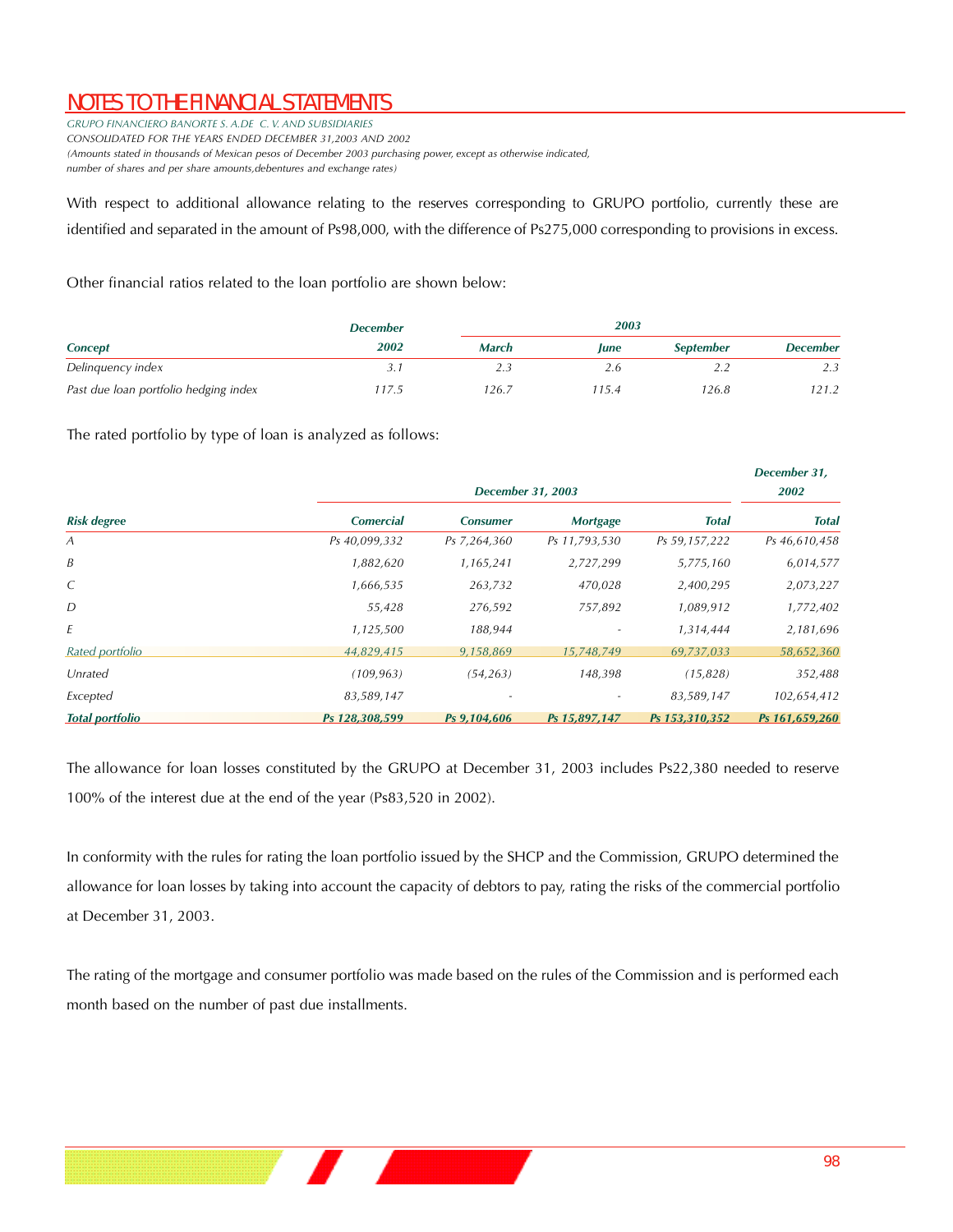## **e. The changes in the allowance for loan losses are summarized belo w :**

|                                                     | 2003         | 2002         |
|-----------------------------------------------------|--------------|--------------|
| Balance at beginning of year                        | Ps 5,828,197 | Ps 4,906,607 |
| Increase charged to income <sup>(1)</sup>           | 604,585      | 714,352      |
| Reserves recorded in BANCRECER at beginning of year |              | 817,655      |
| Losses and write-offs                               | (2,082,450)  | (641, 918)   |
| Effects from restatement                            | (218, 650)   | (259, 349)   |
| Valuation of foreign currencies and UDIs            | 156,315      | 265,752      |
| Reductions and benefits to mortgage debtors         | (121, 661)   | (149, 268)   |
| Contributions to the Bank                           | 67,385       | 98,659       |
| Created with profit margin                          | 35,480       | 11,268       |
| Benefits to FOPYME and FINAPE programs              | (8, 259)     | (13, 293)    |
| Others                                              | 55,209       | 77,732       |
| <b>Balance at end of the year</b>                   | Ps 4,316,151 | Ps 5,828,197 |

(1)The allowance for loan losses charged to income amounted to Ps808,916 in 2003 and Ps855,979 in 2002, respectively. These amounts were comprised of Ps746,835 in 2003 and Ps 818,671 in 2002, respectively credited directly to the loan loss reserve while Ps62,081 in 2003 and Ps37,308 in 2002, was charged to the loss sharing reserve, derived from the IPAB financial rescue program. The latter amount is shown in the balance sheet decreasing the item of "Loans to FOBAPROA or IPAB".

# **NOTE 10 IPAB AND OTHER GOVERNMENT ASSISTANCE:**

As part of the steps taken to address the economic crisis that arose at the end of 1994, in December 1998, the Mexican Congress enacted the Bank Savings Protection Law, which went into effect on January 20, 1999. Under that law, the "Instituto para la Protección al Ahorro Bancario" (IPAB) was created, replacing FOBAPROA. IPAB remains in operation for the sole purpose of administering the transactions of the program known as "capitalization and purchase of loan portfolio".

The purpose of the IPAB is to apply a series of preventive measures directed towards avoiding financial problems that may be faced by credit institutions, as well as to insure the performance by these institutions with regard to bank deposits.

In exchange for the loan portfolio sold to FOBAPROA, GRUPO received promissory notes payable by FOBAPROA, which mature in 8 to 10 years, beginning on the date of the transaction. GRUPO retained the obligation to share in 29% or 25% of the aggregate loss suffered by FOBAPROA on the transferred portfolio.

The credit swaps performed by GRUPO with the FOBAPROA will be assumed by the IPAB.

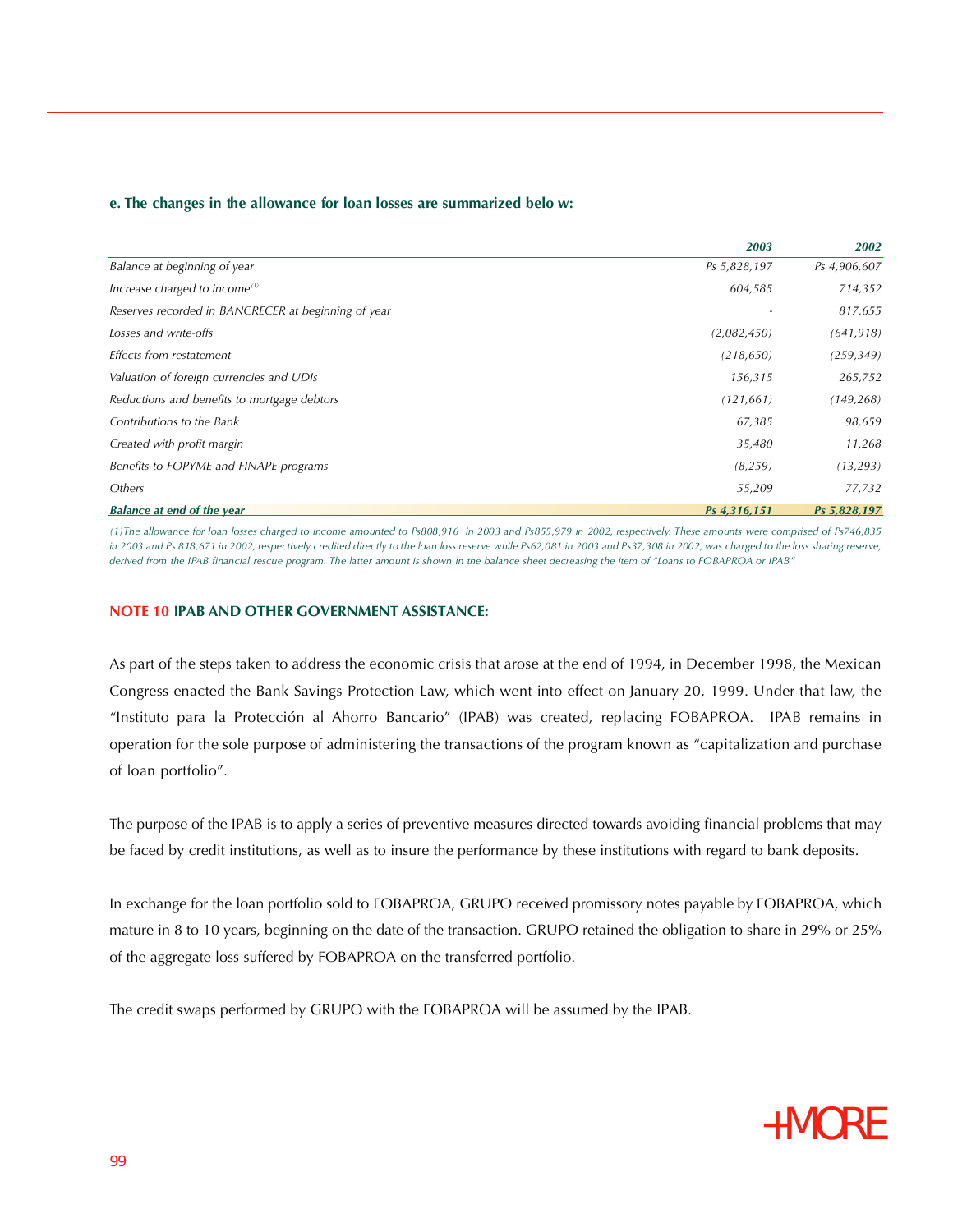*GRUPO FINANCIERO BANORTE S. A.DE C. V. AND SUBSIDIARIES CONSOLIDATED FOR THE YEARS ENDED DECEMBER 31,2003 AND 2002 (Amounts stated in thousands of Mexican pesos of December 2003 purchasing power, except as otherwise indicated, number of shares and per share amounts,debentures and exchange rates)*

Monthly fees paid to IPAB (as prescribed by the Mexican Law to support the IPAB's operations) amounted to Ps732,427 and Ps678,193, in 2003 and 2002, respectively.

The caption denominated "Loans to FOBA PROA or IPAB" in the balance sheet as of December 31, 2001 and 2002, is comprised of the following promissory notes:

|                           |                       | 2003                     |              | 2002         |
|---------------------------|-----------------------|--------------------------|--------------|--------------|
| <b>Concept</b>            | <b>Principal</b>      | <b>Interest</b>          | <b>Total</b> | <b>Total</b> |
| Promissory note:          |                       |                          |              |              |
| Trust 477 Tranche I       | Ps 416,833            | Ps 1,243,005             | Ps 1,659,838 | Ps 1,637,243 |
| Trust 477 Tranche II      | 430,547               | 1,039,613                | 1,470,160    | 1,450,130    |
| Trust 477 Tranche III     | 336,885               | 977,842                  | 1,314,727    | 1,296,830    |
| Trust 490                 | 2,040,771             | 4,640,101                | 6,680,872    | 6,583,884    |
| Trust 508                 | 467,073               | 947,097                  | 1,414,170    | 1,376,213    |
| Trust 19001               | $\tilde{\phantom{a}}$ |                          |              | 11,679       |
| Trust 19000               |                       |                          |              | 24,353       |
| Loss shared with FOBAPROA |                       | $\overline{\phantom{a}}$ | (2,456,535)  | (2,499,167)  |
| Check account FOBAPROA    |                       | $\overline{\phantom{a}}$ | (3,397,457)  | (3,098,921)  |
| <b>Total</b>              | Ps 3,692,109          | Ps 8,847,658             | Ps 6,685,775 | Ps 6,782,244 |

The characteristics of each one of the aforementioned promissory notes are described below:

|                        | <b>Maturity</b> | Year of  |                              | <b>Interest</b> |
|------------------------|-----------------|----------|------------------------------|-----------------|
| <b>Promissory note</b> | in years        | maturity | Interest rate payable        | payment         |
| Trust 477 Tranche I    | 10              | 2005     | 91-day CETES - $1.35\%$ pb.  | Capitalizable   |
| Trust 477 Tranche II   | 10              | 2006     | 91-day CETES - 1.35% pb.     | Capitalizable   |
| Trust 477 Tranche III  | 10              | 2006     | 6-month LIBOR + $1.00\%$ pb. | Capitalizable   |
| Trust 490 and 508      | 10              | 2006     | 91-day CETES                 | Capitalizable   |

The Bank Savings Protection Law issued on January 20, 1999, granted the option to banks that had participated in the Capitalization and Purchase of Loan Portfolio program (PCC), to change their FOBAPROA promissory notes for the issuance of IPAB promissory notes under similar terms.

In June 2002, the IPAB communicated to the banks participating in the PCC, its intention to adopt certain procedures and conditions applicable to those institutions involved, with respect to the mechanics of interchange of FOBAPROA promissory notes for IPAB promissory notes. These procedures include the review, from the IPAB of the existence of loans originally transferred to FOBAPROA, review of the collection of loans and the certainty with respect to the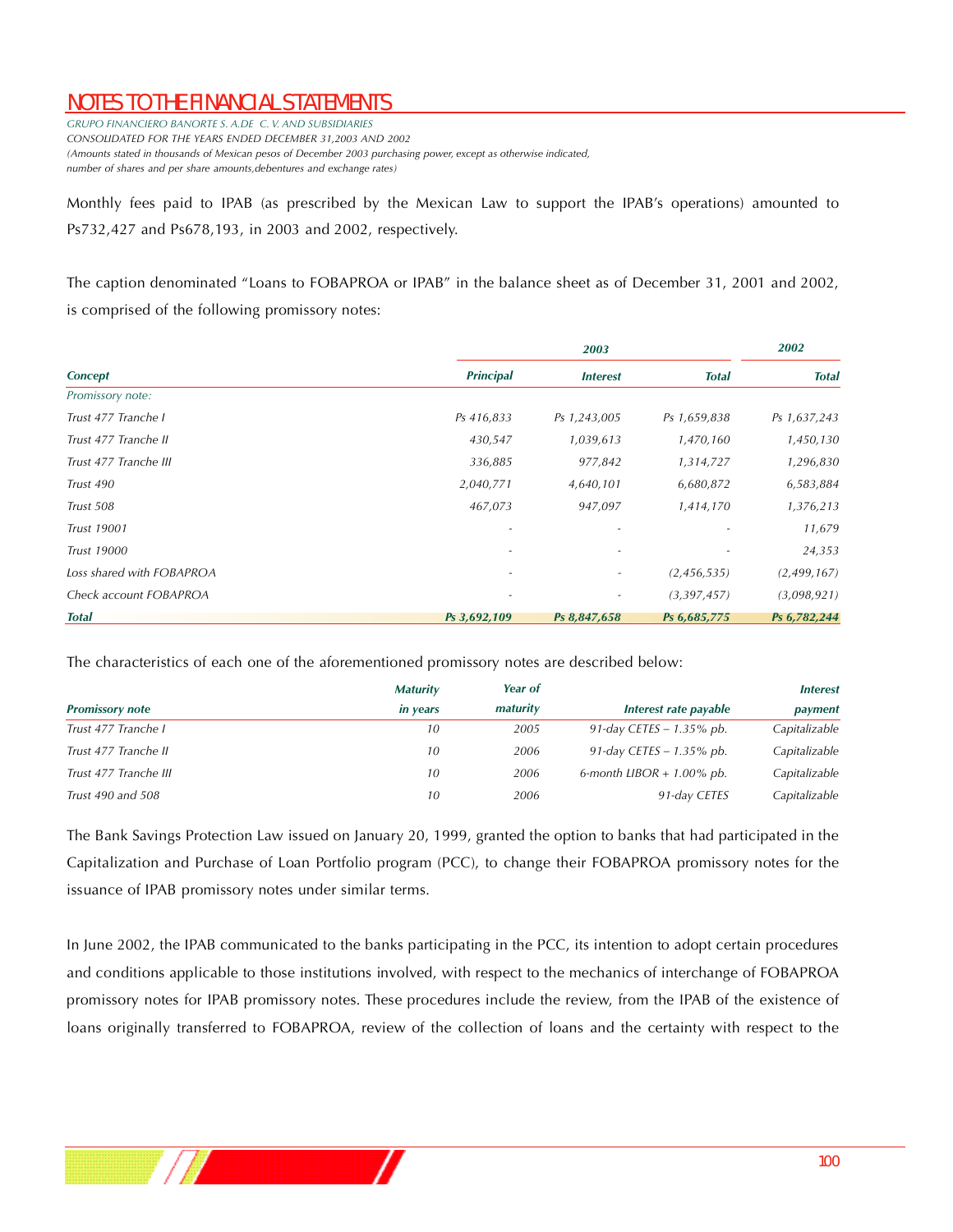legitimate and legal nature of such loans. This review refers to a part of the loans sold to FOBAPROA as part of the PCC. At December 31, 2003 the balance of the FOBAPROA promissory note associated to loans, which the IPAB intends to review amounts  $$5,441,000$  (net amount of the resources from the portfolio collection and provisions regarding the shared loss and incentive program). Derived from the aforementioned, the possible effects of this review are described below:

- The possibility of certain loans being returned to GRUPO by IPAB;
- The value of the FOBAPROA promissory note may be reduced and
- The possibility of recording additional reserves with respect to the loans returned.

In July 2002, GRUPO filed a writ of relief in order to suspend the procedures and conditions established by the IPAB for the exchange, since they consider them without legal basis and containing ambiguous and open terms. On September 30, 2003 the judge was presented with the case and ruled in favor of the GRUPO. In this sense, IPAB filed an appeal for review before a court, which is still in an on-going process.

At the date of issuance of the audited financial statements, GRUPO is going through a review with the IPAB in order to agree on review procedures and conditions, which prove acceptable for the parties involved, as well as to obtain a commitment from the IPAB with respect to this review being the last and definitive one on the PCC, in order to begin the exchange of FOBAPROA's promissory notes.

# **NOTE 11 CONSOLIDATION OF TRUSTS FOR RESTRUCTURED LOANS DENOMINATED IN UDIs:**

On March 30, 1995, the Mexican Government implemented the "UDI program", designed to encourage the restructuring and conversion of peso-denominated loans to UDI-denominated loans during a time where the rate on peso-denominated loans significantly exceeded the UDIS rate offered to the borrower. All borrowers in each loan category mentioned below were eligible to participate in the program.

The UDIs Programs cover 4 types of loans: a) Commercial, b) Mortgage, c) those granted to States and Municipalities and, d) those granted to the Agricultural Sector.

In this sense, GRUPO maintains the following Programs in UDIs:

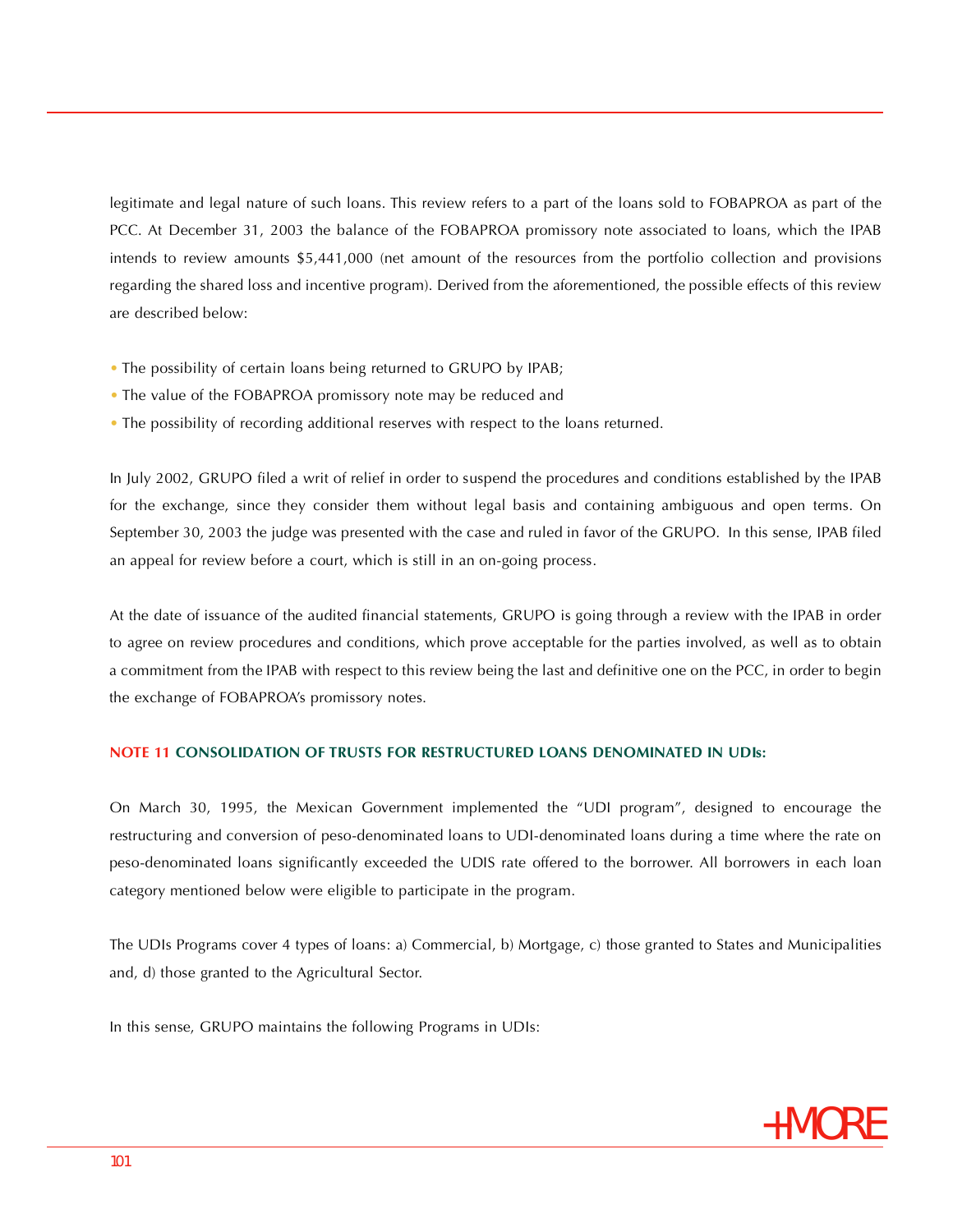*GRUPO FINANCIERO BANORTE S. A.DE C. V. AND SUBSIDIARIES CONSOLIDATED FOR THE YEARS ENDED DECEMBER 31,2003 AND 2002 (Amounts stated in thousands of Mexican pesos of December 2003 purchasing power, except as otherwise indicated, number of shares and per share amounts,debentures and exchange rates)*

- Program of support to Mortgage Loan Debtors and Benefit Agreement for Mortgage Loan Debtors.
- Financing Agreement for the Agricultural and Fishing Sector (FINAPE).
- Benefit Program for Corporate Loan Debtors.
- Financial and Promotion Support Agreement for Small and Medium Companies (FOPYME).
- Additional Benefit Program for Mortgage Loan Debtors Loans for FOVI-type housing.
- Mortgage program under a rent program.

In the case of the accredited who participate under the aforementioned Programs, the amount of principal and interests accrued from the amount of the loan in pesos, are translated at the UDI value at first and consequently, the interest is fixed at an agreed reference rate.

UDIs are an indexed linked unit of account created by the Mexican Government that expresses in pesos, at any given time, the principal amount of financial transactions as adjusted for inflation. UDIs are indexed to the NCPI and, therefore, the principal amount in peso terms will increase with inflation. The UDI program covered four types of loans, namely commercial loans, mortgage loans, loans to states and municipalities and agricultural loans.

The principal balance and accrued interest on nearly all such peso-denominated loans was converted to an UDI principal balance and the interest rate was set at the UDIs rate (inflation) plus a fixed interest rate. The restructured loans were transferred net of any applicable loan loss allowance to a trust.

The trust issued long-term UDI-denominated deposits or entered into borrowing arrangement with the Mexican Government for an equivalent value bearing interest at UDIs plus a fixed interest rate (such fixed rate is less than the fixed interest rate applicable to the UDIs loans). The Company received from the Mexican Government, federal bonds, known as "Cetes Especiales" that have an interest rate based on the Cetes rate, (a Peso variable denominated rate).

The maturity of these bonds match the maturities of the deposits issued by the trust to the government. Payments received from the loans in the trust are used to pay interest at UDIs plus a fixed interest rate and reduce principal on the deposits or borrowings from the Mexican government. Similarly, the Mexican government remits the same amount received on the deposits or borrowings for interest and principal on the Cetes Especiales.

In the event that any of the loans transferred to the UDI Trusts are in default, a portion of the deposit or borrowing and the same portion of principal of the Cetes Especiales equivalent to the principal amount of such defaulted loans will bear interest at a rate equivalent to UDIs. This feature was added in October 2002 to reflect the fact that the UDI program was intended to provide support to performing loans. The Company continues to service the loans and remains at risk for any credit losses.

# +MORE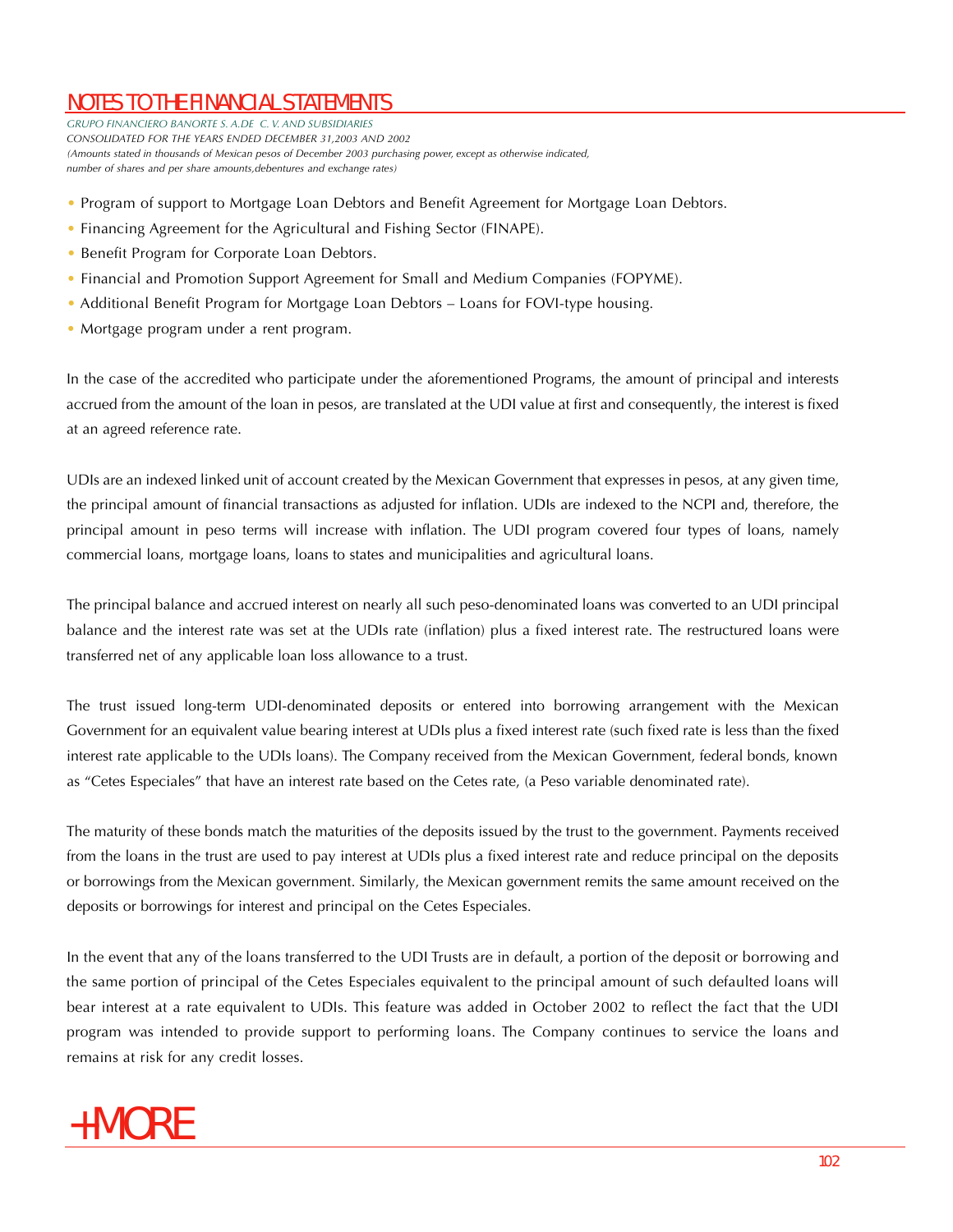The rules of the COMMISSION require amounts of trusts with restructured loans in UDIs, to be consolidated with the figures of GRUPO in order to show the basis of the operation, which is an interest rate swap with the Federal Government.

# **a. The balances of the items corresponding to trust assets and liabilities, as of December 31** are summarized as shown below:

| <b>Item</b>                  | 2003         | 2002         |
|------------------------------|--------------|--------------|
| <b>Banks</b>                 | Ps 30,251    | Ps 213,234   |
| <b>Government Securities</b> | 5,637        | 8,323        |
| Current loan portfolio       | 2,627,839    | 3,688,015    |
| Past due loan portfolio      | 451,415      | 939,615      |
| Interests accrued on loans   | 4,979        | 9,895        |
| Due interests                | 16,743       | 50,287       |
| Allowance for loan losses    | (595,098)    | (1,349,552)  |
| <b>Total assets</b>          | Ps 2,541,766 | Ps 3,559,817 |

| <b>Item</b>              | 2003         | 2002         |
|--------------------------|--------------|--------------|
| Fiduciary values         | Ps 2,526,546 | Ps 3,420,158 |
| Other accounts payable   |              | 8,548        |
| Deferred taxes           | 11,016       | 126,120      |
| Income for the year      | 4,204        | 4,991        |
| <b>Total liabilities</b> | Ps 2.541.766 | Ps 3,559,817 |

# **b. The total eliminations given effect to, in the consolidation of the trusts, are summarized below:**

| <b>Accounting of trusts</b>         |            |            |
|-------------------------------------|------------|------------|
| Debit (credit) balance              | 2003       | 2002       |
| Banks                               | Ps 30,251  | Ps 213,324 |
| Fiduciary values                    | 2,526,546  | 3,420,158  |
| Recovery of administrative expenses | (71, 658)  | (117, 546) |
| Interest paid                       | (116, 601) | (156, 526) |

## *Accounting of the Bank*

| Debit (credit) balance              | 2003         | 2002          |
|-------------------------------------|--------------|---------------|
| Sundry creditors                    | (Ps 30, 251) | (Ps 213, 324) |
| Held-to-maturity securities         | (2,526,546)  | (3,420,158)   |
| Fees collected from interest income | 71.658       | 117,546       |
| Interest income                     | 116.601      | 156,526       |

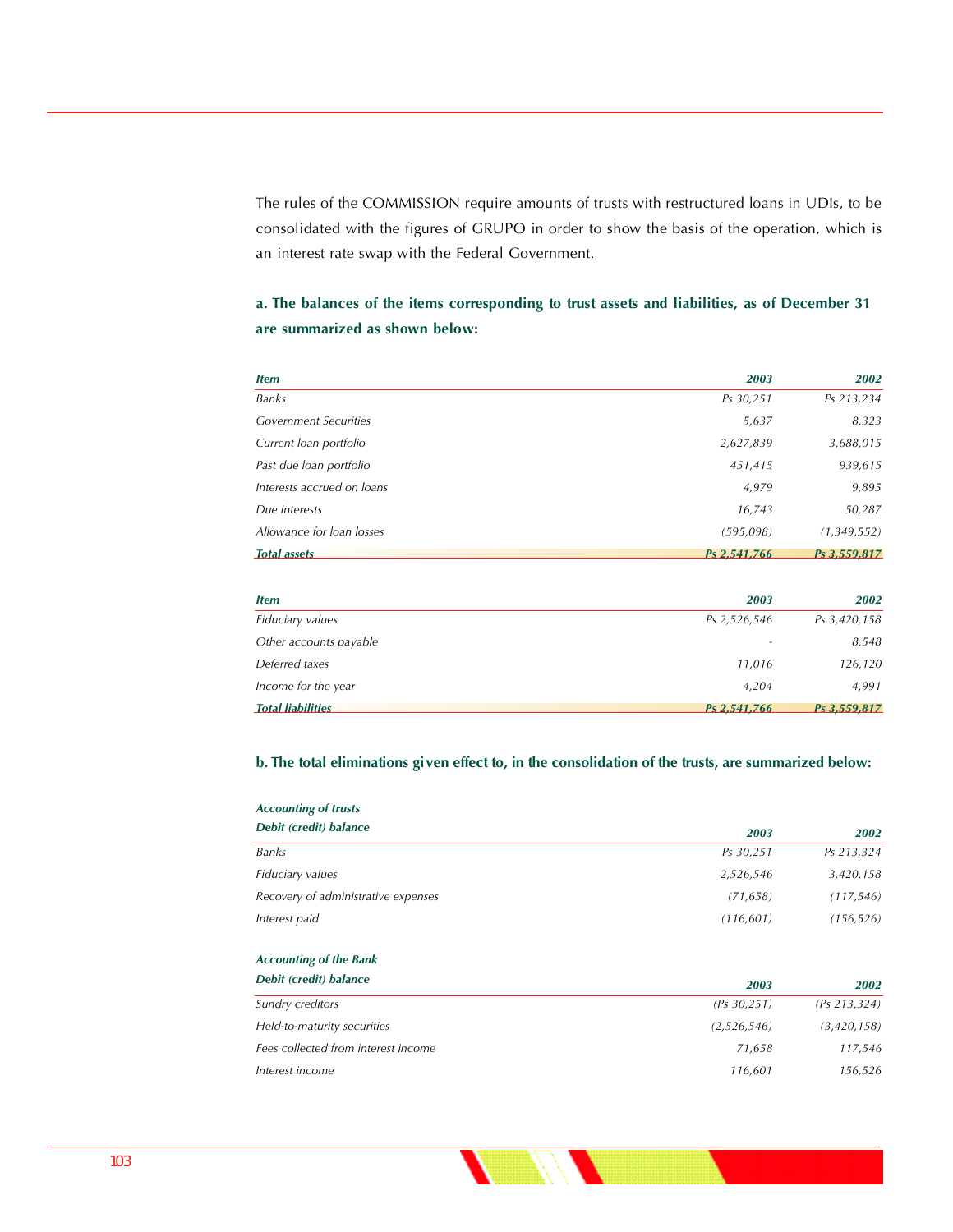*GRUPO FINANCIERO BANORTE S. A.DE C. V. AND SUBSIDIARIES CONSOLIDATED FOR THE YEARS ENDED DECEMBER 31,2003 AND 2002 (Amounts stated in thousands of Mexican pesos of December 2003 purchasing power, except as otherwise indicated, number of shares and per share amounts,debentures and exchange rates)*

# c. The amount of the total pr ogram of loans in UDIs as of December 31, is summarized belo w:

|                    |                          | 2003           |                   |              |              |
|--------------------|--------------------------|----------------|-------------------|--------------|--------------|
| <b>Concept</b>     | <b>States and</b>        |                | <b>Productive</b> |              | <b>Total</b> |
|                    | <b>Municipalities</b>    | <b>Housing</b> | plant             | <b>Total</b> |              |
| Current portfolio  | Ps 1,079,979             | Ps 1,529,535   | Ps 18,325         | Ps 2,627,839 | Ps 3,688,015 |
| Current interest   | 630                      | 4,348          |                   | 4,979        | 9,895        |
| Past due portfolio | $\overline{\phantom{0}}$ | 449,525        | 1,890             | 451,415      | 939,615      |
| Interest due       | $\overline{\phantom{0}}$ | 16.743         |                   | 16,743       | 50,287       |
| <b>Total</b>       | Ps 1.080.609             | Ps 2.000.151   | $Ps$ 20.216       | Ps 3.100.976 | Ps 4,687,812 |

During 2003 and 2002, an additional allowance for loan losses was created from the net profits of the trusts in the amounts of Ps35,480 and Ps58,102, respectively.

# **NOTE 12 LOAN ASSETS PORTFOLIO:**

At December 31, 2003 and 2002, the balance of the loan assets of GRUPO, at cost was as follows:

|                                        | 2003         | 2002                     |
|----------------------------------------|--------------|--------------------------|
| Serfin Project (Trust 025174-2 Bancen) | Ps 677,647   | Ps 809,328               |
| GFS Santander Project                  | 525,467      | 598,722                  |
| <b>Bancrecer I Project</b>             | 427.877      | 520,034                  |
| <b>Bital Project</b>                   | 434,058      | $\overline{\phantom{a}}$ |
| <b>Total credit assets portfolio</b>   | Ps 2,065,049 | Ps 1,928,084             |

As mentioned in Note 3 j., this item represents the amount effectively paid by the GRUPO to obtaining the rights over the flows generated by the loan asset packages acquired, less the accumulated amortization at December 31, 2003 and 2002.

At December 31, 2003 and 2002, the nominal amounting the loan portfolios purchased by the GRUPO, was analyzed as follows:

|                                        | 2003          | 2002          |
|----------------------------------------|---------------|---------------|
| Serfin Project (Trust 025174-2 Bancen) | Ps 7,448,000  | Ps 8,505,665  |
| GFS Santander Project                  | 1,775,000     | 2,041,882     |
| <b>Bancrecer I Project</b>             | 1,574,000     | 1,887,315     |
| <b>Bital Project</b>                   | 2,194,327     |               |
| <b>Total</b>                           | Ps 12,991,327 | Ps 12,434,862 |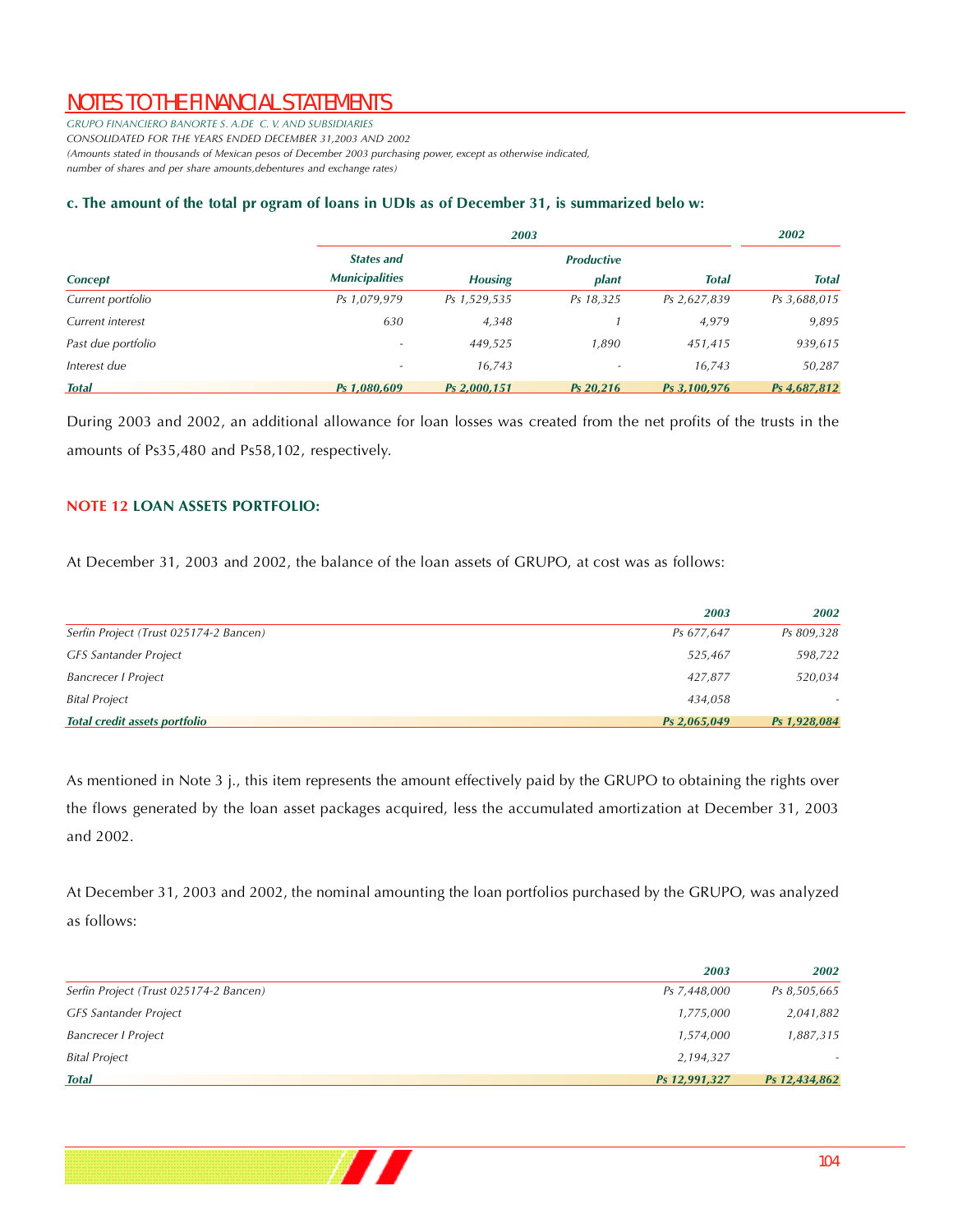# SERFIN PROJECT

At October 27, 1999, in compliance with the public tender bases and in accordance with instructions from IPAB, the trust division of Banca Serfín (SERFIN) selected BANORTE to supervise the management, recovery and collection of the loans and assets included in commercial portfolio Tranches I and II and mortgage portfolio Tranche III. Furthermore, said bases establish that BANORTE may propose a third party to enter into the corresponding agreement; therefore, on February 28, 2000, SERFIN signed such an agreement with BANCEN, whereby SERFIN and its trust division transferred to BANCEN the rights over the flows from portfolio Tranches I, II and III, totaling Ps20,872,500 (nominal value). The price paid for these flows was  $Ps2,474,465$  (nominal value).

The agreement also establishes, the way in which cash flows will be distributed when generated, as a result of the management and collection activities performed by BANCEN:

- 100% for GRUPO, up to the recovery of 50% of the investment.
- 80% for GRUPO, up to recovery of 100% of the investment and the remaining 20% for SERFIN. •
- 70% for GRUPO, until obtaining a 10 internal yield rate or IYR) on the investment and the remaining 30% for SERFIN. •
- 60% for GRUPO, until obtaining a 20% IYR on the investment and the remaining 40% for SERFIN. •
- 40% for GRUPO, until obtaining a 30% IYR on investment and the remaining 60% for SERFIN. •
- 40% of the remaining flows for GRUPO, once the previous scenarios have been covered, until the termination of the agreement. •

The agreement is effective for 4 years, up to the date on which BANCEN violates the agreement, whit an adverse effect on SERFIN's rights.

# MESETA, BANCRECER I, GOLDMAN SACHS SERFIN AND SANTANDER PROJECTS

The agreements entered into by BANCEN with Sólida, for the transfer of rights over the flows generated by these portfolio packages do not establish any limitation as to the participation of flows, so that upon the signing of the respective agreements, BANCEN acquires the right over all the cash flows generated by such portfolios.

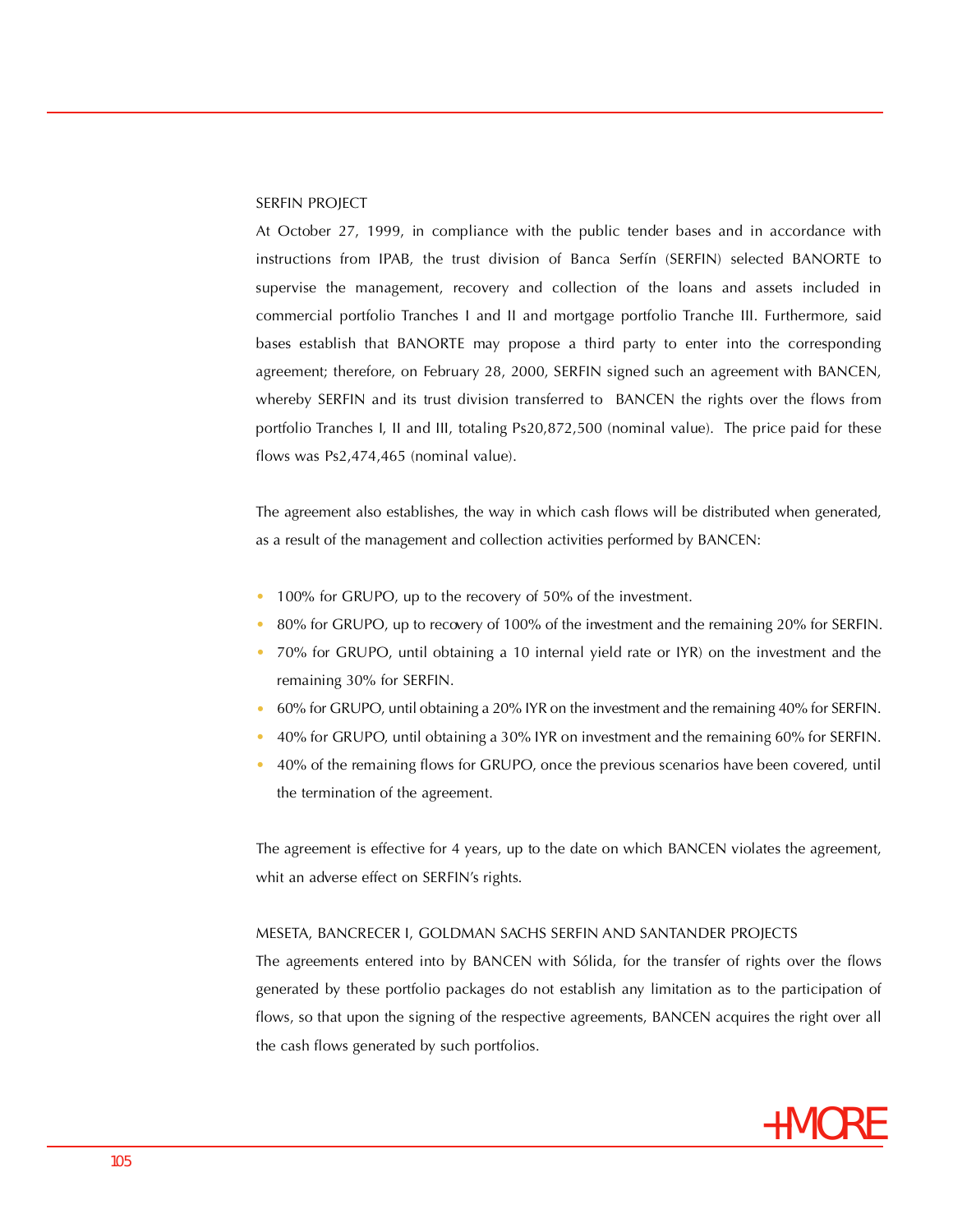*GRUPO FINANCIERO BANORTE S. A.DE C. V. AND SUBSIDIARIES CONSOLIDATED FOR THE YEARS ENDED DECEMBER 31,2003 AND 2002 (Amounts stated in thousands of Mexican pesos of December 2003 purchasing power, except as otherwise indicated, number of shares and per share amounts,debentures and exchange rates)*

# **NOTE 13 FORECLOSED ASSETS:**

The amounts of foreclosed assets as of December 31, are summarized below:

| <b>Concept</b>                 | 2003         | 2002         |
|--------------------------------|--------------|--------------|
| Personal property              | Ps 323,874   | Ps 379,123   |
| Real property                  | 627,592      | 830,839      |
| Promised-for-sale assets       | 285,828      | 285,611      |
|                                | 1,237,294    | 1,495,573    |
| Allowance for asset write-down | (113, 864)   | (231, 595)   |
| <b>Total foreclosed assets</b> | Ps 1,123,430 | Ps 1,263,978 |

At December 31, 2003 the amount generated from recovery of personal property and real property represented Ps33,732 (Ps27,065 in 2002).

At December 31,2003, foreclosed assets are as follows:

| <b>Concept</b>           |             | Years of age |            |            |              |  |
|--------------------------|-------------|--------------|------------|------------|--------------|--|
|                          | Less than 1 | $1 - 2$      | $2 - 3$    | 3 onwards  | <b>Total</b> |  |
| Personal property        | Ps 103,932  | Ps 16,877    | Ps 8.951   | Ps 194.114 | Ps 323,874   |  |
| Real property            | 15.275      | 12,688       | 68,800     | 530,829    | 627,592      |  |
| Promised-for-sale assets | 58.689      | 12.968       | 201.221    | 12.950     | 285,828      |  |
| <b>Total</b>             | Ps 177.896  | Ps 42.533    | Ps 278.972 | Ps 737.893 | Ps 1.237.294 |  |

# **NOTE 14 PROPERTY, FURNITURE AND EQUIPMENT:**

Property, furniture and equipment as of December 31, is summarized below:

| <b>Concept</b>                               | 2003          | 2002         |
|----------------------------------------------|---------------|--------------|
| Property                                     | Ps 4,035,699  | Ps 4,017,252 |
| Electronic computer equipment                | 1,009,413     | 989,822      |
| Furniture and office equipment               | 842,983       | 833,884      |
| Transportation equipment                     | 555,311       | 344,357      |
| Installations and improvements               | 1,440,694     | 1,437,080    |
| Other equipment                              | 3,954         | 8,038        |
|                                              | 7,888,054     | 7,630,433    |
| Accumulated depreciation                     | (2, 175, 152) | (1,684,950)  |
| Total property, furniture and equipment, net | Ps 5,712,902  | Ps 5,945,483 |

 $\mathbf{r}$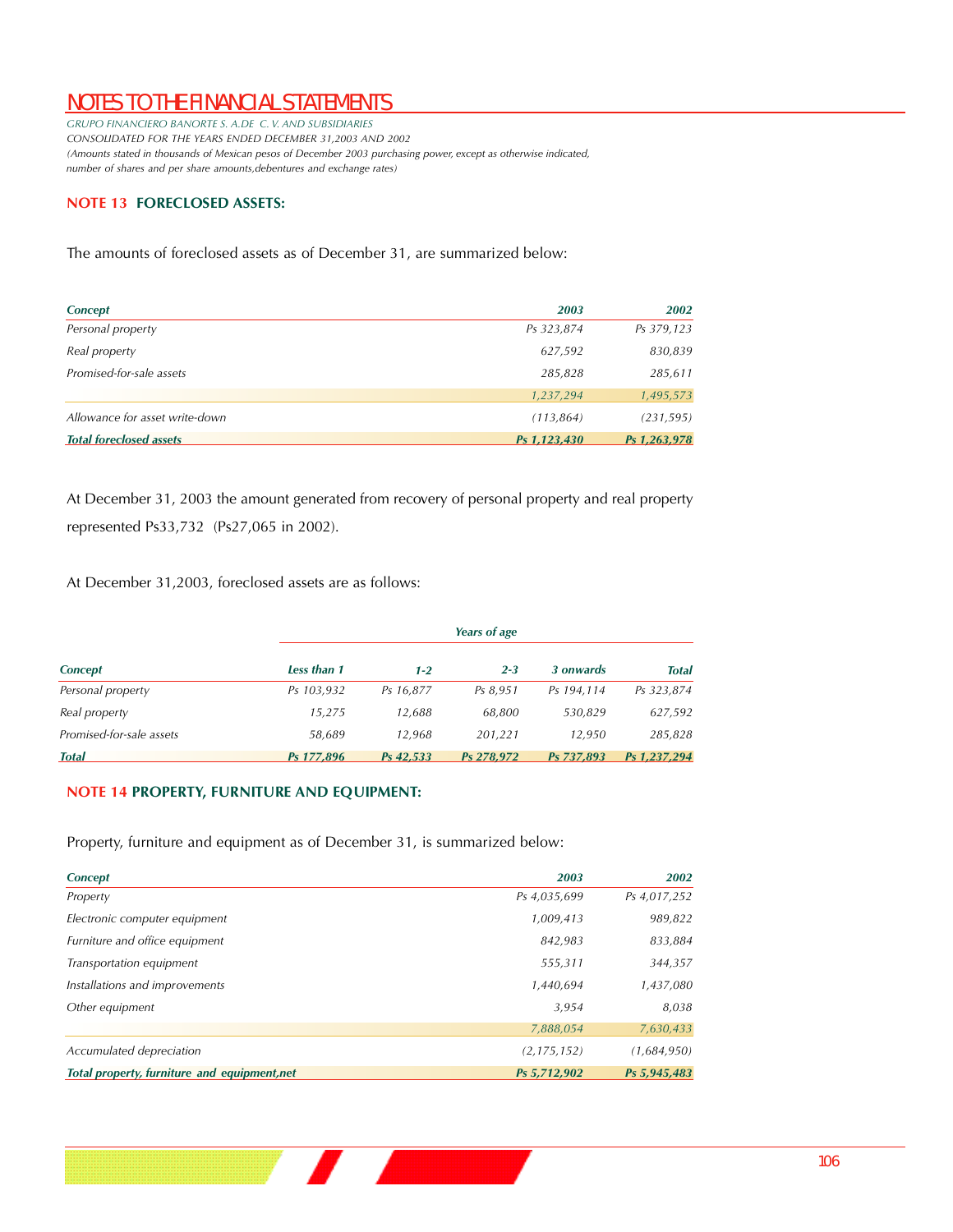## **N OTE 15 PERMANENT STOCK INVESTMENTS:**

GRUPO maintains permanent stock investments in non-consolidated affiliated and subsidiary companies. These investments were accounted for under the equity method at December 31, as follows:

|                                                        |                        | 2002                           |              |              |
|--------------------------------------------------------|------------------------|--------------------------------|--------------|--------------|
| <b>Entity</b>                                          | Cost of<br>acquisition | <b>Surplus or</b><br>(deficit) | <b>Total</b> | <b>Total</b> |
| Siefore Banorte Generali, S. A.de C. V. SIEFORE        | Ps 198,570             | Ps 99,762                      | Ps 298,332   | Ps 279,792   |
| Servicio Panamericano de Protección, S. A.de C. V.     | 50,958                 | 158,808                        | 209,766      | 229,263      |
| Sólida Administradora de Portafolios, S. A.de C. V.    | 445,050                | 95,210                         | 540,260      | 74,274       |
| Fianzas Banorte, S. A.de C. V.                         | 37,225                 | 58,885                         | 96,110       | 85,391       |
| Seguros Banorte Generali, S. A.de C. V.                | 28,050                 | 170,057                        | 198,107      | 120,164      |
| Controladora Prosa, S. A. de C. V                      | 47,486                 | 1,365                          | 48,851       | 45,624       |
| Pensiones Banorte Generali, S. A.de C. V.              | 57,324                 | 37,710                         | 95,034       | 67,036       |
| Corporativo Edinbur, S. A.de C. V.                     | 17,798                 | (4,872)                        | 12,926       | 14,369       |
| S.D. Indeval, S. A.de C. V.                            | 10,339                 | 15,991                         | 26,330       | 24,694       |
| Procesar, S. A.de C. V.                                | 5,235                  | (1, 382)                       | 3,853        | 7,312        |
| Sociedades de Inversión Bancen                         | 11,719                 | 2,055                          | 13,774       | 13,188       |
| Sociedades de Inversión Banorte                        | 38,294                 | 25,033                         | 63,327       | 60,937       |
| Sociedades de Inversión Casa de Bolsa                  | 2,151                  |                                | 2,151        | 1,074        |
| Afinad, S. A.de C. V. Norte (MD-A)                     | 4,143                  | 5,637                          | 9,780        | 9,743        |
| Bolsa Mexicana de Valores, S. A. de C. V.              | 20,373                 |                                | 20,373       | 17,225       |
| Seguros Generali México, S. A.de C. V. (Véase Nota 2b) | 164,393                | (118, 541)                     | 45,852       |              |
| Other                                                  | 18,887                 |                                | 18,887       | 13,900       |
|                                                        | Ps 1,157,995           | Ps 545,718                     | Ps 1,703,713 | Ps 1,063,986 |

# **NOTE 16 DEFERRED TAXES:**

The tax currently payable by GRUPO only reflects the taxable income of the year, measured in accordance with currently enacted tax legislation. However, due to the temporary differences in recognizing revenues and expenses for accounting and tax purposes, as well as the differences in balance sheet accounts between book and tax balances, GRUPO has recognized a net deferred tax asset amounting to Ps970,151 (Ps840,974 in 2002), as shown below :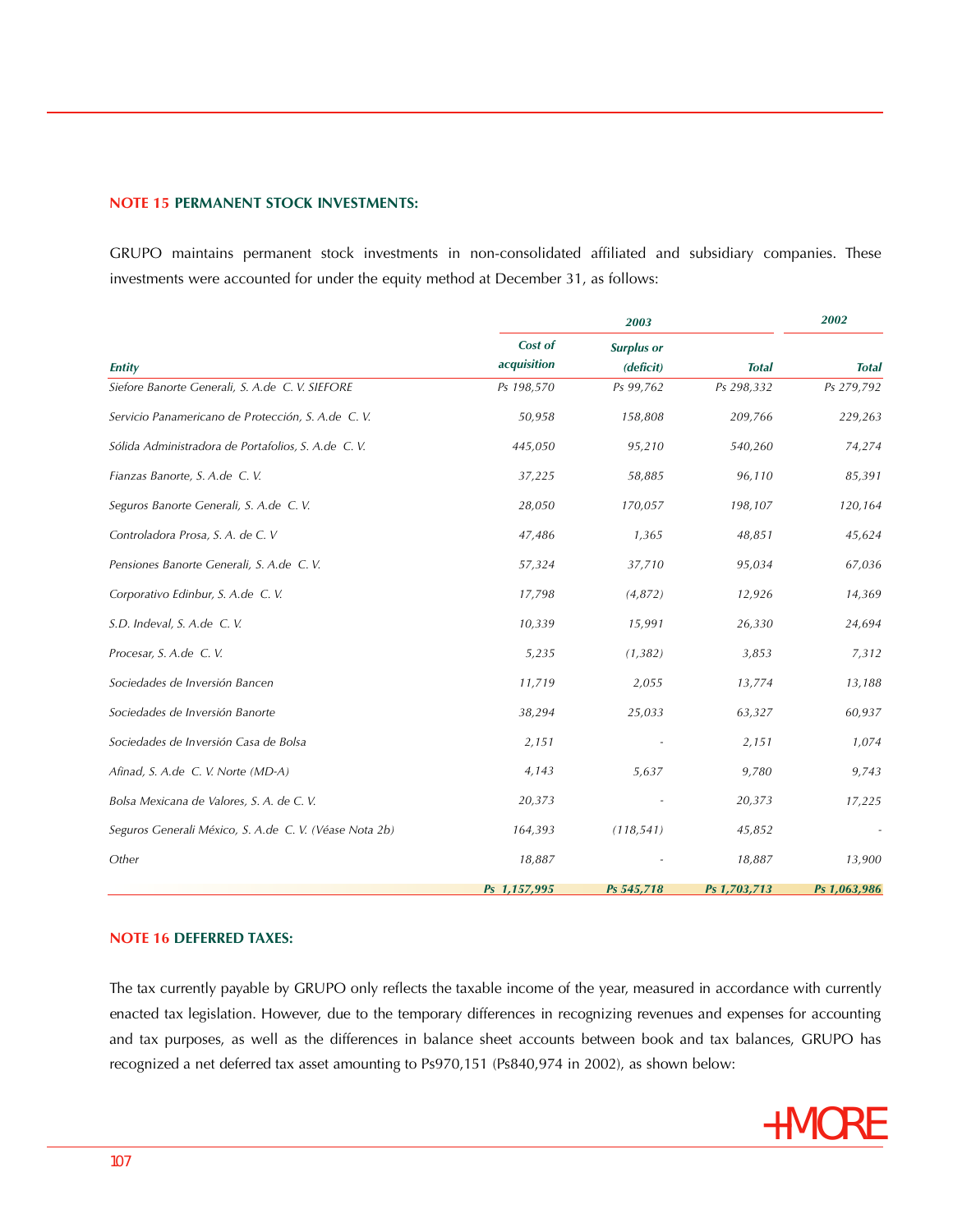*GRUPO FINANCIERO BANORTE S. A.DE C. V. AND SUBSIDIARIES CONSOLIDATED FOR THE YEARS ENDED DECEMBER 31,2003 AND 2002 (Amounts stated in thousands of Mexican pesos of December 2003 purchasing power, except as otherwise indicated, number of shares and per share amounts,debentures and exchange rates)*

|                                           |                    | 2003              |                          |                    | 2002              |                          |  |  |  |
|-------------------------------------------|--------------------|-------------------|--------------------------|--------------------|-------------------|--------------------------|--|--|--|
|                                           | <b>Temporary</b>   |                   | <b>Deferred</b>          |                    | <b>Deferred</b>   |                          |  |  |  |
| <i>Item</i>                               | <b>differences</b> | <b>Income tax</b> | <b>Profit sharing</b>    | <i>differences</i> | <b>Income tax</b> | <b>Profit sharing</b>    |  |  |  |
| Allowance for loan losses                 |                    |                   |                          |                    |                   |                          |  |  |  |
| (not deducted)                            | Ps 14,995          | Ps 4,798          | $Ps -$                   | Ps 8,435           | Ps 3,068          | $Ps -$                   |  |  |  |
| Tax loss carryfor wards <sup>(1)</sup>    | 1,455,924          | 482,443           | $\overline{\phantom{a}}$ | 1,170,617          | 425,748           |                          |  |  |  |
| Loss on valuation of securities           | 626,351            | 206,696           | 62,635                   | 583,682            | 212,263           | 60,664                   |  |  |  |
| Loss sharing with FOBAPROA <sup>(2)</sup> | 2,105,269          | 673,686           | $\overline{\phantom{a}}$ | 2,060,113          | 749,253           | $\overline{\phantom{a}}$ |  |  |  |
| Asset tax recoverable                     |                    | 923               |                          |                    | 762               |                          |  |  |  |
| Excess of tax over book value of          |                    |                   |                          |                    |                   |                          |  |  |  |
| foreclosed assets                         | 450,276            | 148,591           |                          | 796,298            | 289,611           |                          |  |  |  |
| Loss on sale of stock                     |                    |                   |                          | 63,076             | 22,285            | 6,554                    |  |  |  |
| Others                                    | 343,540            | 113,348           | 29,178                   | 153,005            | 55,632            | 13,837                   |  |  |  |
| <b>TOTAL DEFERRED ASSETS</b>              | Ps 4,996,355       | Ps 1,630,485      | Ps 91,813                | Ps 4,835,226       | Ps 1,758,622      | Ps 81,055                |  |  |  |

|                                   |                    | 2003              |                          | 2002               |                   |                          |  |  |
|-----------------------------------|--------------------|-------------------|--------------------------|--------------------|-------------------|--------------------------|--|--|
|                                   | <b>Temporary</b>   |                   | <b>Deferred</b>          |                    | <b>Deferred</b>   |                          |  |  |
| <b>Concept</b>                    | <i>differences</i> | <b>Income tax</b> | <b>Profit sharing</b>    | <i>differences</i> | <b>Income tax</b> | <b>Profit sharing</b>    |  |  |
| Excess of book over tax value of  |                    |                   |                          |                    |                   |                          |  |  |
| fixed assets and prepaid expenses | Ps 1,847,438       | Ps 600,369        | Ps 54,947                | Ps 1,961,769       | Ps 686,584        | Ps 46,147                |  |  |
| Deduction of inventories          | 195,430            | 66,446            | $\overline{\phantom{a}}$ | 291,516            | 102,031           | $\overline{\phantom{a}}$ |  |  |
| Unrealized surplus on investment  |                    |                   |                          |                    |                   |                          |  |  |
| in SIEFORE                        | 58,693             | 19,369            |                          | 40,227             | 14,079            |                          |  |  |
| Income tax payable on UDI Trusts  | 33,382             | 11,016            |                          |                    | 126,120           |                          |  |  |
| Other                             |                    |                   |                          | 67,206             | 23,498            | 244                      |  |  |
| <b>TOTAL DEFERRED LIABILITIES</b> | Ps 2,134,943       | Ps 697,200        | Ps 54,947                | Ps 2,360,718       | Ps 952,312        | Ps 46,391                |  |  |
| <b>NET DIFFERENCE</b>             | Ps 2,861,412       | Ps 933,285        | 36,866                   | Ps 2,474,508       | Ps 806,310        | Ps 34,664                |  |  |
| <b>DEFERRED TAX</b>               |                    |                   | Ps 970,151               |                    |                   | Ps 840,974               |  |  |

*(1) Based on management's analysis performed at the end of 2003, Ps1,455,924 (Ps1,170,617 in 2002) of a total of Ps7,907,551 of tax loss carry for wards are expected to be realized in future years (see Note 30 c.). The expiration date is before 2011.* 

(2) The deferred tax determined in this item was calculated with the 32% rate, since the maturity date of FOBAPROA promissory notes is identified.

During 2003, the calculation of the deferred tax was increased in the net amount of Ps129,177 corresponding to the recognition of lending and borrowing temporary items. The net effect of the year for this concept was the increase of the deferred tax assets in Ps99,497, derived from the recognition of tax loss carryforwards pending amortization.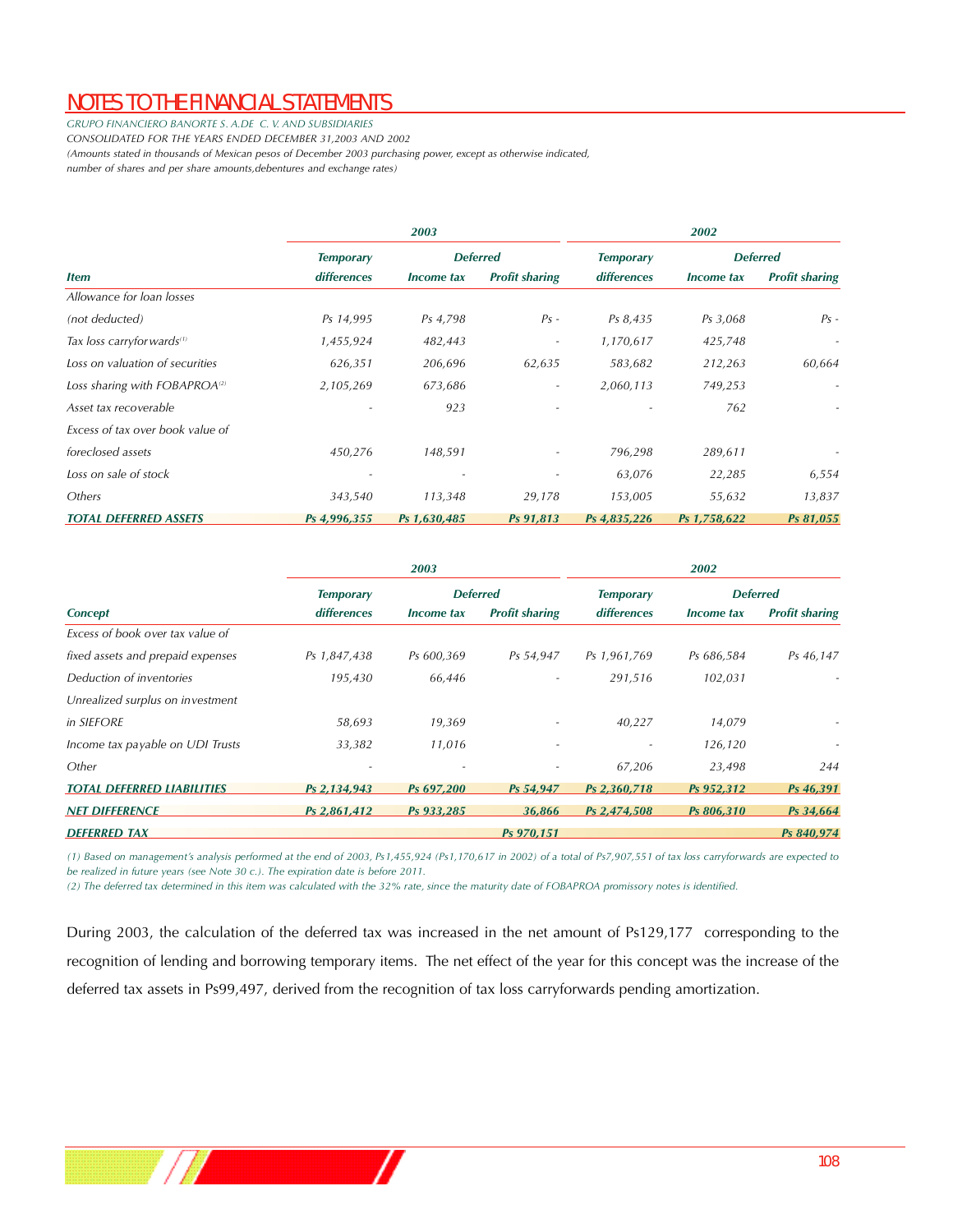As a result of the amendments to the Income Tax Law, which were published on January 1, 2002, the income tax rate (35%) will be reduced annually commencing in 2003, until it reaches 32% in 2005. At December 31, 2003, GRUPO determined the deferred tax by applying a 33% rate; recognizing the effect in capital and income, due to the projection of the materialization in 2004 and 2005, of the items comprising deferred taxes.

Management has drawn up financial and tax projections, based on economic forecasts estimated to be conservative. These allow management to be confident in recovering the deferred tax asset from future taxable income in the normal course of GRUPO's operations.

# **NOTE 17 OTHER ASSETS:**

The other assets as of December 31 are as follows:

| <b>Concept</b>                                                 | 2003          | 2002          |
|----------------------------------------------------------------|---------------|---------------|
| Investments of provisions for personnel pensions (see Note 23) | Ps 1,331,214  | Ps 1,192,298  |
| Provision for labor obligations (see Note 23)                  | (1, 244, 743) | (1, 118, 570) |
| Other deferred expenses                                        | 1,420,795     | 1,179,613     |
| Accumulated amortization of other expenses                     | (520, 711)    | (304, 753)    |
| Storage inventory                                              | 195,430       | 291,518       |
| Organization expenses (net)                                    | 184,957       | 257,863       |
| Goodwill (see Note 2e.)                                        | 90,046        | 63,693        |
| Collateral deposits                                            | 27,833        | 16,840        |
| Investments of the contingency reserves                        | 3,063         | 3,011         |
| Provision for the contingency reserve                          | (3,063)       | (3,011)       |
| Other assets                                                   | 60,197        | 21,003        |
| <b>Total</b>                                                   | Ps 1,545,018  | Ps 1,599,505  |

## **NOTE 18 DEMAND DEPOSITS:**

The balance of this item as of December 31, 2003 and 2002 is summarized below:

| <b>Concept</b>                                           | 2003          | 2002          |
|----------------------------------------------------------|---------------|---------------|
| Checking accounts                                        | Ps 47,085,520 | Ps 37,750,053 |
| US dollar denominated checking accounts                  | 5,661,851     | 5,490,636     |
| IPAB checking account                                    | 3,750,086     | 2,465,734     |
| Demand deposits in current account                       | 9,651,545     | 8,985,112     |
| Deposits in savings accounts                             | 9,095         | 32,674        |
| Demand deposits in US dollar denominated current account | 607           | 605           |
| <b>Total</b>                                             | Ps 66,158,704 | Ps 54,724,814 |

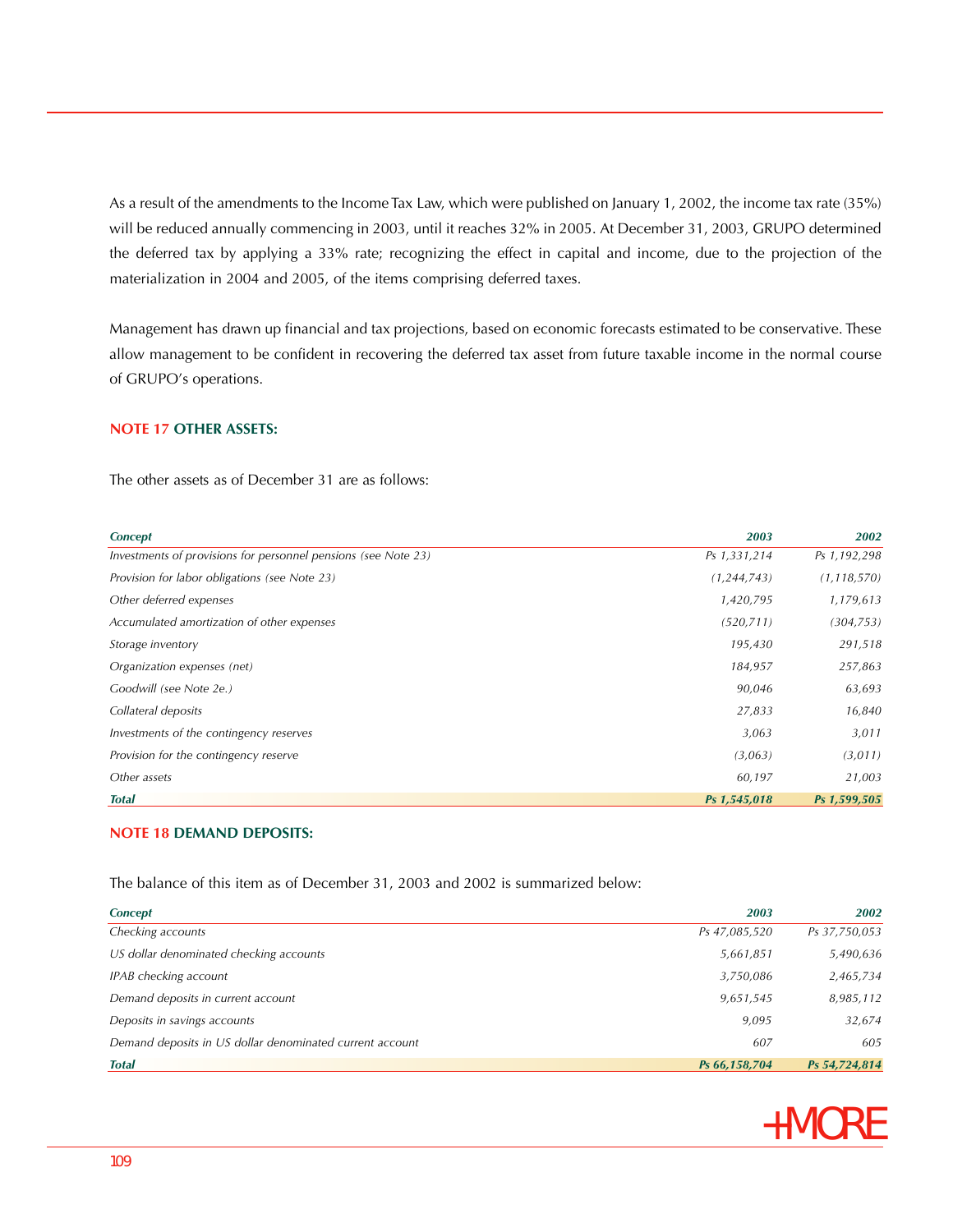*GRUPO FINANCIERO BANORTE S. A.DE C. V. AND SUBSIDIARIES CONSOLIDATED FOR THE YEARS ENDED DECEMBER 31,2003 AND 2002 (Amounts stated in thousands of Mexican pesos of December 2003 purchasing power, except as otherwise indicated, number of shares and per share amounts,debentures and exchange rates)*

These liabilities accrue interest, depending on the type of instrument and average balance maintained in investments; consequently, the average interest rates and the currency they are denominated in are shown below:

# BANORTE

|                         | 2003     |         |                  |                 | 2002         |          |           |                 |
|-------------------------|----------|---------|------------------|-----------------|--------------|----------|-----------|-----------------|
| <b>Foreign currency</b> | March    | June    | <b>September</b> | <b>December</b> | <b>March</b> | lune     | September | <b>December</b> |
| Local currency and Udis | 2.16%    | $.86\%$ | 45%              | $1.60\%$        | $2.00\%$     | 1.84%    | $2.04\%$  | $.90\%$         |
| Foreign currency        | $0.62\%$ | 0.60%   | $0.56\%$         | $0.61\%$        | $0.93\%$     | $1.22\%$ | $0.92\%$  | $0.78\%$        |

# BANCEN

|                         |          | 2003     |                  |                 |              | 2002  |                  |          |  |
|-------------------------|----------|----------|------------------|-----------------|--------------|-------|------------------|----------|--|
| <b>Foreign currency</b> | March    | June     | <b>September</b> | <b>December</b> | <b>March</b> | June  | <b>September</b> | December |  |
| Local currency and Udis | $9.04\%$ | $0.00\%$ | $0.00\%$         | $0.00\%$        | $9.36\%$     | 8.61% | $9.12\%$         | $9.49\%$ |  |
| Foreign currency        |          |          |                  |                 |              |       |                  |          |  |

# **NOTE 19 TERM DEPOSITS:**

# Balances as of December 31, are as follows:

| <b>Concept</b>                         | 2003          | 2002          |
|----------------------------------------|---------------|---------------|
| Over-the-counter promissory notes      | Ps 69,342,345 | Ps 24,561,091 |
| Money desk promissory notes            | 18,667,569    | 58,405,764    |
| Fixed term deposits in Mexican pesos   | 5,956,151     | 5,881,860     |
| Fixed term deposits in U.S. dollars    | 1,243,191     | 3,174,273     |
| Bank term deposits                     | 303,183       | 304,601       |
| Provisions for interest <sup>(1)</sup> | 773,314       | 490,462       |
| <b>Total</b>                           | Ps 96,285,753 | Ps 92,818,051 |

*(1) It includes Ps2,163 relative to hedging swap transactions to pay money desk promissory notes.* 

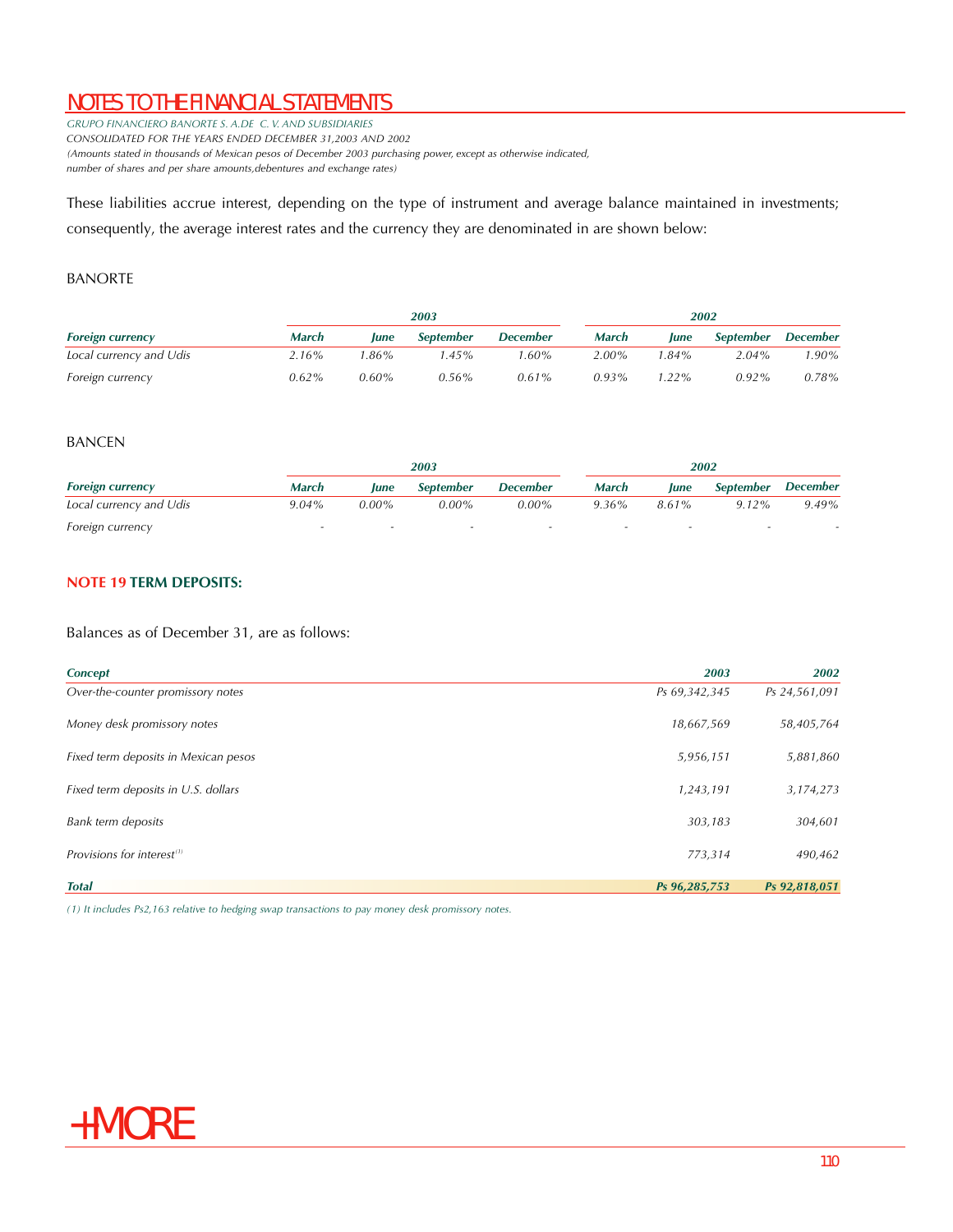These deposits accrue interest at rates depending on the type of instrument and average balance maintained in investments, consequently, the average interest rates and their respective currency are shown below:

# BANORTE

|                         |              | 2003        |                  |                 |              | 2002        |                  |                 |  |
|-------------------------|--------------|-------------|------------------|-----------------|--------------|-------------|------------------|-----------------|--|
| <b>Foreign currency</b> | <b>March</b> | <b>June</b> | <b>September</b> | <b>December</b> | <b>March</b> | <i>lune</i> | <b>September</b> | <b>December</b> |  |
| <b>General Public</b>   |              |             |                  |                 |              |             |                  |                 |  |
| Local currency and Udis | 7.15%        | 5.58%       | $4.03\%$         | 4.47%           | $7.47\%$     | $3.84\%$    | $3.73\%$         | 5.41%           |  |
| Foreign currency        | $0.74\%$     | $0.67\%$    | $0.60\%$         | $0.49\%$        | 1.44%        | $1.51\%$    | $1.29\%$         | $1.11\%$        |  |
| Money Market            |              |             |                  |                 |              |             |                  |                 |  |
| Local currency and Udis | $7.97\%$     | 6.99%       | 5.79%            | 6.88%           | $6.03\%$     | $7.13\%$    | 8.43%            | $7.44\%$        |  |

# BANCEN

|                         | 2003         |          |           |                 | 2002         |             |                  |          |
|-------------------------|--------------|----------|-----------|-----------------|--------------|-------------|------------------|----------|
| <b>Foreign currency</b> | <b>March</b> | lune     | September | <b>December</b> | <b>March</b> | <b>lune</b> | <b>September</b> | December |
| Money Market            |              |          |           |                 |              |             |                  |          |
| Local currency and Udis | 9.18%        | $6.95\%$ | 4.89%     | $5.13\%$        | $8.59\%$     | 741%        | $7.58\%$         | 8.44%    |

At December 31, 2003, the negotiation terms of these deposits are as follows:

|                                                   | From 1 to                | From 6 to                | From 1 to                | More than    | <b>Contractual</b> |
|---------------------------------------------------|--------------------------|--------------------------|--------------------------|--------------|--------------------|
| <b>Concept</b>                                    | $179$ days               | 12 months                | 2 years                  | 2 years      | <b>Value</b>       |
| Over-the-counter and money desk promissory notes, |                          |                          |                          |              |                    |
| and fixed term deposits (local currency)          | Ps 85,328,682            | Ps 422.324               | Ps 292.337               | Ps 3,209,762 | Ps 89,253,105      |
| Fixed term deposits (foreign currency)            | 3,767,738                | 431,958                  | 1,756,455                |              | 5,956,151          |
| Bank term deposits                                | $\overline{\phantom{a}}$ | $\overline{\phantom{a}}$ | $\overline{\phantom{a}}$ | 303.183      | 303,183            |
| Interest provision                                | 773,314                  | $\overline{\phantom{a}}$ | $\sim$                   | -            | 773,314            |
| <b>Total</b>                                      | Ps 89.869.734            | Ps 854.282               | Ps 2.048.792             | Ps 3,512,945 | Ps 96.285.753      |

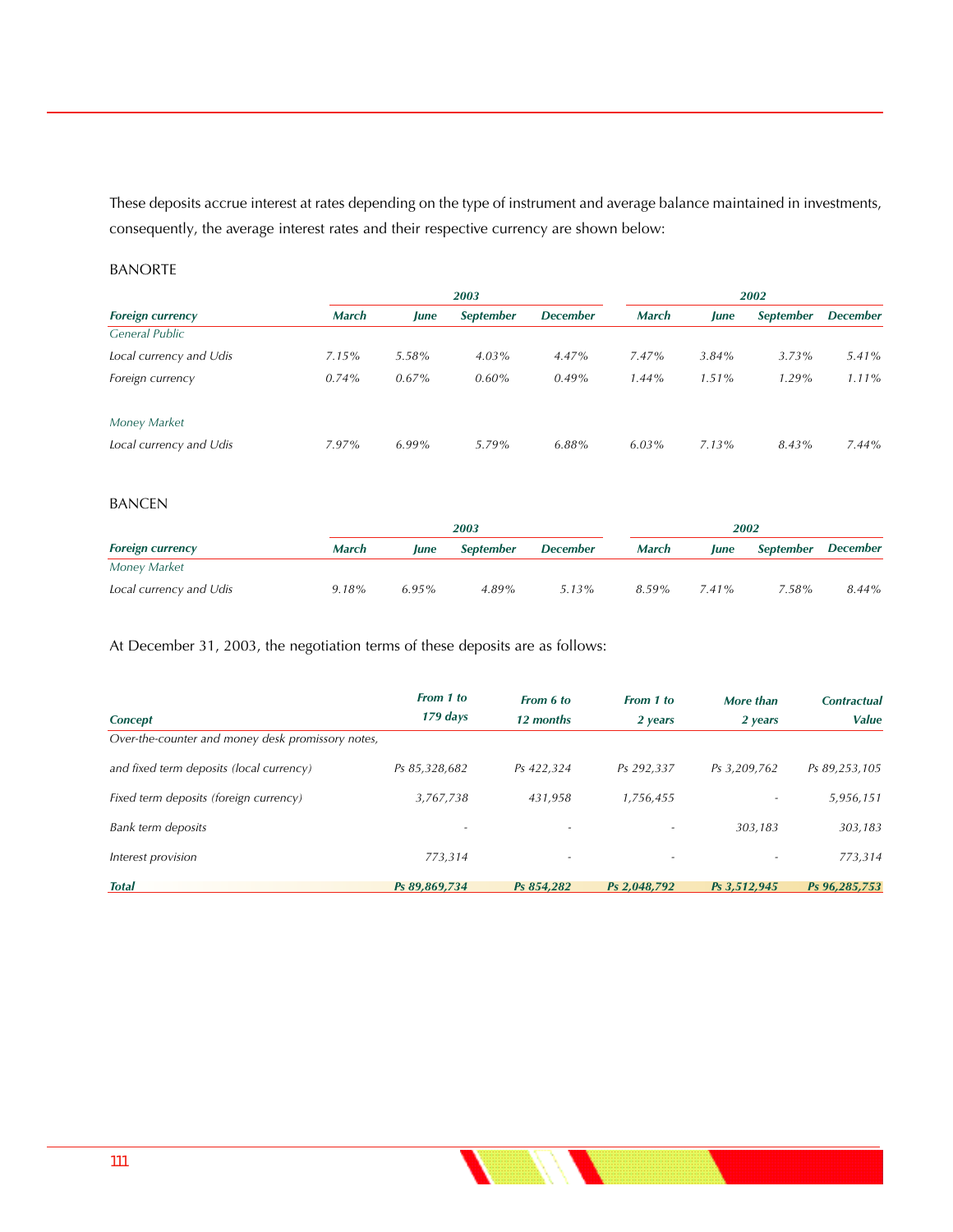*GRUPO FINANCIERO BANORTE S. A.DE C. V. AND SUBSIDIARIES CONSOLIDATED FOR THE YEARS ENDED DECEMBER 31,2003 AND 2002 (Amounts stated in thousands of Mexican pesos of December 2003 purchasing power, except as otherwise indicated, number of shares and per share amounts,debentures and exchange rates)*

# **NOTE 20 OUTSTANDING BANK BONDS:**

# As of December 31, GRUPO had the following bonds outstanding:

|                                                                              | 2003   | 2002         |
|------------------------------------------------------------------------------|--------|--------------|
| BANORTE 1-00 issue of 10,000,000 bonds with a face                           |        |              |
| value of one hundred pesos each, due on May 1,2003,                          |        |              |
| with interest payable every 189 days at a 15.59% annual fixed rate.          | $Ps -$ | Ps 1,039,130 |
| BANORTE 2-00 issue of 2,500,000 bonds with a face value of one hundred pesos |        |              |
| each, due on September 4, 2003 with interest payable every 189 days at a     |        |              |
| 16.00% annual fixed rate.                                                    |        | 259,783      |
|                                                                              |        | 1,298,913    |
| Accrued interest payable                                                     |        | 46,291       |
| <b>Total</b>                                                                 | $Ps -$ | Ps 1,345,204 |

The total interest expense on these bonds was Ps79,733 in 2003 and Ps206,393 in 2002, respectively.

In the months of May and September 2003, bank bonds reached their established maturity.

# **NOTE 21 INTERBANK AND OTHER ENTITY LOANS:**

The balances as of December 31 are as follows:

|                                 | 2003          | 2002          |
|---------------------------------|---------------|---------------|
| Deposits and bank loans         | Ps 12,149,302 | Ps 25,669,992 |
| Deposits and foreign bank loans | 898,063       | 43,559        |
| Loans on rediscounted portfolio | 9,858,586     | 7,665,542     |
| CPO's issued (see Note 32)      | 305,143       | 566,070       |
| Call money                      | 1,838,291     | 47,800        |
| <b>FOVI</b> rediscounts         | 4,229,477     | 4,961,471     |
| Interest provisions             | 37,606        | 76,647        |
| <b>Total</b>                    | Ps 29,316,468 | Ps 39,031,081 |

The balance as of December 31, 2003 of interbank loans includes to US\$276,689 (US\$60,406 in 2002).

These loans accrue interest, depending on the type of instrument and average balance maintained in interbank and other organisms' loans, consequently, the average interest rates and their currency of reference is shown below:

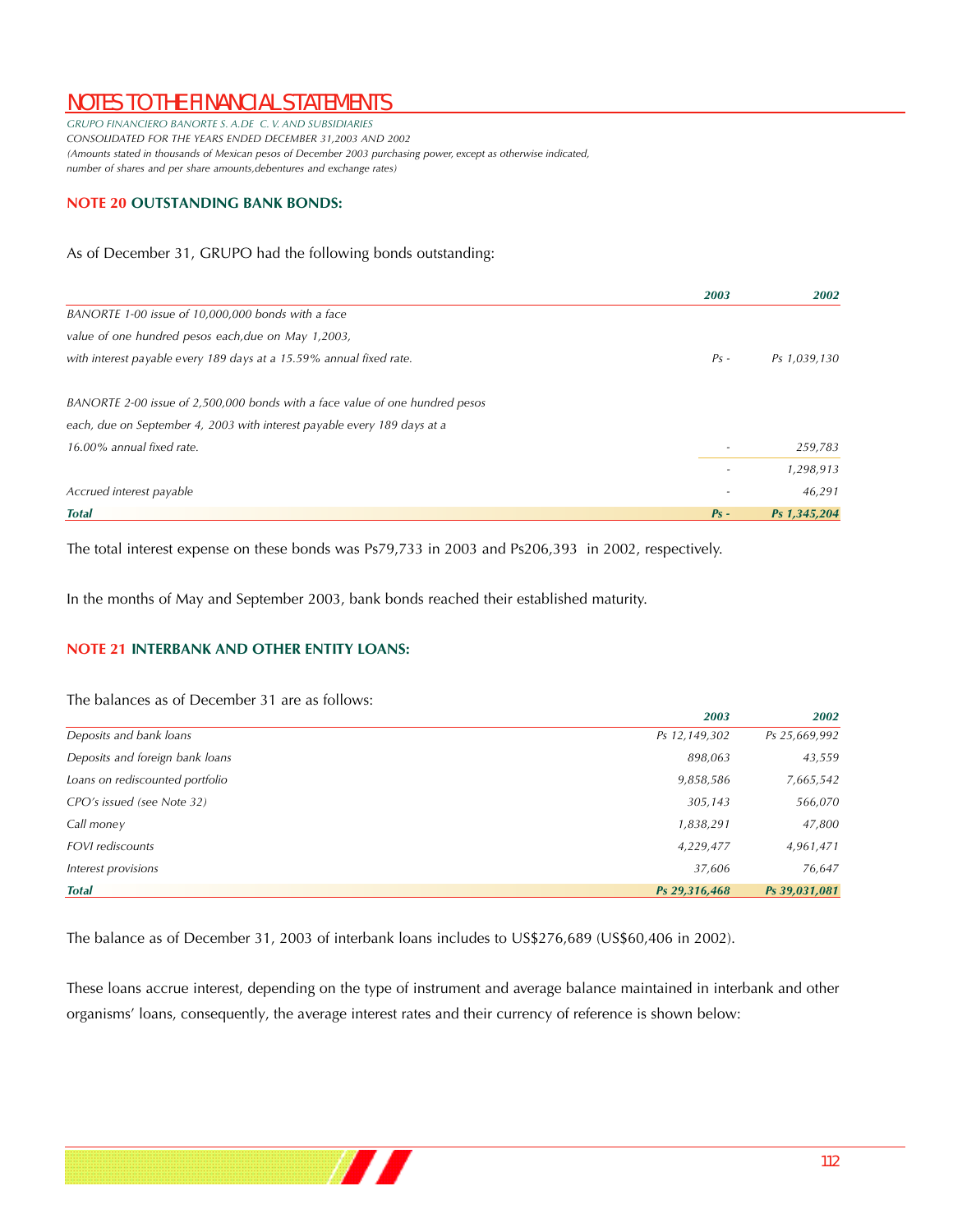### BANORTE

|                         |              |             | 2003             |                 |              |             | 2002             |                 |
|-------------------------|--------------|-------------|------------------|-----------------|--------------|-------------|------------------|-----------------|
| <b>Foreign currency</b> | <b>March</b> | <b>June</b> | <b>September</b> | <b>December</b> | <b>March</b> | <i>lune</i> | <b>September</b> | <b>December</b> |
| Call money              |              |             |                  |                 |              |             |                  |                 |
| Mexican pesos and Udis  | 9.96%        | $7.74\%$    | $4.35\%$         | 5.78%           | 7.09%        | $6.52\%$    | 6.97%            | $7.76\%$        |
| Other interbank loans   |              |             |                  |                 |              |             |                  |                 |
| Mexican pesos and Udis  | 8.68%        | $7.05\%$    | 5.24%            | 6.45%           | $8.52\%$     | $7.22\%$    | $7.54\%$         | 8.27%           |
| Foreign currency        | $7.57\%$     | 5.01%       | 4.93%            | $4.93\%$        | 5.73%        | $6.46\%$    | 5.50%            | $6.64\%$        |

#### BANCEN

|                         | 2003         |             |                  | 2002            |              |             |                  |                 |
|-------------------------|--------------|-------------|------------------|-----------------|--------------|-------------|------------------|-----------------|
| <b>Foreign currency</b> | <b>March</b> | <b>June</b> | <b>September</b> | <b>December</b> | <b>March</b> | <i>lune</i> | <b>September</b> | <b>December</b> |
| Call money              |              |             |                  |                 |              |             |                  |                 |
| Mexican pesos and Udis  | 8.88%        | $6.09\%$    | $4.56\%$         | 5.67%           | $7.72\%$     | $6.51\%$    | $7.00\%$         | 7.69%           |
|                         |              |             |                  |                 |              |             |                  |                 |
| Other interbank loans   |              |             |                  |                 |              |             |                  |                 |
| Mexican pesos and Udis  | 5.40%        | $3.2\%$     | $1.97\%$         | $4.14\%$        | 7.93%        | $4.43\%$    | $3.47\%$         | 4.41%           |
| Foreign currency        | $7.61\%$     | $7.35\%$    | $7.45\%$         | $7.50\%$        | $7.96\%$     | 8.09%       | 8.18%            | $7.97\%$        |

At December 31, 2003, the negotiation terms of these interbank and other organisms' loans are as follows:

|                                      | From 1 to    | From 6 to     | More than    | <b>Contractual</b> |
|--------------------------------------|--------------|---------------|--------------|--------------------|
| <b>Concept</b>                       | 179 days     | 12 months     | 1 year       | value              |
| Deposits and loans of national banks | Ps 2,050,144 | Ps 10,099,158 | $Ps -$       | Ps 12,149,302      |
| Deposits and loans of foreign banks  | 9,010        | 253,872       | 635,181      | 898,063            |
| Loans of rediscounted portfolio      | 1,532,607    | 3,816,503     | 4,509,476    | 9,858,586          |
| <i>Issuance of CPO's</i>             |              |               | 305,143      | 305,143            |
| Call money                           | 1,838,291    |               |              | 1,838,291          |
| <b>FOVI</b> rediscounts              |              |               | 4,229,477    | 4,229,477          |
| Interest provision                   | 37,606       |               |              | 37,606             |
| <b>Total</b>                         | Ps 5.467.658 | Ps 14.169.533 | Ps 9.679.277 | Ps 29.316.468      |

### **NOTE 22 LABOR LIABILITIES:**

GRUPO recognizes liabilities for pension plans and seniority premiums using the "Projected Unit Credit Method". This method considers the accrued benefits at the date of valuation, as well as the benefits generated during the plan year.

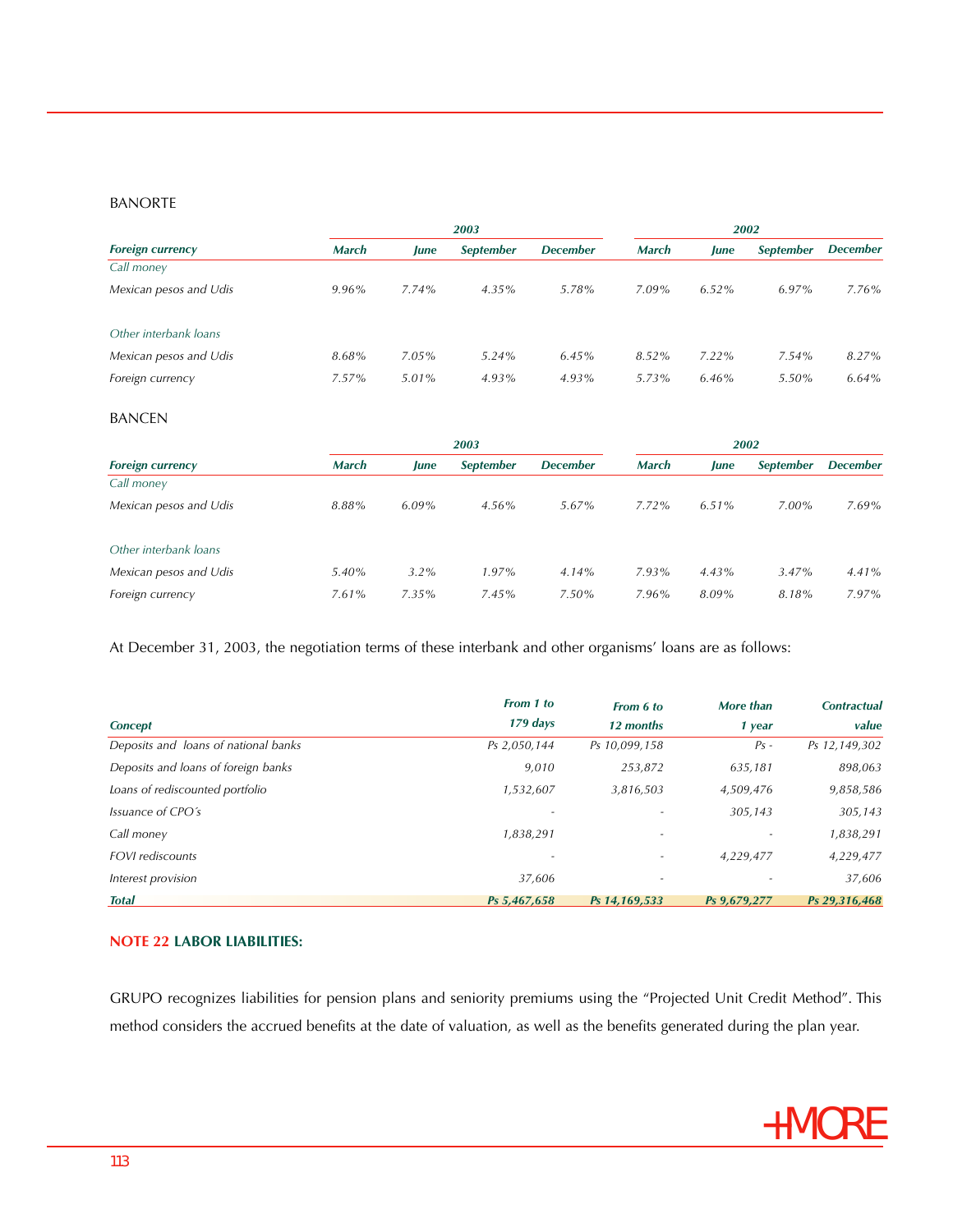*GRUPO FINANCIERO BANORTE S. A.DE C. V. AND SUBSIDIARIES CONSOLIDATED FOR THE YEARS ENDED DECEMBER 31,2003 AND 2002 (Amounts stated in thousands of Mexican pesos of December 2003 purchasing power, except as otherwise indicated, number of shares and per share amounts,debentures and exchange rates)*

The actuarial present value of benefit obligations and projected benefits as of December 31, 2003 and 2002, corresponding to the "Defined Benefit Pension and Seniority Premium Plan", determined by independent actuarial experts, is summarized below:

| <b>Seniority</b><br>premium<br>Ps 110,146<br>100,671 | <b>Medical</b><br><i>insurance</i><br>to retired<br>Ps 821,721<br>207,830 |                              |
|------------------------------------------------------|---------------------------------------------------------------------------|------------------------------|
|                                                      |                                                                           | <b>Total</b><br>Ps 1,474,010 |
|                                                      |                                                                           |                              |
|                                                      |                                                                           |                              |
|                                                      |                                                                           |                              |
|                                                      |                                                                           | 1,005,550                    |
| 9,475                                                | 613,891                                                                   | 468,460                      |
| 17,330                                               | (439, 282)                                                                | (516, 714)                   |
| 2,654                                                |                                                                           | 28,368                       |
|                                                      |                                                                           |                              |
| (31, 374)                                            | (13, 617)                                                                 | (74, 211)                    |
| $(Ps\ 1, 915)$                                       | Ps 160,992                                                                | (Ps 94,097)                  |
|                                                      |                                                                           |                              |

| Current benefit obligations<br>ЈΒА | 466 | hh.<br>51. |  |
|------------------------------------|-----|------------|--|
|                                    |     |            |  |

|                                                   | 2002             |                  |                  |              |  |
|---------------------------------------------------|------------------|------------------|------------------|--------------|--|
|                                                   |                  |                  | <b>Medical</b>   |              |  |
|                                                   | <b>Personnel</b> | <b>Seniority</b> | <i>insurance</i> |              |  |
| <b>Concept</b>                                    | pensions         | premium          | to retired       | <b>Total</b> |  |
| Projected benefits obligations (OBP)              | Ps 626,845       | Ps 103,629       | Ps 759,925       | Ps 1,490,399 |  |
| Plan assets at market value                       | 728,382          | 89,514           | 141,914          | 959,810      |  |
| Financial situation of the plans                  | (101, 537)       | 14,115           | 618,011          | 530,589      |  |
| Unamortized transitions (assets) liabilities      | (99,060)         | 17,642           | (458, 685)       | (540, 103)   |  |
| Unamortized prior services and plan amendments    | (5,371)          | 2,718            |                  | (2,653)      |  |
| Unrecognized loss                                 | (30, 688)        | (30, 872)        |                  | (61, 560)    |  |
| Projected net (assets) liabilities <sup>(1)</sup> | (Ps 236, 656)    | Ps 3,603         | Ps 159,326       | (Ps 73, 727) |  |

(1)GRUPO has a net accounting provision with a zero balance, since the same amount of the provision is invested in an external fund for an amount equal to Ps968,412 *(Ps943,123 in 2002), which helps face the aforementioned amount of obligations, in conformity with Statement D-3 of the IMPC. This last amount is recorded in within the item "Other Assets" (see Note 17).* 

*513,713*

Dismissal payments and direct labor costs are expensed in the year they are paid.

*Current benefit obligations (OBA)*

Labor obligations for pension plans presented in this note correspond to the defined benefit pension plan (the plan) in place prior to 2002, covering the personnel, which elected to remain in this plan.

*572,425*

*-*

*58,712*

*2003*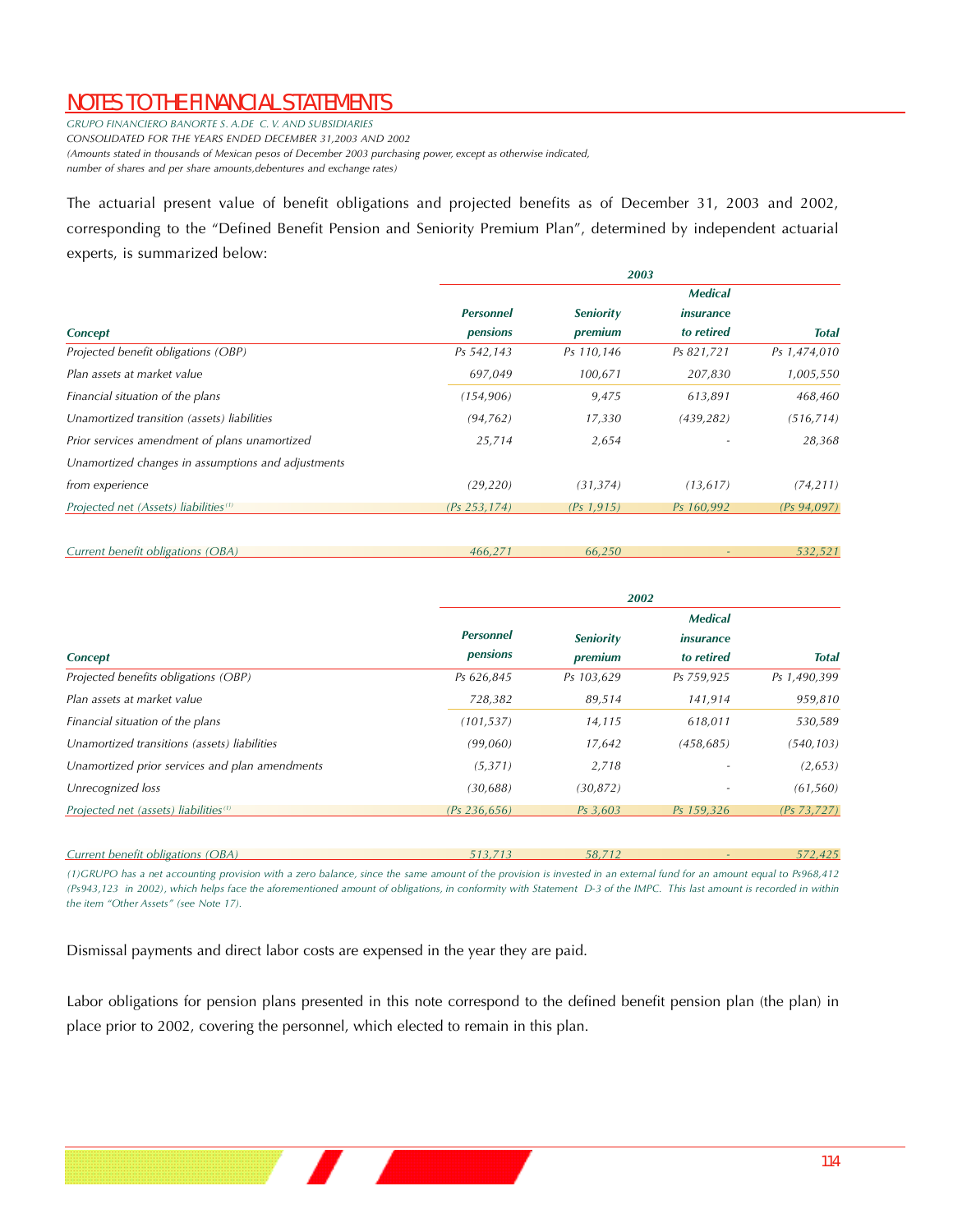Through this plan GRUPO contributes pre- established cash amounts to a specific investment fund. The benefits to employees consist of the sum of such contributions plus or minus the gains or losses in the administration of such funds. The responsibility of GRUPO in relation to such plan is limited to the payment of the specified contributions. Employees participating in this new plan register voluntarily. The amount of the defined contribution pension plan was Ps362,802 and Ps249,175, at December 31, 2003 and 2002, respectively. See Note 17.

Employees who elected to participate in the new defined contribution pension plan have the right to receive a benefit for prior services (50% of the benefit immediately and the remaining 50% over a 10-year period) The initial assignment of the benefit on prior services was financed by transferring from the defined benefit plan assets representing the reduction in liability due to the freezing of benefits, recognized under the guidelines of Statement D-3 of the MIPA.

Labor obligations from the defined contribution pension plan do not require an actuarial valuation in accordance with Statement D-3 of the MIPA, because the cost of this plan is equal to the contributions made in favor of the participants.

### **NOTE 23 OUTSTANDING SUBORDINATED DEBENTURES:**

On November 28, 2002, BANORTE issued, non-convertible, non-preferential, non-cumulative subordinated debentures, indexed to the U.S. dollar / Mexican peso exchange rate in the amount of Ps1,500,000 (Ps1,136,000 at nominal value) where Ps1,213,679 were placed with external parties. The terms of the debentures, include maturity in full in November 2012, with interest payable semiannually. Interest is at 8% for the first 6 years, adjusted within a range off 8 to 10% thereafter.

In a general extraordinary meeting held on June 16, 2003, the stockholders agree to decrease the total amount of the BANORTE 02D issue, to reach an amount of up to \$1,136,000 at face value, through the issuance of 11,360,000 subordinate debentures with face value of \$100 each. This decision is based on the seventh clause of the issuance act, which establishes that if the issuer does not place all its subordinate debentures within a maximum period of 161 days, as from the date of issuance, the securities not placed will be cancelled and will consequently reduced the amount of the issuance.

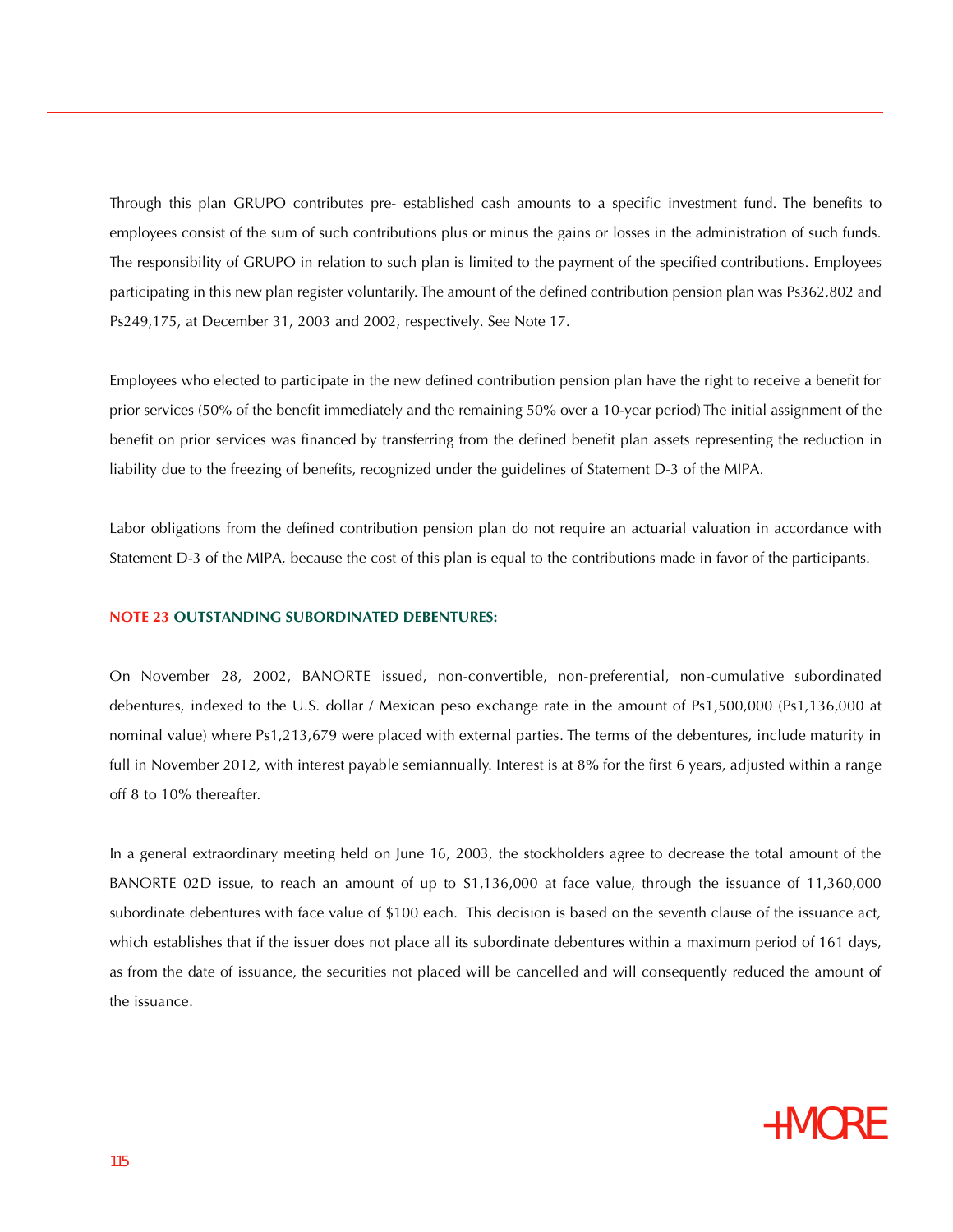*GRUPO FINANCIERO BANORTE S. A.DE C. V. AND SUBSIDIARIES CONSOLIDATED FOR THE YEARS ENDED DECEMBER 31,2003 AND 2002 (Amounts stated in thousands of Mexican pesos of December 2003 purchasing power, except as otherwise indicated, number of shares and per share amounts,debentures and exchange rates)*

On June 21, 2001, BANORTE issued, non-convertible subordinated debentures in the amount of 436,000 UDIs and equal to Ps1,461,473 (Ps1,301,000 nominal value) and are due June 2009. These debentures accrue interest at an 8% fixed annual real interest rate, with semi-annual interest payments and repayment of principal at the end of the 8-year term.

These issuances are summarized as follows:

|                                                                                                    | 2003         | 2002         |
|----------------------------------------------------------------------------------------------------|--------------|--------------|
| Issuance of debentures (BANORTE 02D), maturingn November 2012 and interest at an 8.00%             |              |              |
| annual rate for the first10 semesters. It will be reviewed on the fifth year, for the Remaining 10 |              |              |
| semesters and such rate should not be less than 8.00% and should not exceed 10.00% annual          |              |              |
| interest rate.                                                                                     | Ps 1,257,247 | Ps 1,213,679 |
| Issuance of debentures (BANORTE 01U), maturing June 2gfh009 and interest at an actual              |              |              |
| rate of annual 8.00% which will be maintained fixed during the effective term of the issuance.     | 1,461,473    | 1,461,473    |
| Accrued interest payable                                                                           | 12,468       | 12,093       |
|                                                                                                    | Ps 2,731,188 | Ps 2,687,245 |

For the years ended December 31, 2003 and 2002, interest expense related to these debentures totaled Ps213,309 and Ps124,537 respectively.

### **NOTE 24 CONTINGENCIES AND COMMITMENTS:**

As of December 31, 2003 and 2002, GRUPO had the following contingent obligations and commitments:

a. GRUPO has commitments due to the opening of irrevocable letters of credit, and other contingent obligations in the amount of and other contingent obligations in the amount of Ps18,541,284 at December 31, 2003 and Ps29,078,421 at December 31, 2002, respectively, which are recorded in memorandum accounts.

b. Severance payments to personnel deemed to have been without cause or death, under certain circumstances provided for in the Labor Law.

c. Prior period tax returns for differences that could result from an audit of the tax returns filed by GRUPO as a result differing interpretations of legal provisions between the GRUPO and the tax authorities.

d. There are suits and commitments filed against GRUPO for ordinary, civil, labor, commercial and other trials. In the opinion of the lawyers of GRUPO, as of December 31, 2003, the suits filed are considered unfavorable in the amount of Ps62,000 for which only Ps41,000 are provided for. Additionally, there are suits filed against the GRUPO for Ps14,000 in its role as fiduciary entity.

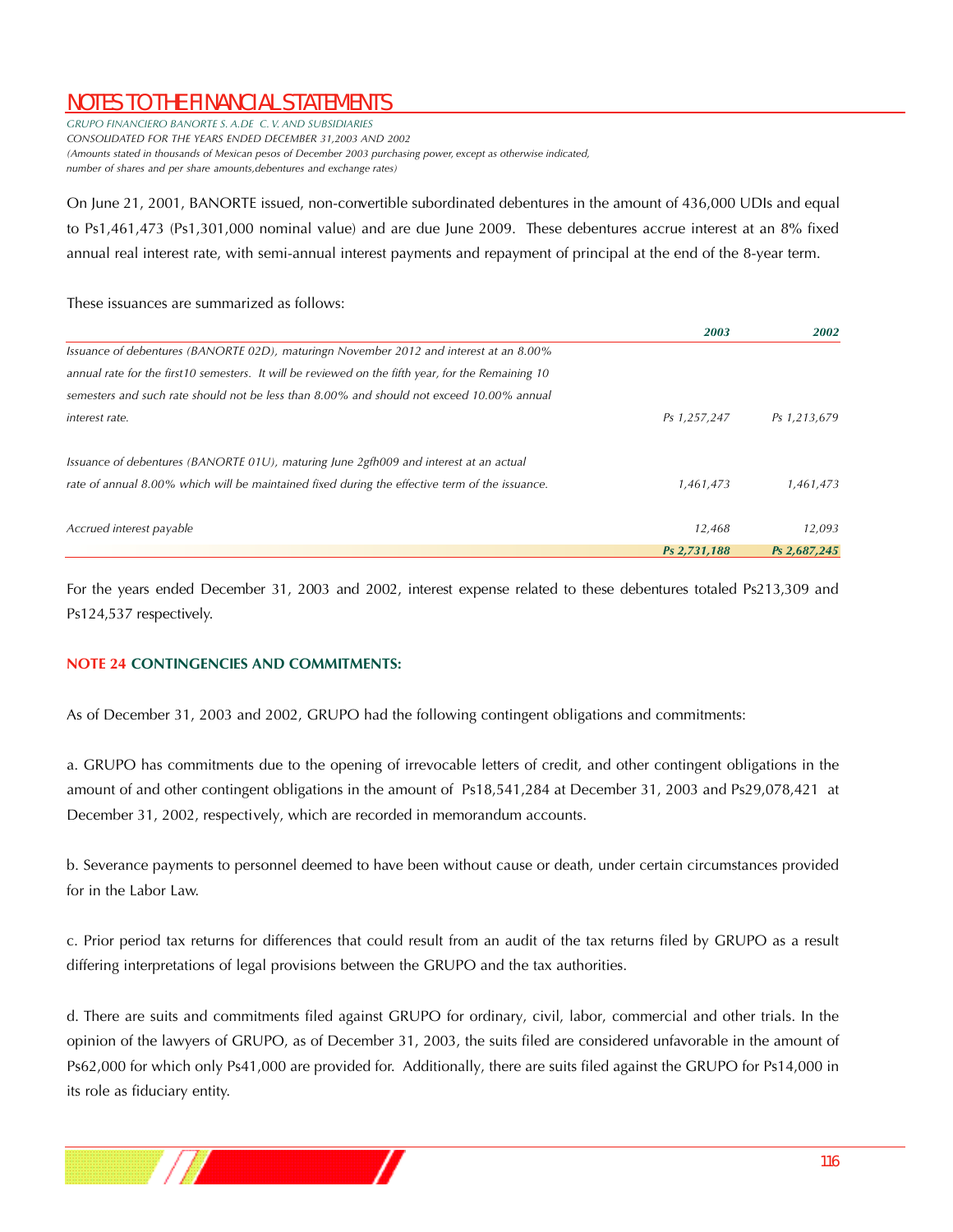e. There are transactions during the year between subsidiary companies and GRUPO, and in turn, transactions among the same subsidiary companies, in which tax authorities have the right to determine if they are stated at market value or at the value that would be fixed with independent parties in similar transactions.

f. At December 31, 2002, GRUPO had a writ of relief against the sentence execution from the trial promoted due to the succession of Mr. Manuel Lance de la Torre, against Afin Casa de Bolsa, S.A. de C.V. (today Casa de Bolsa Banorte, S.A. de C.V., Grupo Financiero Banorte), originated from the recognition of that succession as shareholder and owner of 7.832% of the stock package, as well as the dividend payment for the period from 1990 to 1994, legal expenses and costs and certain statutory rights.

At February 27, 2003, a District judge pronounced judgment, discontinuing the legal proceedings of the writ of relief filed by the plaintiff. In this sense, the legal area of GRUPO does not consider the sentence acquitting the writ of relief as admissible and it considers having sufficient elements to reach a favorable resolution before the corresponding courts.

At June 29, 2003, during a Board of Directors' Meeting, GRUPO communicated that on July 4, 2003 the GRUPO was granted protection by the federal justice so that the effects of the definitive sentence declared in the trial promoted by the Lance family was not executed with respect to the GRUPO. In such resolution, the court observed that Casa de Bolsa Banorte and the GRUPO are two different entities; therefore, all actions aiming to execute the sentence for the GRUPO are totally groundless, with which GRUPO is totally disentailed from the aforementioned trial without any change in its shareholding structure.

#### **NOTE 25 ASSETS AND LIABILITIES DENOMIN ATED IN FOREIGN CURRENCY AND UDIs:**

#### FOREIGN CURRENCY TRANSACTIONS

The amounts shown in this note are stated in thousands of US dollars.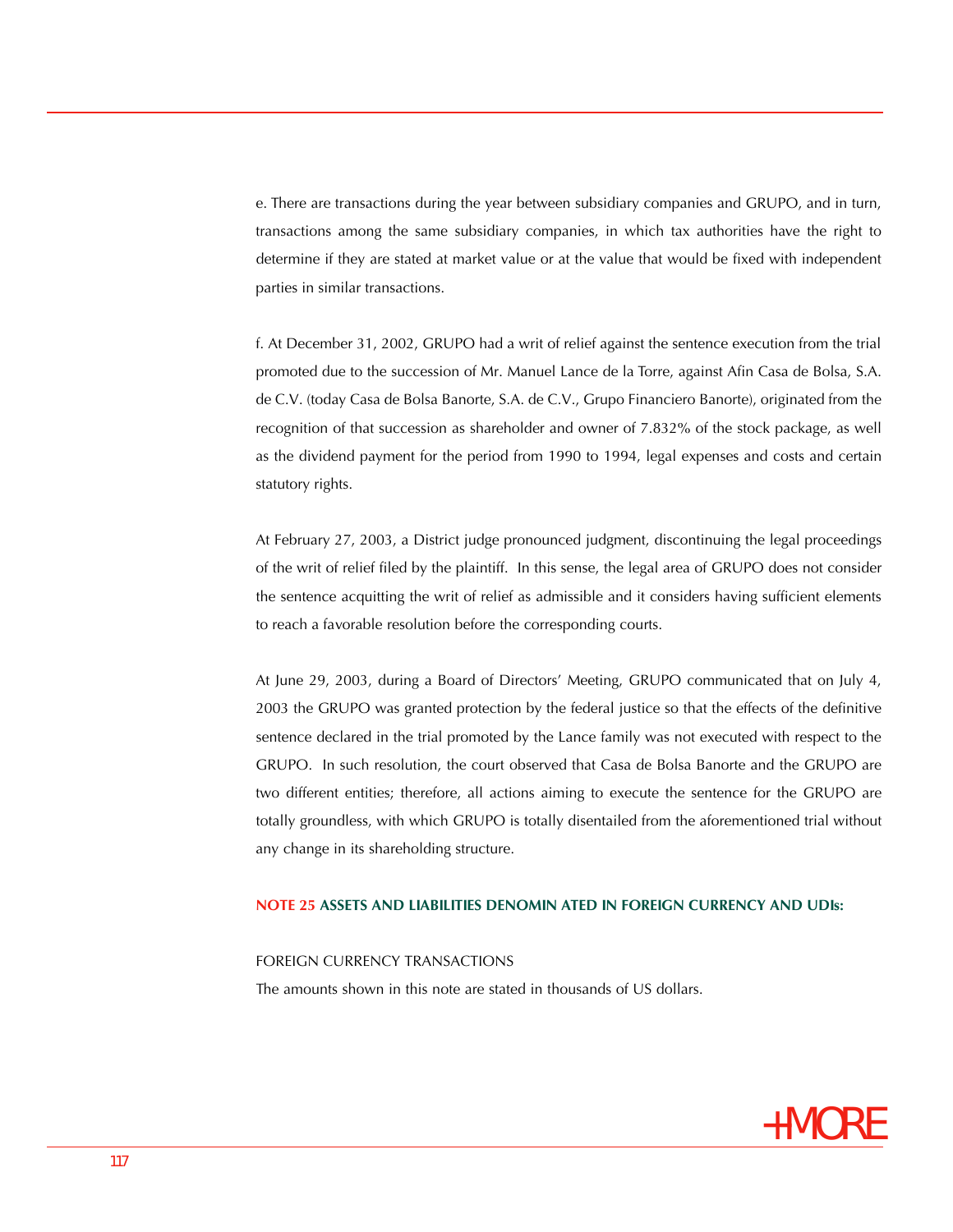*GRUPO FINANCIERO BANORTE S. A.DE C. V. AND SUBSIDIARIES CONSOLIDATED FOR THE YEARS ENDED DECEMBER 31,2003 AND 2002 (Amounts stated in thousands of Mexican pesos of December 2003 purchasing power, except as otherwise indicated, number of shares and per share amounts,debentures and exchange rates)*

The regulations of BANXICO set forth the following standards and limits for purposes of foreign currency transactions:

a. The short or long position in US dollars should be equivalent to a maximum of 15% of the GRUPO's net capital.

b. Permitted foreign currency denominated liabilities should not exceed 183% of the basic capital of the GRUPO.

c. The rules governing foreign currency transactions require maintaining a minimum level of liquid assets, in accordance with a calculation mechanism established by the BANXICO, based on the maturity date of the foreign currency transactions.

As of December 31, GRUPO had a foreign currency position denominated in US dollars, as summarized below:

|                       |           | <b>Thousands of US dollar</b> |  |  |
|-----------------------|-----------|-------------------------------|--|--|
|                       | 2003      | 2002                          |  |  |
| Assets                | 1,199,720 | 2,030,972                     |  |  |
| Liabilities           | 1,211,932 | 1,935,206                     |  |  |
| (Short) long position | (12,212)  | 95,766                        |  |  |

As of December 31, 2003 and 2002, the exchange rates set by the BANXICO for the valuation of liabilities was Ps11.2372 and Ps10.4393 per US dollar, respectively.

## TRANSACTIONS DENOMINATED IN UDIs

As of December 31, 2003 and 2002, the value of the UDI determined by the BANXICO and used by GRUPO to value its assets and liabilities denominated in UDIs was Ps3.352003 and Ps3.225778, respectively. At those same dates, GRUPO had assets and liabilities in UDIs as shown below:

|                       |           | <b>Thousands of UDIs</b> |
|-----------------------|-----------|--------------------------|
|                       | 2003      | 2002                     |
| Assets                | 200,332   | 1,972,162                |
| Liabilities           | 572,028   | 669,088                  |
| (Short) long position | (371,696) | 1,303,074                |

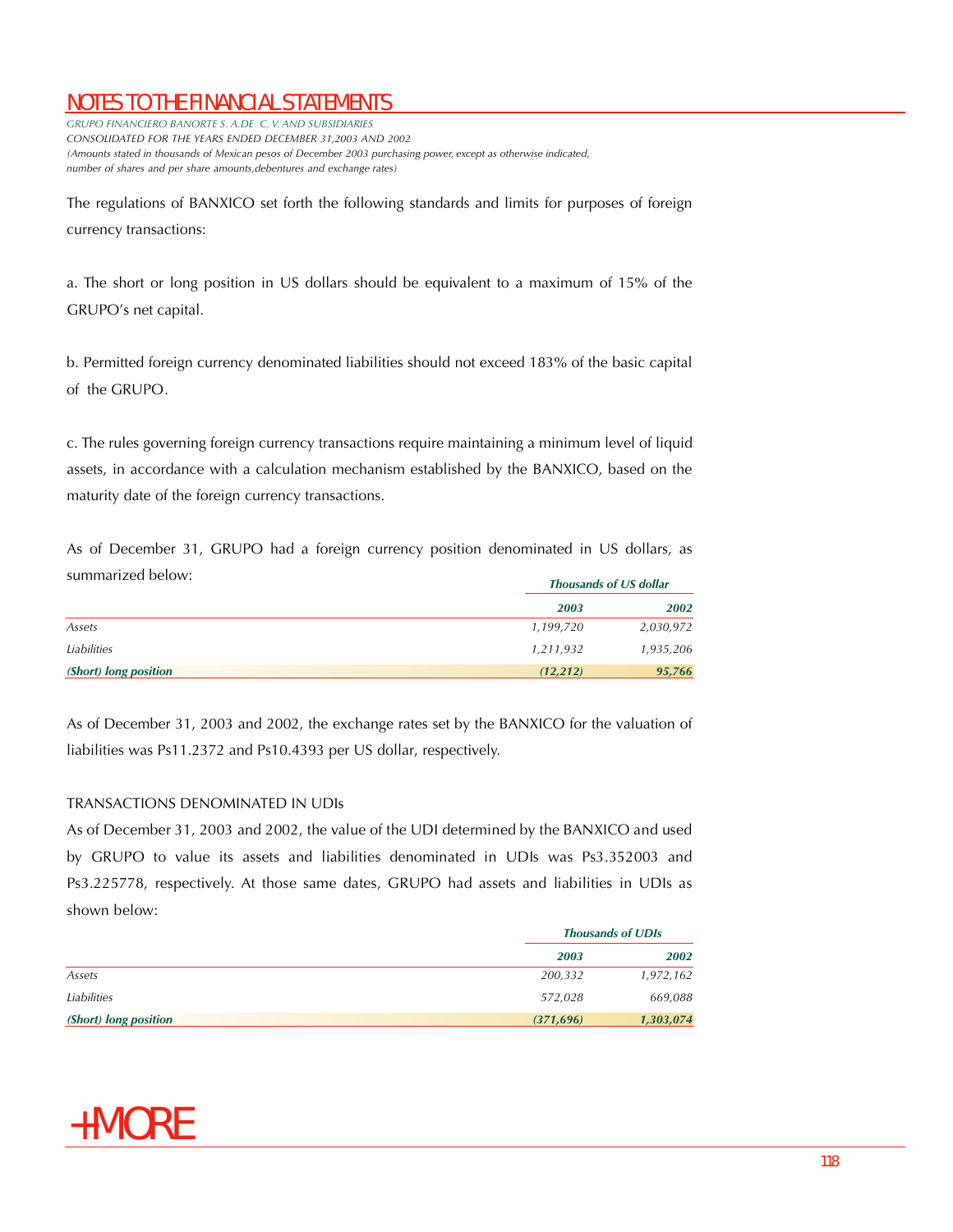#### **NOTE 26 STOCKHOLDERS' EQUITY:**

a. As of December 31, 2003, the fixed and variable capital stock of GRUPO was represented by 504,551,887 common Series "O" shares, with a par value of three pesos and fifty cents each, fully subscribed and paid. That capital stock is summarized below:

|                           |             | <b>Number of shares</b> |              | <b>Amount</b> |
|---------------------------|-------------|-------------------------|--------------|---------------|
| <b>Description</b>        | 2003        | 2002                    | 2003         | 2002          |
| Fixed capital stock       | 252,157,233 | 252,157,233             | Ps 882,550   | Ps 882,550    |
| Variable capital stock    | 252,394,654 | 247,768,891             | 883,381      | 867,191       |
| Increase from restatement |             |                         | 3,564,188    | 3,563,884     |
| <b>Total</b>              |             |                         | Ps 5,330,119 | Ps 5,313,625  |

GRUPO is required to should create a legal reserve fund by appropriating 5% of its earnings each fiscal year until that fund is equivalent to 20% of its capital stock.

Dividends paid will be exempt from income tax if they are paid out of the Net Taxable Income Account or "CUFIN" and will be subject to income tax at a 4.62% and 7.69% rate if they are paid out of the Reinvested CUFIN. Dividends paid in excess of the balance of such CUFIN are subject to a 49.25% and 47.06% if paid during 2004 and 2005, respectively. The resulting tax will be payable by GRUPO and may be credited against the income tax for the year or that of the two following years. Dividends paid will not be subject to any withholding.

In the event of capital stock reductions, any excess over capital contributions, the latter inflation-indexed in accordance with the procedures established by the Mexican Income Tax Law, is accorded the same tax treatment as dividends.

b. GRUPO, through the BANORTE, adopted a long-term incentive plan under a program denominated "Option plan for the purchase of shares" aimed at certain Executives and/or Directors appointed by the corresponding Committee. In accordance with this plan, a trust was constituted through a Mexican financial institution in charge of managing the share packages of GRUPO, which are acquired by the trust itself. The term for the Executives and/or Directors to begin exercising the share purchase option is as from the third year at 100%. It is important to mention that it is until the sixth year after their granting when they are reincorporated to the trust's capital in the event that the Executive chooses not to exercise the share purchasing option.

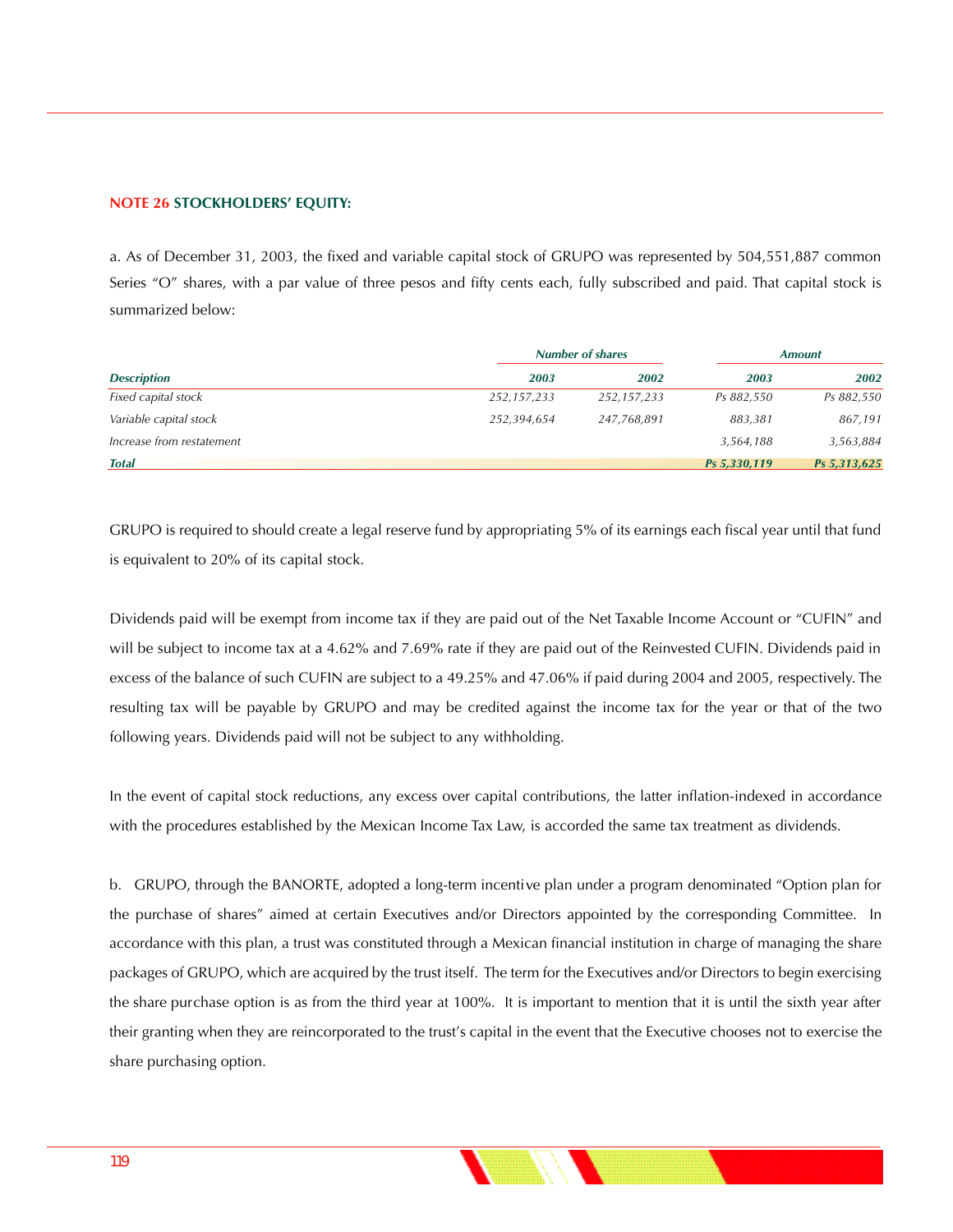*GRUPO FINANCIERO BANORTE S. A.DE C. V. AND SUBSIDIARIES CONSOLIDATED FOR THE YEARS ENDED DECEMBER 31,2003 AND 2002 (Amounts stated in thousands of Mexican pesos of December 2003 purchasing power, except as otherwise indicated, number of shares and per share amounts,debentures and exchange rates)*

Under the terms of this purchase option plan, the benefit for those Executives and/or Directors of the BANORTE shall be constituted by the difference existing between the initial assignment price and the price when the option is exercised.

BANORTE does not include the economic benefit arising from the purchase of shares through the aforementioned purchase option plan, in income for the year.

c. In conformity with the Bank Savings Protection Law, the IPAB will be in charge of Managing the Bank Savings Protection System, which will be gradually reformulated in conformity with transition mechanics guidelines established by the IPAB. The new bank savings protection system will be effective on December 31, 2005 at the latest and comprises, among other changes, that the protection to the public's raising should amount to 400,000 UDIs (Ps1.34 and Ps1.29 at December 31, 2003 and 2002, respectively), excluding, among others, the deposits payable to stockholders and high-rank bank officials.

The protection offered by IPAB to public's raising in the following years, is shown as follows:

|       | Maximum amount payable for |
|-------|----------------------------|
| Years | savers'deposits            |
| 2004  | 5 millions of UDIs         |
| 2005  | 400 thousands of UDIs      |

### **NOTE 27 CAPITALIZATION:**

The new standards issued by the BANXICO for calculating the capitalization index take into account the credit and market risk of the various assets, graded by the market risk and the credit risk.

Los índices de capitalización de las subsidiarias bancarias se resumen como sigue:

#### **a. BANORTE**

By considering only the credit risk, the capitalization index determined by the Bank at December 31, 2003 and 2002 reached 14.33% and 16.11, respectively, with a basic capital of 11.32% and 12.77%, respectively. By including market risks in the determination of assets weighted by risk, the total capitalization index of the Bank at December 31, 2003 and 2002 reached 10.90% and 14.21%, respectively, with a basic capital of 8.61% and 11.26%, respectively.

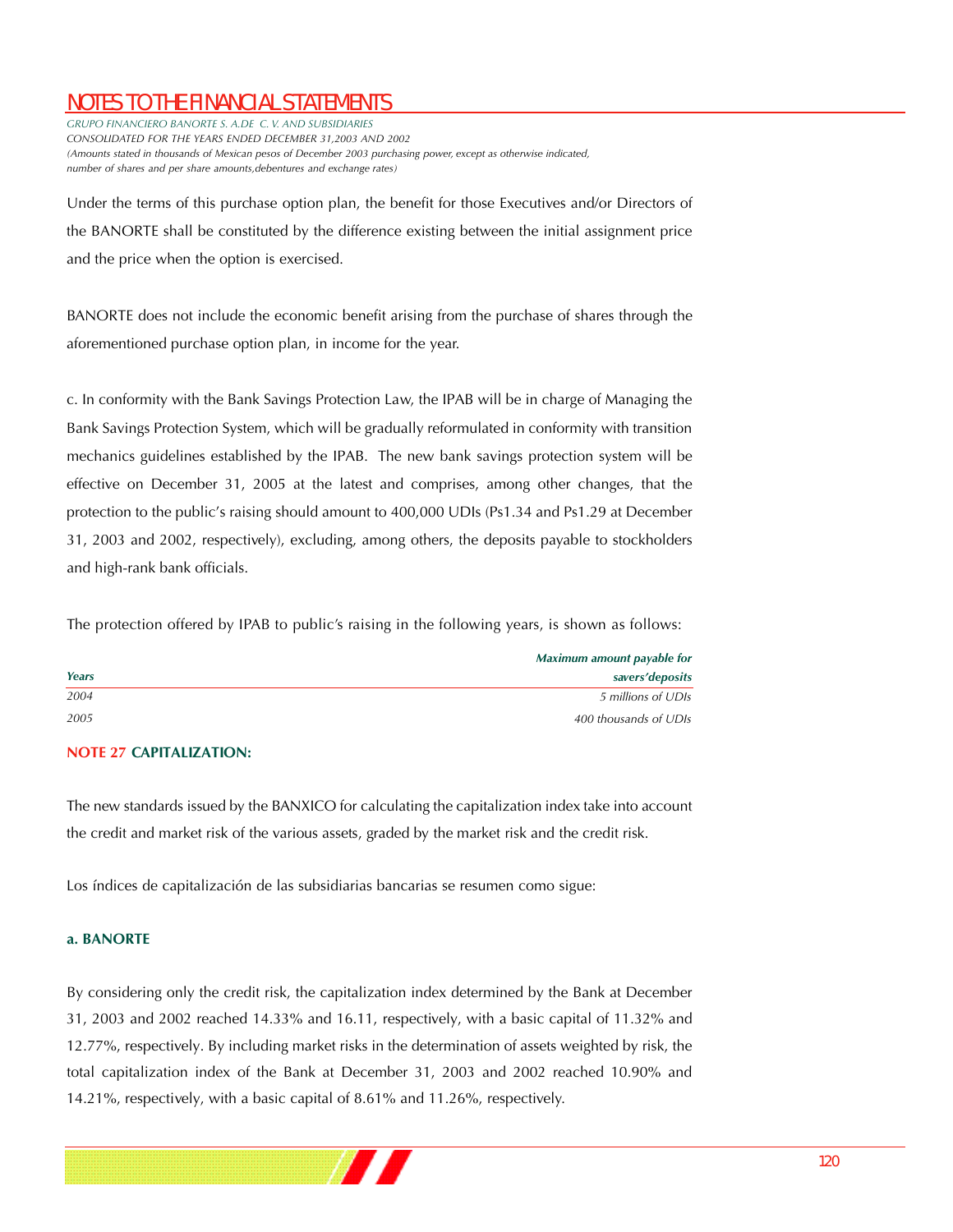Relevant events discussed in Note 2, including the merger with Bancrecer, affected the determination of net capital of the BANORTE as follows:

|                                    |                    | 2003              | 2002               |                   |  |
|------------------------------------|--------------------|-------------------|--------------------|-------------------|--|
|                                    |                    | <b>Credit and</b> |                    | <b>Credit and</b> |  |
| % of Assets under Risk             | <b>Credit risk</b> | market risk       | <b>Credit risk</b> | market risk       |  |
| Basic capital                      | $11.32\%$          | 8.61%             | $12.77\%$          | 11.26%            |  |
| Complementary capital              | $3.01\%$           | 2.29%             | $3.34\%$           | $2.95\%$          |  |
| <b>Net capital</b>                 | 14.33%             | 10.90%            | $16.11\%$          | 14.21%            |  |
| Assets subject to credit risk      |                    | Ps 81,883,534     |                    | Ps 69,275,838     |  |
| Assets subject to market risk      |                    | 25,835,748        |                    | 9,298,721         |  |
| <b>Total asset subject to risk</b> |                    | Ps 107,719,282    |                    | Ps 78,574,559     |  |

The quarterly behavior of the capitalization index and its components are shown below:

| <b>Concept</b>                                                 | <b>4002</b> | <b>1Q03</b> | <b>2O03</b> | <b>3O03</b> | 4Q03    |
|----------------------------------------------------------------|-------------|-------------|-------------|-------------|---------|
| Net capital / Assets subject to credit risk                    | 16.11%      | 15.88%      | 15.39%      | $15.24\%$   | 14.34%  |
| Net capital / Assets subject to credit and market risk         | 14.21%      | 13.84%      | 13.33%      | $13.12\%$   | 10.90%  |
| Liquidity = Liquid assets / liquid liabilities                 | 35.3%       | $45.4\%$    | 40.9%       | 46.9%       | 48.9%   |
| $Min =$ Quarterly financial margin / Average productive assets | $4.1\%$     | $4.3\%$     | $3.6\%$     | $3.6\%$     | $4.3\%$ |
| Operating efficiency                                           | $4.7\%$     | $4.5\%$     | $4.5\%$     | $4.7\%$     | $4.7\%$ |
| $ROE = Net$ quarterly income / Average stockholders' equity    | 16.1%       | $14.1\%$    | $6.8\%$     | $12.7\%$    | 11.4%   |
| $ROA = Net$ quarterly income / Total average assets            | $0.7\%$     | $0.6\%$     | $0.3\%$     | $0.6\%$     | $0.5\%$ |

#### **b. BANCEN**

By considering only the credit risk, the capitalization index determined by the BANCEN at December 31, 2003 and 2002 reached 107.28% and 26.01, respectively, with a basic capital of 106.03% and 25.88%, respectively. By including market risks in the determination of assets weighted by risk, the total capitalization index of the BANCEN at December 31, 2001 and 2002 reached 66.79% and 19.61%, respectively, with a basic capital of 66.01% and 19.51%, respectively. The index exceeds the legal requirements for both years.

Relevant events discussed in Note 2, including the merger with Bancrecer, affected the determination of net capital of the BANCEN as follows:

|                                     |                    | 2003              | 2002               |                   |  |
|-------------------------------------|--------------------|-------------------|--------------------|-------------------|--|
|                                     |                    | <b>Credit and</b> |                    | <b>Credit and</b> |  |
| <b>Risk assets %</b>                | <b>Credit risk</b> | market risk       | <b>Credit risk</b> | market risk       |  |
| Basic capital                       | 106.03%            | 66.01%            | 25.88%             | 19.51%            |  |
| Complementary capital               | 1.25%              | $0.78\%$          | $0.13\%$           | $0.09\%$          |  |
| <b>Net capital</b>                  | 107.28%            | 66.79%            | $26.01\%$          | 19.60%            |  |
| Assets subject to credit risk       |                    | Ps 2,278,931      |                    | Ps 7,153,812      |  |
| Assets subject to market risk       |                    | 1,381,566         |                    | 2,334,712         |  |
| <b>Total assets subject to risk</b> |                    | Ps 3,660,497      |                    | Ps 9,488,524      |  |

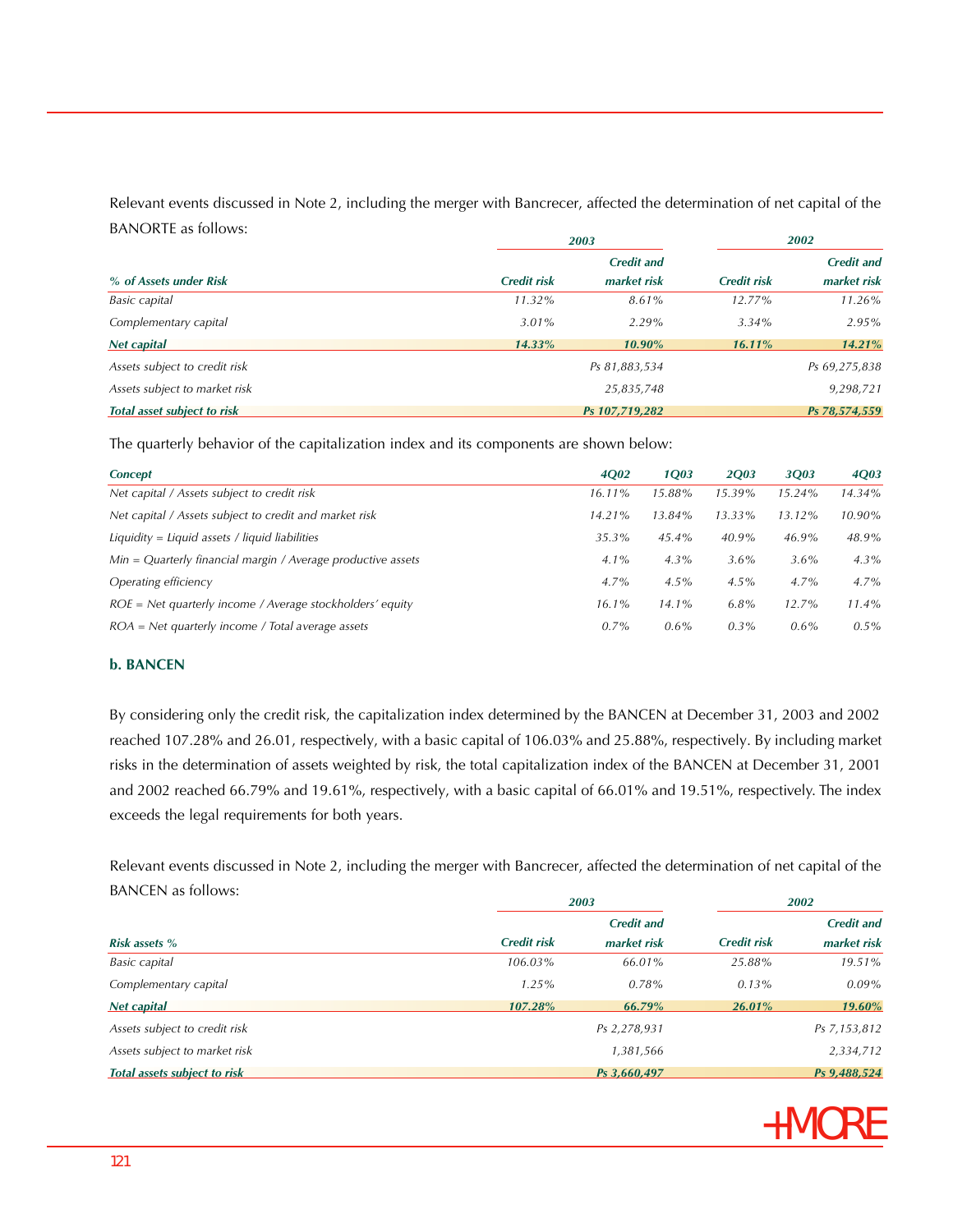*GRUPO FINANCIERO BANORTE S. A.DE C. V. AND SUBSIDIARIES CONSOLIDATED FOR THE YEARS ENDED DECEMBER 31,2003 AND 2002 (Amounts stated in thousands of Mexican pesos of December 2003 purchasing power, except as otherwise indicated, number of shares and per share amounts,debentures and exchange rates)*

The behavior by quarter of the capitalization index and its components is shown below:

| <b>Concept</b>                                                   | <b>4002</b> | <b>1O03</b> | <b>2O03</b> | <b>3Q03</b> | <b>4O03</b> |
|------------------------------------------------------------------|-------------|-------------|-------------|-------------|-------------|
| Net capital / Assets subject to credit risk                      | 26.01%      | 31.09%      | 37.70%      | 47.99%      | 107.28%     |
| Net capital / Assetsw subject to credit and market risk          | 19.61%      | 11.29%      | 15.06%      | 18.20%      | 66.79%      |
| Liquidity = Liquid assets / Liquid liabilities                   | 178.70%     | 249.60%     | 365.00%     | 395.40%     | 114.90%     |
| Financial margin / Average productive assets                     | $8.9\%$     | $0.1\%$     | $2.3\%$     | $6.6\%$     | $(1.9\%)$   |
| Operating efficiency                                             | $12.4\%$    | $12.5\%$    | $12.4\%$    | $12.6\%$    | 13.6%       |
| $ROE = Net$ income for the quarter /average stockholders' equity | $6.4\%$     | $20.3\%$    | $37.2\%$    | 24.4%       | 29.9%       |
| $ROA = Net$ income for the quarter / Total average assets        | $3.6\%$     | $12.3\%$    | 23.9%       | $17.1\%$    | 22.1%       |

During 2003, BANCEN's Management decided to assign money desk transactions (repo transactions and traditional deposits) to BANORTE, consequently, the capitalization index changed significantly with respect to its market risk.

The net capital calculations and requirement are performed during the first week after the closing of each quarter with information at that same date, in order to determine how changes occurred in the capital structure have an impact on the financial ratios and the position of such capital. The aforementioned information is filed before the Risk Policies Committee, which analyzes and determines the feasibility of the new plans and/or investment projects.

### **NOTE 28 COMPREHENSIVE INCOME (LOSS):**

In conformity with the new Statement B-4 issued by the IMCP, comprehensive income (loss) for the years ended December 31, 2003 and 2002, is summarized below:

|                                              | 2003         | 2002           |
|----------------------------------------------|--------------|----------------|
| Net income, as shown in statement of income  | Ps 2.218.490 | Ps 2.094.744   |
| Gain (loss) from holding non-monetary assets | (90.347)     | 96.252         |
| <b>Comprehensive income</b>                  | Ps 2.128.143 | $Ps$ 2,190,996 |

### **NOTE 29 NET EARNINGS PER SHARE:**

As provided for by Statement B-14, "Earnings per share", issued by the MIPA, earnings per share were calculated as follows:

The earnings per share determined on the above, basis were:

|                                                                     |                 | 2003        |                 |                 |  |
|---------------------------------------------------------------------|-----------------|-------------|-----------------|-----------------|--|
|                                                                     |                 | Weighted    |                 |                 |  |
|                                                                     |                 | average of  | <b>Earnings</b> | <b>Earnings</b> |  |
|                                                                     | <b>Earnings</b> | shares      | per share       | per share       |  |
| Earnings from continuing operations attributable to paid-in capital | Ps 2,218,490    | 501,892,512 | Ps 4.4202       | Ps 4.0323       |  |
| Net earnings per share                                              | 2,218,490       | 501,892,512 | 4.4202          | 4.0323          |  |
| Diluted earnings per share                                          | 2,218,490       | 501,892,512 | 4.4202          | 4.0323          |  |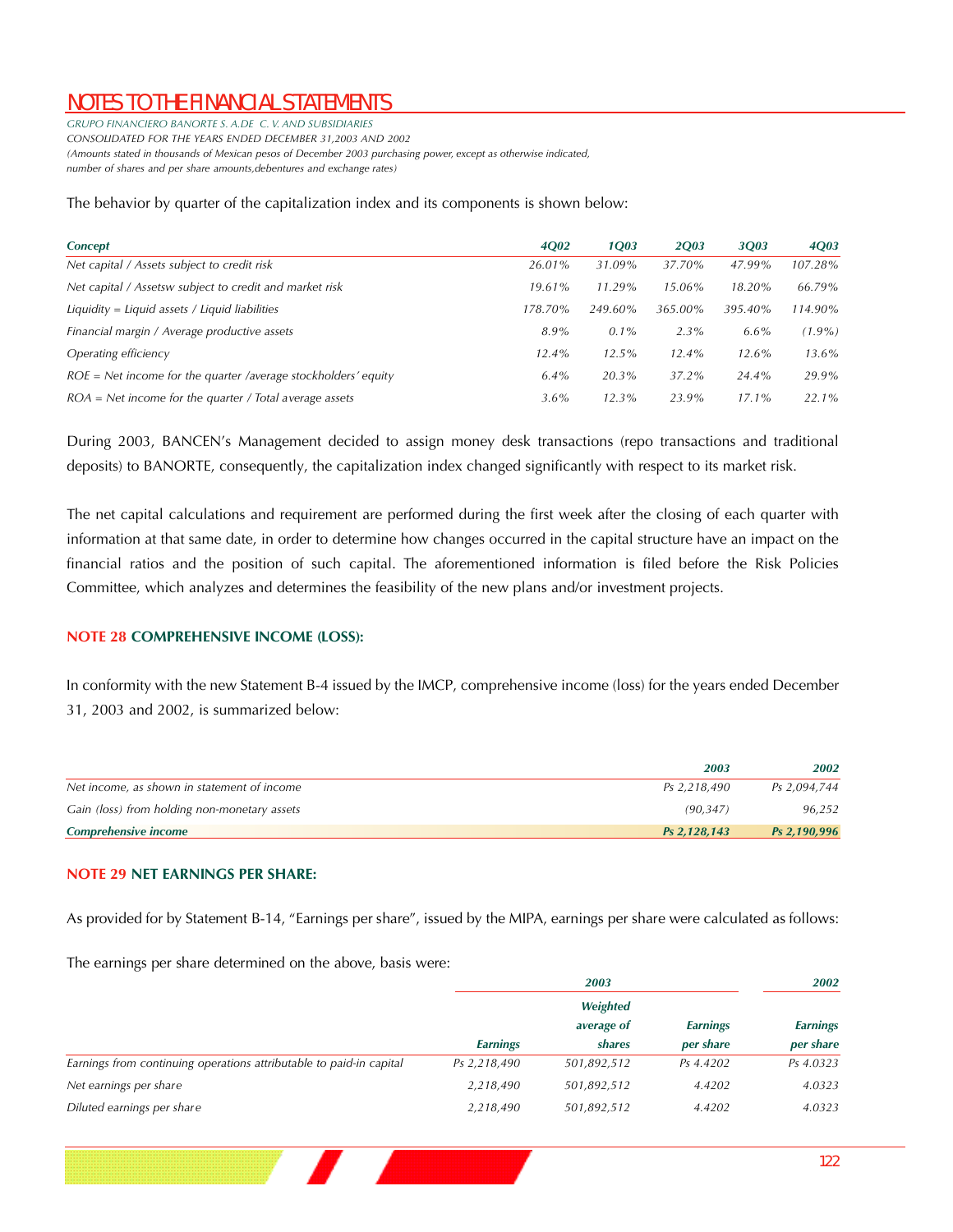### **NOTE 30 INCOME TAX, EMPLOYEES' PROFIT SHARING AND ASSET TAX:**

#### **a. Income Tax**

GRUPO and its subsidiaries are subject to income tax, which is calculated by considering certain impacts of inflation as taxable or deductible. Those impacts involve depreciation calculated on values in constant pesos, which allow for deducting current costs. Furthermore, the impact of inflation on certain assets and monetary assets and liabilities is taxed or deducted by using the inflationary component. The income tax rate in effect was 34% on the taxable income. GRUPO has to pay 30% income tax every year and the remaining earnings are distributed. This remainder is recorded as a long-term liability.

#### **b. Tax loss carryforwards**

GRUPO and its consolidated subsidiaries have tax loss carryforwards that are indexed in this fiscal year in which they are realized. Those tax loss carryforwards can be realized against taxable income in a period not exceeding 10 years. The restated amount of those tax loss carryforwards at the date of the financial statements are the following:

|                                      | <b>Tax loss</b> |
|--------------------------------------|-----------------|
| <b>Entity</b>                        | carryforwards   |
| Banco del Centro, S. A.              | Ps 3,818,915    |
| Banco Mercantil del Norte, S.A.      | 2,961,898       |
| Arrendadora Banorte, S. A.de C. V.   | 1,008,370       |
| Almacenadora Banorte, S. A. de C. V. | 132,024         |
|                                      | Ps 7,921,207    |

#### **c. Asset tax**

GRUPO and its subsidiaries are subject to asset tax, which is calculated by applying a 1.8% rate to the average of fixed assets and deferred charges, reduced by the average of the debts incurred to acquire those assets. The amount paid during the year was immaterial.

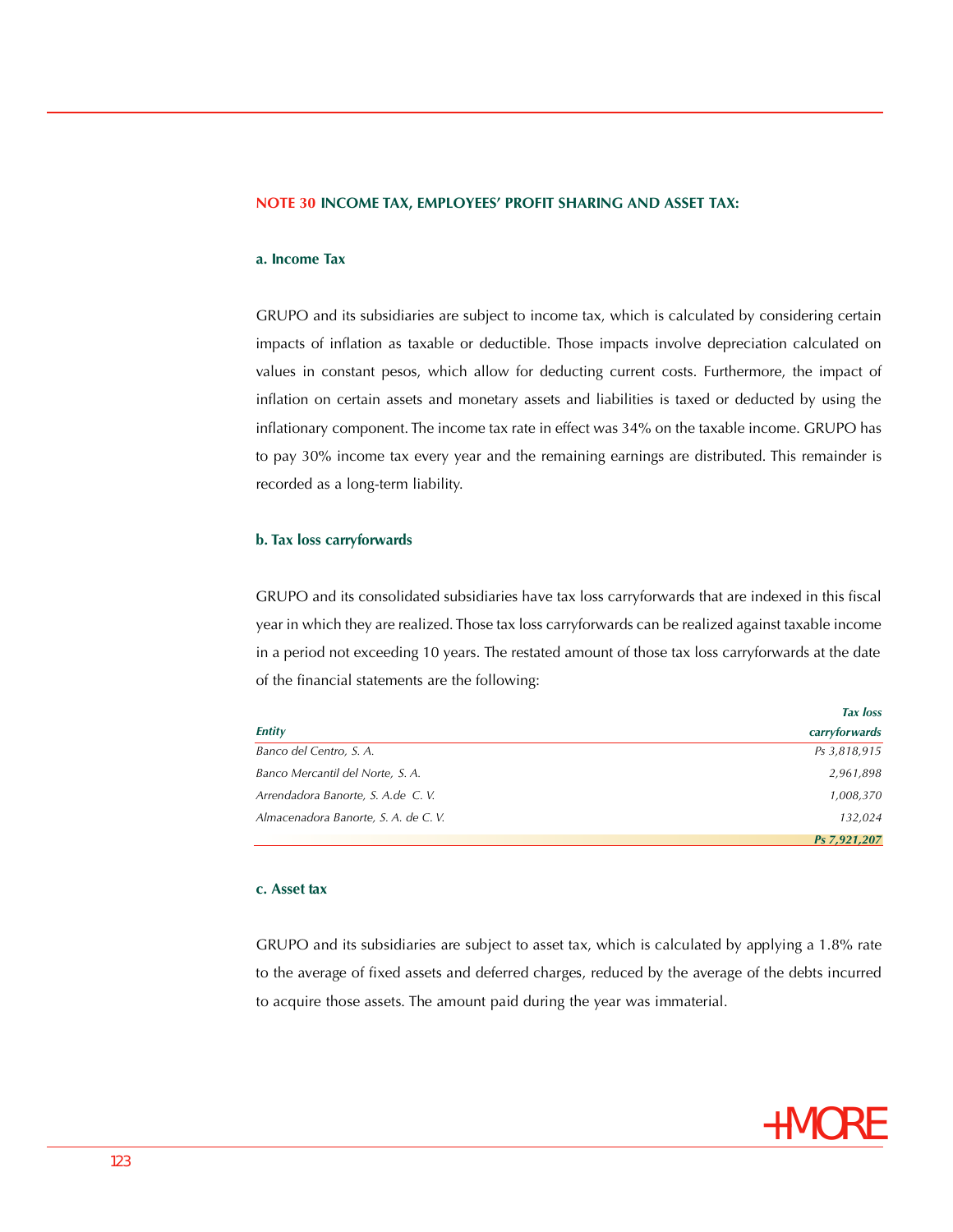*GRUPO FINANCIERO BANORTE S. A.DE C. V. AND SUBSIDIARIES CONSOLIDATED FOR THE YEARS ENDED DECEMBER 31,2003 AND 2002 (Amounts stated in thousands of Mexican pesos of December 2003 purchasing power, except as otherwise indicated, number of shares and per share amounts,debentures and exchange rates)*

### **d. Employees' profit sharing**

 $\overline{\phantom{a}}$ 

Employees' profit sharing is calculated in accordance with taxable income, considering tax depreciation at historical values, therefore the inflationary component is not considered.

#### **NOTE 31 MEMORANDUM ACCOUNTS:**

The balance of this item is summarized as shown below:

| Transactions for account of third parties   | 2003           | 2002           |
|---------------------------------------------|----------------|----------------|
| Customer banks (current accounts)           | Ps 4,691       | Ps 2,205       |
| Liquidation of customer transactions        | (7,660)        | 14,107,829     |
| Securities of customers received in custody | 147, 164, 492  | 129,998,524    |
| Customer repo transactions                  | 17,319,998     | 26,612,963     |
| Purchase transaction (option price)         | 8,568          | 57,031         |
| Administrative trusts                       | 2,383,610      | 1,574,726      |
|                                             | Ps 166,873,699 | Ps 172,353,278 |

| <b>Transactions for own account</b>                               | 2003           | 2002           |
|-------------------------------------------------------------------|----------------|----------------|
| Guarantees given                                                  | Ps 32,400      | $Ps -$         |
| Other contingent liabilities                                      | 17,729,553     | 28,204,396     |
| Opening of irrevocable credits                                    | 779,331        | 874,025        |
| Amounts committed in transactions with FOBAPROA                   | 6,741,366      | 5,974,481      |
| Asset deposits                                                    | 683,679        | 482,246        |
| Securities of the company delivered in custody                    | 228,621        | 194,461        |
| Government securities of the company in custody                   | 610            | 390            |
| Assets in trust or mandate                                        | 82,327,395     | 84,857,466     |
| Assets in custody or administration                               | 108,986,483    | 132,559,778    |
| Investments of the funds of the retirement savings system         | 247,233        | 1,610,288      |
| Investment banking transactions for account of third parties, net | 54,850,273     | 76,409,217     |
| Amounts contracted in derivative instruments                      | 10,418,607     | 4,959,805      |
|                                                                   | Ps 283,025,551 | Ps 336,126,553 |

| <b>Repo transactions</b>                       | 2003          | 2002           |
|------------------------------------------------|---------------|----------------|
| Securities receivable under repo agreements    | Ps 87,469,604 | Ps 214,653,077 |
| Less: Payables under repo agreements           | 87,660,268    | 214,615,486    |
|                                                | (Ps 190, 664) | Ps 37,591      |
| Receivables under repo agreements              | Ps 18,574,342 | Ps 146,819,033 |
| Less: Securities payable under repo agreements | 18,547,482    | 146,811,985    |
|                                                | Ps 26,860     | Ps 7,048       |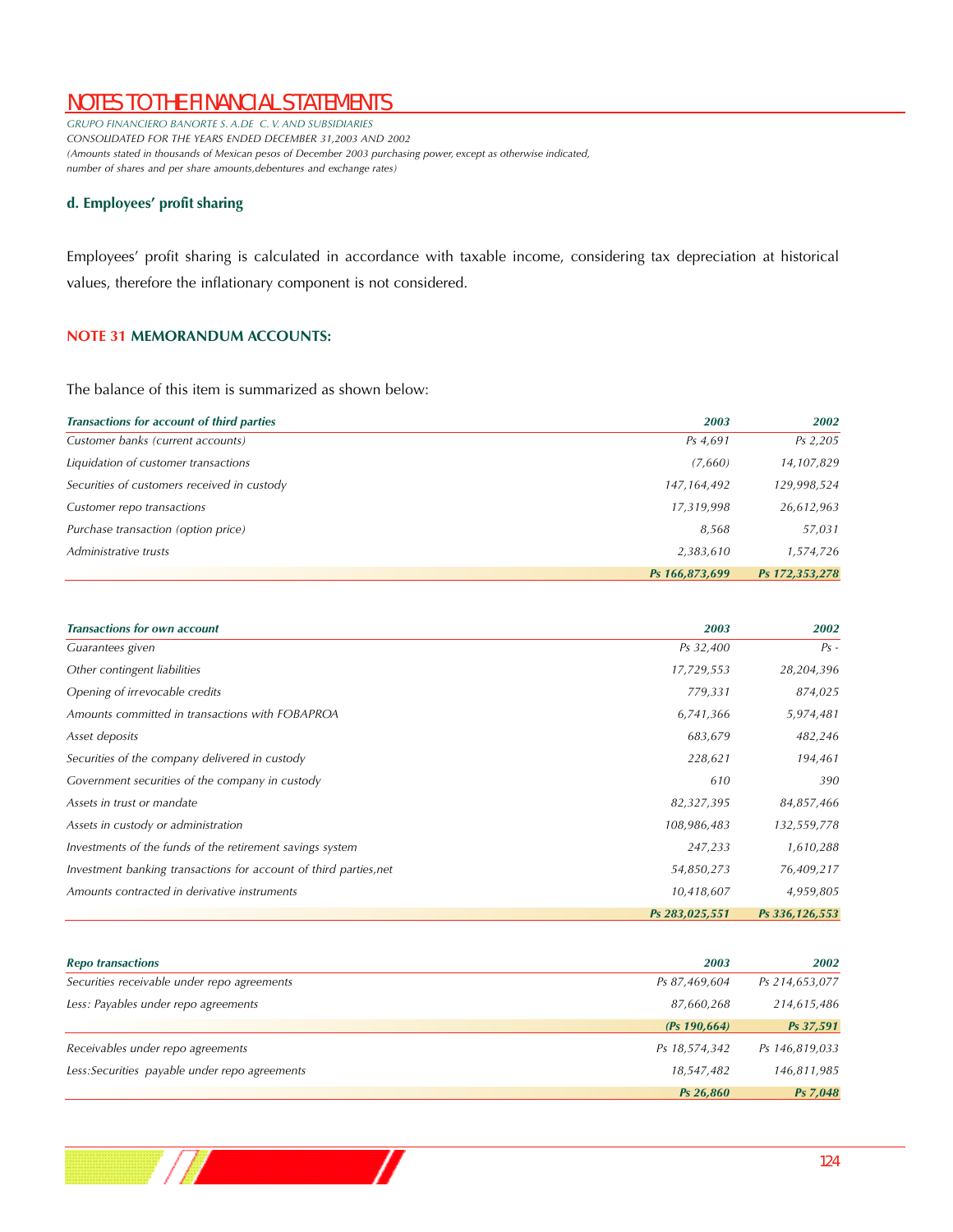### **NOTE 32 SECURITIZATION:**

GRUPO, through the BANORTE has undertaken securitization operations whereby the rights on specified future U.S. dollar remittances have been transferred to a trust and in turn, the trust has issued securities to be placed among the investing public. The foregoing results in the right to the yields or proceeds of the sale of the assets traded (securitization), which is found within the cash and cash equivalents item (see Note 6) as a restricted asset.

Certificates of GRUPO have been placed on the international capital markets. At year-end, the balances thereof amounted to Ps305,143 in 2003 and Ps566,070 in 2002, respectively, equivalent to US\$27,155 thousand in 2003 and US\$51,985 thousand in 2002, respectively. These securitizations allow the Bank to obtain long-term financing in US dollars, in reliance on the cash flows from the US dollar remittances acquired from its customers through the branch network.

The U.S. dollar remittances and cash flows derived therefore belong to a trust established in New York in favor of the foreign investors. The terms of the certificates issued ("CPOs") (backed by the securitized remittances) mature in the year 2006. They were originally for seven years and monthly installments of principal are paid. However, certain covenants must be complied with: coverage of remittance deposits should not fall below a 5 to 1 ratio for more than 3 months in a given year; if this occurred it could result in the advance cancellation of the financing.

The main characteristics of these securitizations are summarized below:

|                                                                     | 2003       | 2002       |
|---------------------------------------------------------------------|------------|------------|
| CPOs - Series 1999-2A that cover 300 certificates                   |            |            |
| with a face value amounting US\$ 250,000 each (US\$75 million)      |            |            |
| payable in a 5-year term at a fixed interest rate of 8.94%          | Ps 142,368 | Ps 357,043 |
| CPOs - Series 1999-2B that cover 100 certificates with a face value |            |            |
| amounting US\$ 250,000 each (us\$25 million) payable in a 7-year    |            |            |
| term at a fixed interest rate of 9.49%                              | 161,606    | 206,879    |
| Accrued interest payable                                            | 1.169      | 2.148      |
|                                                                     | Ps 305.143 | Ps 566.070 |

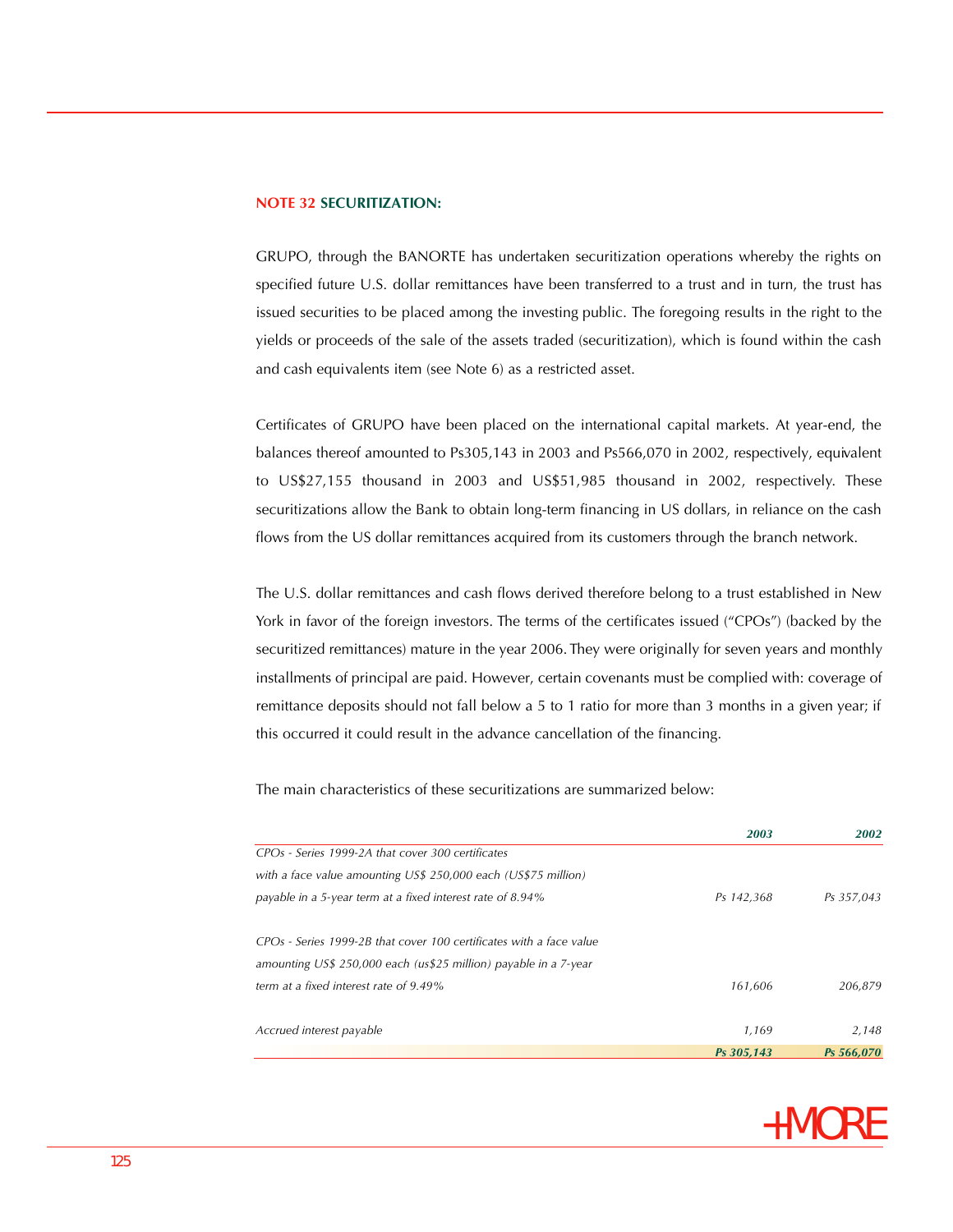*GRUPO FINANCIERO BANORTE S. A.DE C. V. AND SUBSIDIARIES CONSOLIDATED FOR THE YEARS ENDED DECEMBER 31,2003 AND 2002 (Amounts stated in thousands of Mexican pesos of December 2003 purchasing power, except as otherwise indicated, number of shares and per share amounts,debentures and exchange rates)*

GRUPO recognized interest expense in connection with these securitizations in the amount of Ps40,263 in 2003 and Ps94,152 in 2002, respectively.

### **NOTE 33 RISK MANAGEMENT:**

The Chief Risk Office is responsible for identifying, measuring, monitoring and reporting the various types of risk to which the GRUPO is exposed..

The Chief Risk Office reports to the Chief Executive Officer of GRUPO, thereby complying with the provisions of Circular 1423, with regard to the independence of the Business Areas.

In order to maintain appropriate Risk Management, GRUPO has Corporate Bodies that set forth risk policies and strategies and that further follow-up thereon by properly overseeing their performance.

The Risk Policy Committee was established within those Corporate Bodies. In turn, the Institution has the following operating committees:

- Credit Committee
- Recovery Committee
- Treasury Committee
- Assets and Liabilities Committee
- Products Committee
- Technology and Operations Committee
- Fiduciary Business Committee
- Communication and Control Committee

The Chief Risk Office channels the Risk Management efforts of the following management offices:

- Credit Risk Management;
- Market Risk Management;
- Operations Risk Management; and
- Risk Policies.

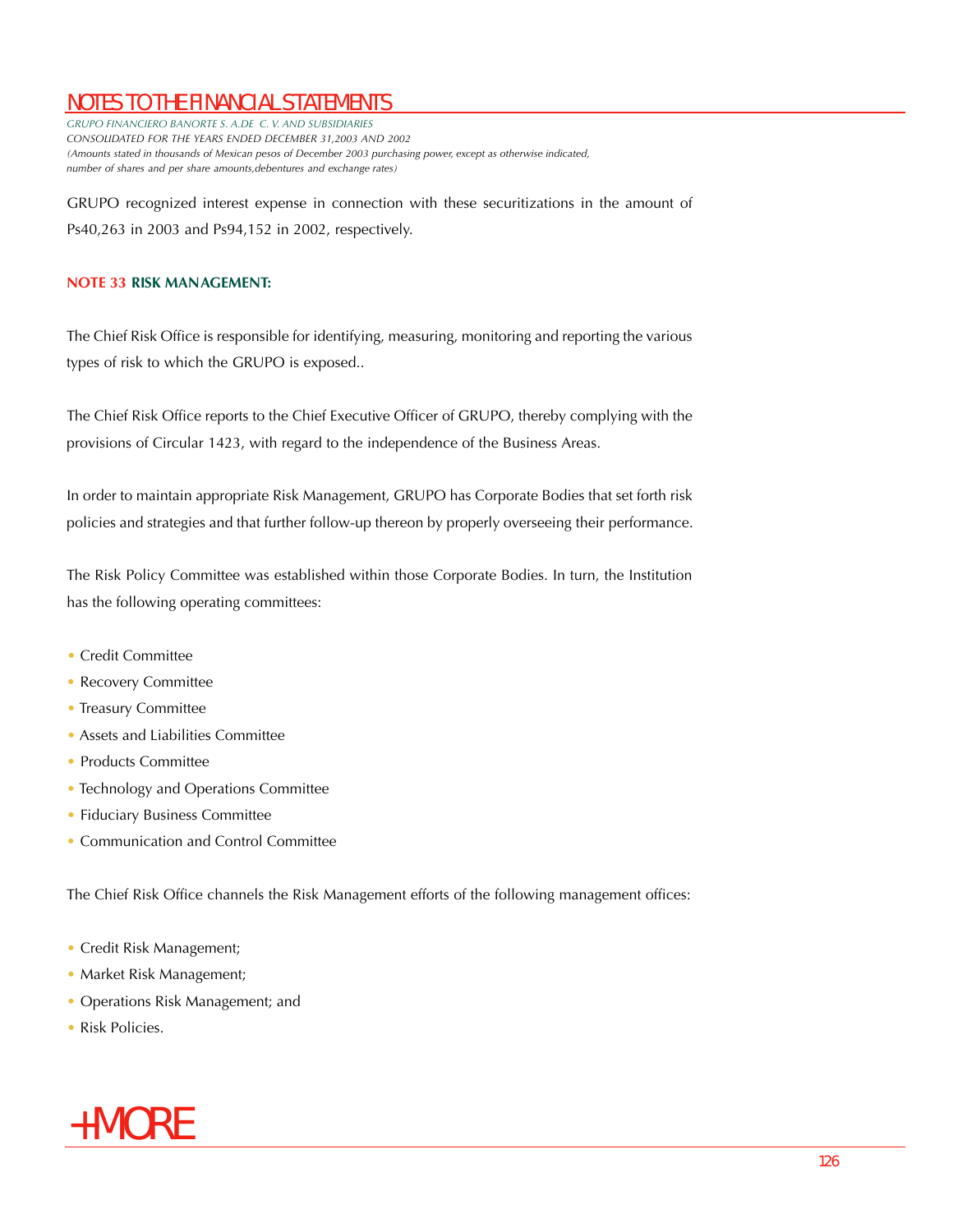At present, GRUPO has methodologies for risk management in its various areas such as credit, legal, liquidity, market and operations.

The main objectives of the Chief Risk Office are summarized below:

- Standardize risk control and measurement; •
- Protect the institution's capital against unexpected losses from market transactions, credit bankruptcies and operating risks; •
- Develop valuation models for the different types of risks; •
- Establish procedures to optimize the loan portfolio management and •
- Make a diagnosis based on Risk Management, availability and quality of risk information. •

GRUPO has divided risk evaluation and management as follows:

1. **Credit risk** : Volatility of income due to potential loan losses from unpaid balances of creditors or counterparties.

2. **Market risk** : Volatility of income due to changes in the market which influence the valuation of positions on asset and liability operations or those resulting in contingent liabilities, such as: interest rates, exchange rates, price indexes, etc.

3. **Operating risk** : The potential loss due to failures or deficiencies in information systems, in internal controls or due to mistakes in the processing of operations.

4. **Liquidity risk**: The potential loss due to the impossibility to renew liabilities or to contract others in normal conditions for GRUPO, due to the advanced or forced sale of assets at unusual discounts in order to face its obligations.

5. **Legal risk**: The potential loss due non-compliance with applicable legal and administrative rules, the issuance of unfavorable administrative and judicial resolutions and the application of fines, in connection with GRUPO's operations.

In December 2000, GRUPO concluded the implementation of the regulations established in Circular 1423 issued by the COMMISSION. The Board of Directors approved, in turn, the corresponding Risk Policies Manual.

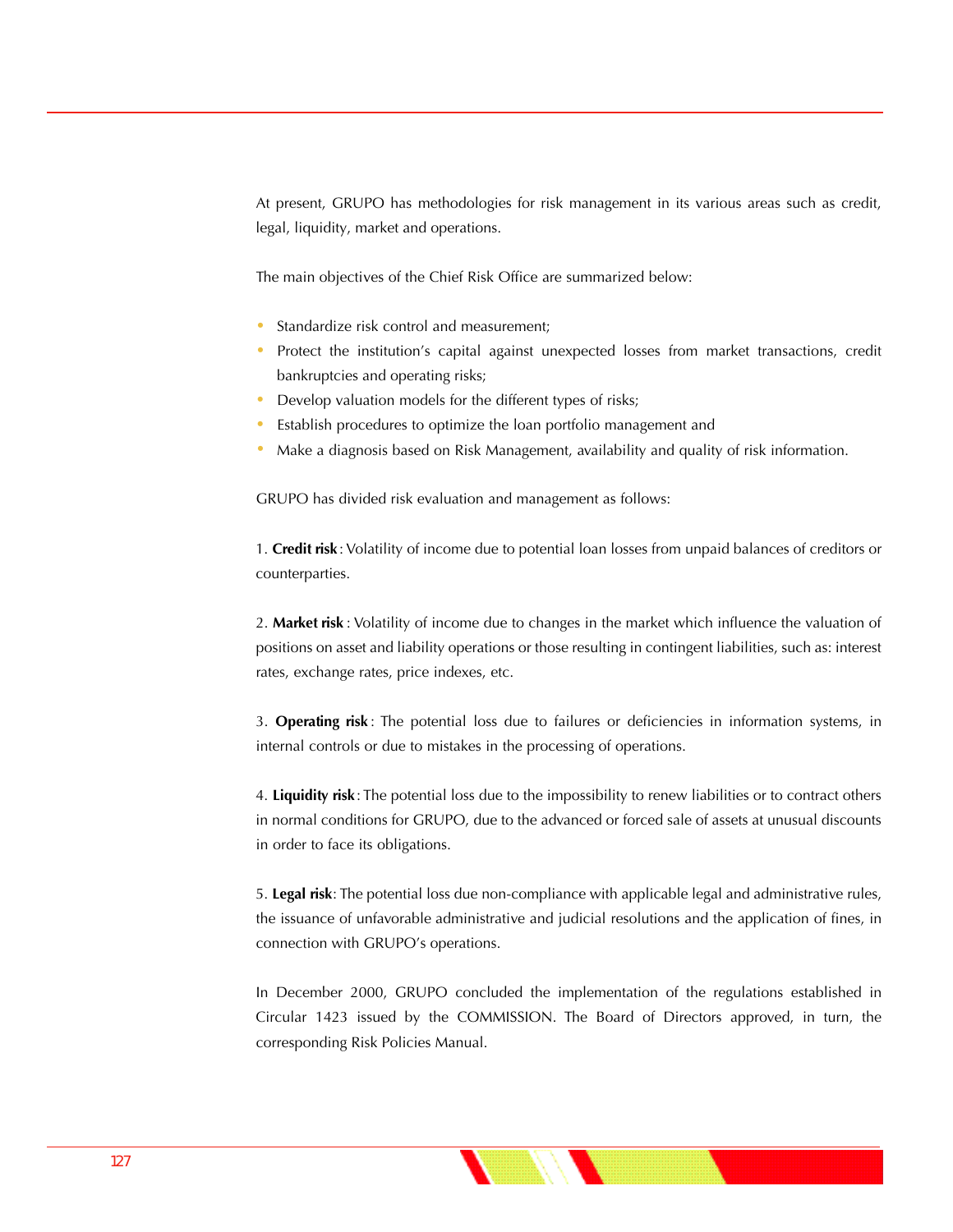*GRUPO FINANCIERO BANORTE S. A.DE C. V. AND SUBSIDIARIES CONSOLIDATED FOR THE YEARS ENDED DECEMBER 31,2003 AND 2002 (Amounts stated in thousands of Mexican pesos of December 2003 purchasing power, except as otherwise indicated, number of shares and per share amounts,debentures and exchange rates)*

GRUPO has continued updating and improving the policies and procedures for risk management in accordance with the objectives established and with the participation of all involved areas, continuously maintaining the diffusion of the manual, through presentations via satellite, organizational communications and the continuous updating of GRUPO's Intranet.

### MARKET RISK

At January 2003, the Board of Directors approved the calculation of Value Risk (VaR) through the non-parametric historical simulation method, substituting the previous methodology applied up to December 2002, which was represented by VaR through parametric historical simulation. This change was approved with the purpose of applying the best international practices available for the measurement of VaR.

This new methodology is used for the market risk calculation as well as for the establishment and control of internal limits, considering a 99% trust level for this purpose, additionally to multiplying it by a security factor that depends on the behavior of the main risk factors affecting the valuation of the current portfolios of GRUPO.

This methodology is applied to all the GRUPO's portfolios exposed to variations of risk factors directly affecting their market valuation (local interest rates, foreign interest rates, exchange rates, among others).

The meaning of VaR under this methodology is the potential one-day loss that could arise from the valuation of portfolios at a given date, with a 99% confidence level, in the event that the last 500 historical scenarios were to be repeated in the future, and multiplying such result by a security factor that ensures covering volatilities not foreseen by the main risk factors affecting such portfolios.

In order to show the VaR behavior and its correlation with the net worth of the Bank during 2003, following are the quarterly values.

### BANORTE

|                            | $4Q02^{(2)}$ | <b>1Q03</b> | <b>2Q03</b> | 3Q03     | <b>4Q03</b> |
|----------------------------|--------------|-------------|-------------|----------|-------------|
| $VaR^{(1)}$                | \$173        | \$161       | \$126       | \$166    | \$217       |
| Net capital <sup>(3)</sup> | 10,743       | 10,720      | 10,905      | 11,329   | 11,739      |
| VaR/Net capital            | 1.61%        | $1.50\%$    | $1.16\%$    | $1.47\%$ | $1.85\%$    |
| <b>BANCEN</b>              |              |             |             |          |             |
|                            | $4Q02^{(2)}$ | <b>1Q03</b> | <b>2Q03</b> | 3Q03     | <b>4Q03</b> |
| $VaR^{(1)}$                | \$117        | \$153       | \$133       | \$105    | \$51        |
| Net capital <sup>(3)</sup> | 1,790        | 1,918       | 2,275       | 2,453    | 2,445       |
| VaR/Net capital            | $6.54\%$     | 7.98%       | 5.85%       | 4.28%    | $2.09\%$    |

*(1) Quarterly average* 

(2) The VaR amounts for these periods were calculated through the parametric historical simulation VaR methodology, considering a 10-day term to undo portfolios.

*(3) Net worth at the end of the corresponding quarter.* 

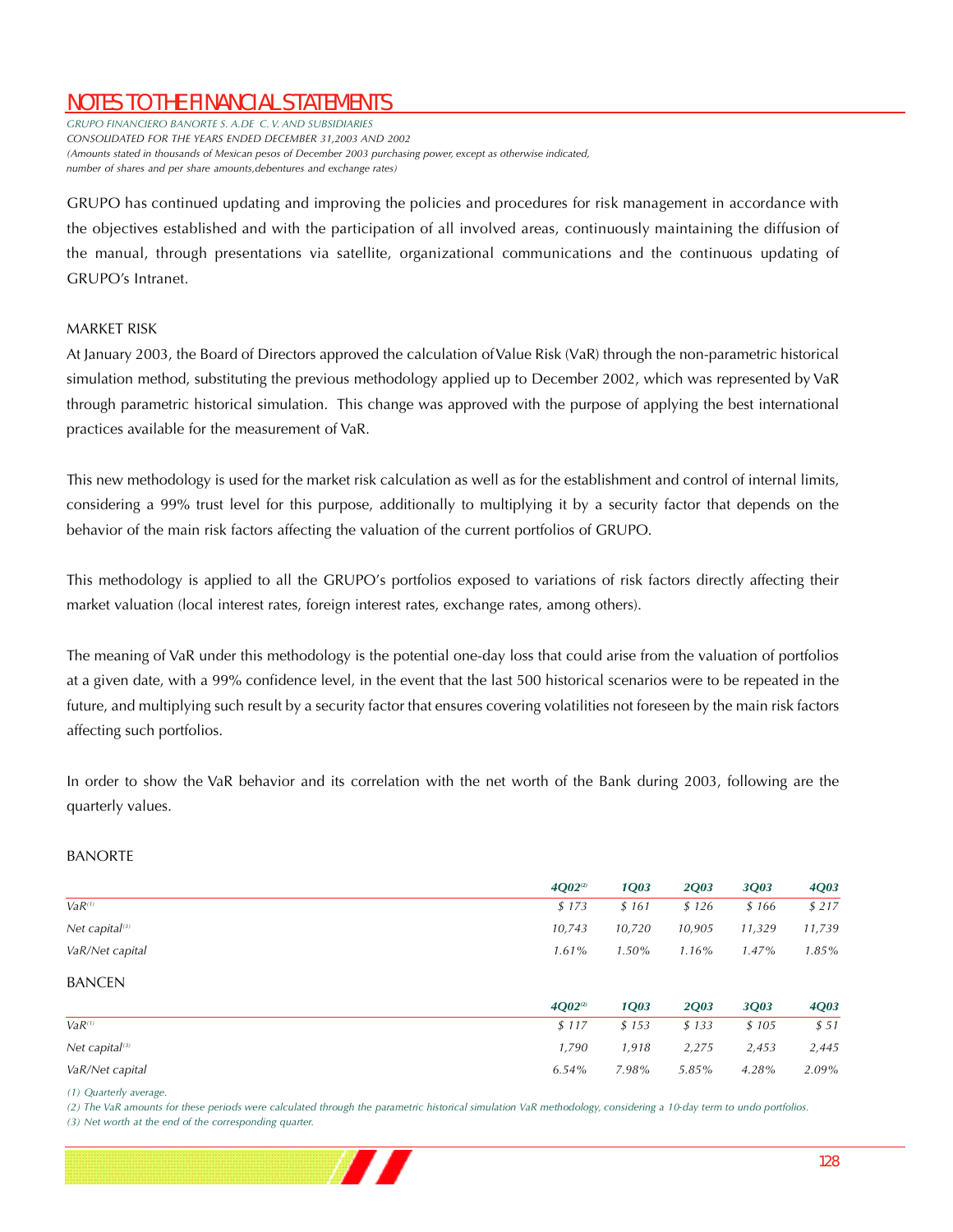The quarterly average of the VaR per risk factor of the financial instrument portfolio (including bonds, money market transactions swaps, forwards, futures, and other derivatives in and out of the balance sheet) of the BANORTE and BANCEN, during the fourth quarter was as follows:

| <b>Risk factors</b>   | <b>BANORTE</b> | <b>BANCEN</b>            |
|-----------------------|----------------|--------------------------|
| Local interest rate   | Ps 97          | Ps <sub>51</sub>         |
| Foreign interest rate | 106            | $\overline{\phantom{a}}$ |
| Exchange rate         | 209            | $\overline{\phantom{a}}$ |
| Eurobonds prices      | 184            | $\overline{\phantom{a}}$ |
| Capital               | -              | $\mathcal{I}$            |
| Total VaR             | 217            | 182                      |

The VaR for each one of the aforementioned risk factors, is determined by simulating 500 historical scenarios of the variables integrating each one of such factors, maintaining variables affecting the rest of the risk factors, constant. Furthermore, the consolidated VaR for the banking sector, considers the correlation of all the risk factors that influence the portfolios' valuation; therefore, the arithmetic sum of VaR per risk factor does not coincide.

#### LIQUIDITY RISK

The Chief Risk Office has continued with the processes related to the updating and improvement of policies and procedures for risk management, especially in the case of liquidity risks. It has done this through the application of additional methodologies for the calculation of gaps, a wider and deeper analysis of the composition of assets and liabilities in the balance sheet, complemented with the calculation of financial ratios. These measures are intended to measure and monitor the liquidity risk.

### CREDIT RISK

The Credit Risk constitutes the risk of clients not complying with their payment obligations, therefore, its correct administration is essential to maintain a high-quality credit portfolio.

The objectives of the credit risk management in GRUPO are:

- To develop and execute credit risk policies related to the strategic objectives of the BANORTE. •
- To support the decision-making strategies, by maximizing the creation of value for stockholders and guaranteeing client security. •

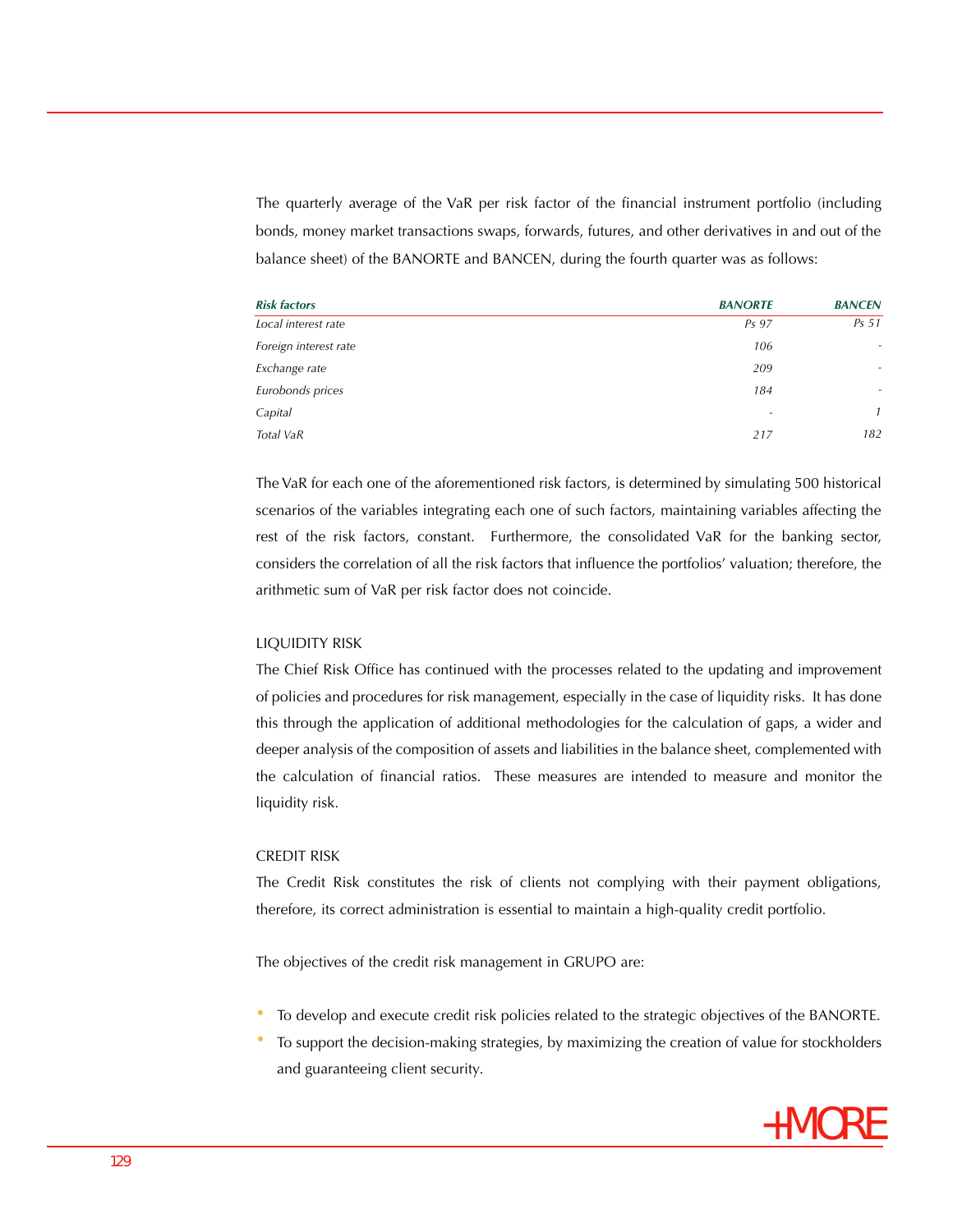*GRUPO FINANCIERO BANORTE S. A.DE C. V. AND SUBSIDIARIES CONSOLIDATED FOR THE YEARS ENDED DECEMBER 31,2003 AND 2002 (Amounts stated in thousands of Mexican pesos of December 2003 purchasing power, except as otherwise indicated, number of shares and per share amounts,debentures and exchange rates)*

- To establish specific policies and procedures for the identification of the creditors' risk level, using such procedures as a basis for the granting and monitoring of loans.
- To calculate the credit risk exposure through time, considering and evaluating the exposure concentration per risk ratings, geographic regions, economic activities, foreign currencies, and type of product. •
- To create strategies for the diversification of the credit portfolio, defining limits for such portfolio. •
- To implement a global credit risk management, by supervising all operations and aspects relative to the credit risk. •

### INDIVIDUAL CREDIT RISK

The individual risk is identified and measured in the GRUPO through the Credit Risk Rating, the Objective Markets and the Risk Acceptance Criteria.

a. With respect to the Credit Risk Rating for the Commercial Portfolio, this is rated based on Circular 1480 of the COMMISSION as from the first quarter of 2001, using the "CIR BANORTE" to calculate the Debtor's Rating and Circular 1480 to calculate the Credit Rating. For lower credits the GRUPO uses a system that determines the level of risk parametrically. The mortgage, consumer and credit card portfolios are rated in accordance with Circulars corresponding to the COMMISSION.

b. The Objective Markets and Risk Acceptance Criteria are tools that form part of the credit strategy of GRUPO. These tools support the determination of the individual credit risk level. Objective Markets are activities selected by region and economic activity, and supported by economic and quality studies relative to portfolios in which the GRUPO is interested in placing credits. The Risk Acceptance Criteria are parameters that describe the risks identified by industry, allowing for the identification of the risk faced by the GRUPO upon granting a credit to a client, depending on the economic activity performed by the latter. Types of risk considered by the Risk Acceptance Criteria are: financial, operating, market, useful life of the company, legal and statutory, credit experience and management quality.

#### CREDIT RISK

GRUPO has designed a Portfolio credit risk methodology that besides comprising international p ractices regarding the identification, measurement, control and monitoring of risks, has been adapted to work within the context of the Mexican Financial System.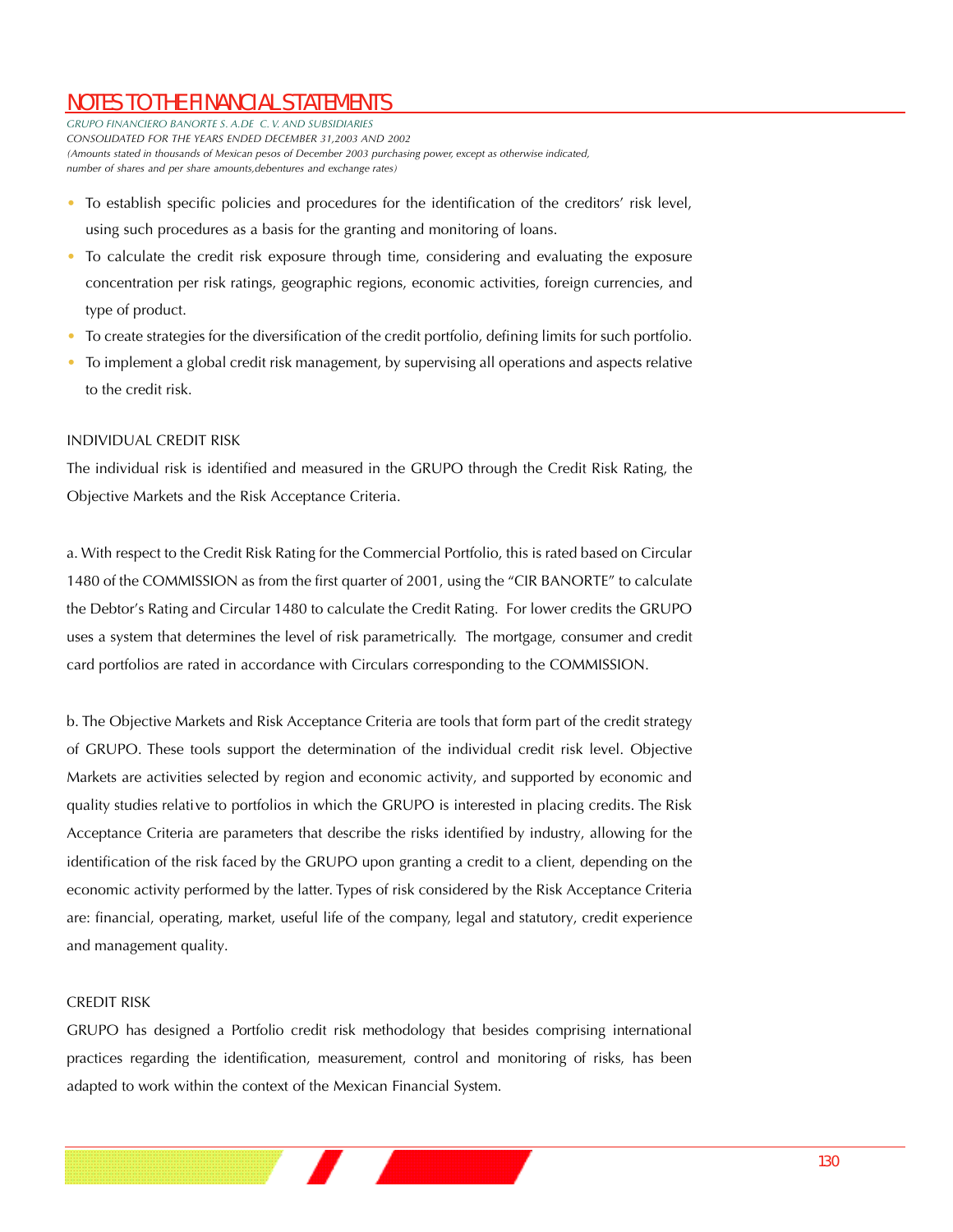This methodology allows to know the exposure of all credit portfolios of GRUPO (including those of the BANORTE and BANCEN), allowing for the monitoring of risk concentration levels per risk rating, geographic regions, economic activities, currencies and types of products, in order to know the profile of the portfolio and take action in order to focus it towards a diversification with the objective of maximizing profitability with less risk.

The calculation of the credit exposure entails the generation of cash flow from each of the credits, from capital as well as interest to further discount it. This exposure is sensitive to changes in the market, facilitating calculations under different economic scenarios.

This methodology, besides considering the exposure of credits, takes into account the noncompliance probability, the loss severity, the recovery level associated to each client and the borrowers' modeling based on the Merton model. The non-compliance probability is the probability of a borrower's not complying with its debt obligation with GRUPO in accordance with the terms and conditions originally agreed; this probability is based on the transition matrix calculated as from the migration of borrowers at different levels of risk rating. The recovery rate is the percentage of total exposure estimated to be recovered in the event that the borrower falls in breach of contract. The severity of the loss is the percentage of the total exposure estimated to be lost in case the borrower falls in breach. The borrowers' modeling, based on the Merton model, is focused on associating the future behavior of the borrower to credit and market factors in which it has been determined, through statistical techniques on which its "credit health" depends.

Among the main results obtained from the foregoing are the expected loss and the unexpected loss in a one-year term. The expected loss is the distribution mean of a credit portfolio's losses. The unexpected loss is the maximum loss, given the distribution of losses, at a specific confidence level.

The results obtained are used as a tool to improve decision-making with regard to the granting of credits and the portfolio diversification, in accordance with the global strategy of GRUPO. The identification tools of individual risk and the credit risk methodology of the portfolio are reviewed and updated periodically in order to create new techniques to support or strengthen them.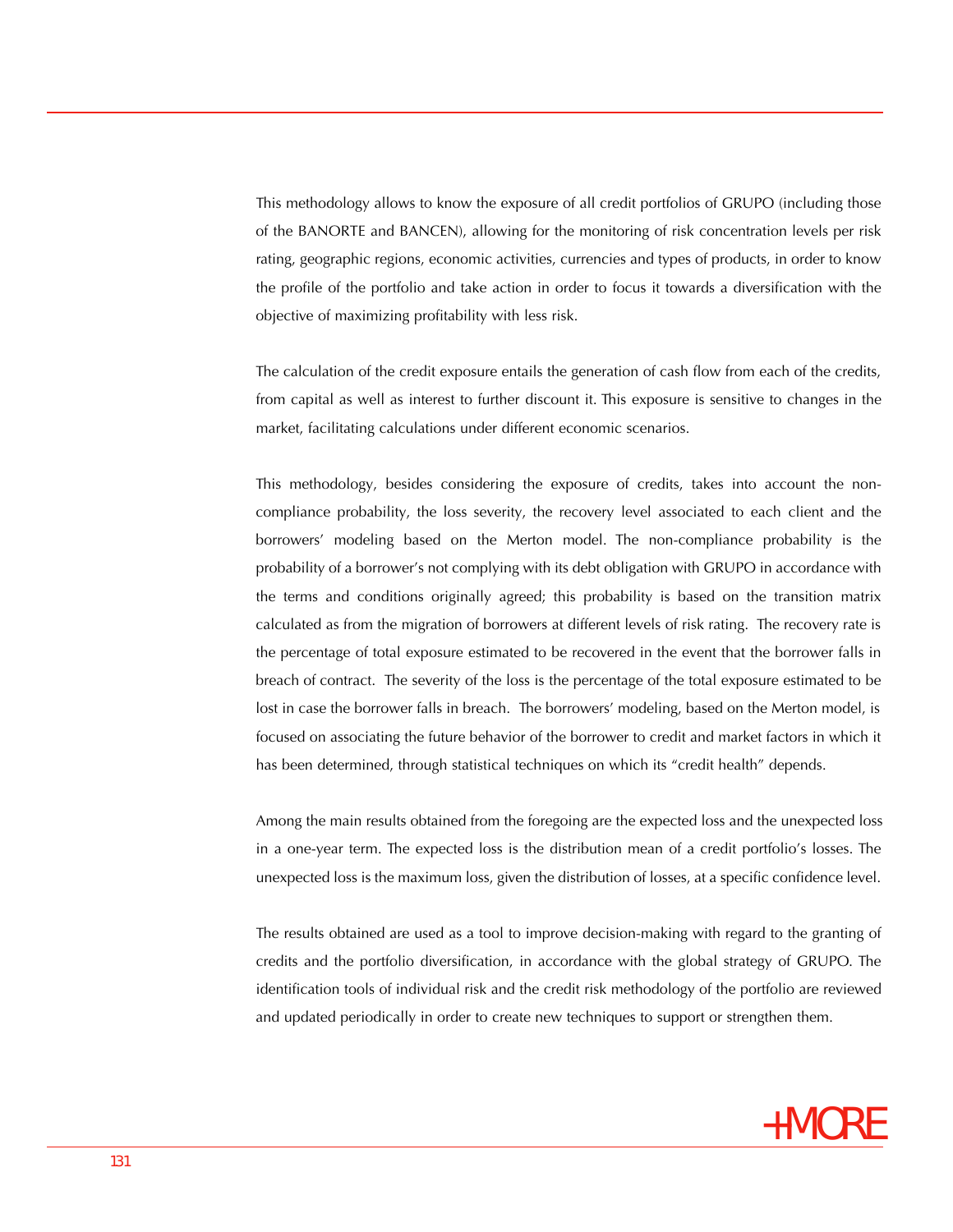*GRUPO FINANCIERO BANORTE S. A.DE C. V. AND SUBSIDIARIES CONSOLIDATED FOR THE YEARS ENDED DECEMBER 31,2003 AND 2002 (Amounts stated in thousands of Mexican pesos of December 2003 purchasing power, except as otherwise indicated, number of shares and per share amounts,debentures and exchange rates)*

At December 31, 2003 and 2002, the credit VaR to consider for the current and past due loan portfolio of the Banking sector (BANORTE and BANCEN) is as follows:

|                    | 2003     | 2002     |
|--------------------|----------|----------|
| Expected loss      | Ps 3,025 | Ps 3,688 |
| Current portfolio  | 812      | 582      |
| Past due portfolio | 2,213    | 3,106    |
| Unexpected loss    | 3,994    | 2,440    |

GENERAL RULES FOR THE DIVERSIFICATION OF RISKS WITH REGARD TO THE REALIZATION OF LENDING AND BORROWING TRANSACTIONS APPLICABLE TO CREDIT INSTITUTIONS.

In March 2003, the COMMISSION issued "General Rules for the Diversification of Risks with regard to the realization of lending and borrowing transactions applicable to credit institutions", which are obligatory for 2003.

Furthermore, these dispositions establish that GRUPO should perform an analysis of its borrowers and/or financing on the existence of "Common Risk" and the impact on its capital; also, GRUPO should have information and documentation necessary to verify if a person or group of persons represent a common risk in conformity with assumptions referred to in the aforementioned Rules.

GRUPO, upon granting financing to a single person or group of persons, that due to their representing a Common Risk, are considered a single entity, should adjust to the maximum Financing limit resulting from applying a table connected to the capitalization level for banking entities.

On the other hand, in relation with the deposit of public resources, GRUPO should diversify its risks, aiming at an adequate integration of its liabilities, in accordance with the placing of deposited resources.

In compliance with the risk diversification rules in lending and borrowing transactions, below is the following information:

|                                                                                                  | <b>BANORTE</b> | <b>BANCEN</b> |
|--------------------------------------------------------------------------------------------------|----------------|---------------|
| Basic capital at September 30,2003                                                               | Ps 8,966       | $Ps -$        |
| I. Financing for which the individual amount represents more than 10% of the basic capital:      |                |               |
| Number of borrowers                                                                              | 2              |               |
| Amount of total credits <sup>(i)</sup>                                                           | Ps 3,064       | $Ps -$        |
| % in proportion to the basic capital                                                             | 34%            |               |
| II. Maximum amount of financing with the 3 major debtors representing a Common Risk <sup>®</sup> | Ps 6,450       | Ps 162        |
| (i) Loans granted are guaranteed by the Federal Government.                                      |                |               |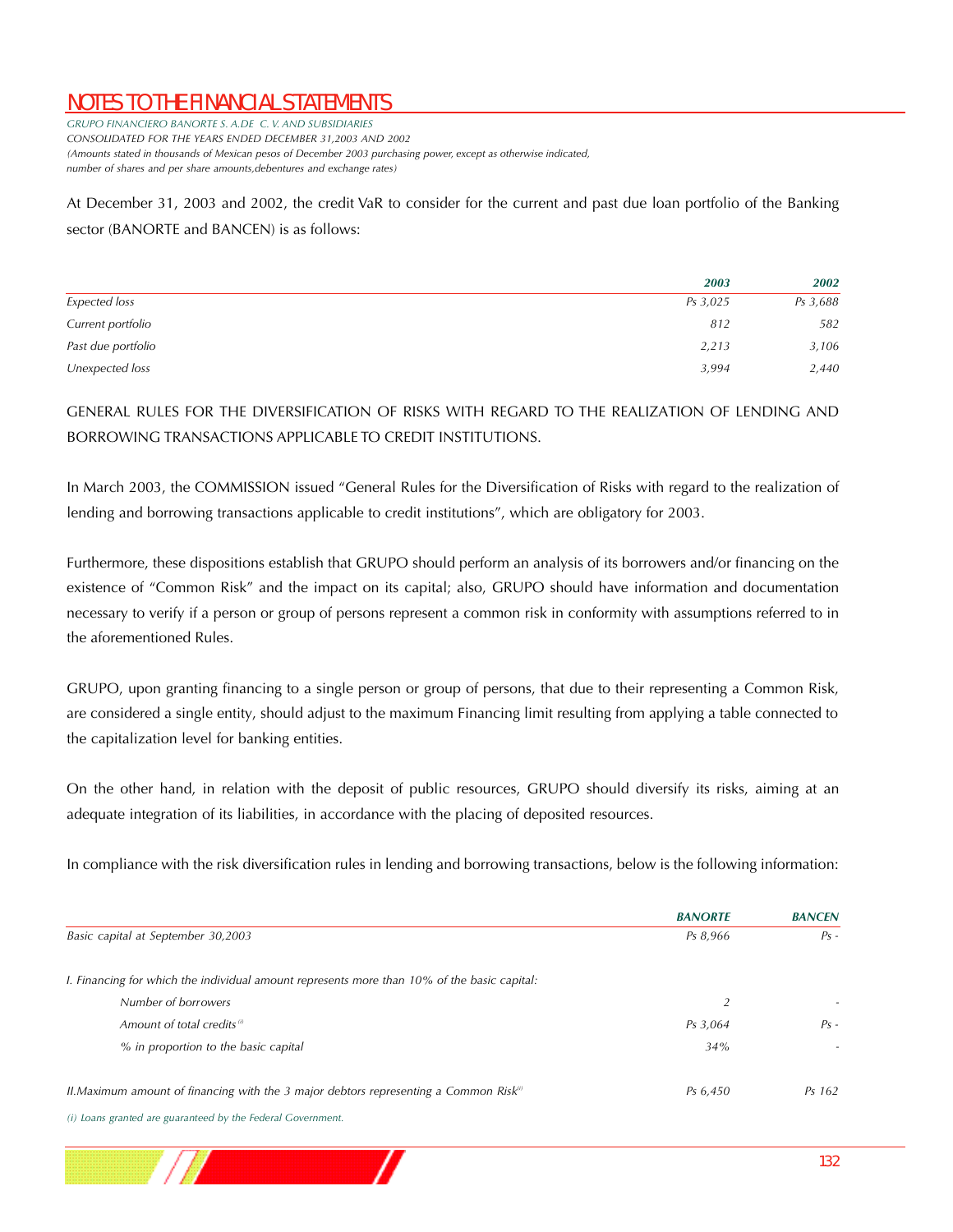#### OPERATING AND LEGAL RISK

The Operating Risk (RO) is defined as the risk of direct loss resulting from failed or inadequate internal processes, human error, system failures and external events. This definition includes the Legal Risk. The entity also considers the Strategic and Reputation Risks. This group of risks in the entity is known as Operating Risk.

As from 2003, GRUPO created a formal RO area denominated "Executive Direction of Operating Risk Management" (ARO), within the General Direction of Comprehensive Risk Management. This area has elaborated a master plan considering the implementation in a five-year period, during which specific strategies, RO events recording and calculation of the Operation Risk Value (Op VaR) will be established. The CPR has approved this plan.

The master plan comprises the following phases:

- a. Close coordination with the Controller's, Internal Audit and Risk-generating areas.,
- b. Identifying the main information sources,
- c. Creating databases,
- d. Defining the type of software for the Op VaR calculation,
- e. Acquire the software and implement it,
- f. Implement the software and perform related tests, and
- g. Generate reports through the Management Information System.

As the first pillar of RO management and considering the Basilea II Agreement, the entity has initiated a record of events including an actual or potential economic loss in the RO database, classifying and recording events by Business Line and Category or type of event, also grouping them by their cause-effect relation (Human Factor, Systems, Procedures, External Causes), also by their economic loss frequency and severity. The aforementioned is done with the objective of obtaining the basis to calculate the Op VaR in accordance with the Advanced Method (AMA) recommended by Basilea II and assigning the capital to cover RO.

The Executive Direction of Operating Risk is in coordination with the Internal Audit and Controller's Direction, as part of the Governability and management of Operating Risk, in order to promote and contribute to the other two pillars, which are constituted by having an effective Internal Control to establish procedures for processes and their compliance and, on the other hand, the permanent supervision of the Audit department. There is also coordination with Business and Technology and Operating Directions, who have developed RO mitigation strategies.

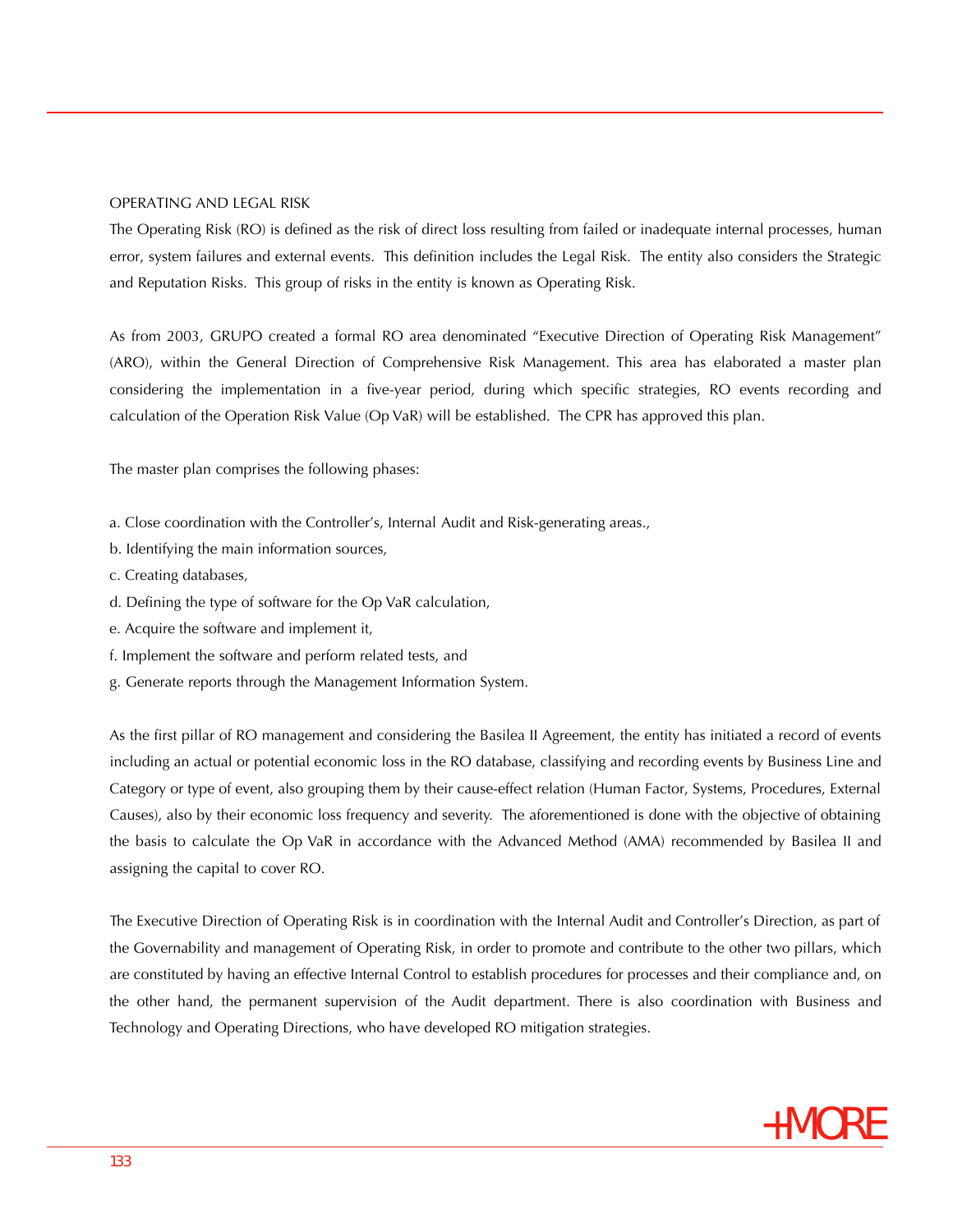*GRUPO FINANCIERO BANORTE S. A.DE C. V. AND SUBSIDIARIES CONSOLIDATED FOR THE YEARS ENDED DECEMBER 31,2003 AND 2002 (Amounts stated in thousands of Mexican pesos of December 2003 purchasing power, except as otherwise indicated, number of shares and per share amounts,debentures and exchange rates)*

In order to face the RO promoted by a high-impact external event, GRUPO has started a development supported by the consulting group to achieve an efficient Business Continuity Plan (BCP). The BCP also considers the Business Recovery Plan (BRP). The BCP project leader is the General Controller's Direction due to its relationship with procedures and the compliance with standards. However, the Technology, Operating and Business areas and the ARO Direction participate in a fundamental way, since the first success factor of a BCP is teamwork.

In order to manage and control the legal risk, policies and procedures have been defined for its measurement and analysis. The legal risk reports include the expected loss from trials in process and a reserve is recognized, representing a hedge against contingencies.

### **NOTE 34 RELATED PARTIES:**

GRUPO follows the practice of identifying those balances and transactions carried out with parent, subsidiary and associated companies which were eliminated for purposes of presentation of the consolidated financial statements, as well as for those companies that do not consolidate. The amounts thereof are immaterial.

### **NOTE 35 SEGMENT INFORMATION:**

In order to analyze the financial information of GRUPO, the most significant information is presented as of December 31, 2003.

### **a. The amounts by service sector of GRUPO are summarized below:**

|                           | 2003          |                                        | 2003       |
|---------------------------|---------------|----------------------------------------|------------|
| <b>Banking sector:</b>    |               | Long-term savings sector:              |            |
| Net income                | Ps 1,947,152  | Net income                             | Ps 423,049 |
| Stockholders' equity      | 12,372,048    | Stockholders' equity                   | 1,646,365  |
| Total portfolio           | 149,054,486   | Net total assets                       | 8,803,943  |
| Past due portfolio        | 3,517,357     |                                        |            |
| Allowance for loan losses | 4,282,066     | Auxiliary credit organizations sector: |            |
| Net total assets          | 207,364,556   | Net income                             | Ps 93,324  |
|                           |               | Stockholders' equity                   | 580,028    |
| Brokerage sector:         |               | Total portfolio                        | 4,413,342  |
| Net income                | Ps 101,747    | Past due portfolio                     | 45,028     |
| Stockholders' equity      | 433,527       | Allowance for loan losses              | 34,085     |
| Portfolio in custody      | 147, 164, 492 | Net total assets                       | 5,430,511  |
| Net total assets          | 543,923       |                                        |            |

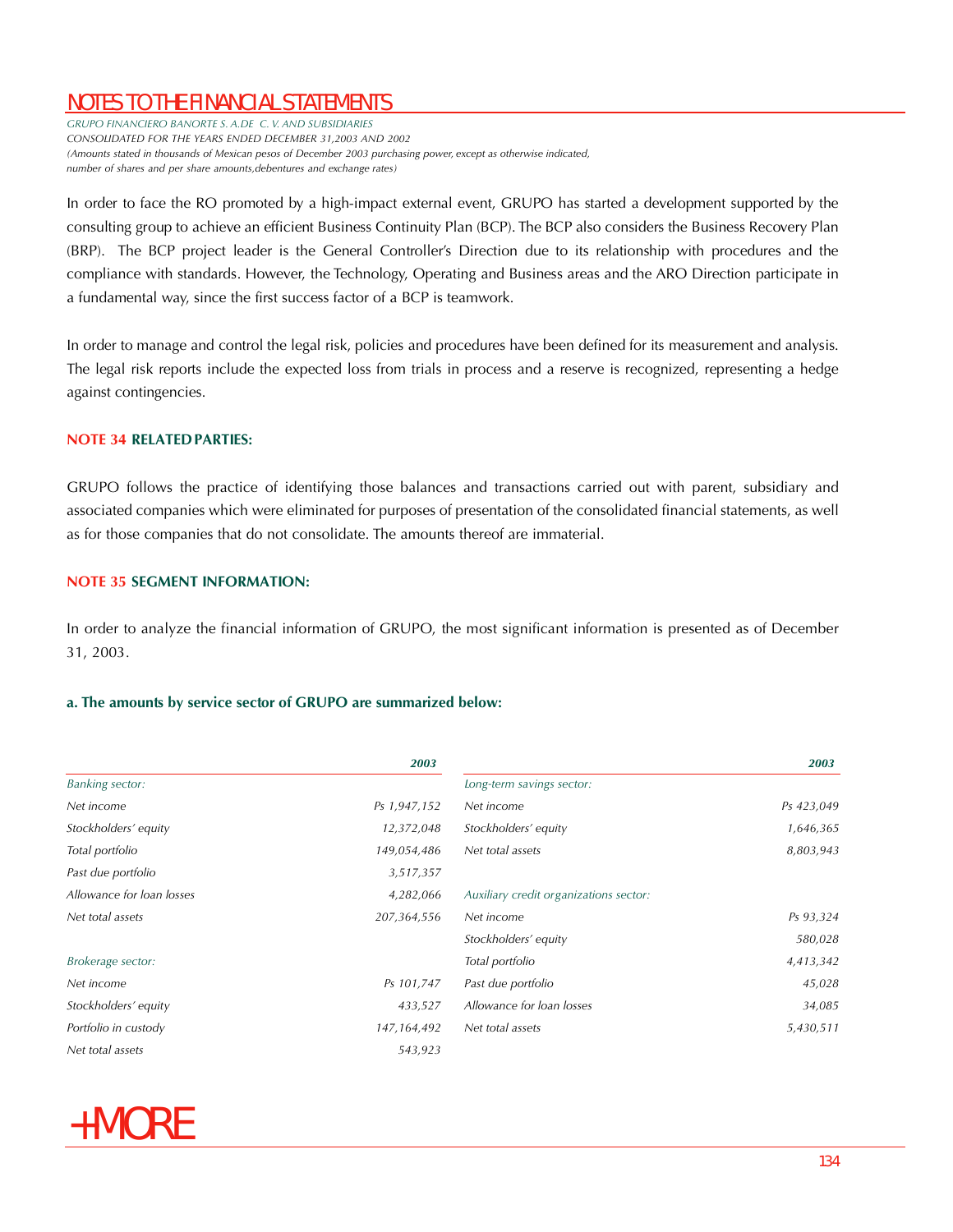|                                         |                  |                    |            | 2003                   |                  |                  |                |
|-----------------------------------------|------------------|--------------------|------------|------------------------|------------------|------------------|----------------|
|                                         |                  |                    |            | <b>Geographic Area</b> |                  |                  |                |
| <b>Economic Sector</b>                  | <b>Monterrey</b> | <b>Mexico City</b> | West       | <b>Northwest</b>       | <b>Northeast</b> | <b>Southeast</b> | <b>Total</b>   |
| Agriculture                             | Ps 277,187       | Ps 22,346          | Ps 388,389 | Ps 388,508             | Ps 320,651       | Ps 183,722       | Ps 1,580,803   |
| Mining                                  | 88,549           | 1,534              | 3,041      | 3,634                  | 35,758           | 5,505            | 138,021        |
| Manufacturing                           | 5,639,344        | 2,048,050          | 930,583    | 396,022                | 930,534          | 250,495          | 10,195,028     |
| Construction                            | 939,768          | 479,801            | 269,304    | 371,921                | 93,094           | 117,626          | 2,271,514      |
| Energy, gas and water                   | 811              | 5,377              | 808        | 725                    | 3,741            | 196              | 11,658         |
| Commerce, restaurants and hotels        | 2,253,059        | 1,936,472          | 1,455,379  | 1,240,333              | 846,415          | 640,194          | 8,371,852      |
| Transportation and communications       | 535,990          | 668,209            | 47,127     | 36,481                 | 69,649           | 60,800           | 1,418,256      |
| Financial services                      | 2,398,291        | 3,175,749          | 269,055    | 443,890                | 46,735           | 30,766           | 6,364,486      |
| Community, social and personal services | 1,613,959        | 1,530,805          | 307,993    | 170,568                | 232,427          | 150,747          | 4,006,499      |
| Professional, civic, political and      |                  |                    |            |                        |                  |                  |                |
| mercantile association                  | 7,067            | 11,226             | 1,156      | 401                    | 39,446           | 166              | 59,462         |
| Public administration Services          | 1,276,749        | 6,546,672          | 355,736    | 1,178,180              | 764,645          | 858,425          | 10,980,407     |
| Internal organization services          | 1,418            | 73                 | 36         | 202                    | 295              |                  | 2,024          |
| Subtotal current loan portfolio         |                  |                    |            |                        |                  |                  | 45,400,010     |
| Credit card                             |                  |                    |            |                        |                  |                  | 2,655,797      |
| Consumer                                |                  |                    |            |                        |                  |                  | 6,053,389      |
| Mortgage loans                          |                  |                    |            |                        |                  |                  | 14,731,619     |
| Leasing loans                           |                  |                    |            |                        |                  |                  | 1,179,289      |
| Factoring loans                         |                  |                    |            |                        |                  |                  | 3,189,025      |
| Loans to FOBAPROA or                    |                  |                    |            |                        |                  |                  |                |
| IPAB, ADE, FOPYME and FINAPE            |                  |                    |            |                        |                  |                  | 75,841,780     |
| Hedging Swap                            |                  |                    |            |                        |                  |                  | (114, 674)     |
| Total current loan portfolio            |                  |                    |            |                        |                  |                  | Ps 148,936,235 |

# **b. The current loan portfolio grouped by economic sector and geographic area is the following:**

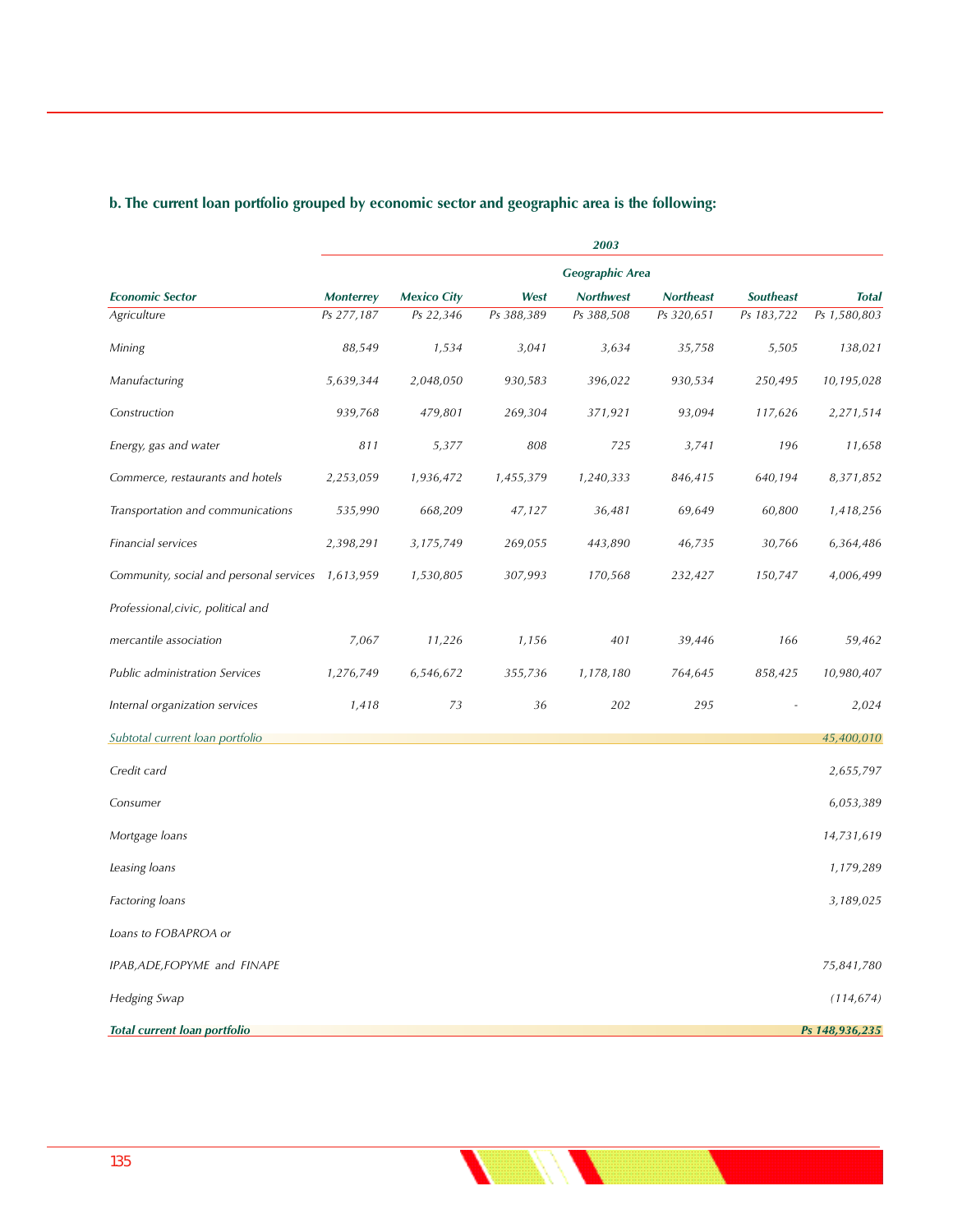*GRUPO FINANCIERO BANORTE S. A.DE C. V. AND SUBSIDIARIES CONSOLIDATED FOR THE YEARS ENDED DECEMBER 31,2003 AND 2002 (Amounts stated in thousands of Mexican pesos of December 2003 purchasing power, except as otherwise indicated, number of shares and per share amounts,debentures and exchange rates)*

|                                         | 2002             |                    |            |                  |                  |                  |                |  |
|-----------------------------------------|------------------|--------------------|------------|------------------|------------------|------------------|----------------|--|
|                                         |                  |                    |            | Geographic Area  |                  |                  |                |  |
| <b>Economic Sector</b>                  | <b>Monterrey</b> | <b>Mexico city</b> | West       | <b>Northwest</b> | <b>Northeast</b> | <b>Southeast</b> | <b>Total</b>   |  |
| Agriculture                             | Ps 280,456       | Ps 3,569           | Ps 252,918 | Ps 251,116       | Ps 201,035       | Ps 6,547         | Ps 995,641     |  |
| Mining                                  | 145,302          | 29,883             | 11,561     | 2,357            | 48,705           | 15,400           | 253,208        |  |
| Manufacturing                           | 5,376,038        | 2,146,580          | 1,122,999  | 327,928          | 849,582          | 111,851          | 9,934,978      |  |
| Construction                            | 607,185          | 659,342            | 221,062    | 389,153          | 158,755          | 57,514           | 2,093,011      |  |
| Energy, gas and water                   | 621              | 5,722              | 1,041      | 1,870            | 2,538            | 1,545            | 13,337         |  |
| Commerce, restaurants and hotels        | 2,085,345        | 1,962,196          | 1,441,968  | 1,102,826        | 1,103,620        | 690,623          | 8,386,578      |  |
| Transportation and communications       | 1,002,610        | 1,182,969          | 52,724     | 48,375           | 75,873           | 49,562           | 2,412,113      |  |
| Financial services                      | 1,671,905        | 4,079,225          | 189,189    | 154,202          | 45,405           | 42,169           | 6,182,095      |  |
| Community, social and personal services | 846,141          | 1,175,511          | 323,301    | 245,408          | 484,868          | 271,017          | 3,346,246      |  |
| Professional, civic, political and      |                  |                    |            |                  |                  |                  |                |  |
| mercantile association                  | 9,872            | 25,717             | 3,202      | 1,359            | 3,545            | 2,167            | 45,862         |  |
| Public administration Services          | 2,069,873        | 10,651,053         | 256,987    | 553,563          | 935,694          | 1,101,034        | 15,568,204     |  |
| Internal organization services          | 1,973            | 332                | 30         | 175              | 65               | 137              | 2,712          |  |
| Subtotal current loan portfolio         |                  |                    |            |                  |                  |                  | 49,233,985     |  |
| Credit card                             |                  |                    |            |                  |                  |                  | 1,639,944      |  |
| Mortgage loans                          |                  |                    |            |                  |                  |                  | 12,627,364     |  |
| Leasing loans                           |                  |                    |            |                  |                  |                  | 764,567        |  |
| Factoring loans                         |                  |                    |            |                  |                  |                  | 2,304,767      |  |
| Loans to FOBAPROA or                    |                  |                    |            |                  |                  |                  |                |  |
| IPAB, ADE, FOPYME and FINAPE            |                  |                    |            |                  |                  |                  | 89,256,270     |  |
| Total current loan portfolio            |                  |                    |            |                  |                  |                  | Ps 155,826,897 |  |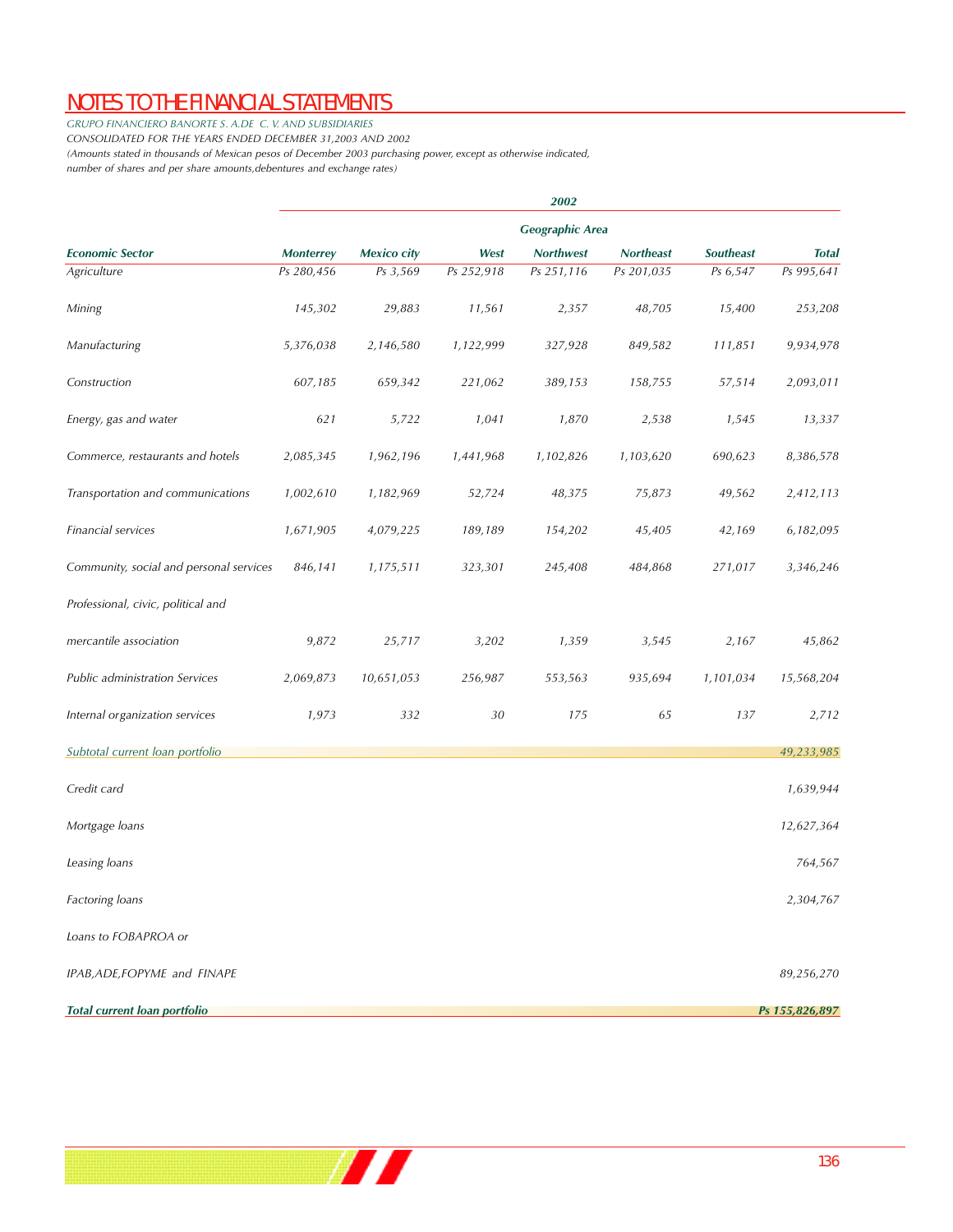|                                   | 2003             |                    |           |                  |                  |           |              |  |  |  |  |  |
|-----------------------------------|------------------|--------------------|-----------|------------------|------------------|-----------|--------------|--|--|--|--|--|
|                                   |                  | Geographic Area    |           |                  |                  |           |              |  |  |  |  |  |
| <b>Economic Sector</b>            | <b>Monterrey</b> | <b>Mexico city</b> | West      | <b>Northwest</b> | <b>Northeast</b> | Southeast | <b>Total</b> |  |  |  |  |  |
| Agriculture                       | Ps 16,316        | Ps 4,622           | Ps 17,619 | Ps 28,814        | Ps 24,273        | Ps 1,306  | Ps 92,950    |  |  |  |  |  |
| Mining                            | 279,403          | 30                 | 455       | 226              | 403              | 105       | 280,622      |  |  |  |  |  |
| Manufacturing                     | 468,468          | 104,177            | 305,462   | 16,815           | 27,066           | 2,220     | 924,208      |  |  |  |  |  |
| Construction                      | 37,543           | 945                | 7,588     | 26,571           | 21,463           | 308       | 94,418       |  |  |  |  |  |
| Energy, gas and water             |                  | 12                 |           |                  |                  |           | 12           |  |  |  |  |  |
| Commerce, restaurants and hotels  | 46,381           | 40,988             | 92,624    | 19,886           | 153,608          | 9,472     | 362,959      |  |  |  |  |  |
| Transportation and communications | 14,531           | 6,837              | 2,014     | 2,173            | 3,152            | 2,583     | 31,290       |  |  |  |  |  |
| Financial services                | 3,521            | 922                | 5,191     |                  | 6,461            | 134       | 16,229       |  |  |  |  |  |
| Community, social and personal    |                  |                    |           |                  |                  |           |              |  |  |  |  |  |
| services                          | 29,479           | 9,282              | 5,620     | 5,372            | 13,178           | 1,759     | 64,690       |  |  |  |  |  |
| Public administration Services    |                  |                    |           | 8,107            |                  |           | 8,107        |  |  |  |  |  |
| Others                            |                  |                    |           |                  |                  |           | 9,631        |  |  |  |  |  |
| Subtotal past due loan portfolio  |                  |                    |           |                  |                  |           | 1,885,116    |  |  |  |  |  |
| Credit card                       |                  |                    |           |                  |                  |           | 169,240      |  |  |  |  |  |
| Consumer                          |                  |                    |           |                  |                  |           | 280,442      |  |  |  |  |  |
| Mortgage loans                    |                  |                    |           |                  |                  |           | 1,182,559    |  |  |  |  |  |
| Leasing loans                     |                  |                    |           |                  |                  |           | 30,191       |  |  |  |  |  |
| Factoring loans                   |                  |                    |           |                  |                  |           | 14,838       |  |  |  |  |  |
| Total past due loan portfolio     |                  |                    |           |                  |                  |           | Ps 3,562,386 |  |  |  |  |  |

# **c. Past due loan portfolio grouped by economic sector and geographic area is summarized as shown below:**

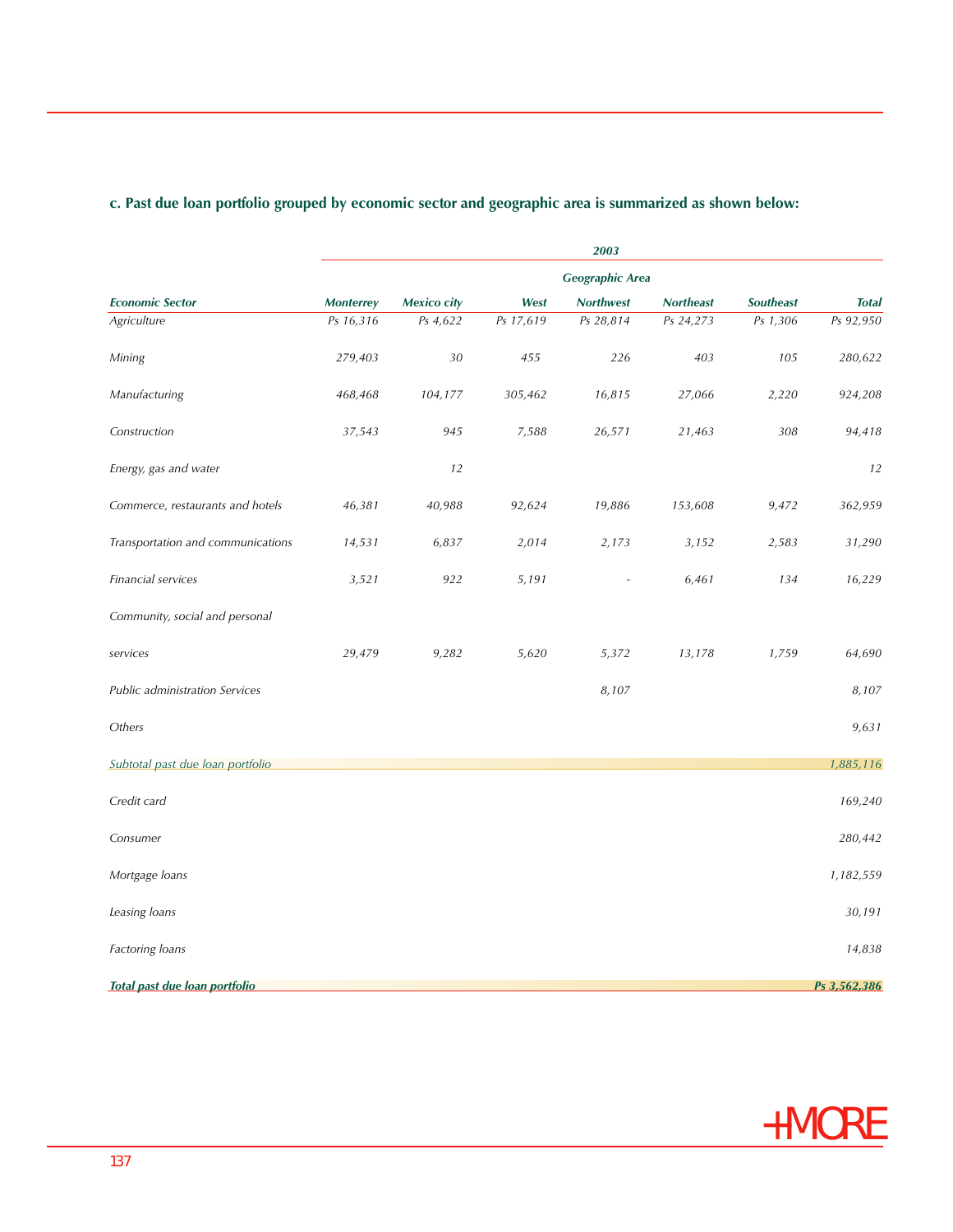*GRUPO FINANCIERO BANORTE S. A.DE C. V. AND SUBSIDIARIES CONSOLIDATED FOR THE YEARS ENDED DECEMBER 31,2003 AND 2002 (Amounts stated in thousands of Mexican pesos of December 2003 purchasing power, except as otherwise indicated, number of shares and per share amounts,debentures and exchange rates)*

|                                         | 2002             |                    |           |                        |                  |                  |              |  |  |  |
|-----------------------------------------|------------------|--------------------|-----------|------------------------|------------------|------------------|--------------|--|--|--|
|                                         |                  |                    |           | <b>Geographic Area</b> |                  |                  |              |  |  |  |
| <b>Economic Sector</b>                  | <b>Monterrey</b> | <b>Mexico city</b> | West      | <b>Northwest</b>       | <b>Northeast</b> | <b>Southeast</b> | <b>Total</b> |  |  |  |
| Agriculture                             | Ps 14,597        | Ps 4,986           | Ps 17,515 | Ps 13,947              | Ps 149,455       | Ps 1,218         | Ps 201,718   |  |  |  |
| Mining                                  | 276,099          | 14,774             | 770       |                        | 424              |                  | 292,067      |  |  |  |
| Manufacturing                           | 833,836          | 168,942            | 128,309   | 18,020                 | 29,244           | 3,481            | 1,181,832    |  |  |  |
| Construction                            | 35,408           | 3,114              | 5,787     | 5,262                  | 24,387           | 1,208            | 75,166       |  |  |  |
| Energy, gas and water                   | 67               | 43                 | 80        | 184                    | 1,548            | 3                | 1,925        |  |  |  |
| Commerce, restaurants and hotels        | 117,519          | 97,920             | 126,152   | 40,920                 | 226,387          | 102,979          | 711,877      |  |  |  |
| Transportation and communications       | 22,763           | 10,189             | 3,169     | 3,468                  | 18,255           | 3,910            | 61,754       |  |  |  |
| Financial services                      | 8,596            | 4,405              | 4,077     | 2,192                  | 9,746            | 1,968            | 30,984       |  |  |  |
| Community, social and personal services | 127,788          | 31,556             | 29,707    | 16,244                 | 54,778           | 13,992           | 273,465      |  |  |  |
| Professional, civil, political and      |                  |                    |           |                        |                  |                  |              |  |  |  |
| mercantile association                  | 145              | 40                 | 97        | 100                    | 243              | 141              | 766          |  |  |  |
| Public administration Services          |                  |                    |           | 8,032                  |                  |                  | 8,032        |  |  |  |
| Others                                  |                  |                    |           | 169                    |                  |                  | 169          |  |  |  |
| Subtotal past due loan portfolio        |                  |                    |           |                        |                  |                  | 2,839,755    |  |  |  |
| Credit card                             |                  |                    |           |                        |                  |                  | 87,387       |  |  |  |
| Mortgage loans                          |                  |                    |           |                        |                  |                  | 1,994,700    |  |  |  |
| Leasing loans                           |                  |                    |           |                        |                  |                  | 23,584       |  |  |  |
| Factoring loans                         |                  |                    |           |                        |                  |                  | 12,914       |  |  |  |
| Total past due loan portfolio           |                  |                    |           |                        |                  |                  | Ps 4,958,340 |  |  |  |

<u> The Common Second Common Second Common Second Common Second Common Second Common Second Common Second Common Second Common Second Common Second Common Second Common Second Common Second Common Second Common Second Common</u>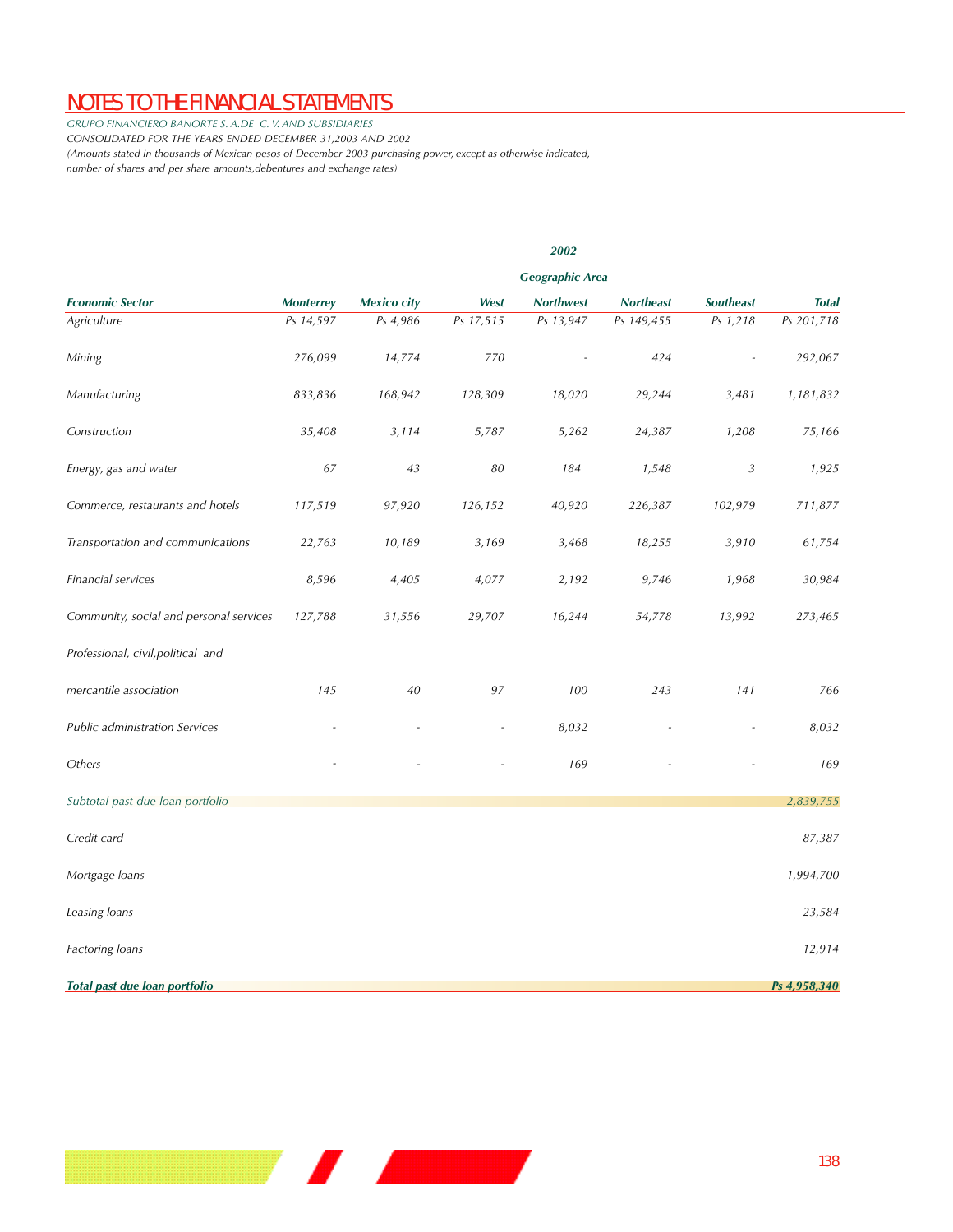# **d. Deposits by product and geographic area are as follows:**

|                                    |                  |                  |                    | 2003         |                  |                  |                 |                                                                                                                  |
|------------------------------------|------------------|------------------|--------------------|--------------|------------------|------------------|-----------------|------------------------------------------------------------------------------------------------------------------|
|                                    | Geographic Area  |                  |                    |              |                  |                  |                 |                                                                                                                  |
|                                    |                  |                  |                    |              |                  |                  | <b>Treasury</b> |                                                                                                                  |
| <b>Product</b>                     | <b>Monterrey</b> | <b>Northwest</b> | <b>Mexico city</b> | West         | <b>Northwest</b> | <b>Southeast</b> | and others      | <b>Total</b>                                                                                                     |
| Non-interest bearing checking (DC) | Ps 5,616,080     | Ps 3,506,500     | Ps 4,075,850       | Ps 3,000,240 | Ps 2,945,190     | Ps 2,413,770     | Ps 441,440      | Ps 21,999,070                                                                                                    |
| Interest bearing checking (DC)     | 4,677,960        | 4,145,870        | 8,243,780          | 2,933,500    | 2,705,930        | 2,379,410        |                 | 25,086,450                                                                                                       |
| Savings accounts                   | 2,575            | 2,080            | 1,060              | 1,070        | 480              | 1,830            |                 | 9,095                                                                                                            |
| Current account in Mexican         |                  |                  |                    |              |                  |                  |                 |                                                                                                                  |
| pesos and Pre-established          | 1,766,385        | 1,640,490        | 1,462,220          | 1,142,250    | 2,009,010        | 1,612,450        | 18,740          | 9,651,545                                                                                                        |
| Interest-bearing US dollar demand  | 1,320,101        | 989,580          | 695,250            | 380,700      | 2,065,110        | 211,110          |                 | 5,661,851                                                                                                        |
| Over-the-counter note              | 5,235,132        | 5,023,300        | 5,710,270          | 3,716,500    | 3,269,330        | 3,470,230        | 20              | 26,424,782                                                                                                       |
| Term deposits in US dollars        | 1,144,241        | 1,258,510        | 747,840            | 1,286,300    | 729,680          | 775,760          | 13,820          | 5,956,151                                                                                                        |
| Money desk clients                 | 13,896,094       | 7,263,870        | 6,321,330          | 7,971,860    | 3,449,470        | 3,663,530        | 351,409         | 42,917,563                                                                                                       |
| Financial intermediary             |                  |                  |                    |              |                  |                  | 20,216,106      | 20,216,106                                                                                                       |
| Check book FOBAPROA                |                  |                  |                    |              |                  |                  |                 |                                                                                                                  |
| and provisions and interest        |                  |                  |                    |              |                  |                  | 4,524,007       | 4,524,007                                                                                                        |
| Hedging swap                       |                  |                  |                    |              |                  |                  | (2, 163)        | (2, 163)                                                                                                         |
| <b>Total Deposits</b>              |                  |                  |                    |              |                  |                  |                 | Ps 33,658,568 Ps 23,830,200 Ps 27,257,600 Ps 20,432,420 Ps 17,174,200 Ps 14,528,090 Ps 25,563,379 Ps 162,444,457 |

|                                    |                        |                  |                                                         | 2002         |                  |                  |                 |                |  |
|------------------------------------|------------------------|------------------|---------------------------------------------------------|--------------|------------------|------------------|-----------------|----------------|--|
|                                    | <b>Geographic Area</b> |                  |                                                         |              |                  |                  |                 |                |  |
|                                    |                        |                  |                                                         |              |                  |                  | <b>Treasury</b> |                |  |
| <b>Product</b>                     | <b>Monterrey</b>       | <b>Northwest</b> | <b>Mexico city</b>                                      | West         | <b>Northwest</b> | <b>Southeast</b> | and others      | <b>Total</b>   |  |
| Non-interest bearing checking (DC) | Ps 4,991,364           | Ps 2,990,038     | Ps 3,510,672                                            | Ps 2,715,179 | Ps 2,103,754     | Ps 1,925,932     | Ps 396,054      | Ps 18,632,993  |  |
| Interest bearing checking (DC)     | 4,180,746              | 3,260,041        | 4,573,665                                               | 2,871,068    | 2,141,863        | 2,122,204        | (32, 527)       | 19,117,060     |  |
| Savings accounts                   | 9,252                  | 12,949           | 1,950                                                   | 2,920        | 1,152            | 4,445            | 6               | 32,674         |  |
| Current account in Mexican pesos   |                        |                  |                                                         |              |                  |                  |                 |                |  |
| and Pre-established                | 1,844,622              | 1,521,266        | 1,350,919                                               | 1,069,473    | 1,752,780        | 1,431,078        | 14,974          | 8,985,112      |  |
| Interest-bearing US dollar demand  | 904,688                | 1,099,477        | 765,575                                                 | 618,799      | 1,984,858        | 144,812          | (27, 573)       | 5,490,636      |  |
| Over-the-counter note              | 4,787,112              | 4,610,568        | 5,318,036                                               | 3,569,573    | 3,060,498        | 3,213,248        | 2,056           | 24,561,091     |  |
| Term deposits in US dollars        | 1,438,068              | 1,245,576        | 660,072                                                 | 1,241,375    | 812,959          | 468,389          | 15,421          | 5,881,860      |  |
| Money desk clients                 | 5,419,527              | 2,691,936        | 2,906,472                                               | 2,491,806    | 1,762,797        | 1,840,557        | 425,852         | 17,538,947     |  |
| Financial intermediary             |                        |                  |                                                         |              |                  |                  | 44,345,691      | 44,345,691     |  |
| <b>Bank</b> bonds                  |                        |                  |                                                         |              |                  |                  | 1,298,913       | 1,298,913      |  |
| Check book FOBAPROA                |                        |                  |                                                         |              |                  |                  |                 |                |  |
| and provisions and interest        |                        |                  | $\overline{a}$                                          |              |                  |                  | 3,003,092       | 3,003,092      |  |
| <b>Total Deposits</b>              | Ps 23,575,379          |                  | Ps 17,431,851 Ps 19,087,361 Ps 14,580,193 Ps 13,620,661 |              |                  | Ps 11,150,665    | Ps 49,441,959   | Ps 148,888,069 |  |